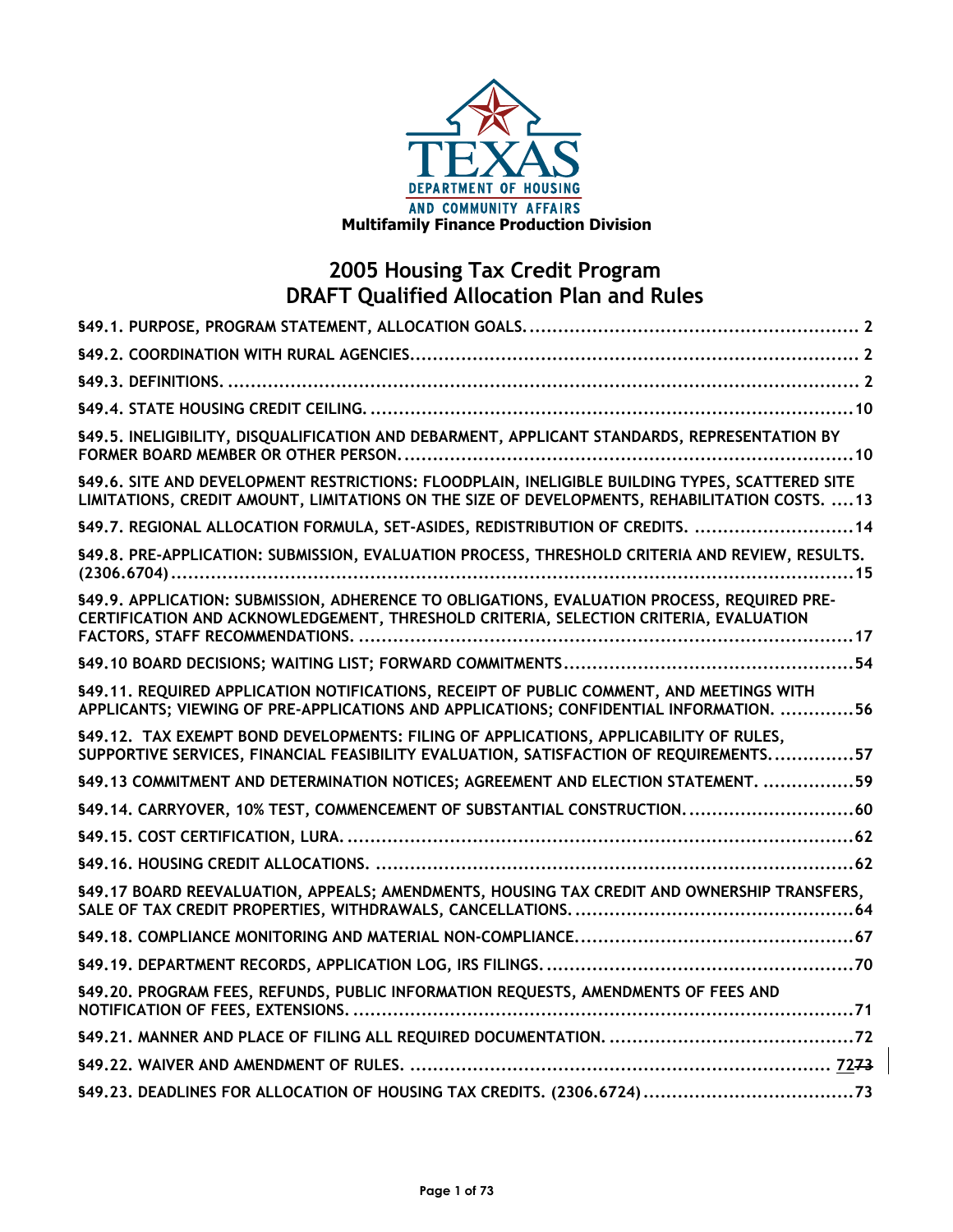## **§50.49.1. Purpose, Program Statement, Allocation Goals.**

(a) **Purpose.** The Rules in this chapter apply to the allocation by the Texas Department of Housing and Community Affairs (the Department) of Housing Tax Credits authorized by applicable federal income tax laws. The Internal Revenue Code of 1986, §42, as amended, provides for credits against federal income taxes for owners of qualified low income rental housing Developments. That section provides for the allocation of the available tax credit amount by state housing credit agencies. Pursuant to Executive Order AWR-92-3 (March 4, 1992), the Department was authorized to make Housing Credit Allocations for the State of Texas. As required by the Internal Revenue Code, §42(m)(1), the Department developed this Qualified Allocation Plan (QAP) which is set forth in §§50.49.1 through 50.49.2324 of this title. Sections in this chapter establish procedures for applying for and obtaining an allocation of Housing Tax Credits, along with ensuring that the proper threshold criteria, selection criteria, priorities and preferences are followed in making such allocations.

(b) **Program Statement.** The Department shall administer the program to encourage the development and preservation of appropriate types of rental housing for households that have difficulty finding suitable, accessible, affordable rental housing in the private marketplace; maximize the number of suitable, accessible, affordable residential rental units added to the state's housing supply; prevent losses for any reason to the state's supply of suitable, accessible, affordable residential rental units by enabling the rehabilitation of rental housing or by providing other preventive financial support; and provide for the participation of for-profit organizations and provide for and encourage the participation of nonprofit organizations in the acquisition, development and operation of accessible affordable housing developments in rural and urban communities.  $[(2306.6701])$ 

(c) **Allocation Goals.** It shall be the goal of this Department and the Board, through these provisions, to encourage diversity through broad geographic allocation of tax credits within the state, and in accordance with the regional allocation formula, and to promote maximum utilization of the available tax credit amount. The processes and criteria utilized to realize this goal are described in §§50.49.8 and 50.49.9 of this title, without in any way limiting the effect or applicability of all other provisions of this title.

## **§50.49.2. Coordination with Rural Agencies.**

To assure maximum utilization and optimum geographic distribution of tax credits in rural areas, and to achieve increased sharing of information, reduction of processing procedures, and fulfillment of Development compliance requirements in rural areas, the Department has entered into a Memorandum of Understanding (MOU) with the TX-USDA-RHS to coordinate on existing, rehabilitated, and new construction housing Developments financed by TX-USDA-RHS; and will jointly administer the Rural Regional Allocation with the Texas Office of Rural Community Affairs (ORCA). ORCA will assist in developing all Threshold, Selection and Underwriting Criteria applied to Applications eligible for the Rural Regional Allocation. The Criteria will be approved by that Agency. To ensure that the Rural Regional Allocation receives a sufficient volume of eligible Applications, the Department and ORCA shall jointly implement outreach, training, and rural area capacity building efforts. [(2306.6723])

## **§50.49.3. Definitions.**

The following words and terms, when used in this chapter, shall have the following meanings, unless the context clearly indicates otherwise.

(1) **Administrative Deficiencies** - The absence of information or a document from the Application which is important to a review and scoring of the Application as and is required under  $\S50.49.8(d)$  and  $\S0.49.9(e)$ , (f) and (g) of this title.

(2) **Affiliate** - An individual, corporation, partnership, joint venture, limited liability company, trust, estate, association, cooperative or other organization or entity of any nature whatsoever that directly, or indirectly through one or more intermediaries, Controls, is Controlled by, or is under common Control with any other Person, and specifically shall include parents or subsidiaries. Affiliates also include all General Partners, Special Limited Partners and Principals with at least a 10% ownership interest.

(3) **Agreement and Election Statement** - A document in which the Development Owner elects, irrevocably, to fix the Applicable Percentage with respect to a building or buildings, as that in effect for the month in which the Department and the Development Owner enter into a binding agreement as to the housing credit dollar amount to be allocated to such building or buildings.

(4) **Applicable Fraction** - The fraction used to determine the Qualified Basis of the qualified low income building, which is the smaller of the Unit fraction or the floor space fraction, all determined as provided in the Code, §42(c)(1).

(5) **Applicable Percentage** - The percentage used to determine the amount of the Housing Tax Credit, as defined more fully in the Code, §42(b).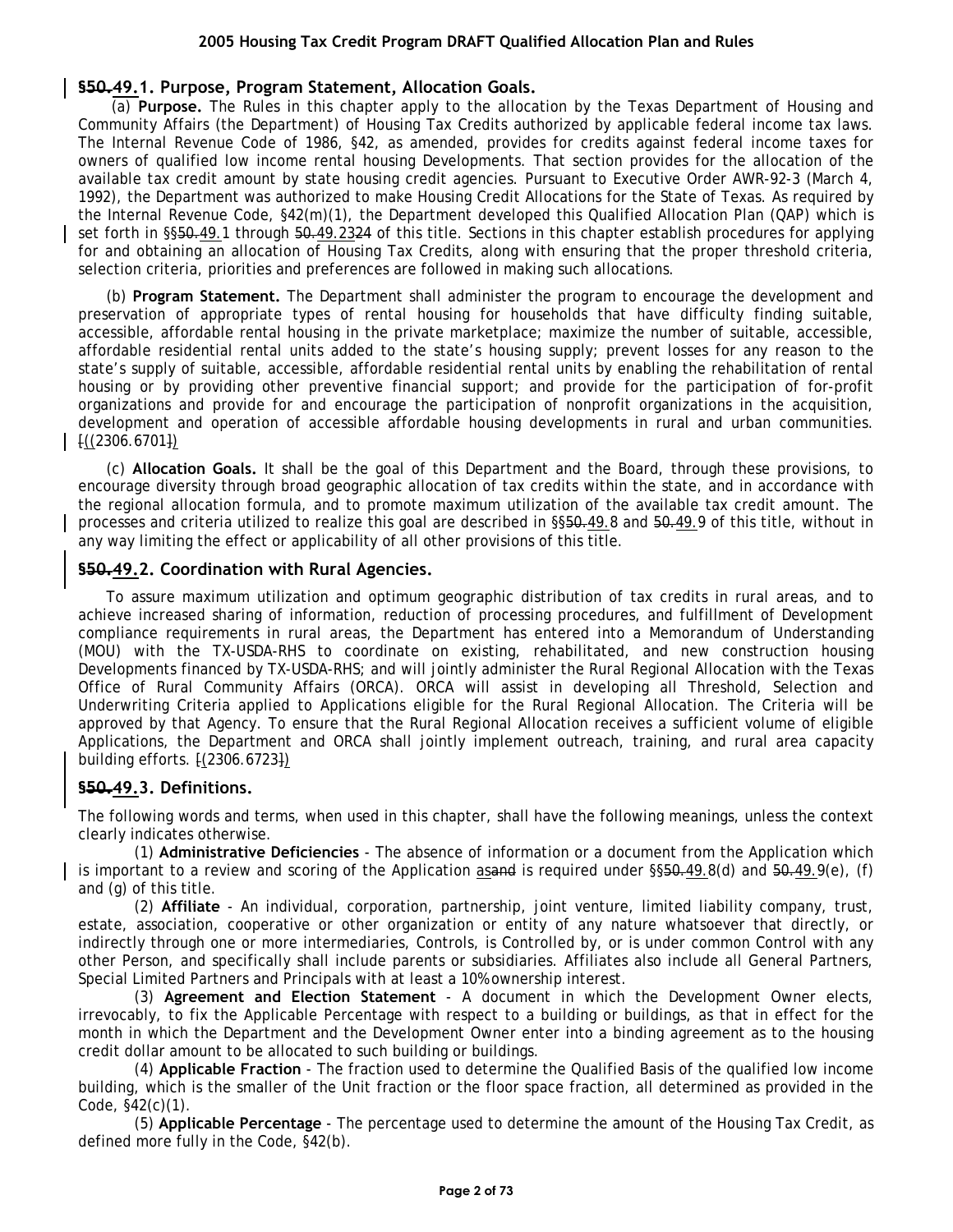(A) For purposes of the Application, the Applicable Percentage will be projected at 10 basis points above the greater of:

(i) the current applicable percentage for the month in which the Application is submitted to the Department, or

(ii) the trailing 1-year, 2-year or 3-year average rate in effect during the month in which the Application is submitted to the Department.

(B) For purposes of making a credit recommendation at any other time, the Applicable Percentage will be based in order of priority on:

(i) The percentage indicated in the Agreement and Election Statement, if executed; or

(ii) The actual applicable percentage as determined by the Code, §42(b), if all or part of the Development has been placed in service and for any buildings not placed in service the percentage will be the actual percentage as determined by Code, §42(b) for the most current month; or

(iii) The percentage as calculated in subparagraph (A) of this paragraph if the Agreement and Election Statement has not been executed and no buildings have been placed in service.

(6) **Applicant** - Any Person or Affiliate of a Person who files a Pre-Application or an Application with the Department requesting a Housing Credit Allocation.  $[(2306.6702])$ 

(7) **Application** - An application, in the form prescribed by the Department, filed with the Department by an Applicant, including any exhibits or other supporting material.  $[(2306.6702])$ 

(8) **Application Acceptance Period** - That period of time during which Applications for a Housing Credit Allocation from the State Housing Credit Ceiling may be submitted to the Department as more fully described in §§50.49.9(a) and 50.49.2122 of this title. For Tax Exempt Bond Developments this period is that period of time prior to the deadline stated in §50.49.12 of this title.

(9) **Application Round** - The period beginning on the date the Department begins accepting Applications for the State Housing Credit Ceiling and continuing until all available Housing Tax Credits from the State Housing Credit Ceiling (as stipulated by the Department) are allocated, but not extending past the last day of the calendar year. [(2306.6702])

(10) **Application Submission Procedures Manual** - The manual produced and amended from time to time by the Department which sets forth procedures, forms, and guidelines for the filing of Pre-Applications and Applications for Housing Tax Credits.

(11) **Area Median Gross Income (AMGI)** – Area median gross household income, as determined for all purposes under and in accordance with the requirements of the Code, §42.

(12) **At-Risk Development** – a Development that:

(A) has received the benefit of a subsidy in the form of a below-market interest rate loan, interest rate reduction, equity incentive, rental subsidy, Section 8 housing assistance payment, rental supplement payment, rental assistance payment, or equity incentive under the following federal laws, as applicable:

(i) Sections  $221(d)(3)$ , (4) and (5), National Housing Act (12 U.S.C. Section 171514);

(ii) Section 236, National Housing Act (12 U.S.C. Section 1715z-1);

(iii) Section 202, Housing Act of 1959 (12 U.S.C. Section 1701q);

(iv) Section 101, Housing and Urban Development Act of 1965 (12 U.S.C. Section 1701s);

(v) any project-based assistance authority pursuant to Section 8 of the U.S. Housing Act of 1937;

(vi) Sections 514, 515, 516, and 538 Housing Act of 1949 (42 U.S.C. Sections 1484, 1485, and

1486); and

(vii) Section 42, of the Internal Revenue Code of 1986 (26 U.S.C. Section 42), and

(B) is subject to the following conditions:

(i) the stipulation to maintain affordability in the contract granting the subsidy is nearing expiration (expiration will occur within two calendar years of July 31 of the year the Application is submitted); or

(ii) the federally insured mortgage on the Development is eligible for prepayment or is nearing the end of its mortgage term (the term will end within two calendar years of July 31 of the year the Application is submitted).

(C) An Application for a Development that includes the demolition of the existing Units which have received the financial benefit described in subparagraph (A) of this paragraph will not qualify as an At-Risk Development unless the redevelopment will include the same site, except that a Housing Authority proposing reconstruction of public housing, supplemented with HOPE VI funding or funding from their capital grant fund, will be qualified as an At-Risk Development if it meets the requirements described in  $\S50-49.7(b)(2)(3)$  of this title. Redevelopment of any type must include the same site as the original development to qualify in this setaside.

(D) With the exception of Housing Authorities proposing reconstruction of public housing, supplemented with HOPE VI funding or funding from their capital grant fund, Developments must be at risk of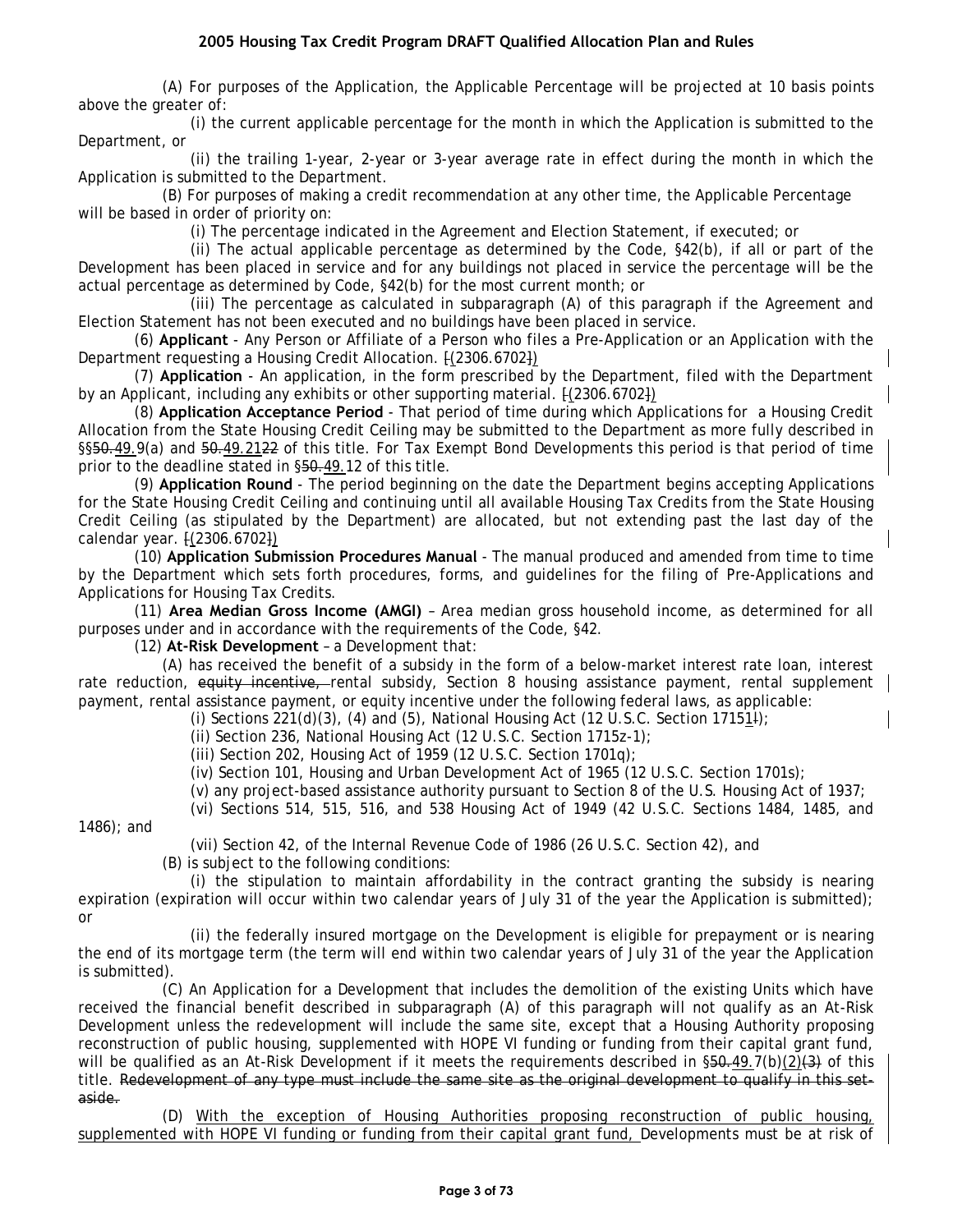losing all affordability on the site. However, Developments that have an opportunity to retain or renew any of the financial benefit described in subparagraph (A) of this paragraph must retain or renew all possible financial benefit to qualify as an At-Risk Development. [(2306.6702])

(13) **Bedroom** – A portion of a Unit set aside for sleeping which is no less than 100 square feet; has no width or length less than 8 feet; has at least one window that provides exterior access; and has at least one closet that is not less than 2 feet deep and 3 feet wide and high enough to accommodate 5 feet of hanging space.

(14) **Board** - The governing Board of the Department. [(2306.004])

(15) **Carryover Allocation** - An allocation of current year tax credit authority by the Department pursuant to the provisions of the Code, §42(h)(1)(E) and Treasury Regulations, §1.42-6.

(16) **Carryover Allocation Document** - A document issued by the Department, and executed by the Development Owner, pursuant to §50.49.14 of this title.

(17) **Carryover Allocation Procedures Manual** - The manual produced and amended from time to time by the Department which sets forth procedures, forms, and guidelines for filing Carryover Allocation requests.

(18) **Code** - The Internal Revenue Code of 1986, as amended from time to time, together with any applicable regulations, rules, rulings, revenue procedures, information statements or other official pronouncements issued thereunder by the United States Department of the Treasury or the Internal Revenue Service.

(19) **Colonia** – A geographic area located in a county some part of which is within 150 miles of the international border of this state and that:

(A) has a majority population composed of individuals and families of low income and very low income, based on the federal Office of Management and Budget poverty index, and meets the qualifications of an economically distressed area under §17.921, Water Code; or

(B) has the physical and economic characteristics of a colonia, as determined by the Texas Water Development Board.

(20) **Commitment Notice** - A notice issued by the Department to a Development Owner pursuant to §50.49.13 of this title and also referred to as the "commitment."

(21) **Compliance Period** - With respect to a building, the period of 15 taxable years, beginning with the first taxable year of the Credit Period pursuant to the Code, §42(i)(1), unless the LURA has been extended consistent with §49.9(g)(16).

(22) **Control** - (including the terms "Controlling," "Controlled by", and/or "under common Control with") the possession, directly or indirectly, of the power to direct or cause the direction of the management and policies of any Person, whether through the ownership of voting securities, by contract or otherwise, including specifically ownership of more than 50% of the General Partner interest in a limited partnership, or designation as a managing General Partner of a limited liability company.

(23) **Cost Certification Procedures Manual** - The manual produced and amended from time to time by the Department which sets forth procedures, forms, and guidelines for filing requests for IRS Form(s) 8609 for Developments placed in service under the Housing Tax Credit Program.

(24) **Credit Period** - With respect to a building within a Development, the period of ten taxable years beginning with the taxable year the building is placed in service or, at the election of the Development Owner, the succeeding taxable year, as more fully defined in the Code, §42(f)(1).

(25) **Department** – The Texas Department of Housing and Community Affairs, an agency of the State of Texas, established by Chapter 2306, Texas Government Code, including Department employees and/or the Board. [(2306.004])

(26) **Determination Notice** - A notice issued by the Department to the Development Owner of a Tax Exempt Bond Development which states that the Development may be eligible to claim Housing Tax Credits without receiving an allocation of Housing Tax Credits from the State Housing Credit Ceiling because it satisfies the requirements of this QAP; sets forth conditions which must be met by the Development before the Department will issue the IRS Form(s) 8609 to the Development Owner; and specifies the Department's determination as to the amount of tax credits necessary for the financial feasibility of the Development and its viability as a rent restricted Development throughout the affordability period.

(27) **Developer** – Any Person entering into a contract with the Development Owner to provide development services with respect to the Development and receiving a fee for such services (which fee cannot exceed 15% of the Eligible Basis) and any other Person receiving any portion of such fee, whether by subcontract or otherwise.

(28) **Development** – A proposed qualified low income housing project, for new construction or rehabilitation, as defined by the Code, §42(g), that consists of one or more buildings containing multiple Units, and that, if the Development shall consist of multiple buildings, is financed under a common plan and is owned by the same Person for federal tax purposes, and the buildings of which are either: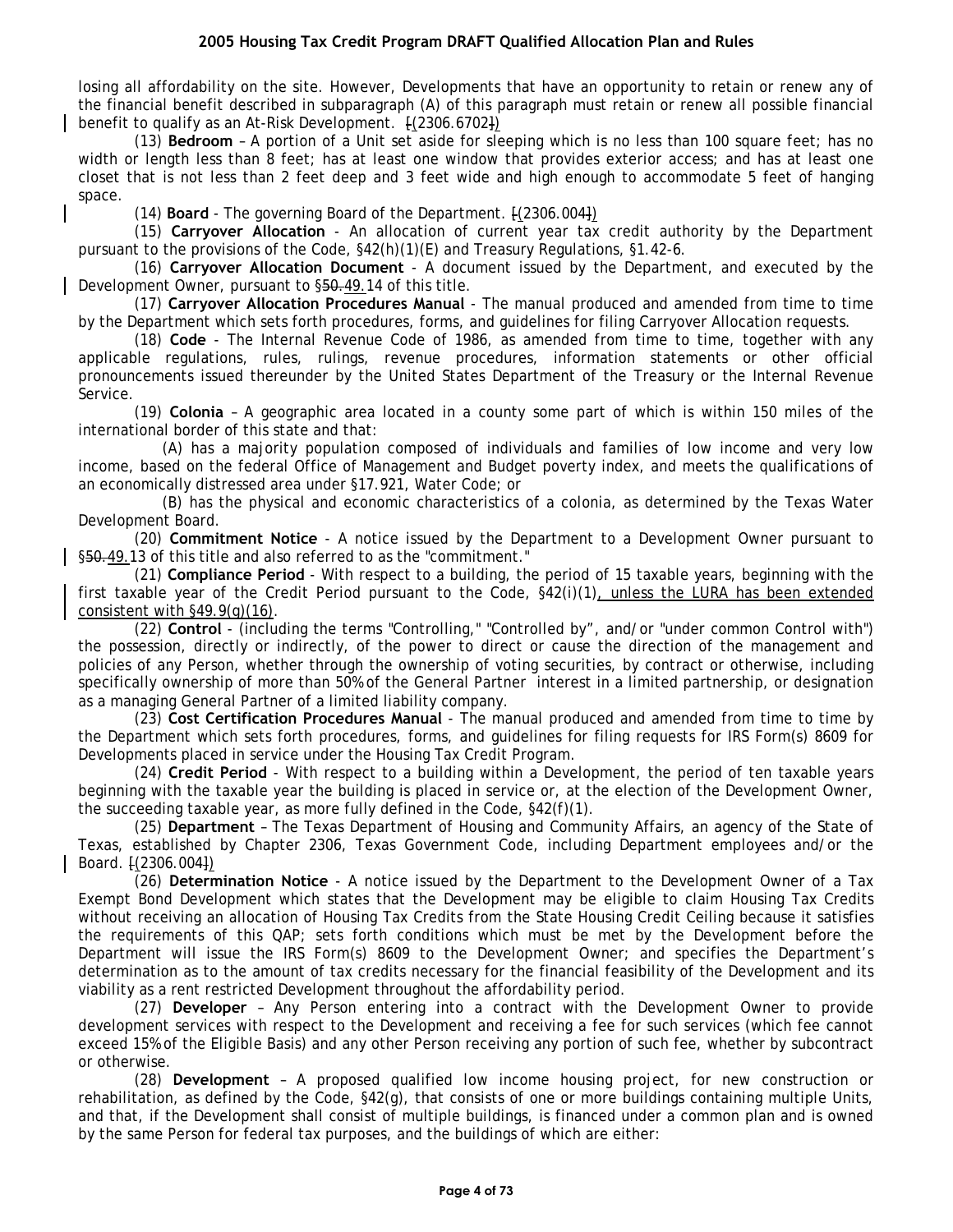(A) located on a single site or contiguous site; or

(B) located on scattered sites and contain only rent-restricted units. [(2306.6702])

(29) **Development Consultant** - Any Person (with or without ownership interest in the Development) who provides professional services relating to the filing of an Application, Carryover Allocation Document, and/or cost certification documents.

(30) **Development Owner** – Any Person, General Partner, or Affiliate of a Person who owns or proposes a Development or expects to acquire Control of a Development under a purchase contract approved by the Department. [(2306.6702])

(31) **Development Team** - All Persons or Affiliates thereof that play a role in the development, construction, rehabilitation, management and/or continuing operation of the subject Property, which will include any Development Consultant and Guarantor.

(32) **Economically Distressed Area** – Consistent with §17.921 of Texas Water Code, an area in which:

(A) water supply or sewer services are inadequate to meet minimal needs of residential users as defined by Texas Water Development Board rules;

(B) financial resources are inadequate to provide water supply or sewer services that will satisfy those needs; and

(C) an established residential subdivision was located on June 1, 1989, as determined by the Texas Water Development Board.

(33) **Eligible Basis** - With respect to a building within a Development, the building's Eligible Basis as defined in the Code, §42(d).

(34) **Executive Award and Review Advisory Committee** ("The Committee") – A Departmental committee that will make funding and commitment recommendations to the Board based upon the evaluation of an Application in accordance with the housing priorities as set forth in Chapter 2306 of the Texas Government Code, and as set forth herein, and the ability of an Applicant to meet those priorities. [(2306.6702])

(35) **Extended Housing Commitment** - An agreement between the Department, the Development Owner and all successors in interest to the Development Owner concerning the extended housing use of buildings within the Development throughout the extended use period as provided in the Code, §42(h)(6). The Extended Housing Commitment with respect to a Development is expressed in the LURA applicable to the Development.

(36) **General Contractor** - One who contracts for the construction or rehabilitation of an entire Development, rather than a portion of the work. The General Contractor hires subcontractors, such as plumbing contractors, electrical contractors, etc., coordinates all work, and is responsible for payment to the subcontractors. This party may also be referred to as the "contractor."

(37) **General Partner** – That partner, or collective of partners, identified as the general partner of the partnership that is the Development Owner and that has general liability for the partnership. In addition, unless the context shall clearly indicate the contrary, if the Development Owner in question is a limited liability company, the term "General Partner" shall also mean the managing member or other party with management responsibility for the limited liability company.

(38) **Governmental Entity** - Includes federal or state agencies, departments, boards, bureaus, commissions, authorities, and political subdivisions, special districts and other similar entities.

(39) Guarantor – Means any Person that provides, or is anticipated to provide, a guaranty for the equity or debt financing for the Development.

(40) **Historic Development** – A residential Development that has received a historic property designation by a federal, state or local government entity.

(41) **Historically Underutilized Businesses (HUB)** – Any entity defined as a historically underutilized business with its principal place of business in the State of Texas in accordance with Chapter 2161, Texas Government Code.

(42) **Housing Credit Agency** - A Governmental Entity charged with the responsibility of allocating Housing Tax Credits pursuant to the Code, §42. For the purposes of this title, the Department is the sole "Housing Credit Agency" of the State of Texas.

(43) **Housing Credit Allocation** - An allocation by the Department to a Development Owner of Housing Tax Credit in accordance with the provisions of this title.

(44) **Housing Credit Allocation Amount** - With respect to a Development or a building within a Development, that amount the Department determines to be necessary for the financial feasibility of the Development and its viability as a Development throughout the affordability period and which it allocates to the Development.

(45) **Housing Tax Credit** ("tax credits") – A tax credit allocated, or for which a Development may qualify, under the Housing Tax Credit Program, pursuant to the Code, §42. [(2306.6702])

(46) **HUD** - The United States Department of Housing and Urban Development, or its successor.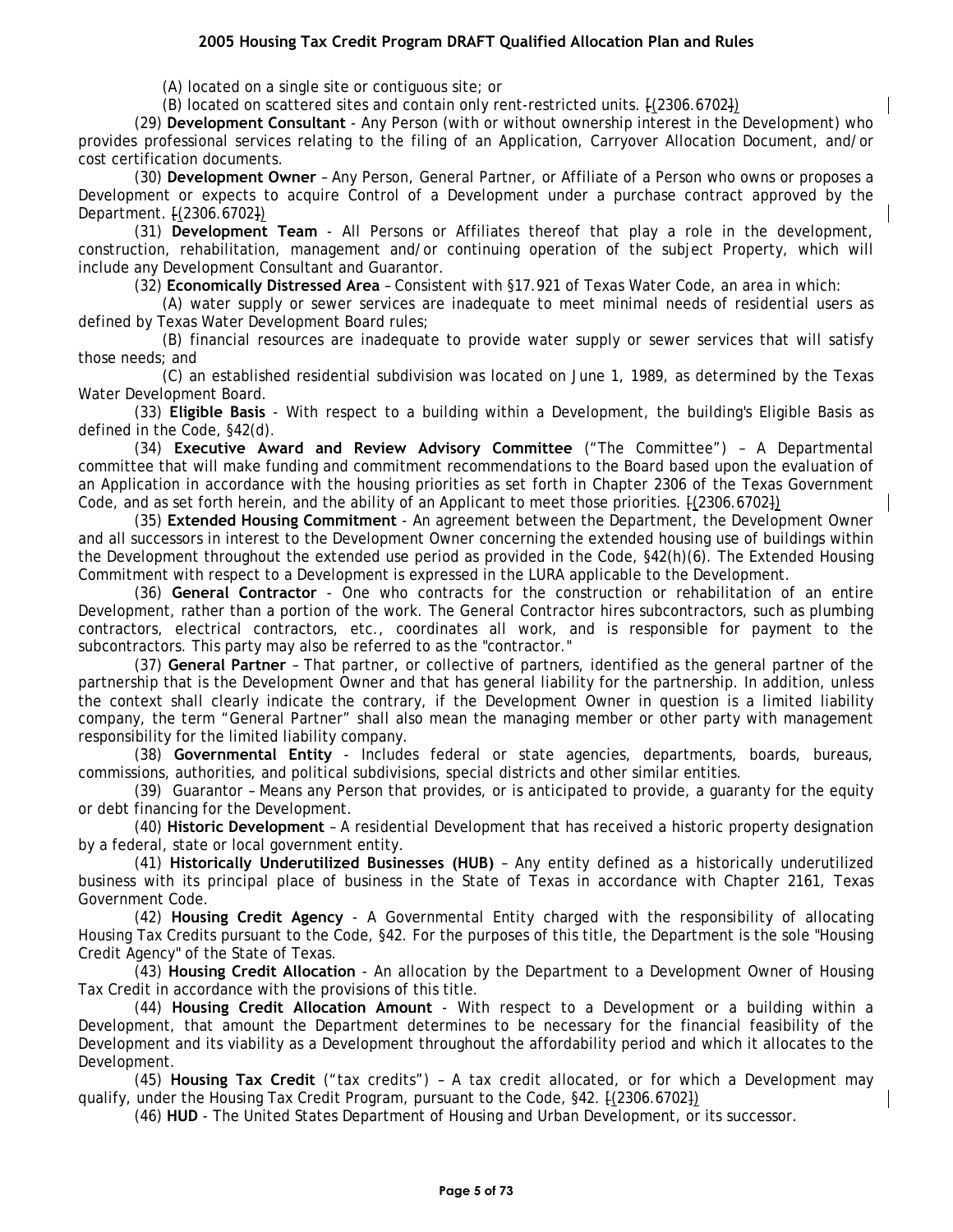(47) **Ineligible Building Types** - Those Developments which are ineligible, pursuant to this QAP, for funding under the Housing Tax Credit Program, as follows:

(A) Hospitals, nursing homes, trailer parks, dormitories (or other buildings that will be predominantly occupied by students) or other facilities which are usually classified as transient housing (other than certain specific types of transitional housing for the homeless and single room occupancy units, as provided in the Code, §§42(i)(3)(B)(iii) and (iv)) are not eligible. However, structures formerly used as hospitals, nursing homes or dormitories are eligible for Housing Tax Credits if the Development involves the conversion of the building to a non-transient multifamily residential development.

(B) Any Qualified Elderly Development of two stories or more that does not include elevator service for any Units or living space above the first floor.

(C) Any Qualified Elderly Development with any Units having more than two bedrooms.

(D) Any Development with building(s) with four or more stories that does not include an elevator.

(E) Any Development proposing new construction, other than a Development (new construction or rehabilitation) composed entirely of single-family dwellings, having any Units with four or more bedrooms.

(F) Any Development that violates the Integrated Housing Policy of the Department.

(G) Any Development involving any new construction of additional Units (other than a Qualified Elderly Development, a single family development or a transitional housing development) in which any of the designs in clauses (i) through (iii) of this subparagraph are proposed. For purposes of this limitation, a den, study or other similar space that could reasonably function as a bedroom will be considered a bedroom. An Application may reflect a total of Units for a given bedroom size greater than the percentages stated below to the extent that the increase is only to reach the next highest number divisible by four.

(i) more than 60% of the total Units are one bedroom Units; or

(ii) more than 45% of the total Units are two bedroom Units; or

(iii) more than 35% of the total Units are three bedroom Units.

(48) **IRS** - The Internal Revenue Service, or its successor.

(49) **Land Use Restriction Agreement** (LURA) - An agreement between the Department and the Development Owner which is binding upon the Development Owner's successors in interest, that encumbers the Development with respect to the requirements of this chapter, Chapter 2306, Texas Government Code, and the requirements of the Code, §42. [(2306.6702])

(50) **Material Non-Compliance** - As defined in 10 TAC Section 60.1. A property located within the state of Texas will be classified by the Department as being in material non-compliance status if the non-compliance score for such property is equal to or exceeds 30 points in accordance with the provisions of §50.5(b)(3) of this title and under the methodology and point system set forth in Chapter 60 of this title, to be proposed. A property located outside the state of Texas will be classified by the Department as being in Material Noncompliance status if the non-compliance score for such property is equal to or exceeds 30 points in accordance with the provisions of §50.5(b)(4) of this title and under the methodology and point system set forth in Chapter 60 of this title, to be proposed.

(51) **Minority Owned Business** - A business entity at least 51% of which is owned by members of a minority group or, in the case of a corporation, at least 51% of the shares of which are owned by members of a minority group, and that is managed and Controlled by members of a minority group in its daily operations. Minority group includes women, African Americans, American Indians, Asian Americans, and Mexican Americans and other Americans of Hispanic origin.  $[(2306.6734])$ 

(52) **ORCA** – Office of Rural Community Affairs, as established by Chapter 487 of Texas Government Code. [(2306.6702])

(53) **Person** - Means, without limitation, any natural person, corporation, partnership, limited partnership, joint venture, limited liability company, trust, estate, association, cooperative, government, political subdivision, agency or instrumentality or other organization or entity of any nature whatsoever and shall include any group of Persons acting in concert toward a common goal, including the individual members of the group.

(54) **Persons with Disabilities** - A person who:

(A) has a physical, mental or emotional impairment that:

(i) is expected to be of a long, continued and indefinite duration,

(ii) substantially impedes his or her ability to live independently, and

(iii) is of such a nature that the disability could be improved by more suitable housing conditions,

(B) has a developmental disability, as defined in the Developmental Disabilities Assistance and Bill of Rights Act (42 U.S.C. Section 15002),or

(C) has a disability, as defined in 24 CFR §5.403.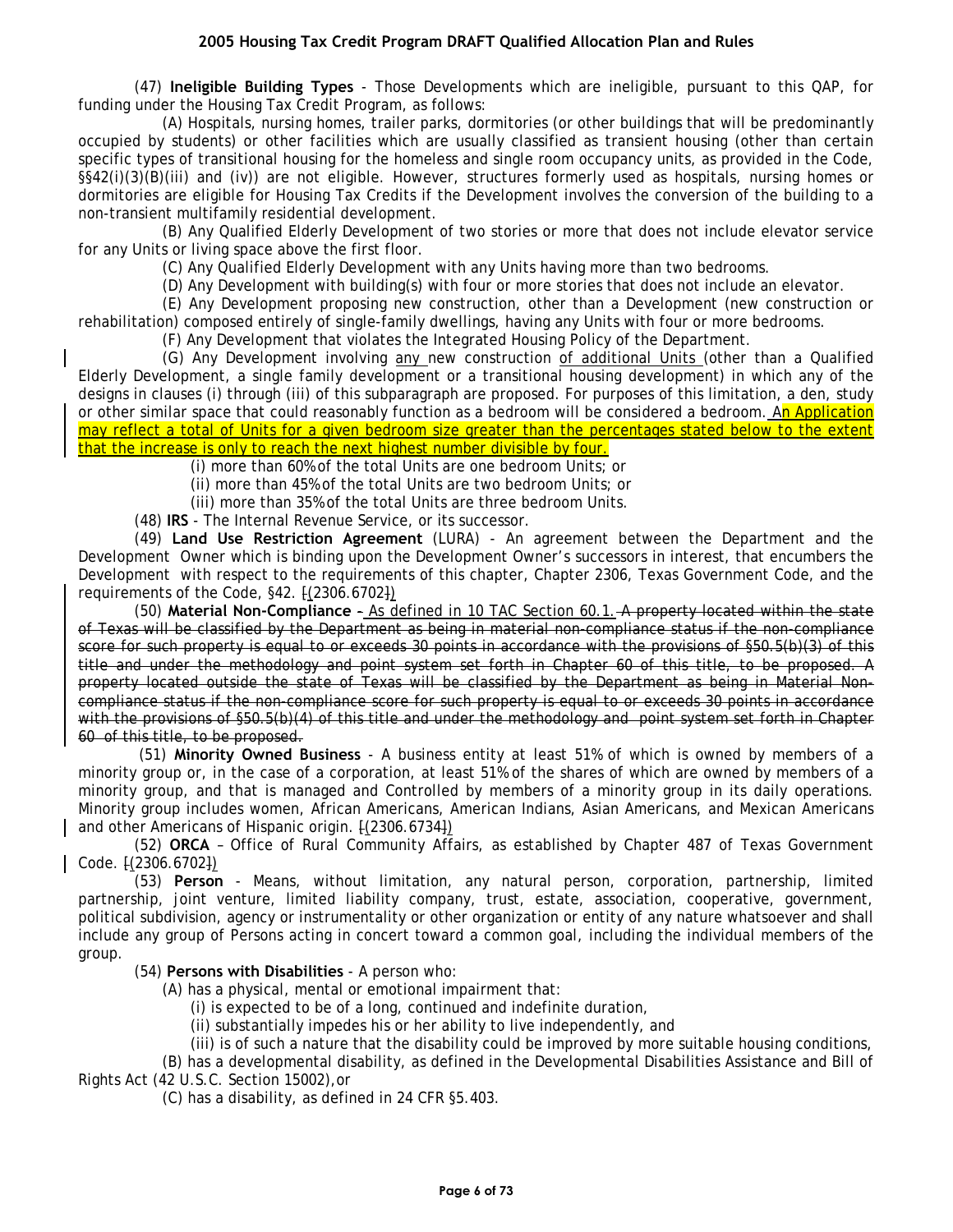(55) **Pre-Application** – A preliminary application, in a form prescribed by the Department, filed with the Department by an Applicant prior to submission of the Application, including any required exhibits or other supporting material, as more fully described in §§50.49.8 and 50.49.2122 of this title.

(56) **Pre-Application Acceptance Period** - That period of time during which Pre-Applications for a Housing Credit Allocation from the State Housing Credit Ceiling may be submitted to the Department.

(57) **Principal** – the term Principal is defined as Persons that will exercise Control over a partnership, corporation, limited liability company, trust, or any other private entity. In the case of:

(A) partnerships, Principals include all General Partners and Special LP and Principals with at least 10% ownership interest ;

(B) corporations, Principals include any officer authorized by the board of directors to act on behalf of the corporation, including the president, vice president, secretary, treasurer and all other executive officers, and each stock holder having a ten percent or more interest in the corporation; and

(C) limited liability companies, Principals include all managing members, members having a ten percent or more interest in the limited liability company or any officer authorized to act on behalf of the limited liability company.

(58) **Prison Community** – A city or town which is located outside of a Metropolitan Statistical Area (MSA) or Primary Metropolitan Statistical Area (PMSA) and was awarded a state prison within the past five years.

(59) **Property** - The real estate and all improvements thereon which are the subject of the Application (including all items of personal property affixed or related thereto), whether currently existing or proposed to be built thereon in connection with the Application.

#### (60) **Qualified Allocation Plan (QAP)** –

(A) As defined in  $\S42(m)(1)(B)$ : Any plan which sets forth selection criteria to be used to determine housing priorities of the housing credit agency which are appropriate to local conditions; which also gives preference in allocating housing credit dollar amounts among selected projects to projects serving the lowest income tenants, projects obligated to serve qualified tenants for the longest periods, and projects which are located in qualified census tracts and the development of which contributes to a concerted community revitalization plan; and which provides a procedure that the agency (or an agent or other private contractor of such agency) will follow in monitoring for noncompliance with the provisions of §42 and in notifying the Internal Revenue Service of such noncompliance which such agency becomes aware of and in monitoring for noncompliance with habitability standards through regular site visits.

(B) As defined in Section 2306.6702, Texas Government Code: A plan adopted by the board under this subchapter that provides the threshold, scoring, and underwriting criteria based on housing priorities of the department that are appropriate to local conditions; provides a procedure for the department, the department's agent, or another private contractor of the department to use in monitoring compliance with the qualified allocation plan and this subchapter; and consistent with Section 2306.6710(e), gives preference in housing tax credit allocations to developments that, as compared to the other developments:

(i) when practicable and feasible based on documented, committed, and available third-party funding sources, serve the lowest income tenants per housing tax credit; and

(ii) produce for the longest economically feasible period the greatest number of high quality units committed to remaining affordable to any tenants who are income-eligible under the low income housing tax credit program.

(60) **Qualified Allocation Plan** (QAP) – [(2306.6702]) A plan adopted by the Board, and approved by the Governor, under this title, and as provided in the Code, § 42(m)(1) and as further provided in §§50.49.1 through 50.49.24 of this title, that:

(A) provides the threshold and scoring, and underwriting process based on housing priorities of the Department that are appropriate to local conditions; and

(B) consistent with 2306.6710(e), Texas Government Code, gives preference in Housing Credit Allocations to Developments that, as compared to other Developments:

(i) when practicable and feasible based on documented, committed, and available Third-Party funding sources, serve the lowest income tenants per housing tax credit; and

(ii) produce for the longest economically feasible period the greatest number of high quality Units committed to remaining affordable to any tenants who are income-eligible under the Housing Tax Credit Program; and

(C) provides a procedure for the Department, the Department's agent, or private contractor of the Department to use in monitoring compliance with the Qualified Allocation Plan, notifying the IRS of noncompliance, and monitoring for noncompliance with habitability standards through regular site visits.

(61) **Qualified Basis** - With respect to a building within a Development, the building's Eligible Basis multiplied by the Applicable Fraction, within the meaning of the Code, §42(c)(1).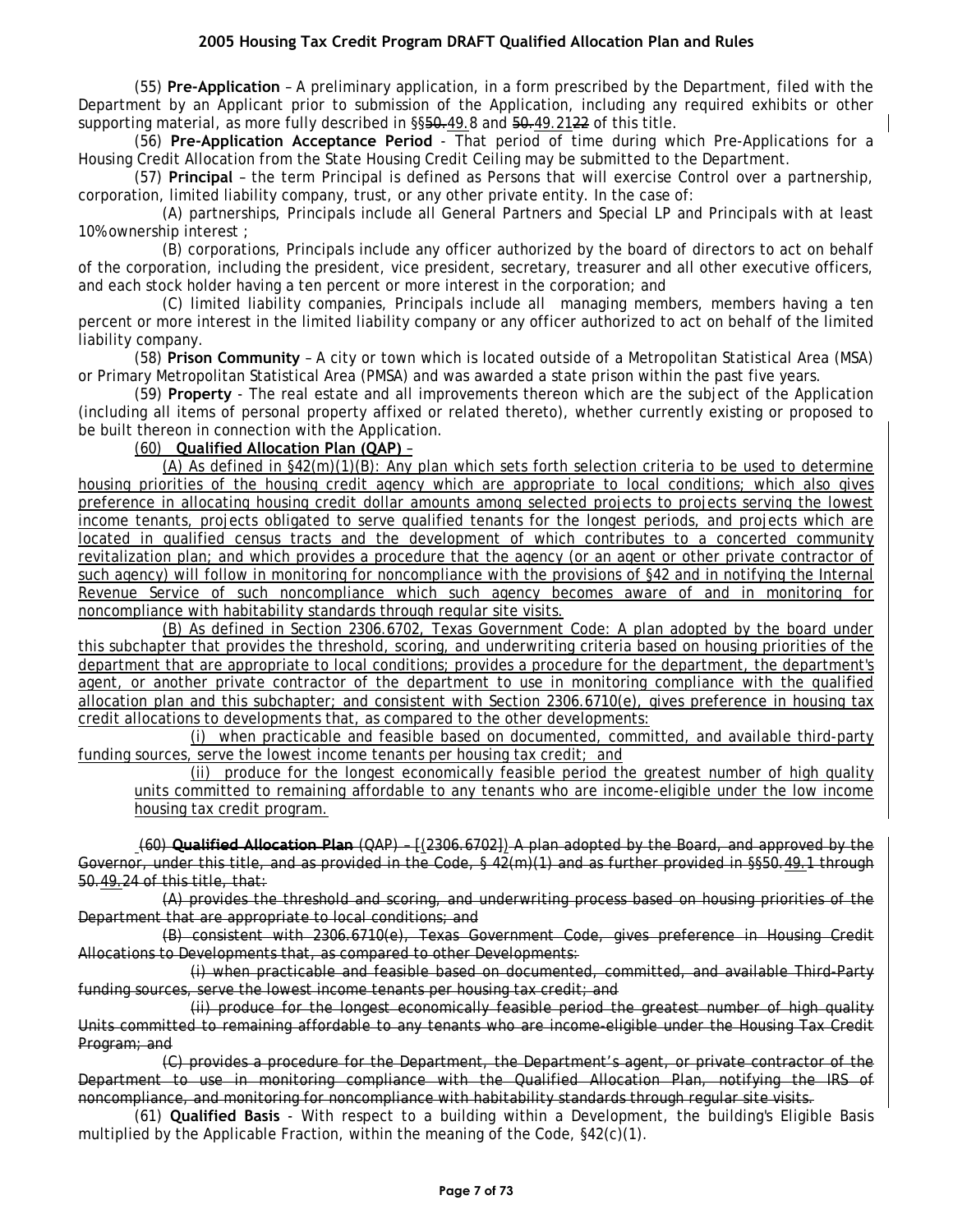(62) **Qualified Census Tract** - Any census tract which is so designated by the Secretary of HUD in accordance with the Code, §42(d)(5)(C)(ii).

(63) **Qualified Elderly Development** – A Development which meets the requirements of the federal Fair Housing Act and:

(A) is intended for, and solely occupied by, individuals 62 years of age or older; or

(B) is intended and operated for occupancy by at least one individual 55 years of age or older per Unit, where at least 80% of the total housing Units are occupied by at least one individual who is 55 years of age or older; and where the Development Owner publishes and adheres to policies and procedures which demonstrate an intent by the owner and manager to provide housing for individuals 55 years of age or older. (See 42 U.S.C. Section 3607(b)).

(64) **Qualified Market Analyst** - A real estate appraiser certified or licensed by the Texas Appraiser or Licensing and Certification Board or a real estate consultant or other professional currently active in the subject property's market area who demonstrates competency, expertise, and the ability to render a high quality written report. The individual's performance, experience, and educational background will provide the general basis for determining competency as a Market Analyst. Competency will be determined by the Department, in its sole discretion. The Qualified Market Analyst must be a Third Party.

(65) **Qualified Nonprofit Organization** - An organization that is described in the Code, §501(c)(3) or (4), as these cited provisions may be amended from time to time, that is exempt from federal income taxation under the Code, §501(a), that is not affiliated with or Controlled by a for profit organization, and includes as one of its exempt purposes the fostering of low income housing within the meaning of the Code, §42(h)(5)(C). A Qualified Nonprofit Organization may select to compete in one or more of the Set-Asides, including, but not limited to, the nonprofit Set-Aside, the At-Risk Development Set-Aside and the TX-USDA-RHS AllocationSet-Aside.

(66) **Qualified Nonprofit Development** - A Development in which a Qualified Nonprofit Organization (directly or through a partnership or wholly-owned subsidiary) holds a controlling interest, materially participates (within the meaning of the Code, §469(h), as it may be amended from time to time) in its development and operation throughout the Compliance Period, and otherwise meets the requirements of the Code, §42(h)(5). [(2306.6729])

(67) **Reference Manual** - That certain manual, and any amendments thereto, produced by the Department which sets forth reference material pertaining to the Housing Tax Credit Program.

(68) **Related Party** – As defined,

(A) The following individuals or entities:

(i) the brothers, sisters, spouse, ancestors, and descendants of a person within the third degree of consanguinity, as determined by Chapter 573, Texas Government Code;

(ii) a person and a corporation, if the person owns more than 50 percent of the outstanding stock of the corporation;

(iii) two or more corporations that are connected through stock ownership with a common parent possessing more than 50 percent of:

(I) the total combined voting power of all classes of stock of each of the corporations that

(II) the total value of shares of all classes of stock of each of the corporations; or

(III) the total value of shares of all classes of stock of at least one of the corporations,

excluding, in computing that voting power or value, stock owned directly by the other corporation;

(iv) a grantor and fiduciary of any trust;

(v) a fiduciary of one trust and a fiduciary of another trust, if the same person is a grantor of

(vi) a fiduciary of a trust and a beneficiary of the trust;

(vii) a fiduciary of a trust and a corporation if more than 50 percent of the outstanding stock of the corporation is owned by or for:

(I) the trust; or

(II) a person who is a grantor of the trust;

(viii) a person or organization and an organization that is tax-exempt under the Code, §501(a), and that is controlled by that person or the person's family members or by that organization;

(ix) a corporation and a partnership or joint venture if the same persons own more than:

(I) 50 percent of the outstanding stock of the corporation; and

(II) 50 percent of the capital interest or the profits' interest in the partnership or joint

venture;

can vote;

both trusts;

(x) an S corporation and another S corporation if the same persons own more than 50 percent of the outstanding stock of each corporation;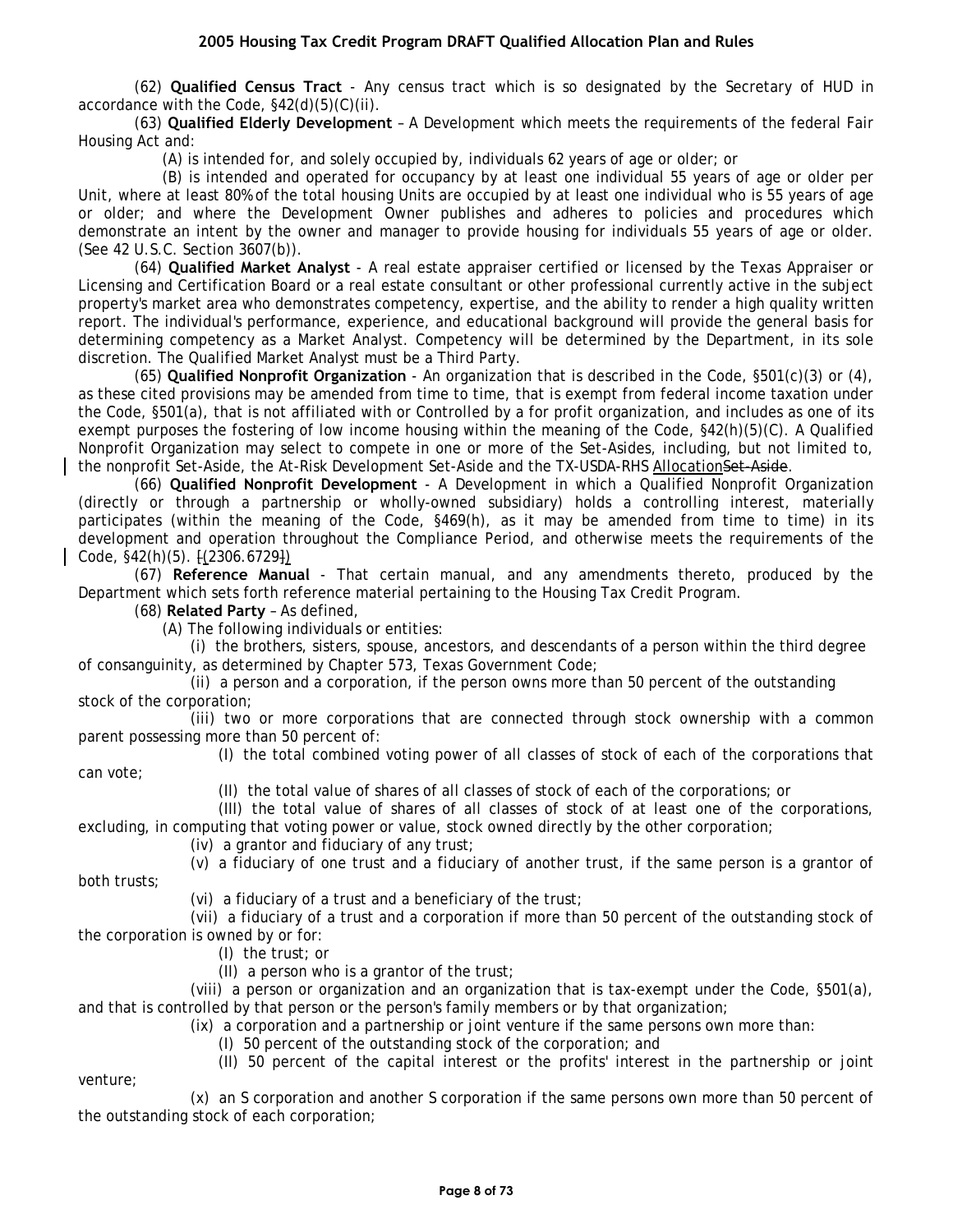(xi) an S corporation and a C corporation if the same persons own more than 50 percent of the outstanding stock of each corporation;

(xii) a partnership and a person or organization owning more than 50 percent of the capital interest or the profits' interest in that partnership; or

(xiii) two partnerships, if the same person or organization owns more than 50 percent of the capital interests or profits' interests.

Nothing in this definition is intended to constitute the Department's determination as to what relationship might cause entities to be considered "related" for various purposes under the Code.

(69) **Rules** - The Department's Housing Tax Credit Qualified Allocation Plan and Rules as presented in this title.

(70) **Rural Area** – An area that is located:

(A) outside the boundaries of a primary metropolitan statistical area or a metropolitan statistical area;

(B) within the boundaries of a primary metropolitan statistical area or a metropolitan statistical area, if the statistical area has a population of 20,000 or less and does not share a boundary with an urban area; or

(C) in an area that is eligible for new construction or rehabilitation funding by TX-USDA-RHS. [(2306.6702])

(71) **Rural Development** - A Development located within a Rural Area and for which the Applicant applies for tax credits under the Rural Regional Allocation.

(72) **Selection Criteria** - Criteria used to determine housing priorities of the State under the Housing Tax Credit Program as specifically defined in §50.49.9(g) of this title.

(73) **Set-Aside** – A reservation of a portion of the available Housing Tax Credits to provide financial support for specific types of housing or geographic locations or serve specific types of Applications or Applicants as required permitted by the Qualified Allocation Plan on a priority basis.  $[(2306.6702])$ 

(74) **State Housing Credit Ceiling** - The limitation imposed by the Code, §42(h), on the aggregate amount of Housing Credit Allocations that may be made by the Department during any calendar year, as determined from time to time by the Department in accordance with the Code, §42(h)(3).

(75) **Student Eligibility** - Per the Code, §42(i)(3)(D), "A unit shall not fail to be treated as a low-income unit merely because it is occupied:

(A) by an individual who is:

(i) a student and receiving assistance under Title IV of the Social Security Act (42 U.S.C. §§ 601 et seq.), or

(ii) enrolled in a job training program receiving assistance under the Job Training Partnership Act (29 USCS §§ 1501 et seq., generally; for full classification, consult USCS Tables volumes) or under other similar Federal, State, or local laws, or

(B) entirely by full-time students if such students are:

(i) single parents and their children and such parents and children are not dependents (as defined in section 152) of another individual, or

(ii) married and file a joint return."

(76) **Tax Exempt Bond Development** - A Development which receives a portion of its financing from the proceeds of tax exempt bonds which are subject to the state volume cap as described in the Code, §42(h)(4), such that the Development does not receive an allocation of tax credit authority from the State Housing Credit Ceiling.

(77) **Third Party** – A Third Party is a Person who is not an:

(A) Applicant, General Partner, Developer, or General Contractor, or

(B) an Affiliate or a Related Party to the Applicant, General Partner, Developer or General Contractor, or

(C) Person(s) receiving any portion of the contractor fee or developer fee.

(78) **Threshold Criteria** - Criteria used to determine whether the Development satisfies the minimum level of acceptability for consideration as specifically defined in  $\S50.49.9(f)$  of this title.  $\{2306.6702\}$ 

(79) **Total Housing Development Cost** - The total of all costs incurred or to be incurred by the Development Owner in acquiring, constructing, rehabilitating and financing a Development, as determined by the Department based on the information contained in the Application. Such costs include reserves and any expenses attributable to commercial areas. Costs associated with the sale or use of Housing Tax Credits to raise equity capital shall also be included in the Total Housing Development Cost. Such costs include but are not limited to syndication and partnership organization costs and fees, filing fees, broker commissions, related attorney and accounting fees, appraisal, engineering, and the environmental site assessment.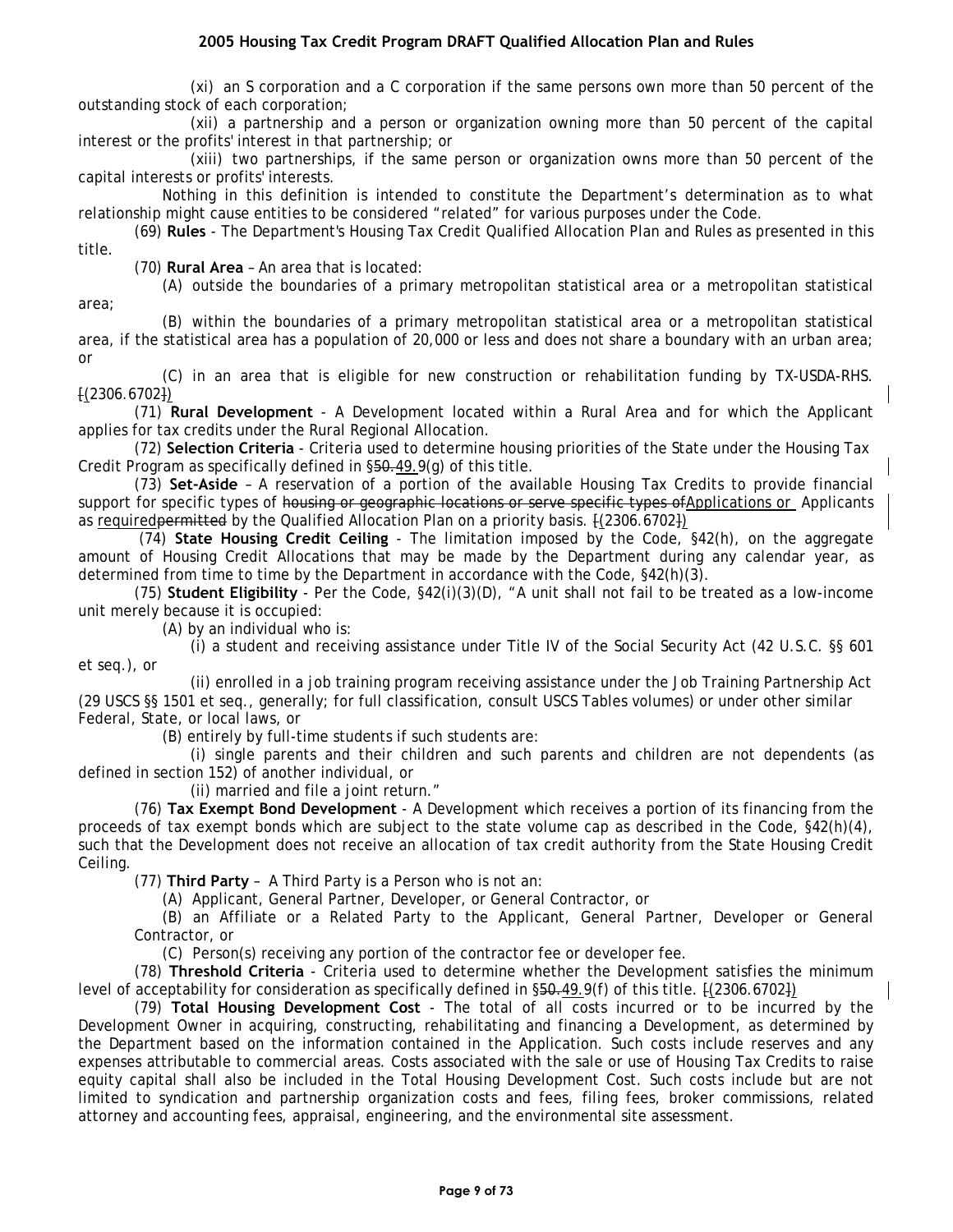(80) **TX-USDA-RHS** - The Rural Housing Services (RHS) of the United States Department of Agriculture (USDA) serving the State of Texas (formerly known as TxFmHA) or its successor.

(81) **Unit** - Any residential rental unit in a Development consisting of an accommodation including a single room used as an accommodation on a non-transient basis, that contains complete physical facilities and fixtures for living, sleeping, eating, cooking and sanitation.  $[(2306.6702)]$ 

(82) Urban/Exurban Area- All those areas in the state of Texas not meeting the qualifications for a Rural Area as defined in paragraph (70) of this section.

## **§50.49.4. State Housing Credit Ceiling.**

The Department shall determine the State Housing Credit Ceiling for each calendar year as provided in the Code, §42(h)(3)(C), using such information and guidance as may be made available by the Internal Revenue Service. The Department shall publish each such determination in the *Texas Register* within 30 days after the receipt of such information as is required for that purpose by the Internal Revenue Service. The aggregate amount of commitments of Housing Credit Allocations made by the Department during any calendar year shall not exceed the State Housing Credit Ceiling for such year as provided in the Code, §42. Housing Credit Allocations made to Tax Exempt Bond Developments are not included in the State Housing Credit Ceiling.

## **§50.49.5. Ineligibility, Disqualification and Debarment, Applicant Standards, Representation by Former Board Member or Other Person.**

(a) **Ineligibility.** An Application will be ineligible if:

(1) The Applicant, Development Owner, Developer or Guarantor has been or is barred, suspended, or terminated from procurement in a state or federal program or listed in the List of Parties Excluded from Federal Procurement or Non-Procurement Programs; or,

(2) The Applicant, Development Owner, Developer or Guarantor has been convicted of a state or federal crime involving fraud, bribery, theft, misrepresentations of material facts, misappropriation of funds, or other similar criminal offenses within fifteen years preceding the Application deadline; or,

(3) The Applicant, Development Owner, Developer or Guarantor at the time of Application is: subject to an enforcement or disciplinary action under state or federal securities law or by the NASD; is subject to a federal tax lien; or is the subject of an enforcement proceeding with any Governmental Entity; or

(4) The Applicant, Development Owner, Developer or Guarantor with any past due audits has not submitted those past due audits to the Department in a satisfactory format on or before the close of the Application Acceptance Period. A Person is not eligible to receive a commitment of Housing Tax Credits from the Department if any audit finding or questioned or disallowed cost is unresolved as of June 1 of each year, or for Tax Exempt Bond Developments is unresolved as of the date the Application is submitted; or

(5) [(2306.6703 as amended]) At the time of Application or at any time during the two-year period preceding the date the Application Round begins (or for Tax Exempt Bond Developments any time during the two-year period preceding the date the Application is submitted to the Department), the Applicant or a Related Party is or has been:

(A) a member of the Board; or

(B) the Executive Director, a Deputy Executive Director, the Director of Multifamily Finance Production, the Director of Portfolio Management and Compliance, the Director of Real Estate Analysis, or a manager over housing tax credits employed by the Department.

(6) [(2306.6703]) The Applicant proposes to replace in less than 15 years any private activity bond financing of the Development described by the Application, unless:

(A) the Applicant proposes to maintain for a period of 30 years or more 100 percent of the Development Units supported by Housing Tax Credits as rent-restricted and exclusively for occupancy by individuals and families earning not more than 50 percent of the Area Median Gross Income, adjusted for family size; and

(B) at least one-third of all the units in the Development are public housing units or Section 8 Development-based units; or,

(7) The Development is located in a municipality or, if located outside a municipality, a county, that has more than twice the state average of units per capita supported by Housing Tax Credits or private activity bonds at the time the Application Round begins (or for Tax Exempt Bond Developments at the time the reservation is made by the Texas Bond Review Board) unless the Applicant:

(A) has obtained prior approval of the Development from the governing body of the appropriate municipality or county containing the Development in the form of a resolution; and

(B) has included in the Application a written statement of support from that governing body referencing this rule and authorizing an allocation of housing tax credits for the Development;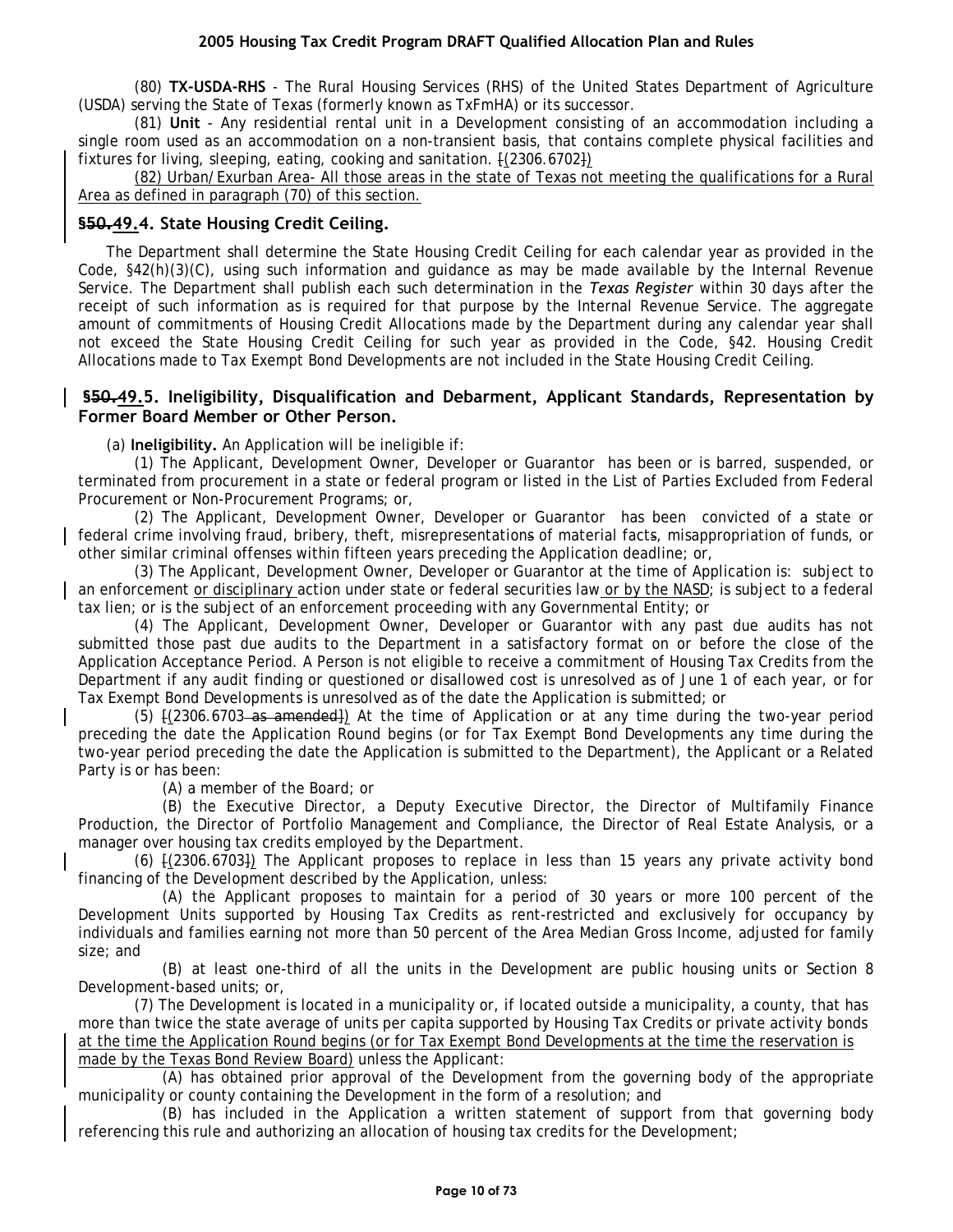(C) For purposes of this paragraph, evidence under subparagraphs (A) and (B) must be received by the Department no later than April 1, 2005 (or for Tax Exempt Bond Developments no later than 14 days before the Board meeting where the credits will be considered);or

(8) The Applicant proposes to construct a new Development that is located one linear mile (measured by a straight line on a map) or less from a Development that:

(A) serves the same type of household as the new Development, regardless of whether the Developments serve families, elderly individuals, or another type of household;

(B) has received an allocation of Housing Tax Credits (including Tax Exempt Bond Developments) for new construction at any time during the three-year period preceding the date the application round begins (or for Tax Exempt Bond Developments the three-year period preceding the date the Volume I is submitted); and

(C) has not been withdrawn or terminated from the Housing Tax Credit Program.

(D) An Application is not ineligible under this paragraph if:

(i) the Development is using federal HOPE VI funds received through the United States Department of Housing and Urban Development; locally approved funds received from a public improvement district or a tax increment financing district; funds provided to the state under the Cranston-Gonzalez National Affordable Housing Act (42 U.S.C. Section 12701 et seq.); or funds provided to the state and participating jurisdictions under the Housing and Community Development Act of 1974 (42 U.S.C. Section 5301 et seq.); or

(ii) the Development is located in a county with a population of less than one million; or

(iii) the Development is located outside of a metropolitan statistical area; or

(iv) the local government where the Development is to be located has by vote specifically allowed the construction of a new Development located within one linear mile or less from a Development described under subparagraphs (A) through (C) of this paragraph. For purposes of this clause, evidence of the local government vote must be received by the Department no later than April 1, 2005 (or for Tax Exempt Bond Developments no later than 14 days before the Board meeting where the credits will be committed). [(2306.6703])

(E) In determining the age of an existing development as it relates to the application of the threeyear period, the development will be considered from the date the Board took action on approving the allocation of tax credits. For example, a Development whose credits were approved by the Board on March 15, 2002, could not have a new Development located within one mile until March 16, 2005. In dealing with ties between two or more Developments as it relates to this rule, refer to  $\S50.49.9(h)$ .

documentation from the Threshold Criteria or Uniform Application documentation; or is so unclear, disjointed or

(9) A submitted Application has an entire Volume of the application missing; has excessive omissions of

#### Department.

(b) **Disqualification and Debarment.** The Department will disqualify an Application, and/or debar a Person (see 2306.6721, Texas Government Code), if it is determined by the Department that anythose issues identified in the paragraphs (1) through (6) of this subsection exist. The Department shall debar a Person for no shorter period than the longer of, one year from the date of debarment, or until the violation causing the debarment has been remedied. If the Department determines the facts warrant it, a Person may be debarred for up to fifteen years. Causes for disqualification and debarment include: [(2306.6721])

(1) The provision of fraudulent information, knowingly false documentation, or other intentional or negligent material misrepresentation in the Application or other information submitted to the Department at any stage of the evaluation or approval process; or,

(2) at the time of Application or at any time during the two-year period preceding the date the application round begins (or for Tax Exempt Bond Developments any time during the two-year period preceding the date the Application is submitted to the Department), the Applicant or a Related Party is or has been:

(A) a member of the Board; or

(B) the executive director, the deputy executive director for programs, the deputy executive director for housing operations, the director of multifamily finance production, the director of portfolio management and compliance or the director of real estate analysis employed by the Department.

(23) The Applicant, Development Owner, Developer or Guarantor or anyone that has 10% or more ownership interest in the Development Owner, Developer or Guarantor that is active in the ownership or Control of one or more other rent restricted rental housing properties in the state of Texas administeredfunded by the Department is in Material Non-Compliance with the LURA (or any other document containing an Extended Housing Commitment) or the program rules in effect for such property as further described in 10 TAC Section 60.1; or on the date the Application Round closes or upon the date of filing Volume I of the Application for a Tax Exempt Bond Development, and such Material-Noncompliance is not corrected as provided herein. Any corrective action documentation affecting the Material Non-Compliance status score for Applicants competing in the 2004 Application Round must be received by the Department no later than 30 days prior to the close of the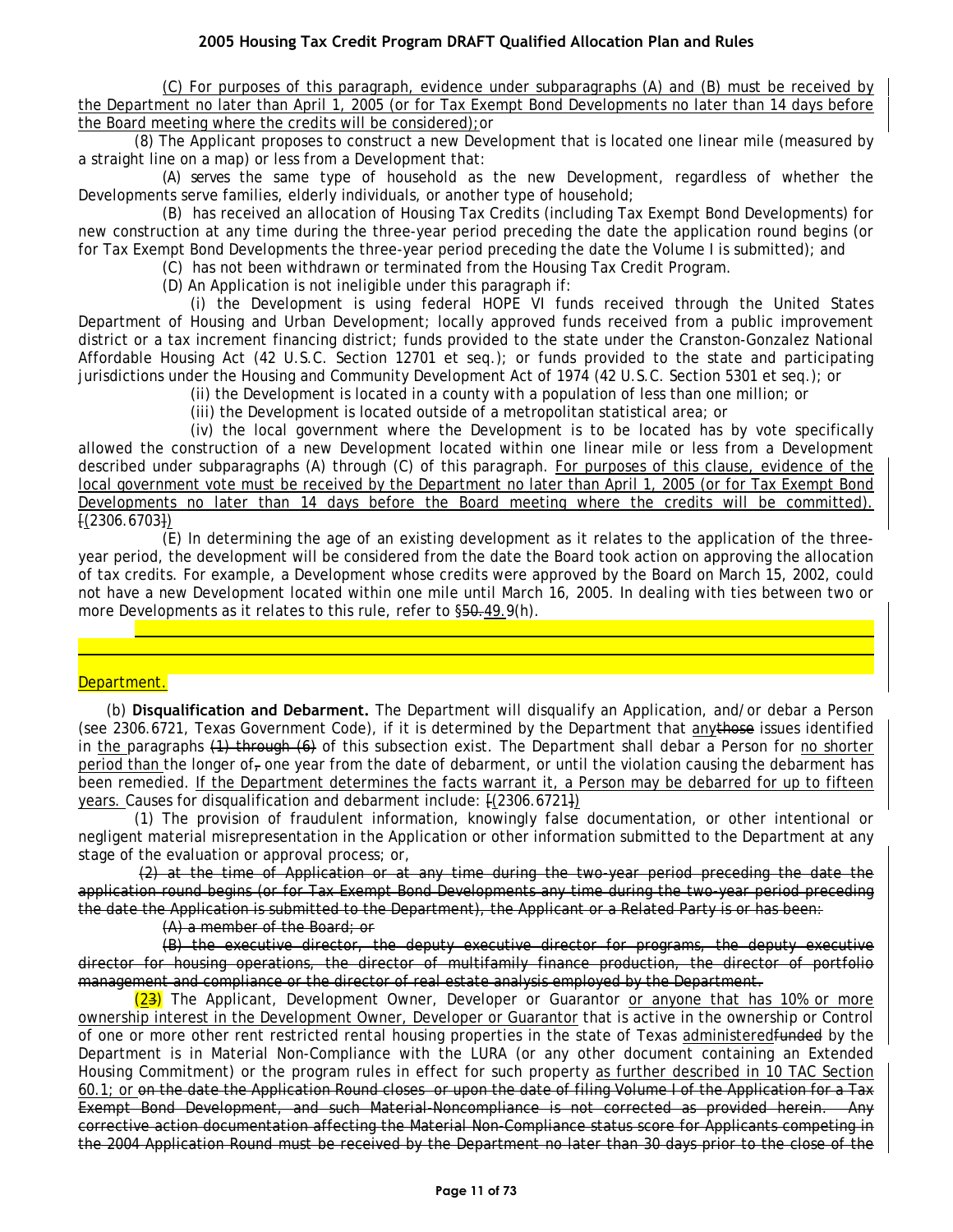Application Acceptance Period, and any corrective action documentation affecting the Material Non-Compliance status score for Applicants with a Tax Exempt Bond Development must be received by the Department no later than 30 days prior to the submission of Volumes I and II. The Department may take into consideration the representations of the Applicant regarding compliance violations described in §50.9(f)(9)(C) and (D) of this title; however, the records of the Department are Controlling; or,

(34) The Applicant, Development Owner, Developer or Guarantor <u>or anyone that has 10% or more</u> ownership interest in the Development Owner, Developer or Guarantor that is active in the ownership or Control of one or more other rent restricted rental housing properties outside of the state of Texas has an incidence of Material Nnon-Ceompliance with the LURA or the program rules in effect for such tax credit property as further described in 10 TAC Section 60.1; or as reported on the Uniform Application Previous Participation Certification and/or as determined by the state regulatory authority for such state and such non-compliance is determined to be Material Non-Compliance by the Department using methodology as set forth in Chapter 60 of this title, to be proposed; or,

 $(4)$  The Applicant, Development Owner, Developer, or any Guarantor, or any Affiliate of such entity has been a Principal of any entity that failed to make all loan payments to the Department in accordance with the terms of the loan, as amended, or was otherwise in default with any provisions of any loans from the Department.

(5) The Applicant or the Development Owner that is active in the ownership or Control of one or more tax credit properties in the state of Texas has failed to pay in full any fees within 30 days of when they were billed by the Department after the due date has passed, as further described in §50.49.2021 of this title; or

 $(6)$  the Applicant or a Related Party and any Person who is active in the construction, rehabilitation, ownership, or Control of the proposed Development, the Development Owner, or the General Contractor, or any Affiliate of the General Contractor that is active in the ownership or Control of the Development, or including a General Partner or contractor, and a Principal or Affiliate of a General Partner or contractor, or an individual employed as a lobbyist by the Applicant or a Related Party, or in another capacity on behalf of the Development, communicates with any Board member with respect to the Development-during the period of time starting with the time beginning on the date an Application is filed submitted until the and ending on the date time the Board makes a final decision with respect to any approval of that Application, unless the communication takes place at any board meeting or public hearing held with respect to that Application. Communication with Department staff must be in accordance with §50.49.9(b) of this title; violation of the communication restrictions of §50.49.9(b) is also a basis for disqualification and/or debarment. [(2306.1113])

 $(7)$  It is determined by the Department's General Counsel that there is evidence that establishes probable cause to believe that an Applicant, Development Owner, Developer, or any of their employees or agents has violated a state revolving door or other standard of conduct or conflict of interest statute, including Section 2306.6733, Texas Government Code, or a section of Chapter 572, Texas Government Code, in making, advancing, or supporting the Application.

 $(8)$  Applicants may be ineligible as further described in §49.17 $(c)(8)$  of this title.

(c) **Certain Applicant and Development Standards.** Notwithstanding any other provision of this section, the Department may not allocate tax credits to a Development proposed by an Applicant if the Department determines that: [(2306.223])

(1) the Development is not necessary to provide needed decent, safe, and sanitary housing at rental prices that individuals or families of low and very low income or families of moderate income can afford;

(2) the Development Owner undertaking the proposed Development will not supply well-planned and well-designed housing for individuals or families of low and very low income or families of moderate income;

(3) the Development Owner is not financially responsible;

(4) the Development Owner has contracted, or will contract for the proposed Development with, a Developer that:

(A) is on the Department's debarred list, including any parts of that list that are derived from the debarred list of the United States Department of Housing and Urban Development;

(B) has breached a contract with a public agency and failed to cure that breach; or

(C) misrepresented to a subcontractor the extent to which the Developer has benefited from contracts or financial assistance that has been awarded by a public agency, including the scope of the Developer's participation in contracts with the agency and the amount of financial assistance awarded to the Developer by the agency;

(5) the financing of the housing Development is not a public purpose and will not provide a public benefit; and

(6) the Development will be undertaken outside the authority granted by this chapter to the Department and the Development Owner. (See 2306.223, Texas Government Code).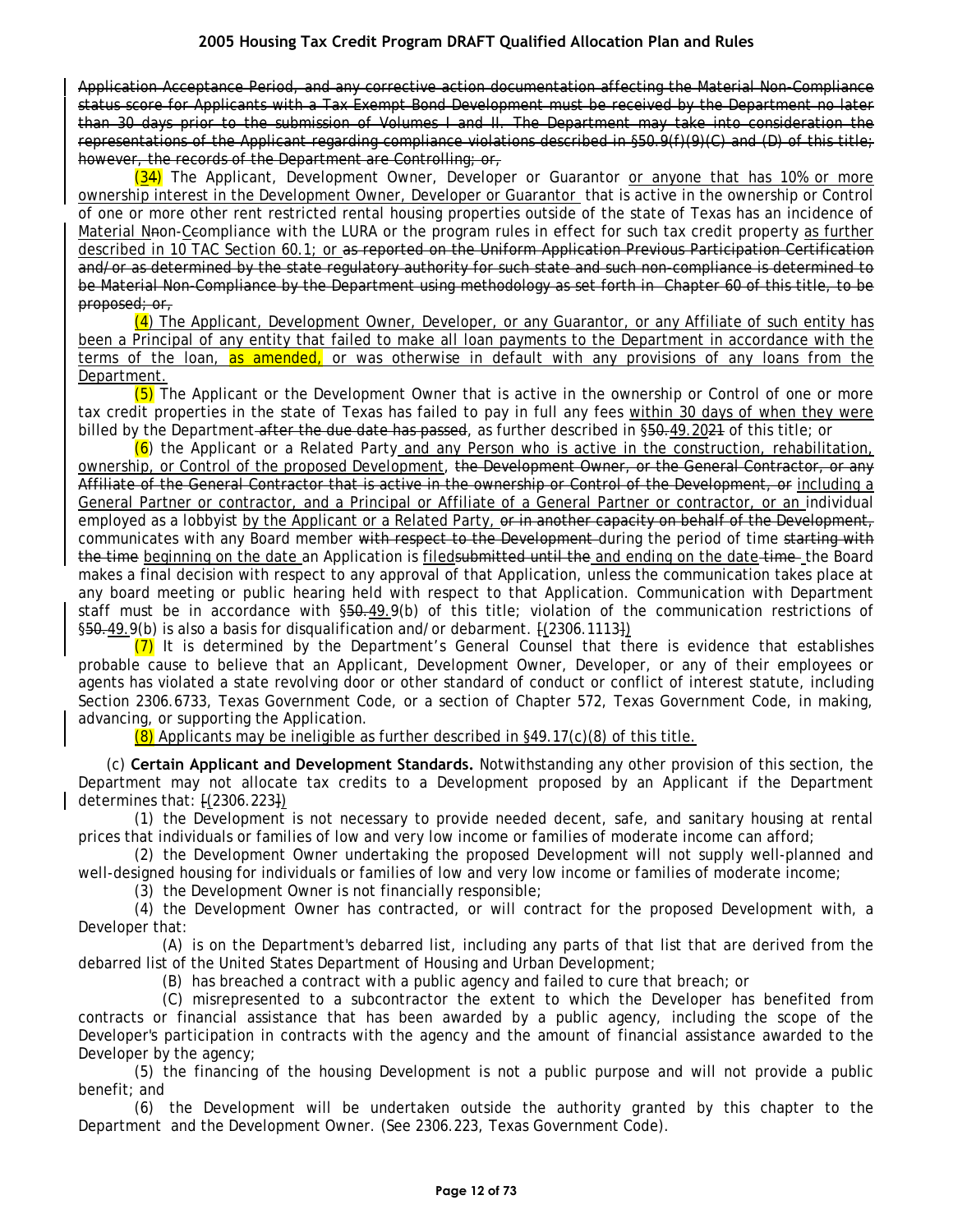#### (d) **Representation by Former Board Member or Other Person.** [(2306.6733])

(1) A former Board member or a former executive director, deputy executive director, director of multifamily finance production, director of portfolio management and compliance, director of real estate analysis or manager over housing tax credits previously employed by the Department may not:

(A) for compensation, represent an Applicant or one of its Related Parties for an allocation of tax credits before the second anniversary of the date that the Board member's, director's, or manager's service in office or employment with the Department ceased;

(B) represent any Applicant or a Related Party of an Applicant or receive compensation for services rendered on behalf of any Applicant or Related Party regarding the consideration of an Application in which the former board member, director, or manager participated during the period of service in office or employment with the Department, either through personal involvement or because the matter was within the scope of the board member's, director's, or manager's official responsibility; or for compensation, communicate directly with a member of the legislative branch to influence legislation on behalf of an Applicant or Related Party before the second anniversary of the date that the board member's, director's, or manager's service in office or employment with the Department ceased.

(2) A Person commits an offense if the Person violates this section. An offense under this section is a Class A misdemeanor. (See 2306.6733, Texas Government Code).

(e) **Due Diligence; Sworn Affidavit.** In exercising due diligence in considering information of possible ineligibility, possible grounds for disqualification and debarment, Applicant and Development standards, possible improper representation or compensation, or similar matters, the Department may request a sworn affidavit or affidavits from the Applicant, Development Owner, Developer, Guarantor, or other persons addressing the matter. If an affidavit determined to be sufficient by the Department is not received by the Department within seven business days of the date of the request by the Department, the Department may terminate the Application.

(f) **Appeals and Administrative Deficiencies for Ineligibility, Disqualification and Debarment.** An Applicant or Person found ineligible, disqualified, debarred or otherwise terminated under subsections (a) through (e)(d) of this section will first be notified in accordance with the Administrative Deficiency process described in §50.49.9(d)(4)(3) of this title. They may also utilize the appeals process described in §50.49.1748(b) of this title.

## **§50.49.6. Site and Development Restrictions: Floodplain, Ineligible Building Types, Scattered Site Limitations, Credit Amount, Limitations on the Size of Developments, Rehabilitation Costs.**

(a) **Floodplain.** Any Development proposing new construction located within the 100 year floodplain as identified by the Federal Emergency Management Agency (FEMA) Flood Insurance Rate Maps must develop the site so that all finished ground floor elevations are at least one foot above the flood plain and parking and drive areas are no lower than six inches below the floodplain, subject to more stringent local requirements. If no FEMA Flood Insurance Rate Maps are available for the proposed Development, flood zone documentation must be provided from the local government with jurisdiction identifying the 100 year floodplain. No buildings or roadsDevelopments that are part of a Development proposing rehabilitation, with the exception of developments with federal funding assistance from HUD or TX USDA-RHS, will be permitted in the 100 year floodplain unless they already meet the requirements established in this subsection for new construction.

(b) **Ineligible Building Types**. Applications involving Ineligible Building Types as defined in §50.49.3(47) of this title will not be considered for allocation of tax credits.

(c) **Scattered Site Limitations.** Consistent with §50.49.3(28) of this title, a Development must be financed under a common plan, be owned by the same Person for federal tax purposes, and the buildings may be either located on a single site or contiguous site, or be located on scattered sites and contain only rent-restricted units.

(d) **Credit Amount.** The Department shall issue tax credits only in the amount needed for the financial feasibility and viability of a Development throughout the affordability period. The issuance of tax credits or the determination of any allocation amount in no way represents or purports to warrant the feasibility or viability of the Development by the Department, or that the Development will qualify for and be able to claim Housing Tax Credits. The Department will limit the allocation of tax credits to no more than \$1.2 million per Development. The Department shall not allocate more than \$2 million of tax credits in any given Application Round to any Applicant, Developer, Related Party or Guarantor; Housing Tax Credits approved by the Board during the 2005 calendar year, including commitments from the 2005 Credit Ceiling and forward commitments from the 2006 Credit Ceiling, are applied to the credit cap limitation for the 2005 Application Round. In order to encourage the capacity enhancement of developers in rural areas, the Department will prorate the credit amount allocated in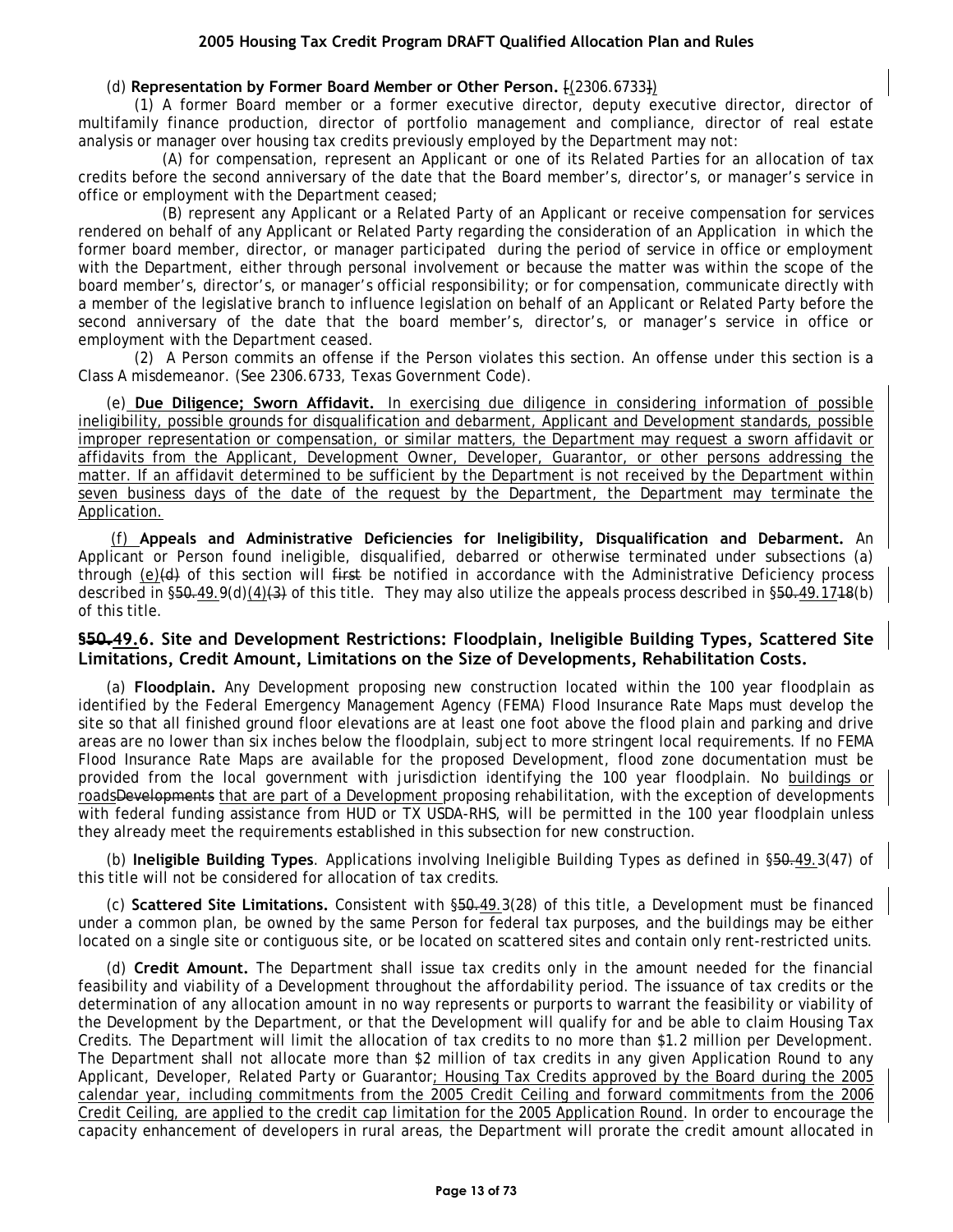situations where an Application is submitted in the Rural Regional Allocation and the Development has 9676 Units or less. To be considered for this provision, a copy of a Joint Venture Agreement and narrative on how this builds the capacity of the inexperienced developers is required. Tax Exempt Bond Development Applications are not subject to these Housing Tax Credit limitations, and Tax Exempt Bond Developments will not count towards the total limit on tax credits per Applicant. The limitation does not apply  $\frac{1}{2306.6711(b)}$ :

(1) to an entity which raises or provides equity for one or more Developments, solely with respect to its actions in raising or providing equity for such Developments (including syndication related activities as agent on behalf of investors);

(2) to the provision by an entity of "qualified commercial financing" within the meaning of the Code (without regard to the 80% limitation thereof);

(3) to a Qualified Nonprofit Organization or other not-for-profit entity, to the extent that the participation in a Development by such organization consists only of the provision of loan funds, grants or social services; and

(4) to a Development Consultant with respect to the provision of consulting services, provided the Development Consultant fee received for such services does not exceed 10% of the fee to be paid to the Developer (or 20% for Qualified Nonprofit Developments), or \$150,000, whichever is greater.

#### (e) **Limitations on the Size of Developments.**

(1) The minimum Development size will be 16 Units if the Development involves Housing Tax Credits; the minimum Development size will be 4 Units if the funding source only involves the Housing Trust Fund or HOME Program.

(2) Rural Developments involving new construction will be limited to 9676 Units. unless the Market Analysis clearly documents that larger developments are consistent with the comparables in the community and that there is significant demand for additional Units. Rural Developments involving only rehabilitation do not have a size limitation.

(3) Developments involving new construction, that are not Tax Exempt Bond Developments, will be limited to 252 250 Total Units, wherein the maximum Department administeredrent restricted Units will be limited to 200 Units. Tax Exempt Bond Developments will be limited to 252 250 Total Units. These maximum Unit limitations also apply to those Developments which involve a combination of rehabilitation and new construction. Developments that consist solely of acquisition/rehabilitation or rehabilitation only may exceed the maximum Unit restrictions. For those Developments which are a second phase or are otherwise adjacent to an existing tax credit Development unless such proposed Development is being constructed to provide replacement of previously existing affordable multifamily units on its site (in a number not to exceed the original units being replaced) or that were originally located within a one mile radius from the proposed Development, the combined Unit total for the Developments may not exceed the maximum allowable Development size, unless the first phase has been completed and has attained Sustaining Occupancy (as defined in §1.31 of this title) for at least six months.

**(f) Limitations on the Location of Developments.** Staff will only recommend, and the Board may only allocate, housing tax credits from the Credit Ceiling to more than one Development in the same calendar year if the Developments are, or will be, located more than one linear mile apart as determined by the Department. If the Board forward commits credits from the following year's allocation of credits, the Development is considered to be in the calendar year in which the Board votes, not in the year of the Credit Ceiling. This limitation applies only to communities contained within counties with populations exceeding one million (which for calendar year 2004-2005 are Harris, Dallas, Tarrant and Bexar Counties). For purposes of this rule, any two sites not more than one linear mile apart are deemed to be "in a single community." For Tax Exempt Bond Developments, the year of the Development is the calendar year in which the Board approves the housing tax credits for the Development. In dealing with ties between two or more Developments as it relates to this rule, refer to §50.9(h). [(2306.6711]) This restriction does not apply to the allocation of housing tax credits to Developments financed through the Tax Exempt Bond program. [(2306.67021])

(g) **Rehabilitation Costs.** Rehabilitation Developments must establish that the rehabilitation will substantially improve the condition of the housing and will involve at least \$6,000 per Unit in direct hard costs.

(h) **Unacceptable Sites**. Developments will be ineligible if the Development is located on a site that is determined to be unacceptable by the Department.

## **§50.49.7. Regional Allocation Formula, Set-Asides, Redistribution of Credits.**

(a) **Regional Allocation Formula.** [(2306.111(d)]) As required by 2306.111, Texas Government Code, the Department uses a regional distribution formula developed by the Department to distribute credits from the State Housing Credit Ceiling to all urban/exurban areas and rural areas. The formula is based on the need for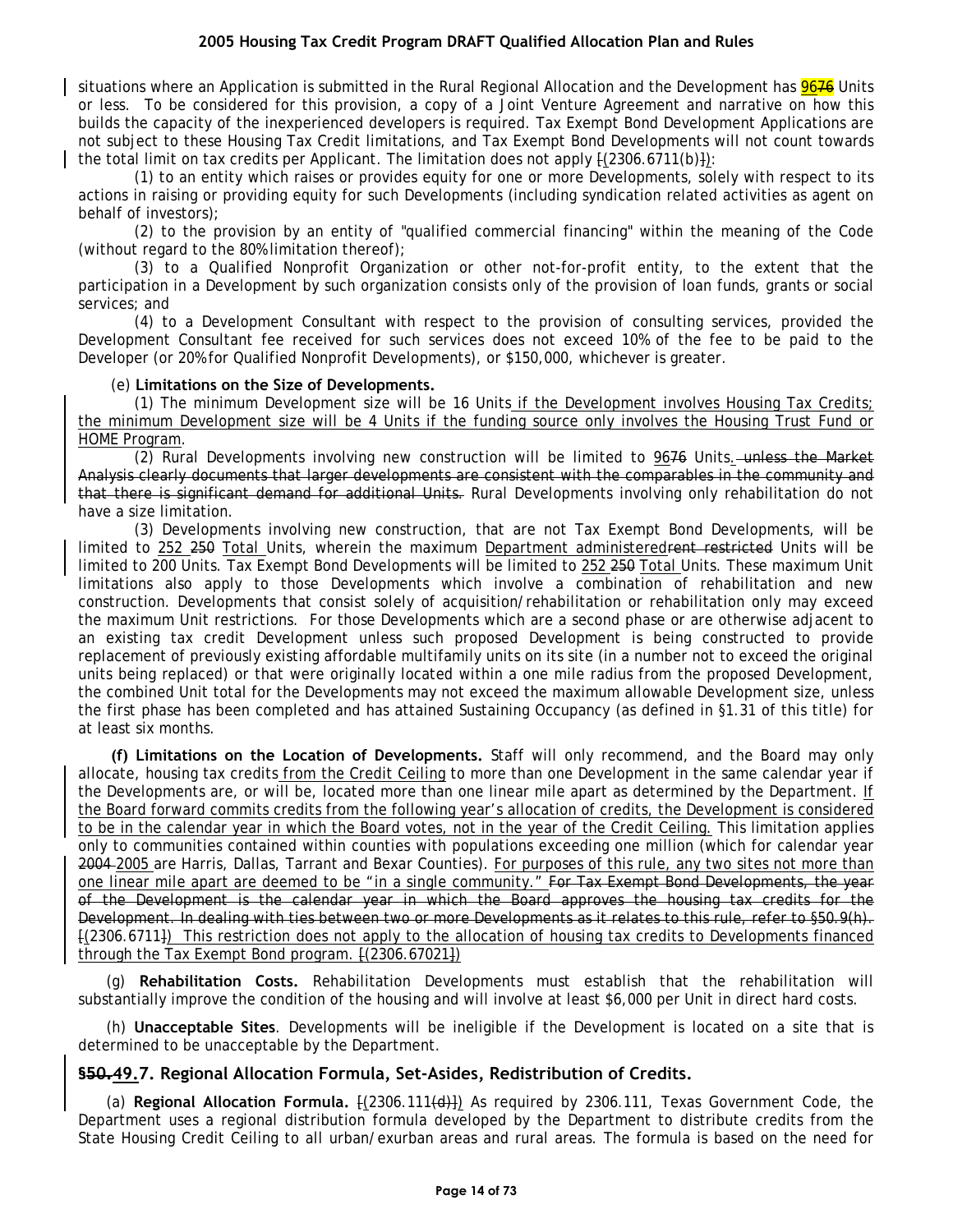housing assistance, and the availability of housing resources in those urban/exurban areas and rural areas, and the Department uses the information contained in the Department's annual state low income housing plan and other appropriate data to develop the formula. This formula establishes separate targeted tax credit amounts for rural areas and urban/exurban areas within each of the Uniform State Service Regions. Each Uniform State Service Region's targeted tax credit amount will be published in the *Texas Register* and on the Department's web site. The regional allocation for rural areas is referred to as the Rural Regional Allocation and the regional allocation for urban/exurban areas is referred to as the Urban/Exurban Regional Allocation. Developments qualifying for the Rural Regional Allocation must meet the Rural Development definition or be located in a Prison Community. Approximately 5% of each region's allocation for each calendar year shall be allocated to Developments which are financed through TX-USDA-RHS and that meet the definition of a Rural Development and do not exceed 76 Units if new construction. These Developments will be attributed to the Rural Regional Allocation in each region where they are located. Developments financed through TX-USDA-RHS's 538 Guaranteed Rural Rental Housing Program will not be considered under this set-aside.Commitments of 2005 Housing Tax Credits issued by the Board in 2004 will be applied to each Set-Aside, Rural Regional Allocation, Urban/Exurban Regional Allocation and TX-USDA-RHS Allocation for the 2005 Application Round as appropriate.

(b) **Set-Asides.** An Applicant may elect to compete in as many of the following Set-Asides for which the proposed Development qualifies: ( 2306.111(d))

(1) At least 10% of the State Housing Credit Ceiling for each calendar year shall be allocated to Qualified Nonprofit Developments which meet the requirements of the Code, §42(h)(5). Qualified Nonprofit Organizations must have the Controlling interest in the Qualified Nonprofit Development applying for this Set-Aside. If the organization's Application is filed on behalf of a limited partnership, the Qualified Nonprofit Organization must be the controlling managing General Partner. If the organization's Application is filed on behalf of a limited liability company, the Qualified Nonprofit Organization must be the controlling Managing Member. Additionally, a Qualified Nonprofit Development submitting an Application in the nonprofit set-aside must have the nonprofit entity or its nonprofit affiliate or subsidiary be the Developer or a co-Developer as evidenced in the development agreement.  $\{(2306.6729 \text{ and } 2306.6706(b)\})$ 

(2) At least 15% of the allocation to each Uniform State Service Region will be set aside for allocation under the At-Risk Development Set-Aside. Through this Set-Aside, the Department, to the extent possible, shall allocate credits to Applications involving the preservation of developments designated as At-Risk Developments as defined in §50.49.3(12) of this title. and in both urban/exurban and rural communities in approximate proportion to the housing needs of each Uniform State Service Region. [(2306.6714]). A Housing Authority proposing reconstruction of public housing supplemented with HOPE VI funding or capital grant funds will be eligible to participate in this set-aside. In order to qualify for this set-aside, the housing authority providing the HOPE VI funding must provide evidence that it received a HOPE VI grant from HUD and made a commitment that HOPE VI funds will be provided to the Development. To qualify as an At-Risk Development, the Applicant (with the exception of housing authorities with HOPE VI or capital grant funds) must provide evidence that it either is not eligible to renew, retain or preserve any portion of the financial benefit described in §50.49.3(12)(A) of this title, or provide evidence that it will renew, retain or preserve the financial benefit described in §50.49.3(12)(A) of this title.

(c) **Redistribution of Credits.** [(2306.111(d)]) If any amount of housing tax credits remain after the initial commitment of housing tax credits among the Rural Regional Allocation and Urban/Exurban Regional Allocation within each Uniform State Service Region and among the Set-Asides, the Department may redistribute the credits amongst the different regions and Set-Asides depending on the quality of Applications submitted as evaluated under the factors described in  $$50.49.9(d)(e)$  of this title and the level of demand exhibited in the Uniform State Service Regions during the Allocation Round. However as described in subsection (b)(1) of this section, no more than 90% of the State's Housing Credit Ceiling for the calendar year may go to Developments which are not Qualified Nonprofit Developments. If credits will be transferred from a Uniform State Service Region which does not have enough qualified Applications to meet its regional credit distribution amount, then those credits will be apportioned to the other Uniform State Service Regions.

## **§50.49.8. Pre-Application: Submission, Evaluation Process, Threshold Criteria and Review, Results.** (2306.6704)

(a) **Pre-Application Submission**. Any Applicant requesting a Housing Credit Allocation may submit a Pre-Application to the Department during the Pre-Application Acceptance Period along with the required Pre-Application Fee as described in \$50.49.2021 of this title. Only one Pre-Application may be submitted by an Applicant for each site under the State Housing Credit Ceiling. The Pre-Application submission is a voluntary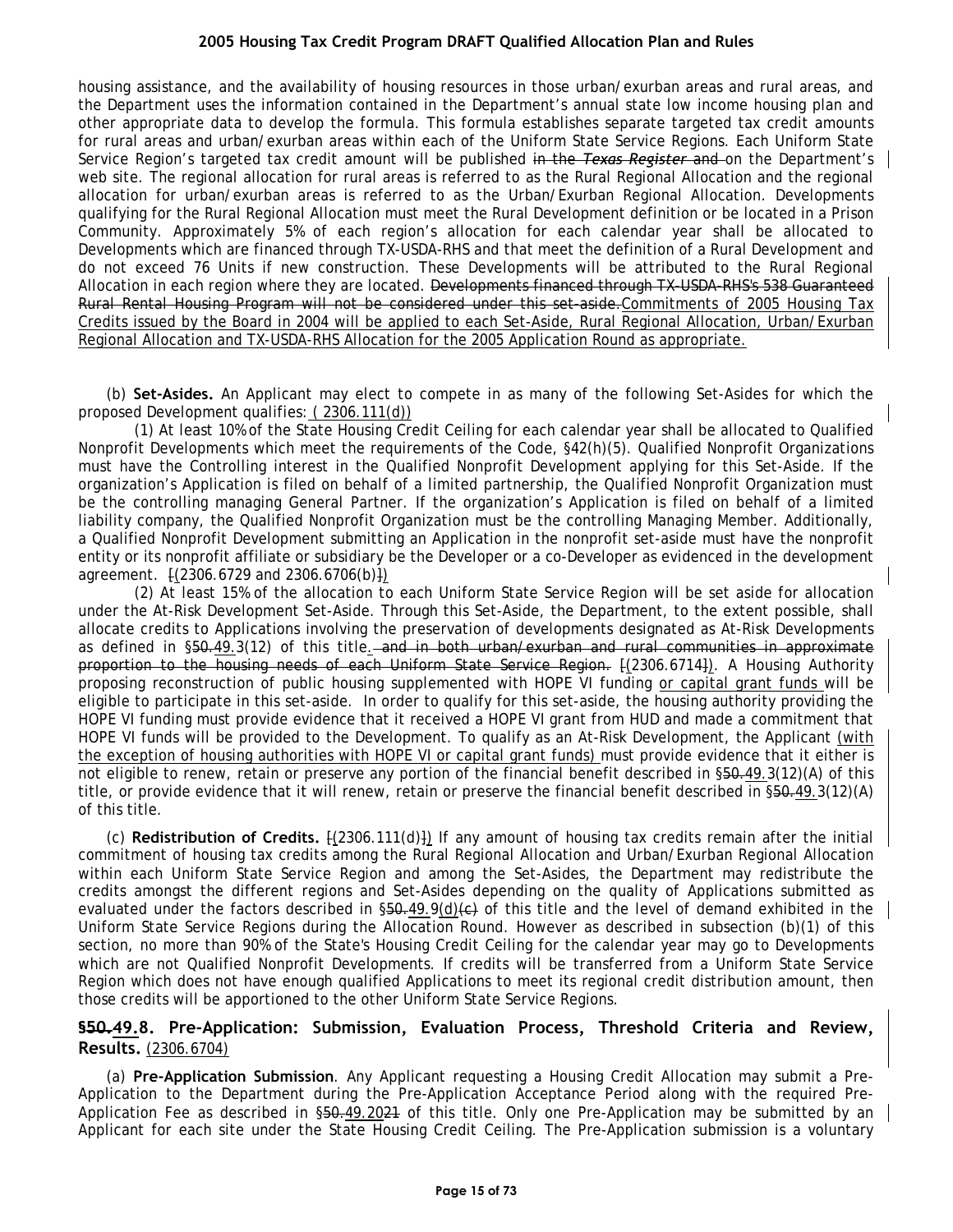process. While the Pre-Application Acceptance Period is open, Applicants may withdraw their Pre-Application and subsequently file a new Pre-Application utilizing the original Pre-Application Fee that was paid as long as no evaluation was performed by the Department. The Department is authorized to request the Applicant to provide additional information it deems relevant to clarify information contained in the Pre-Application or to submit documentation for items it considers to be Administrative Deficiencies. The rejection of a Pre-Application shall not preclude an Applicant from submitting an Application with respect to a particular Development or site at the appropriate time.

(b) **Communication with the Department.** Applicants that submit a Pre-Application are restricted from communication with Department staff as provided in §50.49.9(b) of this title. [(2306.1113])

(c) **Pre-Application Evaluation Process.** Eligible Pre-Applications will be evaluated for Pre-Application Threshold Criteria., and if requested by the Applicant, evaluated in regard to the inclusive capture rate as restricted under §1.32(g)(2) of this title. Any Application from a TX-USDA-RHS 515 Development (including new construction andonly for rehabilitation) is exempted from the Pre-Application Evaluation Process and will automatically receive the Pre-Application points further outlined in Section 49.9(g) of this title. is not eligible to receive points for submission of a Pre-Application. Applications involving New Construction that are associated with a TX-USDA-RHS Development are not exempt from Pre-Application and are eligible to compete for the Pre-Application points further outlined in §49.9(g) of this title. An Application that has not received confirmation from the state office of RHS of its financing from TX-USDA-RHS may qualify for Pre-Application points, but such points shall be withdrawn upon the Development's receipt of TX-USDA-RHS financing. Pre-Applications that are found to have Administrative Deficiencies will be handled in accordance with §50.49.9(d)(43) of this title. Department review at this stage is limited and not all issues of eligibility and threshold are reviewed at Pre-Application. Acceptance by staff of a Pre-Application does not ensure that an Applicant satisfies all Application eligibility, Threshold or documentation requirements. The Department is not responsible for notifying an Applicant of potential areas of ineligibility or threshold deficiencies at the time of Pre-Application.

(d) **Pre-Application Threshold Criteria and Review**. Applicants submitting a Pre-Application will be required to submit information demonstrating their satisfaction of the Pre-Application Threshold Criteria. The Pre-Applications not meeting the Pre-Application Threshold Criteria will be terminated and the Applicant will receive a written notice to the effect that the Pre-Application Threshold Criteria have not been met. The Department shall not be responsible for the Applicant's failure to meet the Pre-Application Threshold Criteria and any failure of the Department's staff to notify the Applicant of such inability to satisfy the Pre-Application Threshold Criteria shall not confer upon the Applicant any rights to which it would not otherwise be entitled. The Pre-Application Threshold Criteria include:

(1) Submission of a "Pre-Application Submission Form" and "Certification of Pre-Application Total Self-Scoreing Form," and

(2) Evidence of site control through March 1, 2005 as evidenced by the documentation required under §50.49.9(f)(7)(A) of this title.

(3) Consistent with §50.49.9(f)(8)(B) of this title, eEvidence that all of the notifications required under this paragraphthat section have been made. Notifications under clause (B)(i) must be made by the deadlines described in that clause; notifications under clauses (B)(ii) through (ix) must be made prior to the close of the Pre-Application Acceptance Period. [(2306.6704]) Evidence of notification must meet the requirements identified in subparagraph (A) of this paragraph to all of the individuals and entities identified in subparagraph (B) of this paragraph. Evidence of such notifications shall include a copy of the exact letter and other materials that were sent to the individual or entity, a sworn certified affidavit stating that they made the notifications prior to the deadlines and a copy of the entire mailing list (which includes the names and addresses) of all of the recipients. (2306.6705) (2306.6704)

(A) Each such notice must include, at a minimum, all of the following:

(i) The Applicant's name, address, individual contact name and phone number;

(ii) The Development name, address, city and county;

(iii) A statement informing the entity or individual being notified that the Applicant is submitting a request for Housing Tax Credits with the Texas Department of Housing and Community Affairs;

(iv) Statement of whether the Development proposes new construction or rehabilitation;

(v) The type of Development being proposed (single family homes, duplex, apartments, townhomes, highrise etc.) and population being served (family, transitional, elderly) ;

(vi) The approximate total number of Units and approximate total number of low income Units;

(vii) The approximate percentage of Units serving each level of AMGI (e.g. 20% at 50% of AMGI, etc.) and the percentage of Units that are market rate;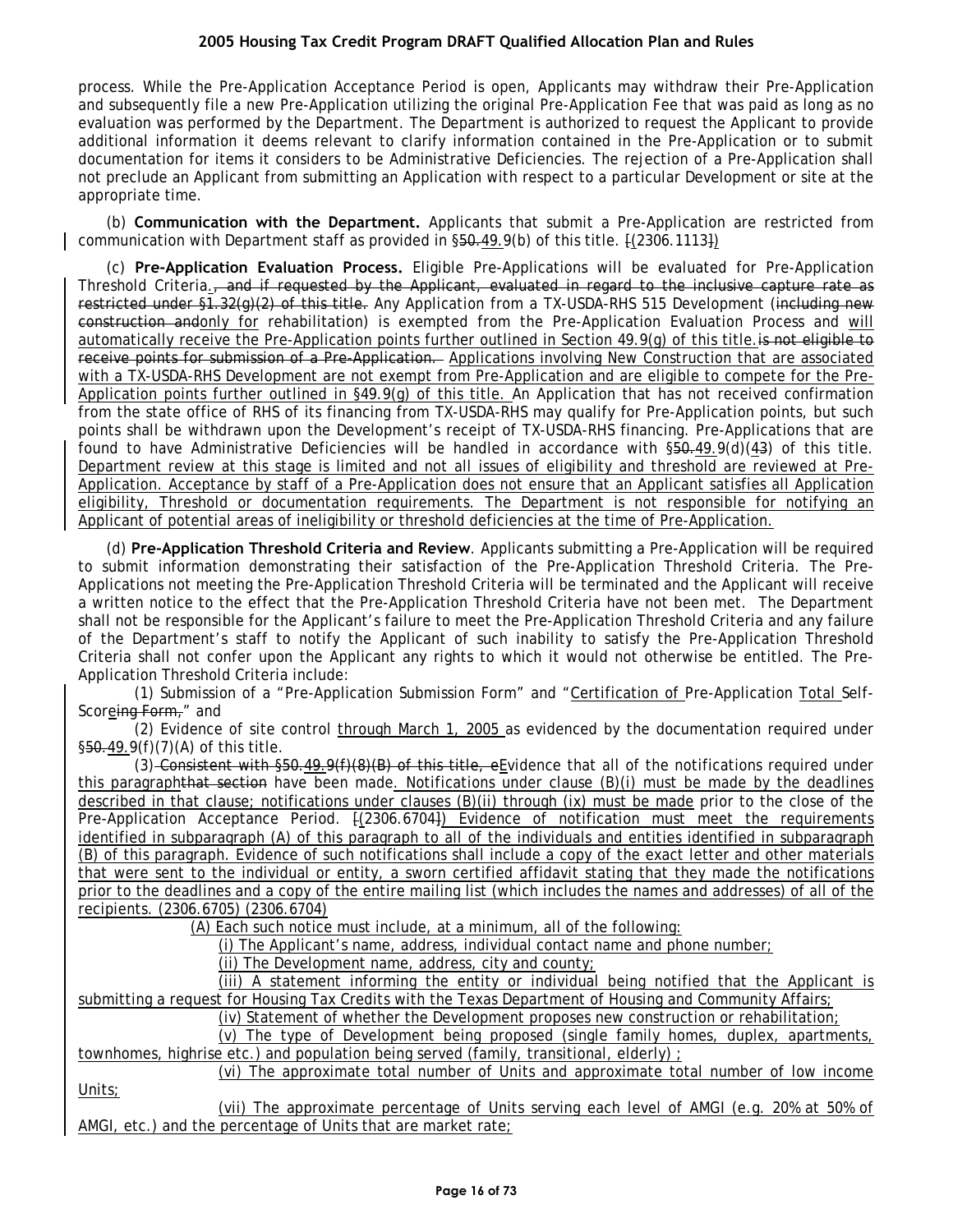(viii) The number of Units and proposed rents (less utility allowances) for the low income Units and the number of Units and the proposed rents for any market rate Units. Rents to be provided are those that are effective at the time of the Pre-Application, which are subject to change as annual changes in the area median income occur; and

(ix) The expected completion date if credits are awarded.

(B) Notification must be sent to all of the following individuals and entities. Officials to be notified are those officials in office at the time the Application is submitted.

(i) Notification to Local Elected Officials for Neighborhood Organization Input. Evidence must be provided that a letter requesting information on neighborhood organizations on record with the state or county in which the Development is to be located and whose boundaries contain the proposed Development site and meeting the requirements of "Local Elected Official Notification" as outlined in the Application was sent no later than January 15, 2005 to the local elected official for the city or if located outside of a city, then the county where the Development is proposed to be located. If the Development is located in a jurisdiction that has district based local elected officials, the notification must be made to the city council member or county commissioner representing that district; if the Development is located in a jurisdiction that has at-large local elected officials, the notification must be made to the mayor or county judge for the jurisdiction. A copy of the reply letter or other official third-party documentation from the local elected official must be provided. All entities identified in the letter from the local elected official whose boundaries include the proposed Development must be provided with written notification, and evidence of that notification must be provided. If the Applicant can provide evidence that the proposed Development is not located within the boundaries of an entity on a list from the local elected officials , then such evidence in lieu of notification may be acceptable. If no reply letter is received from the local elected officials by February 25, 2004, (or For Tax Exempt Bond Developments or Applications not applying for Tax Credits, but applying only for other Multifamily Programs such as HOME, Housing Trust Fund, etc., by 7 days prior to the submission of the Application) then the Applicant must submit a statement attesting to that fact. If an Applicant has knowledge of any neighborhood organizations on record with the state or county in which the Development is to be located and whose boundaries contain the proposed Development site, the Applicant must notify those organizations. The Applicant must also certify that any organizations in a response letter that are not notified do not contain the Development within their boundaries. In the event that local elected officials refer the Applicant to another source, the Applicant must also notify that source and request the same information. If the Applicant has no knowledge of neighborhood organizations within whose boundaries the Development is proposed to be located, the Applicant must attest to that fact in the format provided by the Department as part of the Application.

(ii) Superintendent of the school district containing the Development;

Development;

Development;

(iv) Presiding officer of the governing body of any municipality containing the Development; (v) All elected members of the governing body of any municipality containing the

(iii) Presiding officer of the board of trustees of the school district containing the

(vi) Presiding officer of the governing body of the county containing the Development; (vii) All elected members of the governing body of the county containing the Development; (viii) State senator of the district containing the Development; and (ix) State representative of the district containing the Development.

(e) **Pre-Application Results**. Only Pre-Applications which have satisfied all of the Pre-Application Threshold Criteria requirements set forth in subsection (ed) of this section and  $\S50.49.9(q)(1017)$  of this title, will be eligible for Pre-Application points. The order and scores of those Developments released on the Pre-Application Submission Log do not represent a commitment on the part of the Department or the Board to allocate tax credits to any Development and the Department bears no liability for decisions made by Applicants based on the results of the Pre-Application Submission Log. Inclusion of a Development on the Pre-Application Submission Log does not ensure that an Applicant will receive points for a Pre-Application.

## **§50.49.9. Application: Submission, Adherence to Obligations, Evaluation Process, Required Pre-Certification and Acknowledgement, Threshold Criteria, Selection Criteria, Evaluation Factors, Staff Recommendations.**

(a) **Application Submission.** Any Applicant requesting a Housing Credit Allocation or a Determination Notice must submit an Application, and the required Application fee as described in §50.49.2021 of this title, to the Department during the Application Acceptance Period. Only complete Applications will be accepted. All required volumes must be appropriately bound as required by the Application Submission Procedures Manual and fully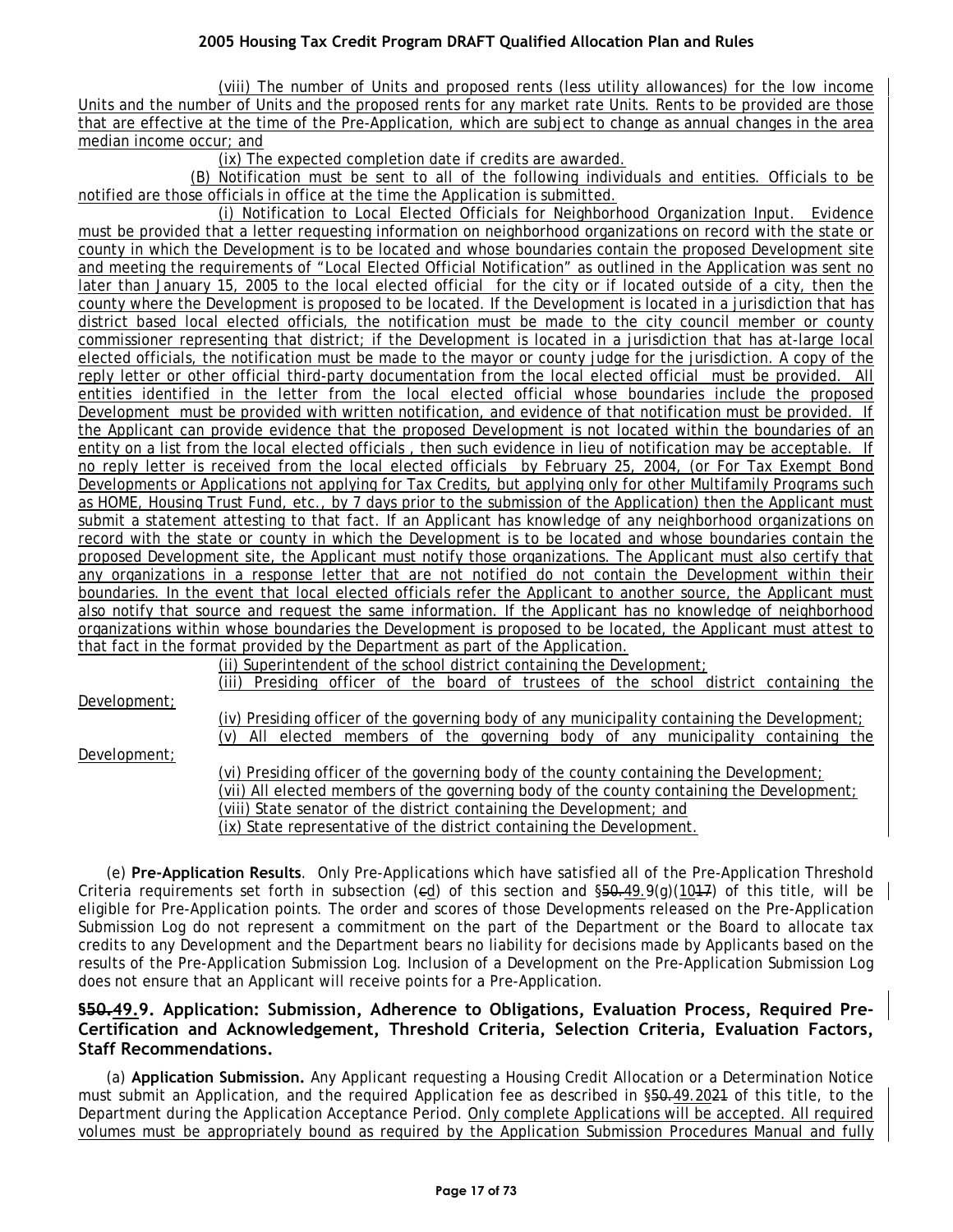complete for submission and received by the Department not later than 5:00 p.m. on the date the Application is due. A complete Application may be submitted at any time during the Application Acceptance Period, and is not limited to submission after the close of the Pre-Application Cycle. Only one Application may be submitted for a site in an Application Round. While the Application Acceptance Period is open, Applicants may withdraw their Application and subsequently file a new Application utilizing the original Pre-Application Fee that was paid as long as no evaluation was performed by the Department. The Department is authorized, but not required, to request the Applicant to provide additional information it deems relevant to clarify information contained in the Application or to submit documentation for items it considers to be an Administrative Deficiency, including both threshold and selection criteria documentation.  $[(2306.6708)]$  An Applicant may not change or supplement an Application in any manner after the filing deadline, and may not add any set-asides, increase their credit amount, or revise their unit mix (both income levels and bedroom mixes), except in response to a direct request from the Department to remedy an Administrative Deficiency as further described in §50.49.3(1) of this title or to theby amendment of an Application after a commitment or allocation of tax credits as further described in §50.49.1718 of this title.

(b) **Communication with Department Employees.** Communication with Department staff by Applicants that submit a Pre-Application or Application must follow the following requirements. During the period beginning on the date a Development Pre-Application or Application is filed and ending on the date the Board makes a final decision with respect to any approval of that Application, the Applicant or a Related Party, and any Person that is active in the construction, rehabilitation, ownership or Control of the proposed Development including a General Partner or contractor and a Principal or Affiliate of a General Partner or contractor, or individual employed as a lobbyist by the Applicant or a Related Party, may communicate with an employee of the Department about the Application orally or in written form, which includes electronic communications through the Internet, so long as that communication satisfies the conditions established under paragraphs (1) through (3) of this subsection. §49.5(b)(7) of this title applies to all communication with Board members. Communications with Department employees is unrestricted during any board meeting or public hearing held with respect to that Application.

(1) The communication must be restricted to technical or administrative matters directly affecting the Application;

(2) The communication must occur or be received on the premises of the Department during established business hours;

(3) a record of the communication must be maintained by the Department and included with the Application for purposes of board review and must contain the date, time, and means of communication; the names and position titles of the persons involved in the communication and, if applicable, the person's relationship to the Applicant; the subject matter of the communication; and a summary of any action taken as a result of the communication. (2306.1113)

(b) Communication with the Department. Applicants that submit a Pre-Application or Application are restricted from communication with Department staff as described in this subsection. The Applicant or a Related Party, the Development Owner, or the General Contractor, or any Affiliate of the General Contractor, that is active in the ownership or Control of the Development, or individual employed as a lobbyist or in another capacity on behalf of the Development, may communicate with an employee of the Department with respect to the Development so long as that communication satisfies the conditions established under paragraphs (1) through (5) of this subsection. §50.5(b)(6) of this title applies to all communication with Board members. Communications with Department employees is unrestricted during any board meeting or public hearing held with respect to that Application.

(1) The communication must be restricted to technical or administrative matters directly affecting the Application;

(2) The communication must occur or be received on the premises of the Department during established business hours;

(3) Communication with the Executive Director, the Deputy Executive Director, the Director of Multifamily Finance Production, the Director of Single Family Finance Production, the Director of Portfolio Management and Compliance, and the Director of Real Estate Analysis of the Department must only be in written form which includes electronic communication through the Internet; and

(4) Communication with other Department staff may be oral or in written form which includes electronic communication through the Internet; and

(5) a record of the communication must be maintained by the Department and included with the Application for purposes of board review and must contain the date, time, and means of communication; the names and position titles of the persons involved in the communication and, if applicable, the person's relationship to the Applicant; the subject matter of the communication; and a summary of any action taken as a result of the communication. [(2306.1113])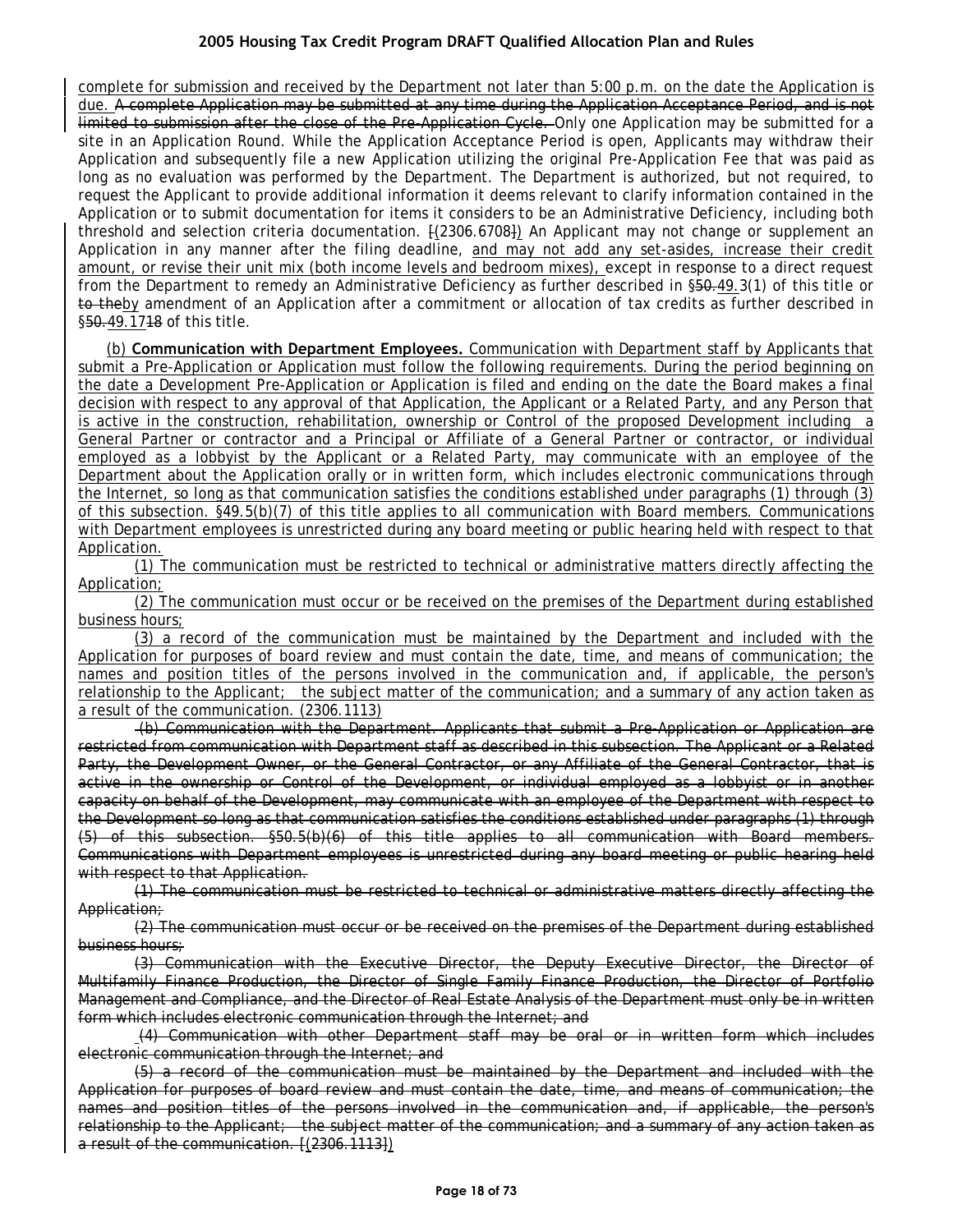(c) **Adherence to Obligations.** [(2306.6720]) All representations, undertakings and commitments made by an Applicant in the application process for a Development, whether with respect to Threshold Criteria, Selection Criteria or otherwise, shall be deemed to be a condition to any Commitment Notice, Determination Notice, or Carryover Allocation for such Development, the violation of which shall be cause for cancellation of such Commitment Notice, Determination Notice, or Carryover Allocation by the Department, and if concerning the ongoing features or operation of the Development, shall be enforceable even if not reflected in the LURA. All such representations are enforceable by the Department and the tenants of the Development, including enforcement by administrative penalties for failure to perform, in accordance with the LURA. To protect the integrity of the Department's processes and decisions, evidence of false statements or misrepresentations from applicant representatives, neighborhood representatives, or other persons will be considered for appropriate action, including terminating the Application, rejecting neighborhood organization letters for scoring, and possible referral to local district and county attorneys.

(d) **Evaluation Process.** Applications will be reviewed according to the process outlined in this subsection. An Application, during any of these stages of review, may be determined to be ineligible as further described in §49.5(b)(2); Applicants will be promptly notified in these instances.

(1) Threshold Criteria Review. Applications will be initially evaluated against the Threshold Criteria. Applications not meeting Threshold Criteria will be terminated, unless the Department determines that the failure to meet the Threshold Criteria is the result of Administrative Deficiencies, in which event the Applicant may be given an opportunity to correct such deficiencies. Applications not meeting Threshold Criteria will be rejected and the Applicant will be provided a written notice to the effect that the Threshold Criteria have not been met. The Department shall not be responsible for the Applicant's failure to meet the Threshold Criteria, and any failure of the Department's staff to notify the Applicant of such inability to satisfy the Threshold Criteria shall not confer upon the Applicant any rights to which it would not otherwise be entitled.

(21) Eligibility and Selection Criteria Review. All Applications will first be reviewed as described in this paragraph. Applications will be confirmed for eligibility under §§49.5 and 49.6 of this chapter and Set-Aside eligibility will be confirmed. For an Application to be considered under the Selection Criteria, the Applicant must demonstrate that the Development meets all of the Threshold Criteria requirements. Applications that satisfy the Threshold Criteria will thenThen, each Application will be preliminarily scored and ranked according to the Selection Criteria listed in subsection (g) of this section. Whenre a particular scoring criterion involves multiple points, the Department will award points to the proportionate degree, in its determination, to which a proposed Development complied with that criterion. As necessary to complete this process only, Administrative Deficiencies may be issued to the Applicant. This process will generate a preliminary Department score for every application. Applications not scored by the Department's staff shall be deemed to have the points allocated through self-scoring by the Applicants until actually scored. This shall apply only for purposes of releasing the Submission Log in ranked order by score.

(2) Priority Review Assessment. Each Application will be assessed based on either the Applicant's selfscore or the Department's preliminary score, region, and any Set-Asides that the Application indicates it is eligible for, consistent with paragraph (5) of this subsection. Those Applications that appear to be most competitive will be designated as "priority" Applications. Applications that do not appear to be competitive may not be reviewed in detail for Threshold Criteria during the Application Round.

(3) Threshold Criteria Review. Applications that are designated as "priority" from the Priority Review Assessment will be evaluated in detail against the Threshold Criteria. Applications not meeting Threshold Criteria will be terminated, unless the Department determines that the failure to meet the Threshold Criteria is the result of Administrative Deficiencies, in which event the Applicant may be given an opportunity to correct such deficiencies. Applications not meeting Threshold Criteria will be terminated and the Applicant will be provided a written notice to that effect. The Department shall not be responsible for the Applicant's failure to meet the Threshold Criteria, and any failure of the Department's staff to notify the Applicant of such inability to satisfy the Threshold Criteria shall not confer upon the Applicant any rights to which it would not otherwise be entitled. Not all Applications will be reviewed in detail for Threshold Criteria. To the extent that the review of Threshold Criteria documentation, or submission of Administrative Deficiency documentation, alters the score assigned to the Application, Applicants will be notified of their final score. As Applications are evaluated under this Review process, a final score by the Department may remove the Application from "priority" status at which point other Applications may be designated as "priority" and reviewed under this paragraph.

(4)(3) Administrative Deficiencies. If an Application contains deficiencies which, in the determination of the Department staff, require clarification or correction of information submitted at the time of the Application, the Department staff may request clarification or correction of such Administrative Deficiencies. Because the review for Eligibility and Selection, and Threshold Criteria may occur separately, Administrative Deficiency requests may be made several times. The Department staff may request clarification or correction in a deficiency notice in the form of a facsimile and a telephone call to the Applicant advising that such a request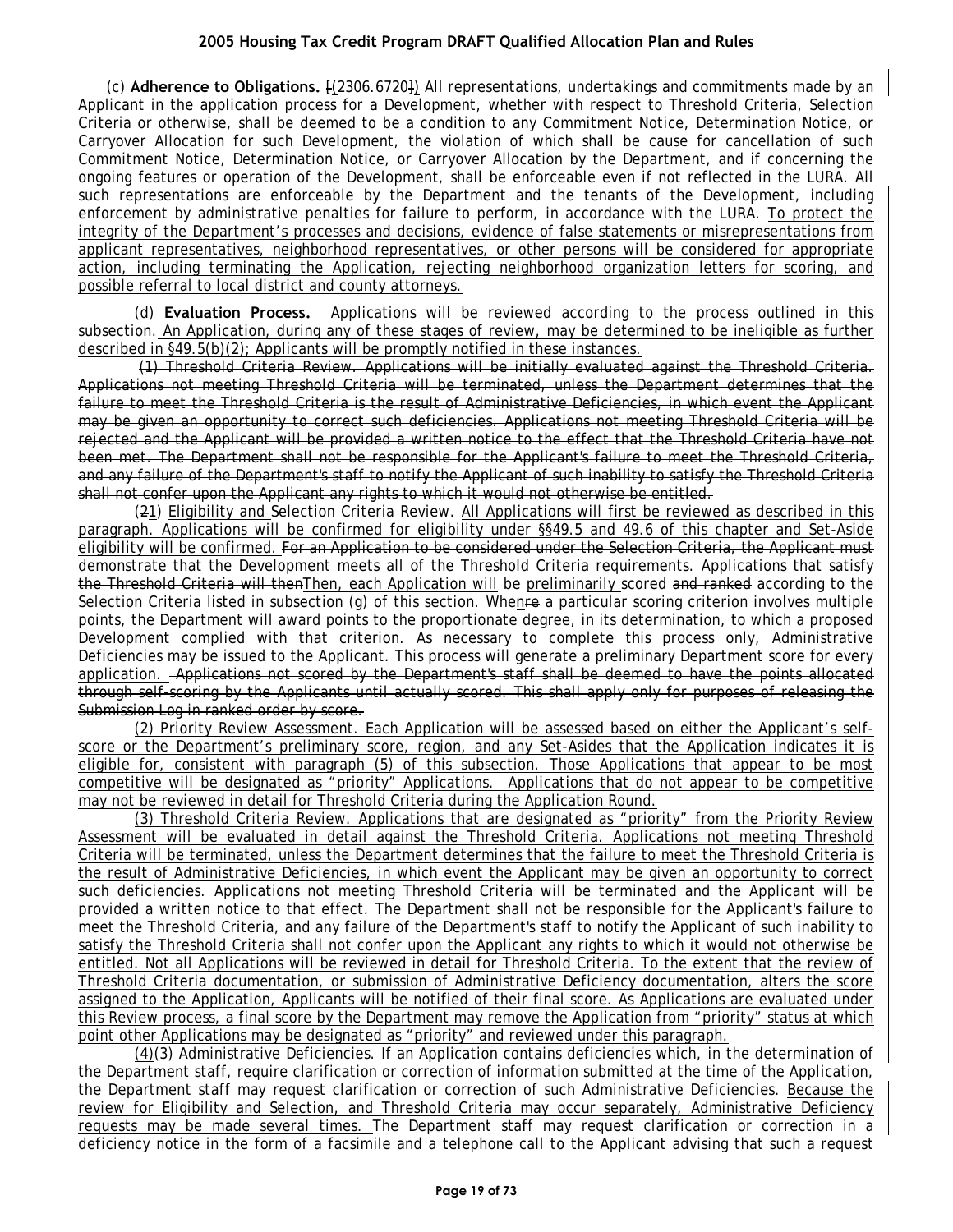has been transmitted. If Administrative Deficiencies are not clarified or corrected to the satisfaction of the Department within eight business days of the deficiency notice date, then five points shall be deducted from the Selection Criteria score for each additional day the deficiency remains unresolved. If deficiencies are not clarified or corrected within ten business days from the deficiency notice date, then the Application shall be terminated. The time period for responding to a deficiency notice begins at the start of the business day following the deficiency notice date. Deficiency notices may be sent to an Applicant prior to or after the end of the Application Acceptance Period.

(5)(4) Subsequent Evaluation of Prioritized Applications. After the Application is scored under the Selection Criteria, tThe Department will assign, as herein described, Developments for review for financial feasibility by the Department's Real Estate Analysis Division – in general these will be those applications identified as "priority". This prioritization order will also be used in making recommendations to the Board. Assignments will be determined by first selecting the Applications with the highest scores in the Nonprofit Set-Aside statewide. Then selection will be made for the Applications with the highest scores in the At-Risk Set-Aside and TX-USDA-RHS AllocationSet-Asides within each Uniform State Service Region. Remaining funds within each Uniform State Service Region will then be selected based on the highest scoring Developments, regardless of Set-Aside, in accordance with the requirements under §50.49.7(a) of this title for a Rural Regional Allocation and Urban/Exurban Regional Allocation. Selection for each of the Set-Asides will take precedence over selection for the Rural Regional Allocation and Urban/Exurban Regional Allocation. Funds for the Rural Regional Allocation or Urban/Exurban Regional Allocation within a region, for which there are no eligible feasible applications, will be redistributed as provided in §49.7(c) Redistribution of Credits.will go to the Urban/Exurban Regional Allocation for that region and will not be shifted to Rural Developments in another region. If the Department determines that an allocation recommendation would cause a violation of the \$2 million limit described in §50.49.6(d) of this title, the Department will make its recommendation by selecting the Development(s) that most effectively satisfies(y) the Department's goals in meeting set-aside and regional allocation goals. Based on Application rankings, the Department shall continue to underwrite Applications until the Department has processed enough Applications satisfying the Department's underwriting criteria to enable the allocation of all available housing tax credits according to regional allocation goals and Set-Aside categories. To enable the Board to establish a Waiting List, the Department shall underwrite as many additional Applications as necessary to ensure that all available housing tax credits are allocated within the period required by law.  $\frac{1}{2306.6710(a)}$ , (b) and (d); 2306.111])

(65) Underwriting Evaluation and Criteria. The Department shall underwrite an Application to determine the financial feasibility of the Development and an appropriate level of housing tax credits. In determining an appropriate level of housing tax credits, the Department shall, at a minimum, evaluate the cost of the Development based on acceptable cost parameters as adjusted for inflation and as established by historical final cost certifications of all previous housing tax credit allocations for the county in which the Development is to be located; if certifications are unavailable for the county, then the metropolitan statistical area in which the Development is to be located; or if certifications are unavailable under the county or the metropolitan statistical area, then the Uniform State Service Region in which the Development is to be located. Underwriting of a Development will include a determination by the Department, pursuant to the Code, §42, that the amount of credits recommended for commitment to a Development is necessary for the financial feasibility of the Development and its long-term viability as a qualified rent restricted housing property. In making this determination, the Department will use the Underwriting Rules and Guidelines, §1.32 of this title. Receipt of feasibility points under  $\S50-49.9(q)(1)$  of this title does not ensure that an Application will be considered feasible during the feasibility evaluation by the Real Estate Analysis Division and conversely, a Development may be found feasible during the feasibility evaluation by the Real Estate Analysis Division even if it did not receive points under  $\S50.49.9(q)(1)$  of this title.  $[(2306.6711(b); 2306.6710(d)])$ 

(A) The Department may have an external party perform the underwriting evaluation to the extent it determines appropriate. The expense of any external underwriting evaluation shall be paid by the Applicant prior to the commencement of the aforementioned evaluation.

(B) The Department will reduce the Applicant's estimate of Developer's and/or Contractor fees in instances where these exceed the fee limits determined by the Department. In the instance where the Contractor is an Affiliate of the Development Owner and both parties are claiming fees, Contractor's overhead, profit, and general requirements, the Department shall be authorized to reduce the total fees estimated to a level that it determines to be reasonable under the circumstances. Further, the Department shall deny or reduce the amount of Housing Tax Credits allocated with respect to any portion of costs which it deems excessive or unreasonable. Excessive or unreasonable costs may include developer fee attributable to Related Party acquisition costs. The Department also may require bids or Third Party estimates in support of the costs proposed by any Applicant.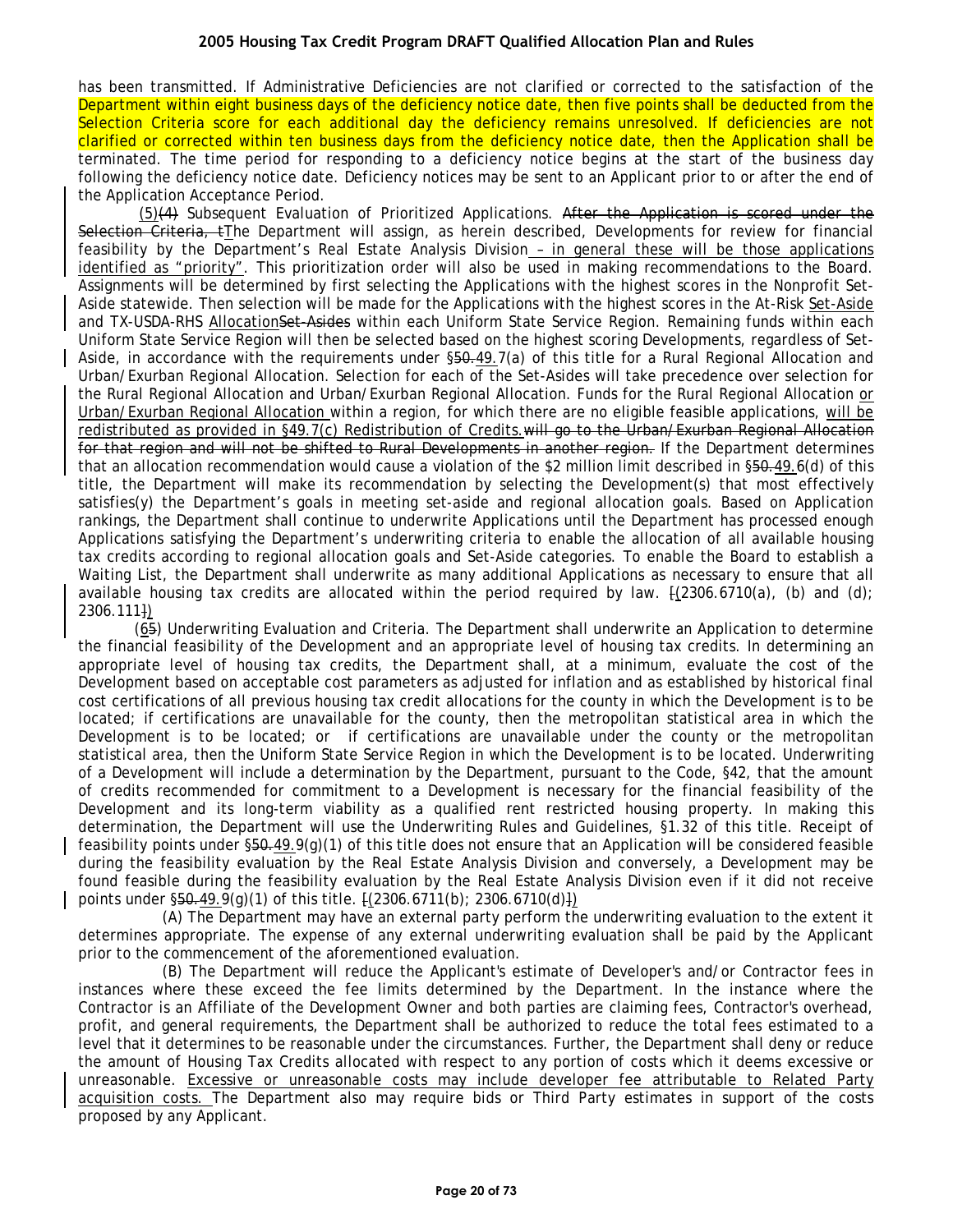(76) Compliance Evaluation. After the Department has determined which Developments will be reviewed for financial feasibility, those same Developments will be reviewed for evaluation of the compliance status of all members of the ownership structure by the Department's Portfolio Management and Compliance Division, in accordance with Chapter 60 of this title.

(87) Site Evaluation. Site conditions shall be evaluated through a physical site inspection by the Department or its assigns. Such inspection will evaluate the site based upon the criteria set forth in the Site Evaluation form provided in the Application and the inspector shall provide a written report of such site evaluation. The evaluations shall be based on the condition of the surrounding neighborhood, including appropriate environmental and aesthetic conditions and proximity to retail, medical, recreational, and educational facilities, and employment centers. The site's appearance to prospective tenants and its accessibility via the existing transportation infrastructure and public transportation systems shall be considered. "Unacceptable" sites include, without limitation, those containing a non-mitigable environmental factor that may adversely affect the health and safety of the residents. For Developments applying under the TX-USDA-RHS Set-Aside, the Department may rely on the physical site inspection performed by TX-USDA-RHS.

(e) **Required Pre-Certification and Acknowledgement Procedures**. No later than 147 days prior to the close of the Application Acceptance Period, an Applicant must submit the documents required in this subsection to obtain the required pre-certification and acknowledgement. For Applications submitted for Tax Exempt Bond Developments or Applications not applying for Tax Credits, but applying only under other Multifamily Programs (HOME, Housing Trust Fund, etc.) all documents in this section must be submitted with the Application.

(1) Experience Certificate. Upon receipt of the evidence required under this paragraph, a certification from the Department will be provided to the Applicant for inclusion in their Application(s). Evidence must show that one of the Development Owner's General Partners, the Developer or their Principals have a record of successfully constructing or developing residential units (single family or multifamily) in the capacity of owner, General Partner or Developer. If a Public Housing Authority organized an entity for the purpose of developing residential units the Public Housing Authority shall be considered a principal for the purpose of this requirement. If the individual requesting the certification was not the Development Owner, General Partner or Developer, but was the individual within one of those entities doing the work associated with the development of the units, the individual must show that the units were successfully developed as required below, and also provide written confirmation from the entity involved stating that the individual was the person responsible for the development. If rehabilitation experience is being claimed to qualify for an Application involving new construction, then the rehabilitation must have been substantial and involved at least \$6,000 of direct hard cost per unit.

(A) The term "successfully" is defined as acting in a capacity as the owner, General Partner, or Developer of:

(i) at least 100 residential units; or

(ii) at least 36 residential units if the Development applying for credits is a Rural Development;

or

Units.

(iii) at least 25 residential units if the Development applying for credits has 36 or fewer total

(B) One of the following documents must be submitted: American Institute of Architects (AIA) Document A111 - Standard Form of Agreement Between Owner & Contractor, AIA Document G704 - Certificate of Substantial Completion, IRS Form 8609, HUD Form 9822, development agreements, partnership agreements, or other documentation satisfactory to the Department verifying that the Development Owner's General Partner, partner (or if Applicant is to be a limited liability company, the managing member), Developer or their Principals have the required experience. If submitting the IRS Form 8609, only one form per Development is required. The evidence must clearly indicate:

(i) that the Development has been completed (i.e. Development Agreements, Partnership Agreements, etc. must be accompanied by certificates of completion.);

(ii) that the names on the forms and agreements tie back to the Development Owner's General Partner, partner (or if Applicant is to be a limited liability company, the managing member), Developer or their Principals as listed in the Application; and

(iii) the number of units completed or substantially completed.

(2) Financial Statement and Authorization to Release Credit Information. At the option of the Applicant, financial statements may be pre-submitted and a Department acknowledgement of receipt substituted for the financials in the subsequent Application. Upon receipt of the evidence required under this paragraph, an acknowledgement from the Department will be provided to the Applicant for inclusion in their Application(s). The acknowledgement will not constitute acceptance by the Department that financial statements provided are acceptable in any manner but only acknowledge their receipt. Applicants that do not opt to pre-submit financial statements and authorization to release credit information must provide a full submission in accordance with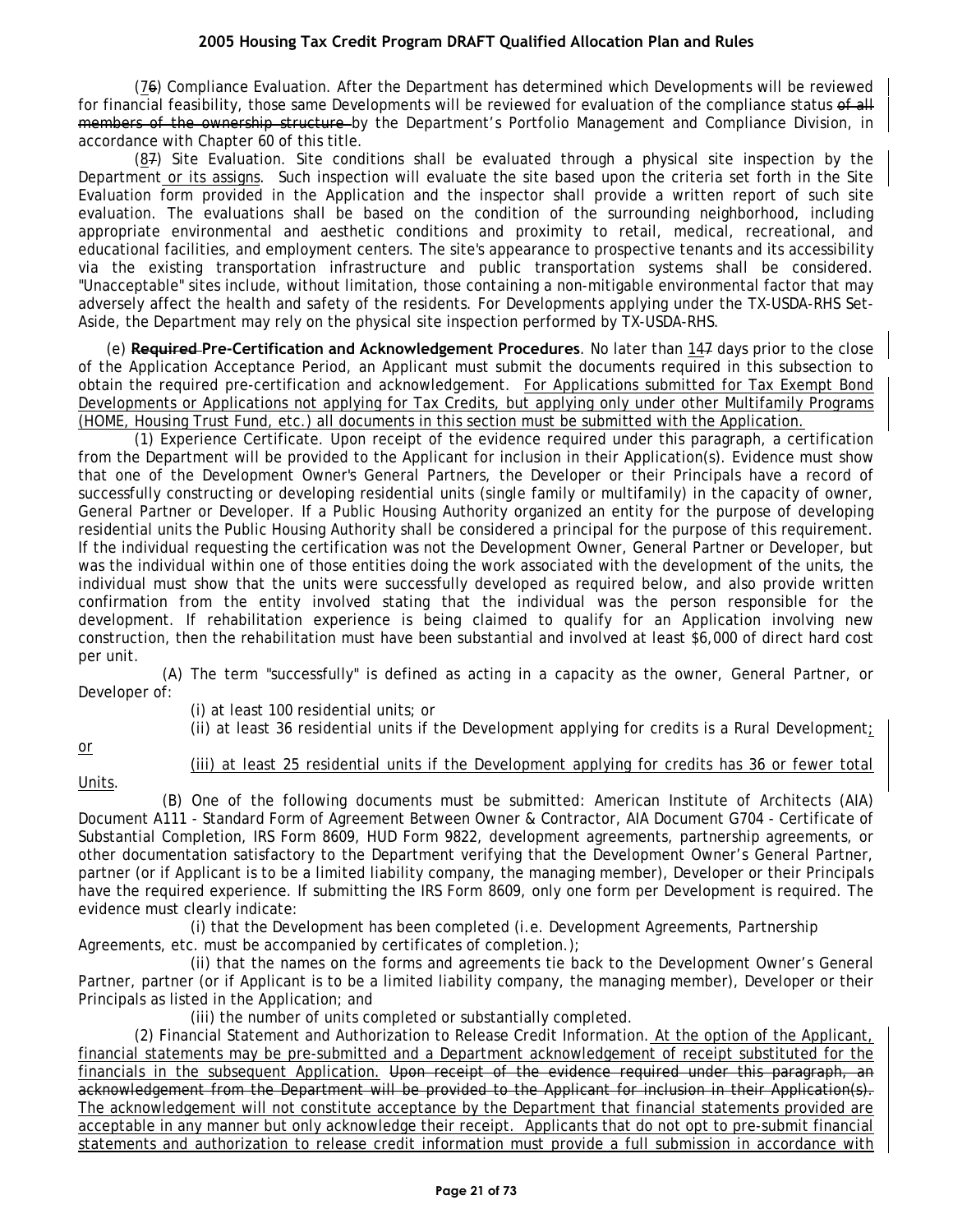this paragraph at the time of application. The financial statements and authorization to release credit information must be unbound and clearly labeled. A "Financial Statement and Authorization to Release Credit Information" must be completed and signed for any General Partner, Developer or Guarantor and any Person that has 10% or more ownership interest in the Development Owner, General Partner, Developer, or Guarantor. Nonprofit entities, public housing authorities and publicly traded corporations are only required to submit documentation for the entities involved; documentation for individual board members and executive directors is not required for this exhibit.

(A) The Financial statements for an individual must not be older than 90 days from the date of Application submission.

(B) Financial statements for If submitting partnerships or corporateions should be financials in addition to the statements of individuals, the certified financial statements, or audited financial statements, if available, should be for the most recent fiscal year ended 90 days prior to the date of Application submission. day the documentation is submitted. An audited financial statement should be provided, if available, and all partnership or corporate financials must be certified. This document is Financial statements are required for an entity even if the entity is wholly-owned by a Person who has submitted this document as an individual.

(C) Entities that have not yet been formed and entities that have been formed recently but have no assets, liabilities, or net worth are not required to submit this documentation, but must submit a statement with their Application that this is the case.

(3) Previous Participation. Upon receipt of the evidence required under this paragraph, an acknowledgement from the Portfolio Management and Compliance Division will be provided to the Applicant for inclusion in their Application(s). A completed and executed "Previous Participation and Background Certification Form" as provided in the Application must be provided for the Applicant, Development Owner, Developer and Guarantor and each entity shown on an organizational chart as described in subsection (f)(9)(A) of this section that has 10% or more ownership interest in the Development Owner, Developer or Guarantor. Nonprofit entities, public housing authorities and publicly traded corporations are only required to submit documentation for the entities involved; documentation for individual board members and executive directors is not required for this exhibit. Any Person receiving more than 10% of the Developer fee will also be required to submit documents for this exhibit. The 2004 2005 versions of these forms, as required in the Uniform Application, must be submitted. Units of local government are also required to submit this document. The form must include a list of all developments that are, or were, previously under ownership or Control of the Person. All participation in any TDHCA funded or monitored activity, including non-housing activities, must be disclosed.

(4) National Previous Participation. Upon receipt of the evidence required under this paragraph, an acknowledgement from the Portfolio Management and Compliance Division will be provided to the Applicant for inclusion in their Application(s). If the Applicant, Development Owner or any of its Affiliates, Developer and Guarantor or any entity shown on the organizational chart described in subsection (f)(9)(A) of this section that have 10% or more ownership interest in the Development Owner have, or have had, ownership or Control of affordable housing, being housing that receives any form of financing and/or assistance from any Governmental Entity for the purpose of enhancing affordability to persons of low or moderate income, outside the state of Texas, then evidence must be submitted that such Persons have sent the "National Previous Participation and Background Certification Form" to the appropriate Housing Credit Agency for each state in which they have developed or operated affordable housing. Nonprofit entities and public housing authorities are only required to submit documentation for the entity itself; documentation for board members and executive directors is not required for this exhibit. Any Person receiving more than 10% of the Developer fee will also be required to submit documents for this exhibit. This form is only necessary when the Developments involved are outside the state of Texas. An original form is not required. Evidence of such notification shall be a copy of the form sent to the agency and proof of delivery in the form of a certified mail receipt, overnight mail receipt, or confirmation letter from the agency.

(f) **Threshold Criteria.** The following Threshold Criteria listed in paragraphs (1) through (15) of this subsection are mandatory requirements at the time of Application submission unless specifically indicated otherwise:

(1) Completion and submission of the Application, which includes the entire Uniform Application and any other supplemental forms which may be required by the Department. [(2306.1111])

(2) Completion and submission of the Site Packet (Volume 2) as provided in the Application.

(3) Set-Aside Eligibility. Documentation must be provided that confirms eligibility for all Set-Asides under which the Application is seeking funding as required in the Application.

(4) Certifications. The "Certification Form" provided in the Application confirming the following items:

(A) A certification of the basic amenities selected for the Development. All Developments, must meet at least the minimum threshold of points. The Applicant must certify that they will satisfy at least the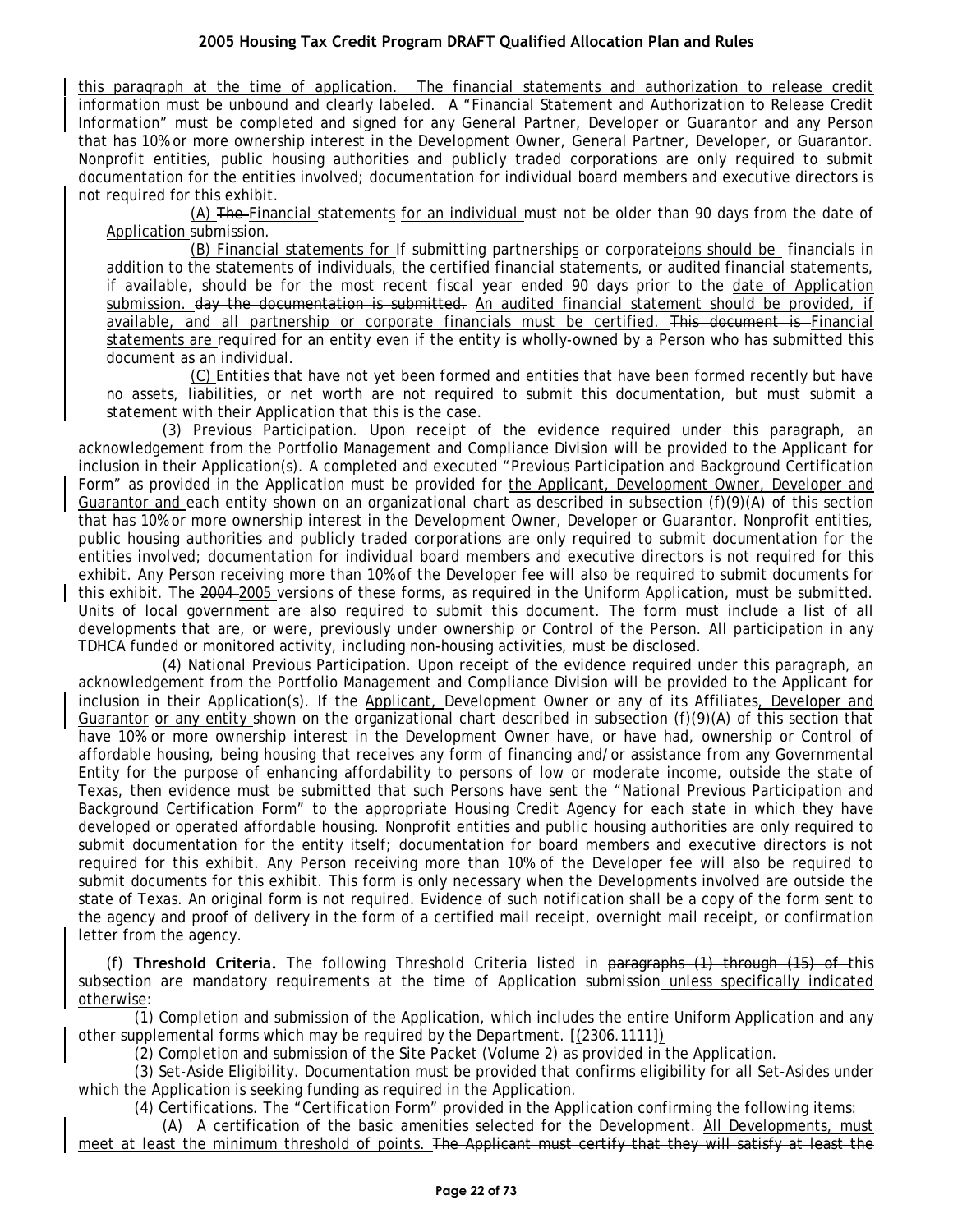minimum point threshold for amenities as further described in §50.9(g)(7)(D). The amenities selected must be made available for the benefit of all tenants. If fees in addition to rent are charged for amenities reserved for an individual tenant's use, then the amenity may not be included among those provided to complete this exhibit. Any future changes in these amenities, or substitution of these amenities, may result in a decrease in awarded credits if the substitution or change includes a decrease in cost or in a cancellation of a Commitment Notice or Carryover Allocation if the Threshold Criteria are no longer met. Developments must provide a minimum number of common amenities in relation to the Development size being proposed. The amenities selected must be selected from clause (ii) of this subparagraph and made available for the benefit of all tenants. Developments proposing rehabilitation or proposing Single Room Occupancy will receive double points for each item. Any future changes in these amenities, or substitution of these amenities, must be approved by the Department in accordance with §49.17(c) of this title and may result in a decrease in awarded credits if the substitution or change includes a decrease in cost, or in the cancellation of a Commitment Notice or Carryover Allocation if all of the Common Amenities claimed are no longer met.

(i) Applications must meet a minimum threshold of points (based on the total number of Units in the Development) as follows:

(I) Total Units are less than 40, 3 points are required to meet Threshold;

(II Total Units are between 40 and 76, 6 points are required to meet Threshold;

(III Total Units are between 77 and 99, 9 points are required to meet Threshold;

(IV) Total Units are between 100 and 149, 12 points are required to meet Threshold;

(V) Total Units are between 150 and 199, 15 points are required to meet Threshold;

(VI) Total Units are more than 200, 18 points are required to meet Threshold.

(ii) Amenities for selection include those items listed in subclauses (I) through (XXIV) of this clause. Both Developments designed for families and Qualified Elderly Developments can earn points for providing each identified amenity unless the item is specifically restricted to one type of Development. All amenities must meet accessibility standards as further described in §49.9(f)(4)(D) of this title. An Application can only count an amenity once, therefore combined functions (a library which is part of a community room) only count under one category. Spaces for activities must be sized appropriately to serve the anticipated population.

|                                   | $(1)$ Full perimeter fencing with controlled gate access $(3 \text{ points})$ ;                     |
|-----------------------------------|-----------------------------------------------------------------------------------------------------|
|                                   | (II) Full perimeter fencing without controlled gate access (2 points);                              |
|                                   | (III) Gazebo w/sitting area (1 point);                                                              |
|                                   | (IV) Accessible walking path (1 point);                                                             |
|                                   | (V) Community gardens (1 point);                                                                    |
|                                   | (VI) Community laundry room (1 point);                                                              |
|                                   | (VII) Public telephone(s) available to tenants 24 hours a day (2 points);                           |
|                                   | (VIII) Barbecue grills and picnic tables - at least one for every 50 Units $(1 \text{ point})$ ;    |
|                                   | $(IX)$ Covered pavilion that includes barbecue grills and tables $(2 \text{ points})$ ;             |
|                                   | $(X)$ Swimming pool $(3 \text{ points})$ ;                                                          |
|                                   | (XI) Furnished fitness center (2 points);                                                           |
|                                   | (XII) Equipped Business Center (computer and fax machine) or Equipped Computer Learning             |
| Center (2 points);                |                                                                                                     |
|                                   | (XIII) Furnished Community room (1 point);                                                          |
|                                   | $(XIV)$ Library (separate from the community room) (1 point);                                       |
|                                   | (XV) Enclosed sun porch or covered community porch/patio (2 points);                                |
|                                   | (XVI) Service coordinator office in addition to leasing offices (1 point);                          |
|                                   | (XVII) Senior Activity Room (Arts and Crafts, etc.) - Only Qualified Elderly Developments           |
| Eligible (2 points);              |                                                                                                     |
|                                   | (XVIII) Health Screening Room (1 point);                                                            |
|                                   | (XIX) Secured Entry (elevator buildings only) - (1 point);                                          |
|                                   | (XX) Horseshoe, Putting Green or Shuffleboard Court - Only Qualified Elderly Developments           |
| Eligible $(1$ point):             |                                                                                                     |
|                                   | (XXI) Community Dining Room w/full or warming kitchen - Only Qualified Elderly                      |
| Developments Eligible (3 points); |                                                                                                     |
|                                   | (XXII) Two Children's Playgrounds Equipped for 5 to 12 year olds, two Tot Lots, or one of           |
|                                   | each - Only Family Developments Eligible (2 points) or one point for one playground or one tot lot; |
|                                   | (XXIII) Sport Court (Tennis, Basketball or Volleyball) - Only Family Developments Eligible (2       |
| points); or                       |                                                                                                     |
|                                   | (XXIV) Furnished and staffed Children's Activity Center - Only Family Developments Eligible         |
| <u>(3 points).</u>                |                                                                                                     |
|                                   |                                                                                                     |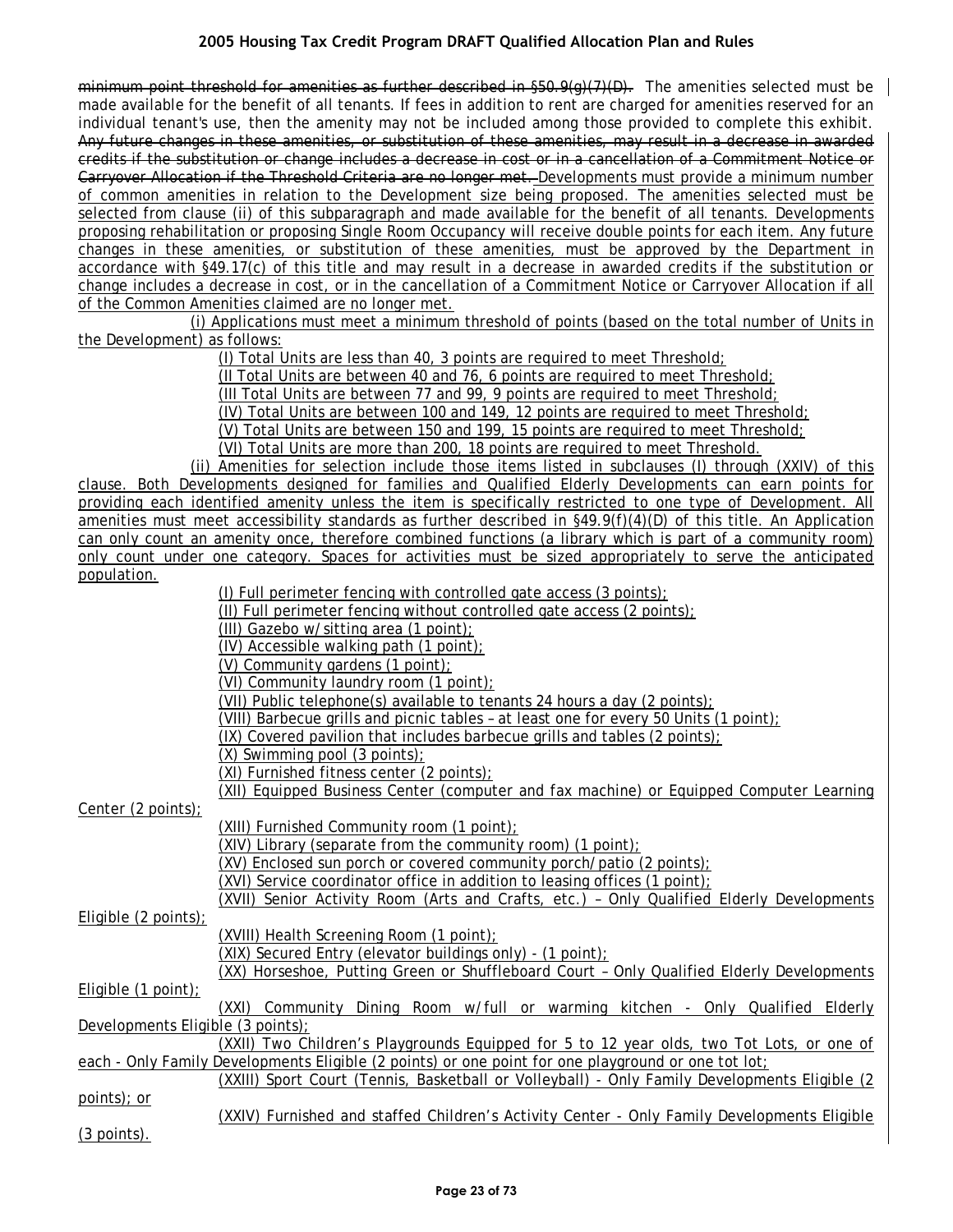(B) A certification that the Development will have all of the following Unit Amenities (not required for Single Room Occupancy Developments). If fees in addition to rent are charged for amenities, then the amenity may not be included among those provided to complete this exhibit. Any future changes in these amenities, or substitution of these amenities, may result in a decrease in awarded credits if the substitution or change includes a decrease in cost or in a cancellation of a Commitment Notice or Carryover Allocation if the Threshold Criteria are no longer met.

(i) All Units must be built/rehabilitated with three networks: One network installed for phone using CAT5e or better wiring; a second network for data installed using CAT5e or better wiring, networked from the Unit back to a central location; and a third network for TV services using COAX cable. Computer line/phone jack available in all bedrooms (only one phone line needed);

(ii) Mini blinds or window coverings for all windows;

(iii) Dishwasher and Disposal (not required for TX-USDA-RHS Developments);

(iv) Refrigerator;

(v) Oven/Range;

(vi) Exhaust/vent fans in bathrooms;

(vii) Ceiling fans in living areas and bedrooms; and

(viii) be designed in accordance with International Building Code.

(C) A certification that the Development will adhere to the Texas Property Code relating to security devices and other applicable requirements for residential tenancies, and will adhere to local building codes or if no local building codes are in place then at a minimum to the most recent version of the International Building Code.s or other locally adopted building codes.

(D) A certification that the Applicant is in compliance with state and federal laws, including but not limited to, fair housing laws, including Chapter 301, Property Code, Title VIII of the Civil Rights Act of 1968 (42 U.S.C. Section 3601 et seq.), and the Fair Housing Amendments Act of 1988 (42 U.S.C. Section 3601 et seq.); the Civil Rights Act of 1964 (42 U.S.C. Section 2000a et seq.); the Americans with Disabilities Act of 1990 (42 U.S.C. Section 12101 et seq.); and the Rehabilitation Act of 1973 (29 U.S.C. Section 701 et seq.); Fair Housing Accessibility; the Texas Fair Housing Act; and that the Development is designed consistent with the Fair Housing Act Design Manual produced by HUD, the Code Requirements for Housing Accessibility 2000 (or as amended from time to time) produced by the International Code Council and the Texas Accessibility Standards.  $\frac{2306.257}{2}$  $2306.6705(a)(7)$ 

(E) A certification that the Applicant will attempt to ensure that at least 30% of the construction and management businesses with which the Applicant contracts in connection with the Development are Minority Owned Businesses, and that the Applicant will submit a report at least once in each 90-day period following the date of the Commitment Notice until the Cost Certification is submitted, in a format prescribed by the Department and provided at the time a Commitment Notice is received, on the percentage of businesses with which the Applicant has contracted that qualify as Minority Owned Businesses.  $[(2306.6734])$ 

(F) A certification that the Development will comply with the accessibility standards that are described inrequired under Section 504, Rehabilitation Act of 1973 (29 U.S.C. Section 794), and specified under 24 C.F.R. Part 8, Subpart C. This includes that for all Developments, a minimum of five percent of the total dwelling Units or at least one Unit, whichever is greater, shall be made accessible for individuals with mobility impairments. A Unit that is on an accessible route and is adaptable and otherwise compliant with sections 3–8 of the Uniform Federal Accessibility Standards (UFAS), shall be deemed to meet this requirement. An additional two percent of the total dwelling Units, or at least one Unit, whichever is greater, shall be accessible for individuals with hearing or vision impairments. Additionally, in Developments involving new construction where some Units are two-stories and are normally exempt from Fair Housing accessibility requirements, a minimum of 20% of each Unit type (i.e. one bedroom, two bedroom, three bedroom) must provide an accessible entry level in compliance with the Fair Housing Guidelines, and include a minimum of one bedroom and one bathroom or powder room at the entry level. At the time the 10% Test Documentation is submitted, construction loan closing, a certification from an accredited architect or Department-approved third party accessibility specialist, will be required stating that the Development was designed in conformance with these standards and that all features have been or will be installed to make the Unit accessible for individuals with mobility impairments or individuals with hearing or vision impairments. A similar certification will also be required after the Development is completed. This requirement applies to all Developments including new construction and rehabilitation. Any Developments designed as single family structures must also satisfy the requirements of 2306.514, Texas Government Code. [(2306.6722 and 2306.6730])

(G) A certification that the Development will adhere to the 20032000 International Energy Conservation Code (IECC) and the Department's Minimum Standard Energy Saving Devices in the construction of each tax credit Unit, unless historic preservation codes permit otherwise for a Development involving historic preservation. notwithstanding. Minimum Standard Energy Saving Measures are identified in clauses (i) through (v)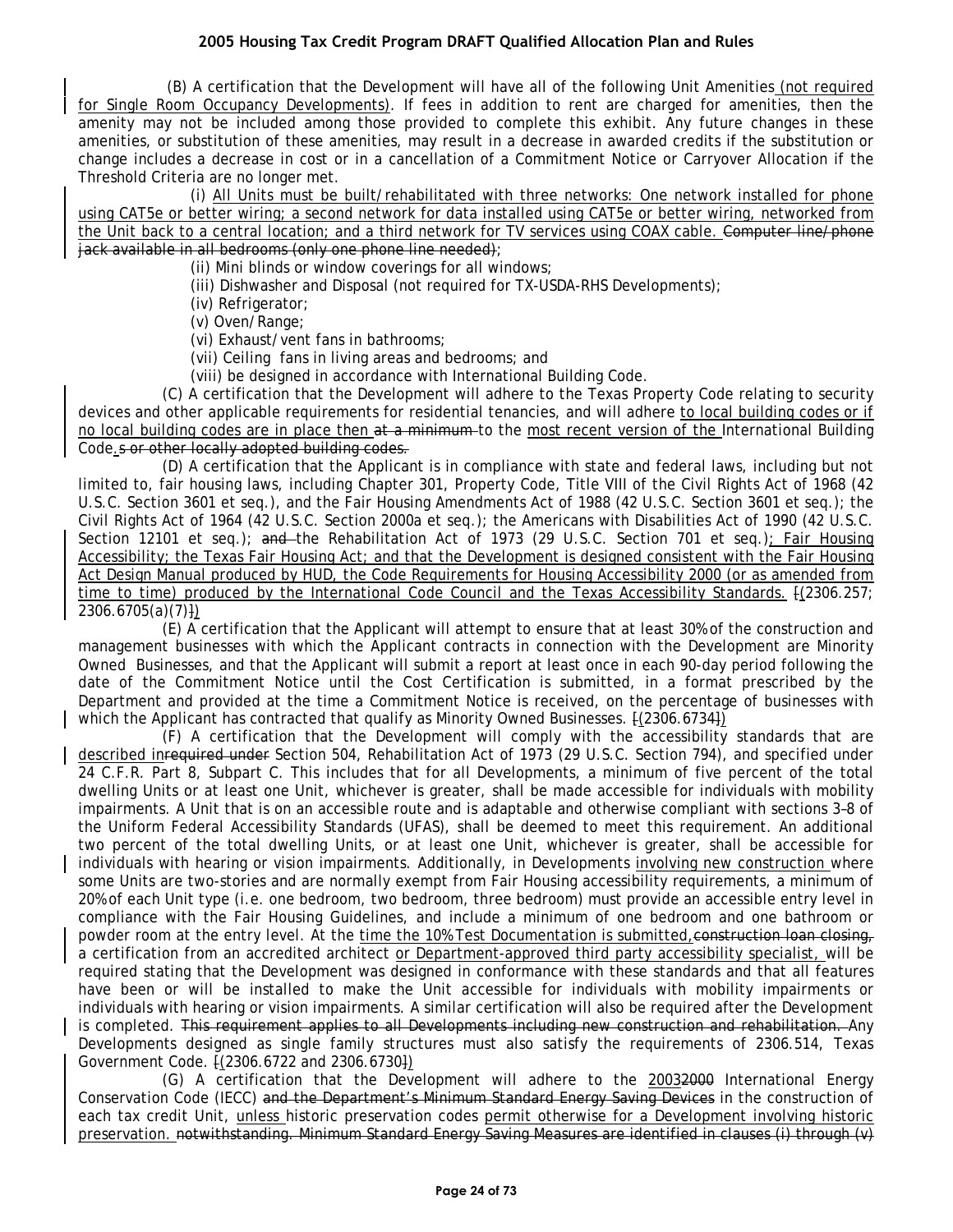of this subparagraph. All Units must be air-conditioned. The measures must be certified by the Development architect as being included in the design of each tax credit Unit prior to at the time the 10% Test Documentation is submitted closing of the construction loan and in actual construction upon Cost Certification. [(2306.6725(b)])

(i) Insulation values must meet the 2000 International Energy Conservation Code (IECC) for the region in which the development is located. Developments must also include soffit and ridge vents and insulated windows:

(ii) If newly installed, Energy Star or equivalently rated air handler and condenser; or heating and cooling systems with minimum SEER 12 A/C and 90% AFUE furnace if using gas; or in dry climates an evaporative cooling system may replace the Energy Star cooling system;

(iii) Water heaters to have an energy factor no less than .93 for electric or greater than .62 for

gas;

and

(iv) Maximum 2.5 gallon/minute showerheads and maximum 1.5 gallon/minute faucet aerators;

(v) Installation of ceiling fans in living room and each sleeping room.

(H) A certification that the Development will be built by a General Contractor that satisfies the requirements of the General Appropriation Act, Article VII, Rider 7(c) applicable to the Department which requires that the General Contractor hired by the Development Owner or the Applicant, if the Applicant serves as General Contractor, must demonstrate a history of constructing similar types of housing without the use of federal tax credits.

(I) A certification that the Development Owner agrees to establish a reserve account consistent with 2306.186 Texas Government Code and as further described in Chapter-Section 1.3760 of this title. [(Section 2306.186])

(5) Design Items. This exhibit will provide:

(A) All of the architectural drawings identified in clauses (i) through (iiiv) of this subparagraph. While full size design or construction documents are not required, the drawings must have an accurate and legible scale and show the dimensions. All Developments involving new construction, or conversion of existing buildings not configured in the Unit pattern proposed in the Application, must provide all of the items identified in clauses (i) through (iiiv) of this subparagraph. For Developments involving rehabilitation for which the Unit configurations are not being altered, only the items identified in clauses (i) and (ii) of this subparagraph are required:

(i) a site plan which:

(I) is consistent with the number of Units and Unit mix specified in the "Rent Schedule" provided in the Application;

(II) identifies all residential and common buildings and amenities; and

(III) clearly delineates the flood plain boundary lines and all easements shown in the site

survey;

(ii) floor plans for each type of residential building and each type of common area building;

(iii) floor plans and elevations for each type of residential building and each common area building clearly depicting the height of each floor and a percentage estimate of the exterior composition; and

(iiiiv) Unit floor plans for each type of Unit showing special accessibility and energy features. The net rentable areas these Unit floor plans represent should be consistent with those shown in the "Rent Schedule" provided in the application. For purposes of completing the Rent Schedule for loft or studio type Units (which still must meet the definition of Bedroom), a Unit with 650 square feet or less is considered not more than a one-bedroom Unit, a Unit with 651 to 900 square feet is considered not more than a two-bedroom Unit and a Unit with greater than 900 square feet is considered not more than a three-bedroom Unit; and

(B) A boundary survey of the proposed Development site and of the property to be purchased. In cases where more property is purchased than the proposed site of the Development, the survey or plat must show the survey calls for both the larger site and the subject site. The survey does not have to be recent; but it must show the property purchased and the property proposed for development. In cases where the site of the Development is only a part of the site being purchased, the depiction or drawing of the Development portion may be professionally compiled and drawn by an architect, engineer or surveyor.

(C) Rehabilitation Developments must submit photographs of the existing signage, typical building elevations and interiors, existing Development amenities, and site work. These photos should clearly document the typical areas and building components which exemplify the need for rehabilitation.

(6) Evidence of the Development's development costs and corresponding credit request and syndication information as described in subparagraphs (A) through (G) of this paragraph.

(A) A written narrative describing the financing plan for the Development, including any nontraditional financing arrangements; the use of funds with respect to the Development; the funding sources for the Development including construction, permanent and bridge loans, rents, operating subsidies, and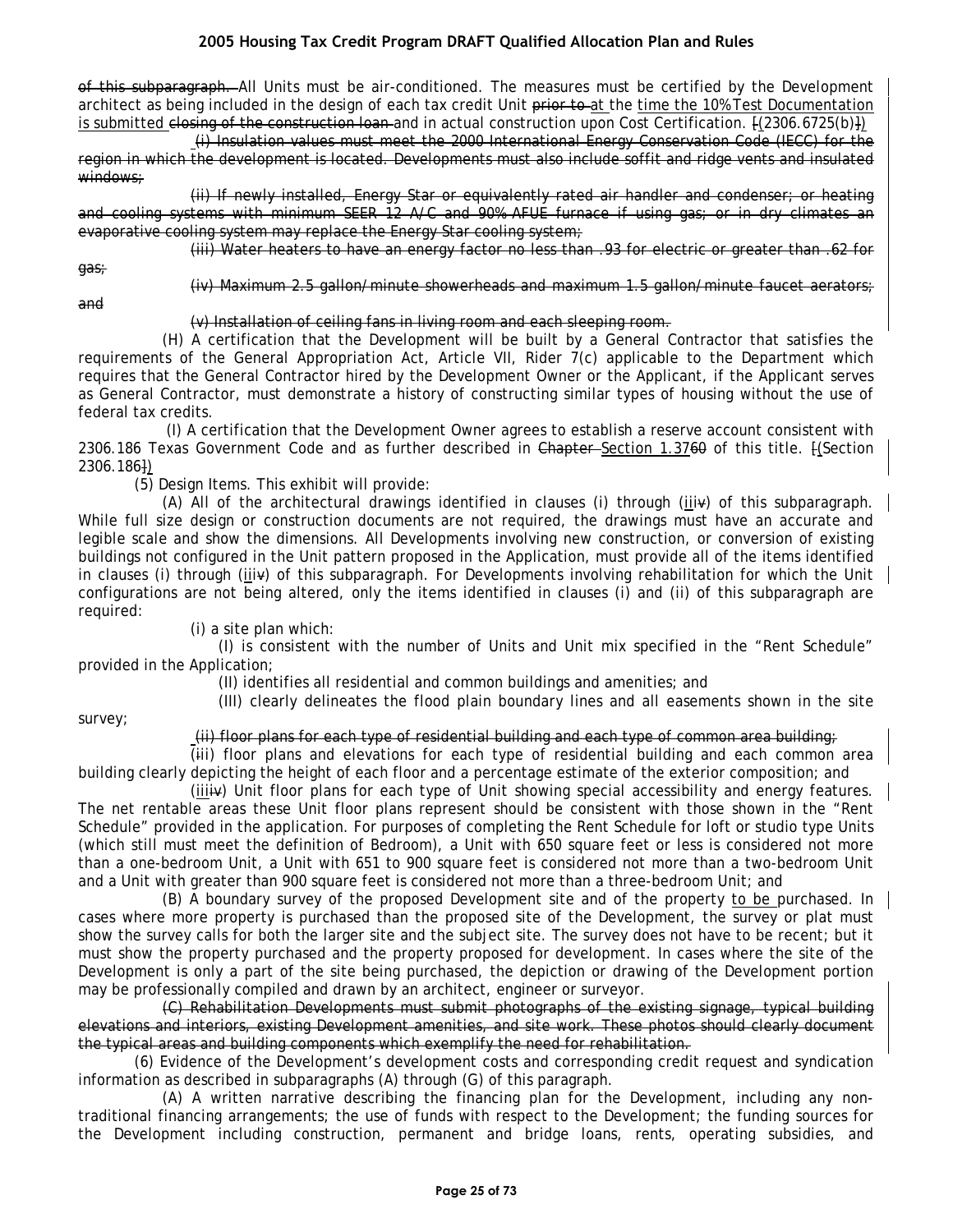replacement reserves; and the commitment status of the funding sources for the Development. This information must be consistent with the information provided throughout the Application.  $\{(2306.6705(a)(1)\})$ 

(B) All Developments must submit the "Development Cost Schedule" provided in the Application. This exhibit must have been prepared and executed not more than 6 months prior to the close of the Application Acceptance Period.

(C) Provide a letter of commitment from a syndicator that, at a minimum, provides an estimate of the amount of equity dollars expected to be raised for the Development in conjunction with the amount of housing tax credits requested for allocation to the Development Owner, including pay-in schedules, syndicator consulting fees and other syndication costs. No syndication costs should be included in the Eligible Basis.  $\{(2306.6705(a)(2) \text{ and } (3)\})$ 

(D) For Developments located in a Qualified Census Tract (QCT) as determined by the Secretary of HUD and qualifying for a 30% increase in Eligible Basis, pursuant to the Code, §42(d)(5)(C), Applicants must submit a copy of the census map clearly showing that the proposed Development is located within a QCT. Census tract numbers must be clearly marked on the map, and must be identical to the QCT number stated in the Department's Reference Manual.

(E) Rehabilitation Developments must submit a Property Condition Assessment performed in accordance with §1.36 of this title, Property Condition Assessment Guidelines. For Developments receiving financing from TX-USDA-RHS, a copy of the Housing Quality Standards Cchecklist prepared by TX-USDA-RHS may be submitted in lieu of the Property Condition Assessment. The Property Condition Assessment may be submitted as a Supplemental Threshold Report consistent with the timelines and submission documentation requirements identified in paragraph (14)(D) of this subsection.

(F) If offsite costs are included in the budget as a line item, or embedded in the site acquisition contract, or referenced in the utility provider letters, then the supplemental form "Off Site Cost Breakdown" must be provided.

(G) If projected site work costs include unusual or extraordinary items or exceed \$7,500 per Unit, then the Applicant must provide a detailed cost breakdown prepared by a Third Party engineer or architect, and a letter from a certified public accountant allocating which portions of those site costs should be included in Eligible Basis and which ones may be ineligible.

(7) Evidence of readiness to proceed as evidenced by at least one of the items under each of subparagraphs (A) through (D) of this paragraph:

(A) Evidence of site control in the name of Development Owner. If the evidence is not in the name of the Development Owner, then the documentation should reflect an expressed ability to transfer the rights to the Development Owner. All individual Persons who are members of the ownership entity of the seller of the proposed site must be identified at the time of Application (not required at Pre-Application). One of the following items described in clauses (i) through (iii) of this subparagraph must be provided:

(i) a recorded warranty deed; or

(ii) a contract for sale or lease (the minimum term of the lease must be at least 45 years) which is valid for the entire period the Development is under consideration for tax credits; or or at least 90 days, whichever is greater; or

(iii) an exclusive option to purchase or earnest money contract (which must show that the earnest money has been deposited) which is valid for the entire period the Development is under consideration for tax credits. or at least 90 days, whichever is greater.

(iv) As described in clauses (ii) and (iii), site control must be continuous. Closing on the property is acceptable, as long as evidence is provided that there was no period in which control was not retained.

(B) Evidence from the appropriate local municipal authority that satisfies one of clauses (i) through (iii) of this subparagraph. Documentation must have been prepared and executed not more than 6 months prior to the close of the Application Acceptance Period.  $\{(2306.6705(a)(5)\})$ 

(i) a letter from the chief executive officer of the political subdivision or another local official with appropriate jurisdiction stating that the Development is located within the boundaries of a political subdivision which does not have a zoning ordinance; the letter must also state that the Development fulfills a need for additional affordable rental housing as evidenced in a local consolidated plan, comprehensive plan, or other local planning document; or if no such planning document exists, then the letter from the local municipal authority must state that there is a need for affordable housing.

(ii) a letter from the chief executive officer of the political subdivision or another local official with appropriate jurisdiction stating that:

(I) the Development is permitted under the provisions of the zoning ordinance that applies to the location of the Development or that there is not a zoning requirement; or

(II) the Applicant is in the process of seeking the appropriate zoning and has signed and provided to the political subdivision a release agreeing to hold the political subdivision and all other parties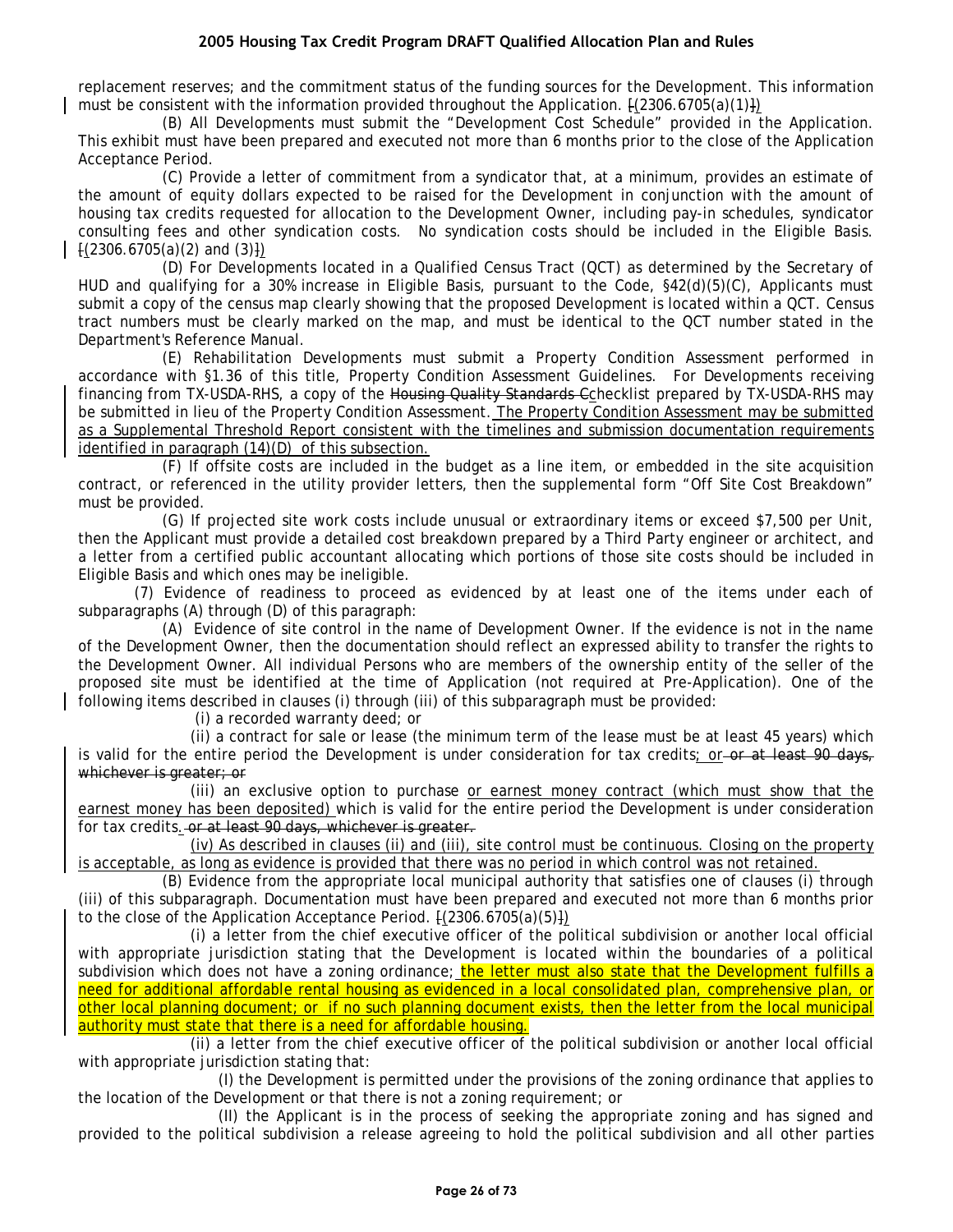harmless in the event that the appropriate zoning is denied, and a time schedule for completion of appropriate zoning. The Applicant must also provide at the time of Application a copy of the application for appropriate zoning filed with the local entity responsible for zoning approval and proof of delivery of that application in the form of a signed certified mail receipt, signed overnight mail receipt, or confirmation letter from said official. No later than April 1, 2004 (or for Tax Exempt Bond Developments no later than 14 days before the Board meeting where the credits will be committed), the Applicant must submit to the Department written evidence that the local entity responsible for initial approval of zoning has approved the appropriate zoning and that it will recommend approval of appropriate zoning to the entity responsible for final approval of zoning decisions (city council or county commission). If this evidence is not provided on or before April 1, 2004, the Application will be terminated. Final approval of appropriate zoning must be achieved and documentation of acceptable zoning for the Development, as proposed in the Application, must be provided to the Department at the time the Commitment Fee, or Determination Notice Fee, is paid. If this evidence is not provided with the Commitment Fee, any commitment of credits will be rescinded. No extensions may be requested for the deadline for submitting evidence of final approval of appropriate zoning.

(iii) In the case of a rehabilitation Development, if the property is currently a non-conforming use as presently zoned, a letter which discusses the items in subclauses (I) through (IV) of this clause:

- (I) a detailed narrative of the nature of non-conformance;
	- (II) the applicable destruction threshold;
	- (III) owner's rights to reconstruct in the event of damage; and
- (IV) penalties for noncompliance.

(C) Evidence of interim and permanent financing sufficient to fund the proposed Total Housing Development Cost less any other funds requested from the Department and any other sources documented in the Application. Such evidence must be consistent with the sources and uses of funds represented in the Application and shall be provided in one or more of the following forms described in clauses (i) through (iv) of this subparagraph:

(i) bona fide financing in place as evidenced by a valid and binding loan agreement and a deed(s) of trust in the name of the Development Owner and/or expressly allows the transfer to the Development Owner; or,

(ii) bona fide commitment or term sheet for the interim and permanent loans issued by a lending institution or mortgage company that is actively and regularly engaged in the business of lending money which is addressed to the Development Owner and which has been executed by the lender (the term of the loan must be for a minimum of 15 years with at least a 30 year amortization). The commitment must state an expiration date and all the terms and conditions applicable to the financing including the mechanism for determining the interest rate, if applicable, and the anticipated interest rate and any required Guarantors. Such a commitment may be conditional upon the completion of specified due diligence by the lender and upon the award of tax credits; or,

(iii) any Federal, State or local gap financing, whether of soft or hard debt, must be identified at the time of Application. At a minimum, evidence from the lending agency that an application for funding has been made and a term sheet which clearly describes the amount and terms of the funding, and the date by which the funding determination will be made and any commitment issued, must be submitted. Evidence of application for funding from another Department program is not required except as indicated on the Uniform Application, as long as the Department funding is on a concurrent funding period with the Application submitted and the Applicant clearly indicates that such an application has been filed as required by the Application Submission Procedures Manual. If the commitment from the other funding source has not been received by the date the Department's Commitment Notice is to be submitted, the Application will be reevaluated for financial feasibility. If the Application is infeasible without the other funding source, the Commitment Notice will be rescinded. No later than 14 days before the date of the Board meeting at which staff will make their initial recommendations for credit allocation to the Board, the Applicant or Development Owner must either provide evidence of a commitment for the required financing to the Department or notify the Department that no commitment was received. If the required financing commitment has not been received by that date, the Application will be reevaluated for financial feasibility; if determined to be feasible the Department may proceed with an allocation recommendation; or

(iv) if the Development will be financed through Development Owner contributions, provide a letter from an Third Party CPA verifying the capacity of the Development Owner to provide the proposed financing with funds that are not otherwise committed together with a letter from the Development Owner's bank or banks confirming that sufficient funds are available to the Development Owner. Documentation must have been prepared and executed not more than 6 months prior to the close of the Application Acceptance Period.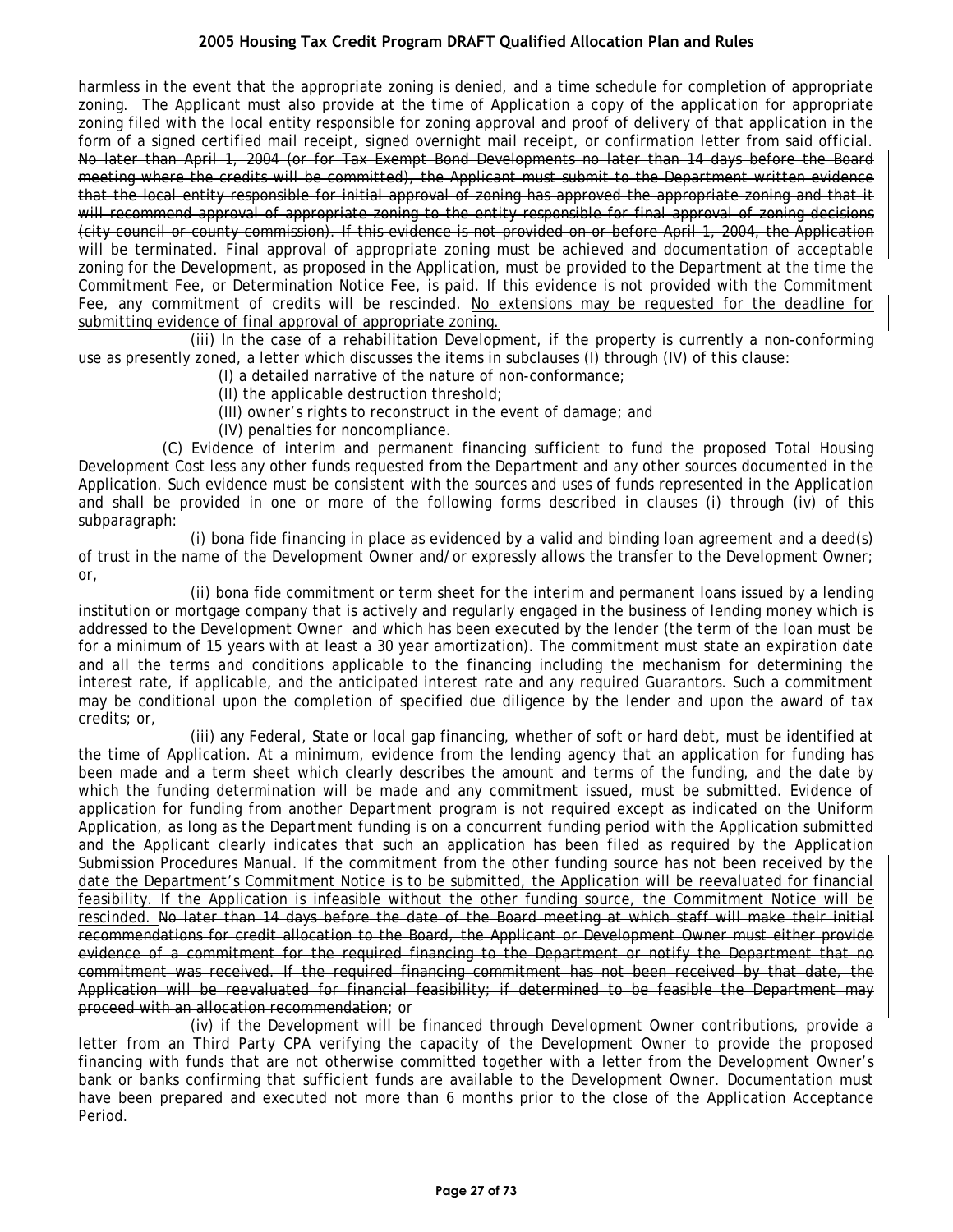(D) Provide the documents in clause (i) of this subparagraph and either of the documents described in clauses (ii) and (iii) of this subparagraph, and satisfying the requirements of clause (iv) of this subparagraph, if applicable:

(i) a copy of the full legal description

(ii) a copy of the current title policy which shows that the ownership (or leasehold) of the land/Development is vested in the exact name of the Development Owner; or

(iii) a copy of a current title commitment with the proposed insured matching exactly the name of the Development Owner and the title of the land/Development vested in the exact name of the seller or lessor as indicated on the sales contract or lease.

(iv) if the title policy or title commitment is more than six months old as of the day the Application Acceptance Period closes, then a letter from the title company indicating that nothing further has transpired on the policy or commitment.

(8) Evidence of all of the notifications described in the subparagraphs  $(A)$  through  $(E)$  of this paragraph. Such notices must be prepared in accordance with the "Public Notifications" statement provided in the Application.

(A) A copy of the public notice published in the most widely circulated newspaper in the area in which the proposed Development will be located. The newspaper must be intended for the general population and may not be a business newspaper or other specialized publication. Such notice must run at least twice within a thirty day period. Such notice must be published prior to the submission of the Application to the Department and can not be older than three months from the first day of the Application Acceptance Period. In communities located within a Metropolitan Statistical Area the notice must be published in the newspapers of both the Development community and the Metropolitan Statistical Area, unless the local newspaper of the Development community is published at least five times a week in which case the notice need only be published in the local newspaper of the Development community. Developments that involve rehabilitation and which are already serving low income residents are not required to publish this notice or provide this exhibit.

(AB) Evidence of notification meeting the requirements identified in clause (i) of this subparagraph to all of the individuals and entities identified in clause (ii) of this subparagraph. Evidence of such notifications shall include a copy of the exact letter and other materials that were sent to the individual or entity, a sworn affidavit stating that they made all required notifications prior to the deadlines and a copy of the entire mailing list (which includes the names and addresses) of all of the recipients. and proof of delivery in the form of a signed certified mail receipt, signed overnight mail receipt, or confirmation letter from said official. Proof of notification must not be older than three months from the first day of the Application Acceptance Period. [(2306.6704]) If evidence of these notifications was submitted with the Pre-Application Threshold for the same Application and satisfied the Department's review of Pre-Application Threshold, then no additional notification is required at Application, except- that re-notification is required by tax credit Applicants who have submitted a Pre-Application if the Application reflects a total Unit increase or decrease of greater than 10%, an increase or decrease of greater than 10% for any given level of AMGI, or a change to the population being served (elderly, family or transitional). For Applications submitted for Tax Exempt Bond Developments or Applications not applying for Tax Credits, but applying only under other Multifamily Programs (HOME, Housing Trust Fund, etc.), notification and proof thereof must not be older than 30 days prior to the date the Application is submitted.

(i) Each such notice must include, at a minimum, all of the following:

(I) The Applicant's name, address, individual contact name and phone number;

(II) The Development name, address, city and county;

(III) A statement informing the entity or individual being notified that the Applicant is submitting a request for Housing Tax Credits with the Texas Department of Housing and Community Affairs;

(IV) Statement of whether the Development proposes new construction or rehabilitation;

(V) The type of Development being proposed (single family homes, duplex, apartments, townhomes, highrise etc.) and population being served (family, transitional, elderly) ;

(VI) The approximate total number of Units and approximate total number of low income Units;

(VII) The approximate percentage of Units serving each level of AMGI (e.g. 20% at 50% of AMGI, etc.) and the percentage of Units that are market rate;

(VIII) The number of Units and proposed rents (less utility allowances) for the low income Units and the number of Units and the proposed rents for any market rate Units. Rents to be provided are those that are effective at the time of the Pre-Application, which are subject to change as annual changes in the area median income occur; and

(IX) The expected completion date if credits are awarded.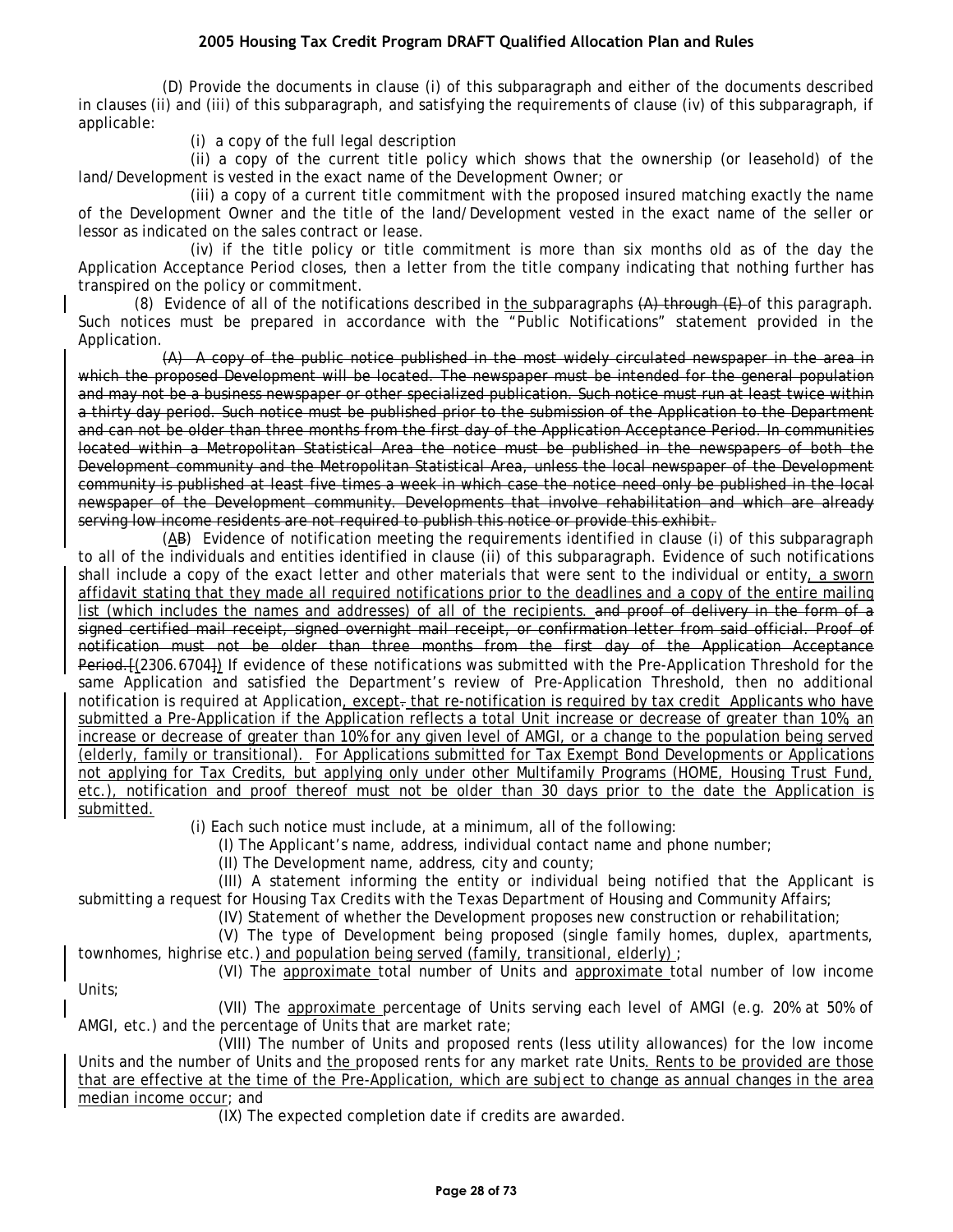(ii) Notification must be sent to all of the following individuals and entities. Officials to be notified are those officials in office at the time the Application is submitted.

(I) Notification to Local Elected Officials for Neighborhood Organization Input. City and County Clerks and Neighborhood Organizations. Evidence must be provided that a letter requesting information on neighborhood organizations on record with the state or county in which the Development is to be located and whose boundaries contain the proposed Development site and meeting the requirements of "Local Elected Official Clerk Notification" as outlined in the Application was sent no later than January 15, 2004–2005 to the local elected official city clerk and county clerk for the city or if located outside of a city, then the and county where the Development is proposed to be located. If the Development is located in a jurisdiction that has district based local elected officials, the notification must be made to the city council member or county commissioner representing that district; if the Development is located in a jurisdiction that has at-large local elected officials, the notification must be made to the mayor or county judge for the jurisdiction. A copy of the reply letter or other official third-party documentation from the local elected official city and county clerks must be provided. For urban/exurban areas, aAll entities identified in the letters from the local elected official whose boundaries include the proposed Development city and county clerks whose listed address has the same zip code as the zip code for the Development must be provided with written notification, and evidence of that notification must be provided. If any other zip codes exist within a half mile of the Development site, then all entities identified in the letters from the city and county clerks with those adjacent zip codes must also be provided with written notification, and evidence of that notification must be provided. For rural areas, all entities identified in the letters from the city and county clerks whose listed address is within a half mile of the Development site must be provided with written notification, and evidence of that notification must be provided. If the Applicant can provide evidence that the proposed Development is not located within the boundaries of an entity on a list from the local elected officials elerk(s), then such evidence in lieu of notification may be acceptable. If no reply letter is received from the local elected officials city or county clerk by February 25, 2004, (or For Tax Exempt Bond Developments or Applications not applying for Tax Credits, but applying only for other Multifamily Programs such as HOME, Housing Trust Fund, etc., by 7 days prior to the submission of the Application) then the Applicant must submit a statement attesting to that fact. If an Applicant has knowledge of any neighborhood organizations on record with the state or county in which the Development is to be located and whose boundaries contain the proposed Development site, the Applicant must notify those organizations. The Applicant must also certify that any organizations in a response letter that are not notified do not contain the Development within their boundaries. In the event that local elected officials refer the Applicant to another source, the Applicant must also notify that source and request the same information. If the Applicant has no knowledge of neighborhood organizations within whose boundaries the Development is proposed to be located, the Applicant must attest to that fact in the format provided by the Department as part of the Application.

(II) Superintendent of the school district containing the Development;

(III) Presiding officer of the board of trustees of the school district containing the

Development;

(IV) Presiding officer of the governing body of any municipality containing the Development; (V) All elected members of the governing body of any municipality containing the

Development;

- (VI) Presiding officer of the governing body of the county containing the Development;
- (VII) All elected members of the governing body of the county containing the Development;
	- (VIII) State senator of the district containing the Development; and

(IX) State representative of the district containing the Development.

(BC) Signage on Property or Alternative. A Public Notification Sign shall be installed on the Development site prior to the date the Application is submitted. For Tax Exempt Bond Developments the sign must be installed no later than 14 days after the Department's receipt of Volumes I and II. Evidence submitted with the Application must include photographs of the site with the installed sign and invoice receipt confirming installation from the entity that installed the sign. The sign must be at least 4 feet by 8 feet in size and located within twenty feet of, and facing, the main road adjacent to the site. The sign shall be continuously maintained on the site until the day that the Board takes final action on the Application for the development. The information and lettering on the sign must meet the requirements identified in the Application. For Tax Exempt Bond Developments for which the Department is not the issuer of the bonds, the Applicant must ensure that the date, time and location of the TEFRA hearing are indicated on the sign. As an alternative to installing a Public Notification Sign and at the same required time, the Applicant may instead, at the Applicant's Ooption, mail written notification to those addresses described in either clause (i) or (ii) of this subparagraph. This written notification must include the information otherwise required for the sign as provided in the Application. If the Applicant chooses to provide this mailed notice in lieu of signage, the final Application must include a map of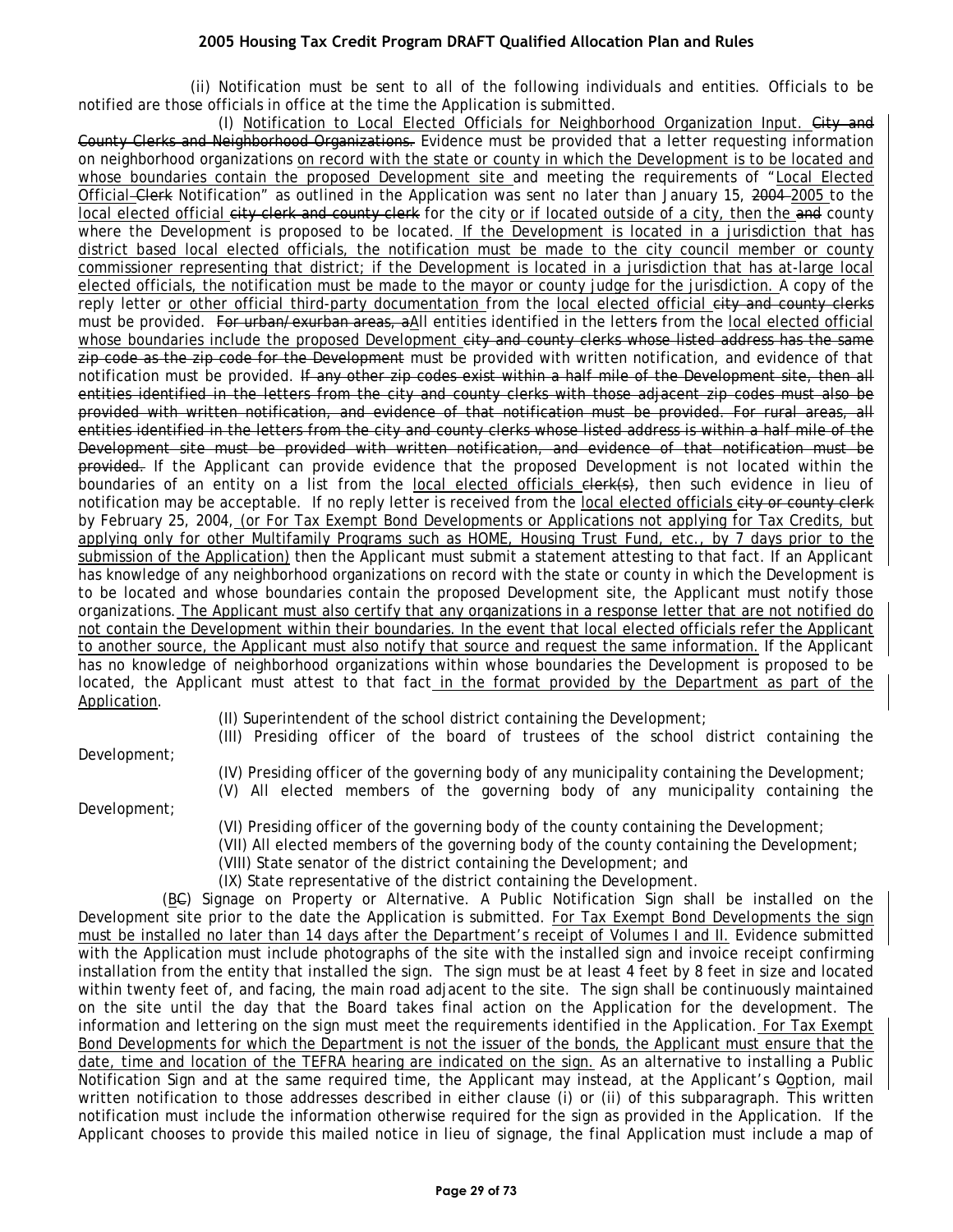the proposed Development site and mark the distance required by clause (i) or (ii) of this subparagraph, up to 1,000 feet, showing street names and addresses; a list of all addresses the notice was mailed to; an exact copy of the notice that was mailed; and a certification that the notice was mailed through the U.S. Postal Service and stating the date of mailing. If the option in clause (i) of this subparagraph is used, then evidence must be provided affirming the local zoning notification requirements.

(i) all addresses required for notification by local zoning notification requirements. For example, if the local zoning notification requirement is notification to all those addresses within 200 feet, then that would be the distance used for this purpose; or

(ii) for Developments located in communities that do not have zoning, communities that do not require a zoning notification, or those located outside of a municipality, all addresses located within 1,000 feet of any part of the proposed Development site.

(CD) If any of the Units in the Development are occupied at the time of Application, then the Applicant must certify that they have notified each tenant post a copy of the public notice in a prominent location at the Development throughout the period of time the Application is under review by the Department. A photograph of this posted notice must be provided with this exhibit. When the and let the tenants know of the Department's public hearing schedule for comment on submitted Applications. becomes available, a copy of the schedule must also be posted until such hearings are completed. Compliance with these requirements shall be confirmed during the Department's site inspection.

(E) The Development Owner shall certify to the Department that it shall consider as potential tenants holders of Section 8 vouchers or certificates or other tenants based rental assistance programs.

(9) Evidence of the Development's proposed ownership structure and the Applicant's previous experience as described in subparagraphs (A) through (E) of this paragraph.

(A) Chart which clearly illustrates the complete organizational structure of the final proposed Development Owner and of any Developer or Guarantor, providing the names and ownership percentages of all Persons having an ownership interest in the Development Owner or the Developer or Guarantor, as applicable, whether directly or through one or more subsidiaries.

(B) Each Applicant, Development Owner, Developer or Guarantor, or any entity shown on an organizational chart as described in subparagraph (A) of this paragraph that has 10% or more ownership interest in the Development Owner, Developer or Guarantor, shall provide the following documentation, as applicable:

(i) For entities that are not yet formed but are to be formed either in or outside of the state of Texas, a certificate of reservation of the entity name from the Texas Secretary of State; or:

(I) a certificate of reservation of the entity name from the Texas Secretary of State or from the state in which the entity is to be formed if different from Texas; and

(II) executed letter(s) of intent to organize signed by a representative of each organization that is a party to the proposal or a copy of the draft organizational documents for the entity to be formed including Articles of Incorporation, Articles of Organization or Partnership Agreement with a signed notation from a representative of each organization acknowledging intent to organize.

(ii) For existing entities whether formed in or outside of the state of Texas, evidence that the entity has the authority to do business in Texas or has applied for such authority. $\div$ 

(I) A Certificate of Account Status from the Texas Comptroller of Public Accounts or, if such a Certificate is not available because the entity is newly formed, a statement to such effect; and a Certificate of Organization from the Secretary of State; and

(II) for entities formed in a state other than Texas a certificate of authority to do business in Texas or an application for a certificate of authority,

(III) Copies of the entity's governing documents, including, but not limited to, its Articles of Incorporation, Articles of Organization, Certificate of Limited Partnership, Bylaws, Regulations and/or Partnership Agreement.

(iii) the Applicant must provide evidence that the signer(s) of the Application have the authority to sign on behalf of the Applicant in the form of a corporate resolution or by-laws which indicate same from the sub-entity in Control and that those Persons signing the Application constitute all Persons required to sign or submit such documents. A cover sheet must be placed before the copy of the organizational documents, identifying the relevant document(s) where the evidence of authority to sign is to be found and specifying exactly where the applicable information exists within all relevant documents by page number or by section and subsection if the pages are not numbered.

(C) Evidence that each entity shown on an the organizational chart described in subparagraph (A) of this paragraph that has 10% or more ownership interest in the Development Owner, Developer or Guarantor, has provided a copy of the completed and executed Previous Participation and Background Certification Form to the Department. Evidence must be a certification from the Department for each of those Persons required to submit these documents as further described under  $$50-.49.9(e)(3)$  of this title. Applicants must request this certification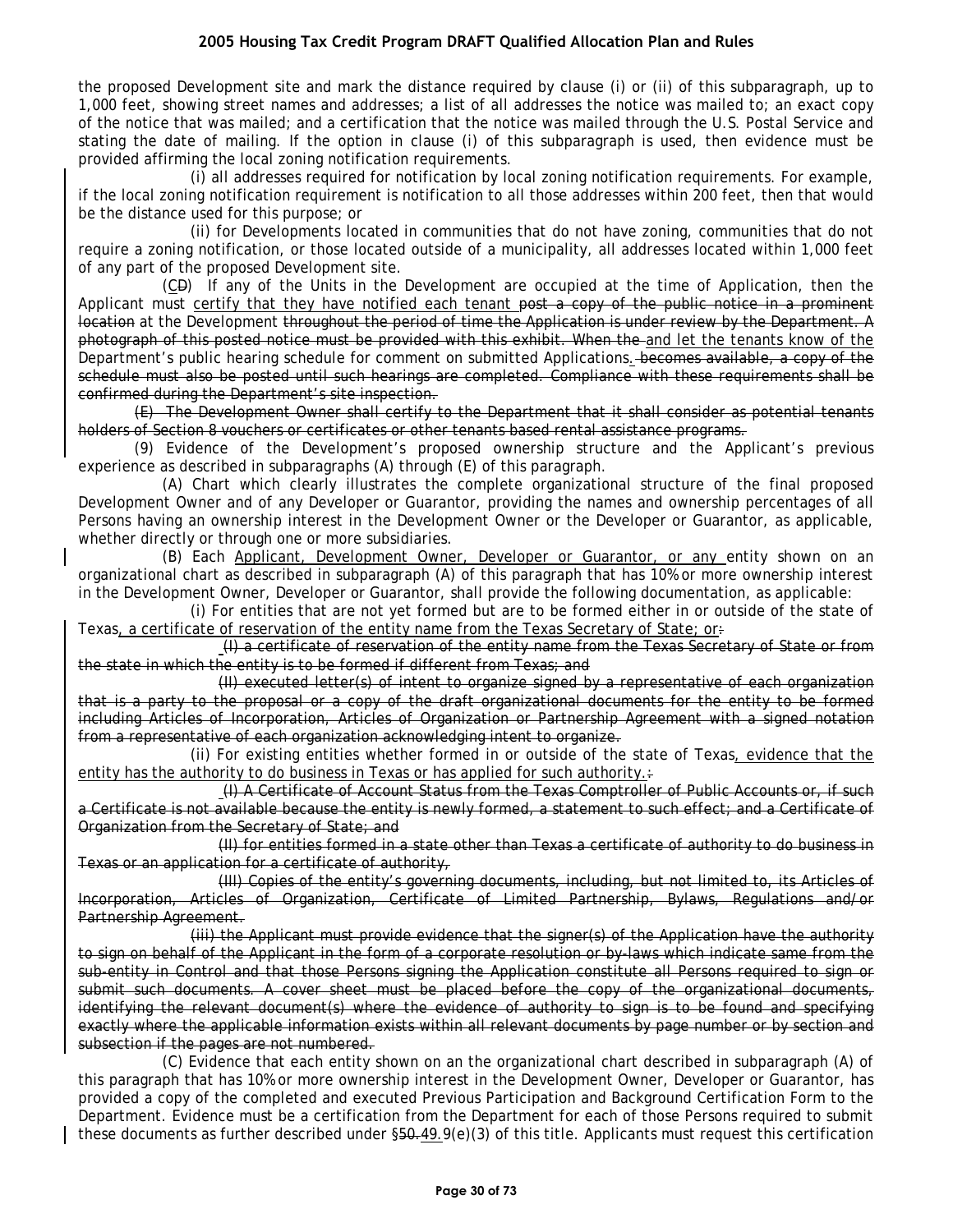at least seven days prior to the close of the Application Acceptance Period. Applicants must ensure that the Person whose name is on the certification is the appropriate Person appearing in the organizational chart provided in subparagraph (A) of this paragraph.

(D) Evidence that, if the Development Owner or any of its Affiliates shown on the organizational chart described in subparagraph (A) of this paragraph that have 10% or more ownership interest in the Development Owner have, or have had, ownership or Control of affordable housing, being housing that receives any form of financing and/or assistance from any Governmental Entity for the purpose of enhancing affordability to persons of low or moderate income, outside the state of Texas, that such Persons have submitted the appropriate "National Previous Participation and Background Certification Form" to the Department. Evidence must be a certification from the Department for each of those Persons required to submit these documents as further described under §50.49.9(e)(4) of this title. Applicants must request this certification at least seven days prior to the close of the Application Acceptance Period. Applicants must ensure that the Person whose name is on the certification is the appropriate Person appearing in the organizational chart provided in subparagraph (A) of this paragraph.

(E) Evidence, in the form of a certification, that one of the Development Owner's General Partners, the Developer or their Principals have a record of successfully constructing or developing residential units in the capacity of owner, General Partner or Developer. Evidence must be a certification from the Department that the Person with the experience satisfies this exhibit, as further described under subsection (e)(1) of this section. Applicants must request this certification at least seven days prior to the close of the Application Acceptance Period. Applicants must ensure that the Person whose name is on the certification appears in the organizational chart provided in subparagraph (A) of this paragraph.

(10) Evidence of the Development's projected income and operating expenses as described in subparagraphs (A) through (D) of this paragraph:

(A) All Developments must provide a 30-year proforma estimate of operating expenses and supporting documentation used to generate projections (operating statements from comparable properties).

(B) If rental assistance, an operating subsidy, an annuity, or an interest rate reduction payment is proposed to exist or continue for the Development, any related contract or other agreement securing those funds must be provided, which at a minimum identifies the source and annual amount of the funds, the number of Units receiving the funds, and the term and expiration date of the contract or other agreement.  $(2306.6705(a))(4)$ 

(C) Applicant must provide documentation from the source of the "Utility Allowance" estimate used in completing the Rent Schedule provided in the Application. This exhibit must clearly indicate which utility costs are included in the estimate. If there is more than one entity (Section 8 administrator, public housing authority) responsible for setting the utility allowance(s) in the area of the Development location, then the Utility Allowance selected must be the one which most closely reflects the actual utility costs in that Development area. In this case, documentation from the local utility provider supporting the selection must be provided.

(D) Occupied Developments undergoing rehabilitation must also submit the items described in clauses (i) through (iv) of this subparagraph.

(i) The items in subclauses (I) and (II) of this clause are required unless the current property owner is unwilling to provide the required documentation. In that case, submit a signed statement as to its inability to provide all documentation as described.

(I) Submit at least one of the following:

(-a-) historical monthly operating statements of the subject Development for 12 consecutive months ending not more than 3 months from the first day of the Application Acceptance Period;

(-b-) The two most recent consecutive annual operating statement summaries;

(-c-) the most recent consecutive six months of operating statements and the most recent available annual operating summary;

(-d-) all monthly or annual operating summaries available and a written statement from the seller refusing to supply any other summaries or expressing the inability to supply any other summaries, and any other supporting documentation used to generate projections may be provided; and

(II) a rent roll not more than 6 months old as of the first day the Application Acceptance Period, that discloses the terms and rate of the lease, rental rates offered at the date of the rent roll, Unit mix, tenant names or vacancy, and dates of first occupancy and expiration of lease.

(ii) a written explanation of the process used to notify and consult with the tenants in preparing the Application;  $[(2306.6705(a)(6)])$ 

(iii) a relocation plan outlining relocation requirements and a budget with an identified funding source; and [(2306.6705(a)(6)])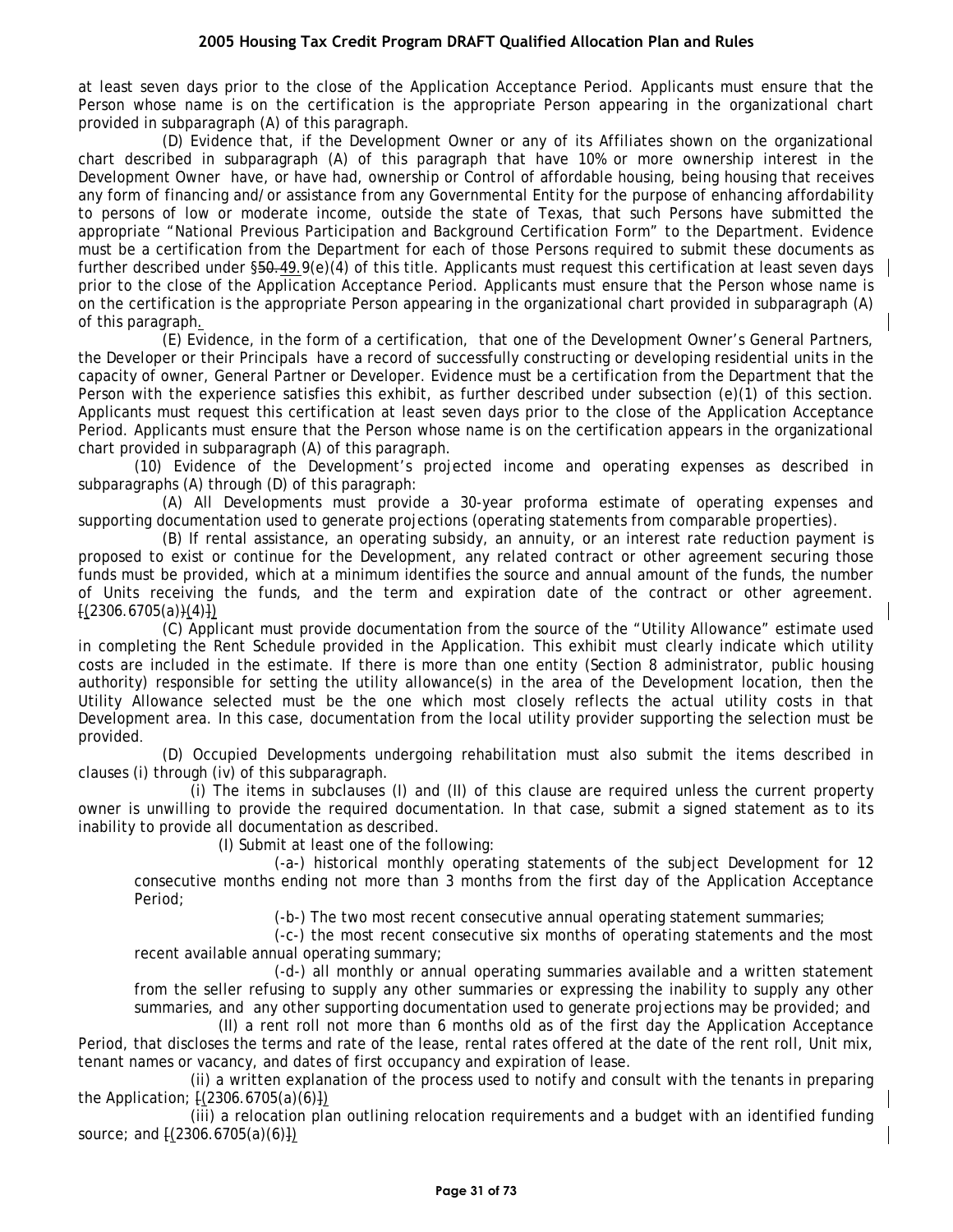(iv) if applicable, evidence that the relocation plan has been submitted to the appropriate legal agency. [(2306.6705(a)(6)])

(11) Applications involving Nonprofit General Partners and Qualified Nonprofit Developments.

(A) All Applications involving a nonprofit General Partner, regardless of the Set-Aside applied under, must submit all of the documents described in clauses (i) and (ii) of this subparagraph:  $\{2306.6706\}$ 

(i) an IRS determination letter which states that the nonprofit organization is a 501 $(c)(3)$  or  $(4)$ entity; and

(ii) the "Nonprofit Participation Exhibit."

(B) Additionally, all Applications applying under the Nonprofit Set-Aside, established under §50.49.7(b)(1) of this title, must also provide the following information with respect to the Qualified Nonprofit Organization as described in clauses (i) through (vi) of this subparagraph.

(i) copy of the page from the articles of incorporation or bylaws indicating that one of the exempt purposes of the nonprofit organization is to provide low income housing;

(ii) copy of the page from the articles of incorporation or bylaws indicating that the nonprofit organization prohibits a member of its board of directors, other than a chief staff member serving concurrently as a member of the board, from receiving material compensation for service on the board;

(iii) a Third Party legal opinion stating:

(I) that the nonprofit organization is not affiliated with or Controlled by a for-profit organization and the basis for that opinion, and

(II) that the nonprofit organization is eligible, as further described, for a Housing Credit Allocation from the Nonprofit Set-Aside and the basis for that opinion. Eligibility is contingent upon the nonprofit organization Controlling the Development, or if the organization's Application is filed on behalf of a limited partnership, or limited liability company, the Qualified Nonprofit Organization must be the controlling Managing Memberbeing the sole General Partner; and otherwise meet the requirements of the Code, §42(h)(5);

(iv) a copy of the nonprofit organization's most recent audited financial statement; and

(v) a certification that the Qualified Nonprofit Development will have the nonprofit entity or its nonprofit affiliate or subsidiary be the Developer or co-Developer as evidenced in the development agreement.

(vi) evidence, in the form of a certification, that a majority of the members of the nonprofit organization's board of directors principally reside:

(I) in this state, if the Development is located in a rural area; or

(II) not more than 90 miles from the Development, if the Development is not located in a rural area.

(12) Applicants applying for acquisition credits, or Applicants and Development Team members affiliated with the seller that are asking for the land value to be an amount greater than the acquisition cost indicated in the original purchase contract, that will be evaluated in accordance with §1.32( $\Theta$ )(1) of this title<sub>r</sub> and must provide all of the documentation described in subparagraphs (A) through (C) of this paragraph. Applicants applying for acquisition credits must also provide the items described in subparagraph (D) of this paragraph and as provided in the Application.

(A) an appraisal, not more than 6 months old as of the first day of the Application Acceptance Period, which complies with the Uniform Standards of Professional Appraisal Practice and §1.34 of this title. the Department's Market Analysis and Appraisal Policy. For Developments which require an appraisal from TX-USDA-RHS, the appraisal may be more than 6 months old, but not more than 12 months old as of the day the Application Acceptance Period closes and may be provided fromas long as TX-USDA-RHS has confirmed in writing that the existing appraisal is still acceptable. The appraisal may be submitted as a Supplemental Threshold Report consistent with the timelines and submission documentation requirements identified in paragraph (14)(D) of this subsection. This appraisal of the property must separately state the as-is, pre-acquisition or transfer value of the land and the improvements where applicable;

(B) a current valuation report from the county tax appraisal district;

(C) clear identification of the selling Persons, and any owner of the property within the last 36 months prior to the first day of the Application Acceptance Period, and details of any relationship between the sellersaid selling Persons and owners and the Applicant, Developer, Property Manager, General Contractor, -or any Affiliation with the Applicant or the Development Owner, Qualified Market Analyst, or any other professional or other consultant performing services with respect to the Development. If any such relationship exists, complete disclosure and documentation of the seller's original acquisition and holding and improvement costs since acquisition, and any and all exit taxes, to justify the proposed sales price must also the following documents must be provided: $\div$ 

(i) documentation of the original acquisition cost, such as a settlement statement;

(ii) any other verifiable costs of owning, holding, or improving the property that when added to the value from clause (i) of this subparagraph justifies the Applicant's proposed acquisition amount: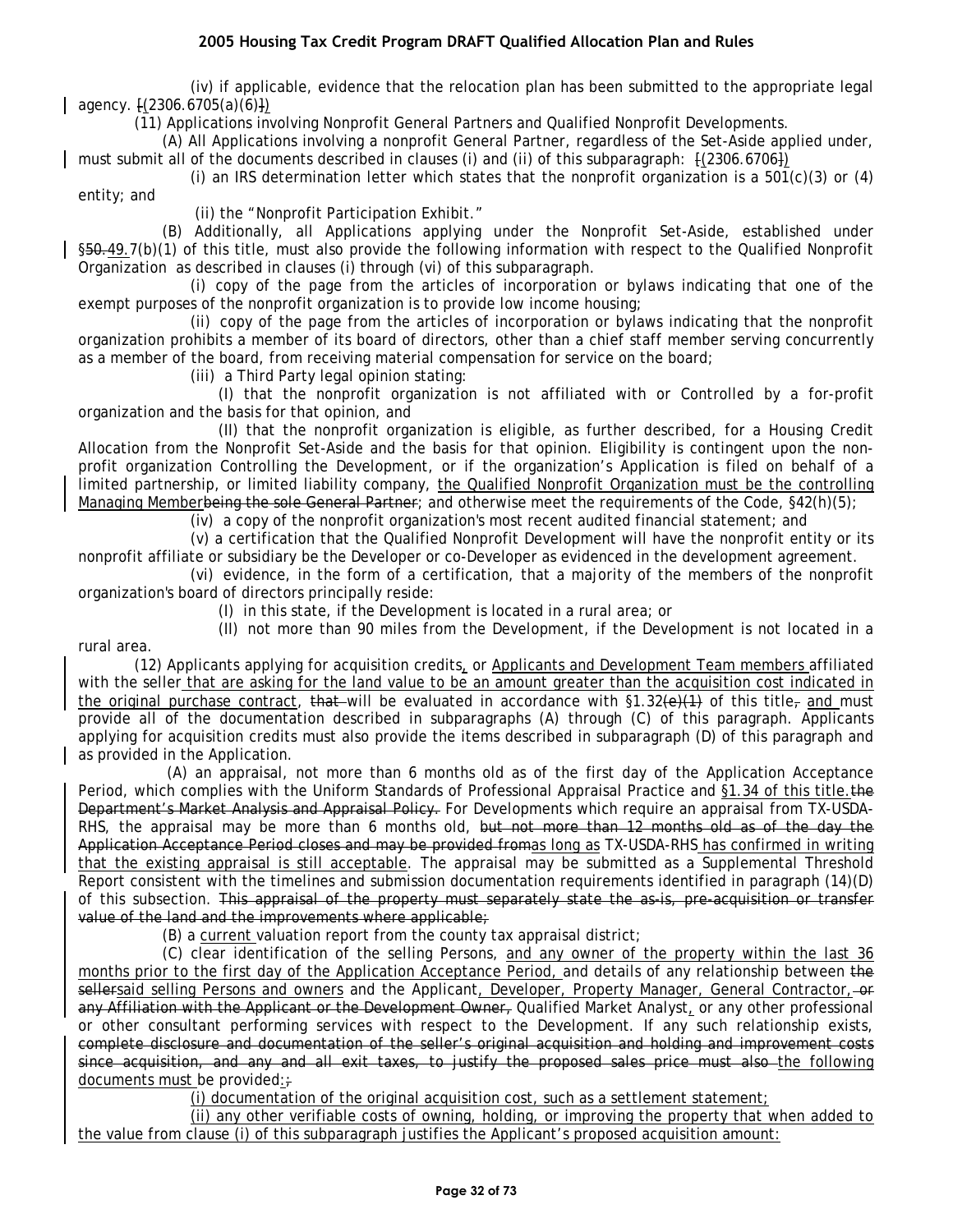(I) for land-only transactions, documentation of owning, holding or improving costs since the original acquisition date may include property taxes, interest expense, a calculated return on equity at a rate consistent with the historical returns of similar risks, the cost of any physical improvements made to the property, the cost of rezoning, replatting or developing the property, or any costs to provide or improve access to the property;

(II) for transactions which include existing buildings that will be rehabilitated or otherwise maintained as part of the Development, documentation of owning, holding, or improving costs since the original acquisition date may include capitalized costs of improvements to the property, a calculated return on equity at a rate consistent with the historical returns of similar risks, and the cost of exit taxes not to exceed an amount necessary to allow the sellers to be indifferent to foreclosure or breakeven transfer; and

(D) "Acquisition of Existing Buildings Form."

(13) Evidence of an "Acknowledgement of Receipt of Financial Statement and Authorization to Release Credit Information" must be provided for any Person that has 10% or more ownership interest in the Development Owner or General Partner, the Developer, or Guarantor, as required under  $$50,49.9(e)(2)$  of this title. Entities that have not yet been formed and entities that have been formed recently but have no assets, liabilities, or net worth are not required to submit this documentation, but must submit a statement with their Application that this is the case in lieu of submitting the Acknowledgement.

(14) Supplemental Threshold Reports. Documents under subparagraph (A) and (B) of this paragraph must be submitted as further stated in subparagraph (C) and (D) of this paragraph and in accordance with the Market Analysis Rules and Guidelines and Environmental Site Assessment Rules and Guidelines, §§1.33 and 1.35 of this title.

(A) A Phase I Environmental Site Assessment (ESA) on the subject Property, dated not more than 12 months prior to the first day of the Application Acceptance Period. In the event that a Phase I Environmental Site Assessment on the Development is more than 12 months old prior to the first day of the Application Acceptance Period, the Applicant must supply the Department with an updated letter or updated report dated no older thanat least three months prior to the first day of the Application Acceptance Period from the Person or organization which prepared the initial assessment confirming that the site has been re-inspected and reaffirming the conclusions of the initial report or identifying the changes since the initial report; The ESA must be prepared in accordance with the Department Environmental Site Assessment Rules and Guidelines. Developments whose funds have been obligated by TX-USDA-RHS will not be required to supply this information; however, the Applicants of such Developments are hereby notified that it is their responsibility to ensure that the Development is maintained in compliance with all state and federal environmental hazard requirements.

(B) A comprehensive Market Analysis prepared at the Applicant's expense by a disinterested Qualified Market Analyst approved by the Department in accordance with the approval process outlined in the Market Analysis Rules and Guidelines, §1.33 of this title. In addition to the document submitted in paper form, an electronic version must also be submitted. The Market Analysis must be prepared in accordance with the methodology prescribed in the Market Analysis Rules and Guidelines, §1.33 of this title. In the event that a Market Analysis on the Development is older than 6 months as of the first day of the Application Acceptance Period, the Applicant must supply the Department with an updated Market Analysis from the Person or organization which prepared the initial report; however the Department will not accept any Market Analysis which is more than 12 months old as of the first day of the Application Acceptance Period. The Market Analysis should be prepared for and addressed to the Department. For Applications in the TX-USDA-RHS Set-Aside, the appraisal, required under paragraph (12)(A) of this subsection, will satisfy the requirement for a Market Analysis; no additional Market Analysis is required; however the Department may request additional information as needed. [(2306.67055 as added Section 21 of 2306]) [(§42(m)(1)])

(i) The Department may determine from time to time that information not required in the Department Market Analysis and Appraisal Rules and Guidelines will be relevant to the Department's evaluation of the need for the Development and the allocation of the requested Housing Credit Allocation Amount. The Department may request additional information from the Qualified Market Analyst to meet this need.

(ii) All Applicants acknowledge by virtue of filing an Application that the Department is not bound by any opinion expressed in the Market Analysis and may substitute its own analysis and underwriting conclusions for those submitted by the Qualified Market Analyst.

(C) Inserted at the front of each of these reports must be a transmittal letter from the individual preparing the report that states that the Department is granted full authority to rely on the findings and conclusions of the report.

(D) The requirements for each of the reports identified in subparagraphs (A) and (B) of this paragraph can be satisfied in either of the methods identified in clauses (i) or (ii) of this subparagraph.

(i) Upon Application submission, the documentation for each of these exhibits may be submitted in its entirety as described in subparagraphs (A) and (B) of this paragraph; or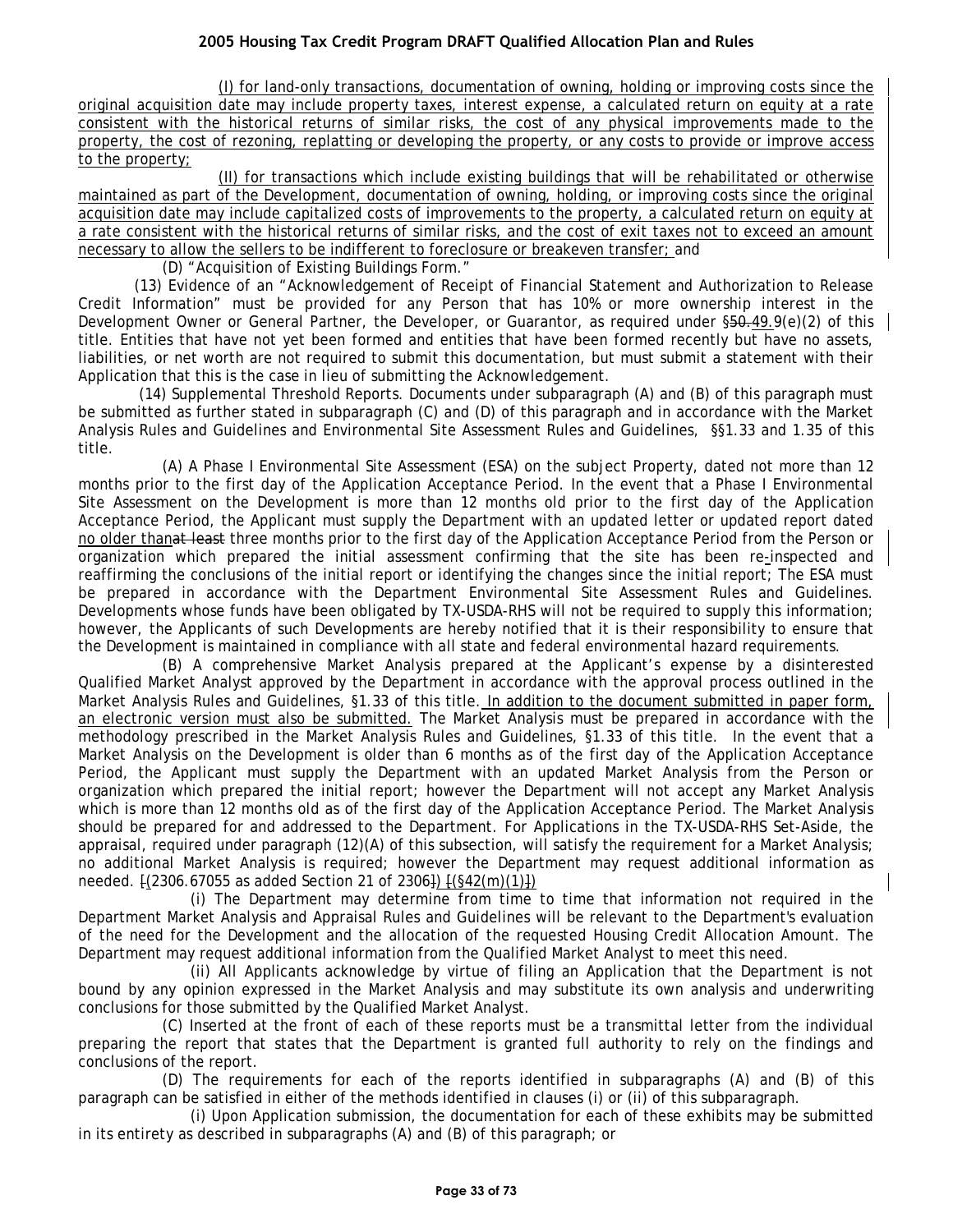(ii) Upon Application submission, the Applicant may provide evidence in the form of an executed engagement letter with the party performing each of the individual reports that the required exhibit has been commissioned to be performed and that the delivery date will be no later than March 31April 1, 2004. In addition to the submission of the engagement letter with the Application, a map must be provided that reflects the Qualified Market Analyst's intended market area. Subsequently, the entire exhibit must be submitted on or before 5:00 p.m. CST, March 31April 1, 2004. If the entire exhibit is not received by that time, the Application will be terminated and will be removed from consideration.

(15) Self-Scoring. Applicant's self-score must be completed on the "Application Self-Scoring Form."

(g) **Selection Criteria.** All Applications will be scored and ranked using the point system identified in this subsection. Maximum Total Points: 195.

(1) **Financial Feasibility of the Development.** Financial Feasibility of the Development based on the supporting financial data required in the Application that will include a Development underwriting pro forma from the permanent or construction lender. [(2306.6710(b)(1)]) Applications may qualify to receive 28 points for this item. Evidence will include the documentation required for this exhibit in addition to the commitment letter required under subsection (f)(7)(C) of this section. The supporting financial data shall include a thirty year pro forma prepared by the permanent or construction lender specifically identifying each of the first ten years and every fifth year thereafter. The pro forma must indicate that the development pro forma maintains a 1.10 debt coverage ratio throughout the initial thirty years proposed. In addition, the commitment letter must state that the lender's assessment finds that the Development will be feasible for thirty years. Points will be awarded if these criteria are met. No partial points will be awarded. For developments receiving financing from TX-USDA-RHS, the form entitled "Sources and Uses Comprehensive Evaluation for Multi-Family Housing Loans" or other form deemed acceptable by the Department shall meet the requirements of this section.

(2) **Quantifiable Community Participation from Neighborhood Organizations on Record with the State or County and Whose Boundaries Contain the Proposed Development Site.** Points will be awarded based on written statements of support or opposition from neighborhood organizations on record with the state or county in which the Development is to be located and whose boundaries contain the proposed Development site.  $f(\$2306.6710(b)(1); \$2306.6725(a)(2)].$  It is possible for points to be awarded or deducted based on written statements from organizations that were not identified by the process utilized for notification purposes under subsection (f)(8)(A)(ii)(I) of this section if the organization provides the information and documentation required below. It is also possible that neighborhood organizations that were initially identified as appropriate organizations for purposes of the notification requirements will subsequently be determined by the Department not to meet the requirements for scoring.

(A) Basic Submission Requirements for Scoring. Each neighborhood organization may submit one letter (and enclosures) that represents the organization's input. In order to receive a point score, the letter (and enclosures) must be received by the Department no later than April 1, 2005, directly from the neighborhood organization or with the Application. Letters should be addressed to the Texas Department of Housing and Community Affairs, "Attention: Executive Director (Neighborhood Input)." Letters received after April 1, 2005 will be summarized for the Board's information and consideration, but will not affect the score for the Application. The organization's letter (and enclosures) must:

(i) state the name and location of the proposed Development on which input is provided. A letter may provide input on only one proposed Development; if an organization desires to provide input on additional Developments, each Development must be addressed in a separate letter;

(ii) be signed by the chairman of the board, chief executive officer, or comparable head of the organization, and provide the signer's mailing address, phone number, and an e-mail address or facsimile number for the organization;

(iii) establish that the organization has boundaries, state what the boundaries are, and establish that the boundaries contain the proposed development site. A map must be provided with the geographic boundaries of the organization and the proposed Development site clearly marked within those boundaries;

(iv) establish that the organization is a "neighborhood organization." A "neighborhood organization" is defined as an organization of persons living near one another within the organization's defined boundaries that contain the proposed Development site and that has a primary purpose of working to maintain or improve the general welfare of the neighborhood. "Neighborhood organizations" include homeowners associations, property owners associations, and public housing resident councils (for the property occupied by the residents). "Neighborhood organizations" do not include broader based "community" organizations; organizations that have no members other than board members; chambers of commerce; community development corporations; churches; school related organizations; Lions, Rotary, Kiwanis, and similar organizations; Habitat for Humanity; Boys and Girls Clubs; charities; public housing authorities; or any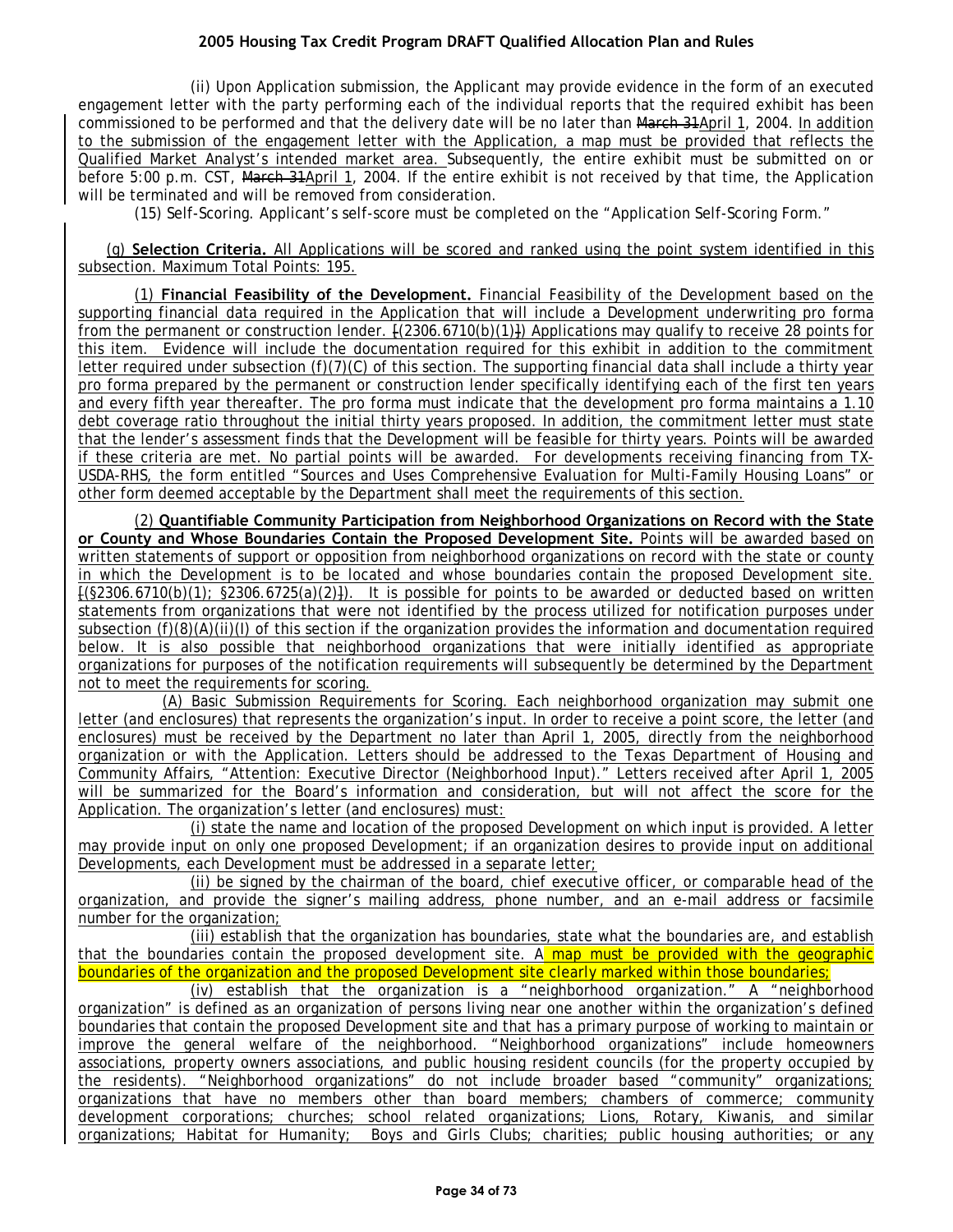governmental entity. Organizations whose boundaries include an entire county or larger area are not "neighborhood organizations." Organizations whose boundaries include an entire city are generally not "neighborhood organizations."

(v) include documentation showing that the organization is on record as of March 1, 2005 with the state or county in which the Development is proposed to be located. A record from the Secretary of State showing that the organization is incorporated or from the county clerk showing that the organization is on record with the county is sufficient. For a property owners association, a record from the county showing that the organization's management certificate is on record is sufficient. The documentation must be from the state or county and be current. If an organization's status with the Secretary of State at any time during the Application Round is shown as "forfeited," "dissolved," or any similar status, the organization will not be considered on record with the state. It is insufficient to be "on record" to provide only a request to the county or a state entity to be placed on record or to show that the organization has corresponded with such an entity or used its services or programs. It is insufficient to show that the organization is on record with a city. As an option to be considered on record with the state, a letter including a contact name with a mailing address and phone number; name and position of officers; and a written description and map of the organization's geographical boundaries must be received by the Department no later than March 1, 2005 to place the organization on record with the state. The letter should be addressed to the Texas Department of Housing and Community Affairs, "Attention: Executive Director (Recording of Neighborhood Organization)". Acceptance of this documentation by the Department will satisfy the "on record with the state" requirement, but is not a determination that the organization is a "neighborhood organization" or that other requirements are met.

(vi) accurately state that the neighborhood organization was not formed by any Applicant, Developer, or any employee or agent of any Applicant in the 2005 tax credit Application Round and that the organization and any member did not accept money or a gift to cause the neighborhood organization to take its position of support or opposition.

(vii) state the total number of members of the organization and provide a brief description of the process used to determine the members' position of support or opposition. The organization is encouraged to hold a meeting to which all the members of the organization are invited to consider whether the organization should support, oppose, or be neutral on the proposed Development, and to have the membership vote on whether the organization should support, oppose, or be neutral on the proposed Development. The organization is also encouraged to invite the developer to this meeting.

(B) Scoring of Letters (and Enclosures). To be scored, the letter (and enclosures) must provide "quantifiable" input. The input must clearly and concisely state each reason for the organization's support for or opposition to the proposed Development.

(i) The score for this exhibit will range from a maximum of  $+24$  for the strongest position of support to +12 for the neutral position to 0 for the strongest position of opposition. The number of points to be allocated to each organization's letter will be recommended by the Executive Award and Review Advisory Committee based on the factual basis of the organization's letter and evidence enclosed with the letter. The final score will be determined by the Executive Director. The Department may investigate a matter and contact the Applicant and neighborhood organizations for more information. The Department may consider any relevant information specified in letters from other neighborhood organizations regarding a development in determining a score.

(ii) The Department highly values quality public input addressed to the merits of a Development. Input that points out possible errors in the Department's analysis and matters that are specific to the neighborhood, the proposed site, the proposed Development, or Developer are valued. If a proposed Development is permitted by the existing or pending zoning or absence of zoning, concerns addressed by the allowable land use that are related to any multifamily development may generally be considered to have been addressed at the local level through the land use planning process. Input concerning positive efforts or the lack of efforts by the Applicant to inform and communicate with the neighborhood about the proposed Development is highly valued. If the neighborhood organization refuses to communicate with the Applicant the efforts of the Applicant will not be considered negative. Input that evidences unlawful discrimination against classes of persons protected by Fair Housing law or the scoring of which the Department determines to be contrary to the Department's efforts to affirmatively further fair housing will not be considered.

(iii) In general, letters that meet the requirements of this paragraph and

(I) establish three or more reasons for support or opposition will be scored the maximum points for either support (+24 points) or opposition (zero);

(II) establish two reasons for support or opposition will be scored up to +18 points for support or +6 points for opposition;

(III) establish one reason for support or opposition will be scored +13 points for support or +11 points for opposition;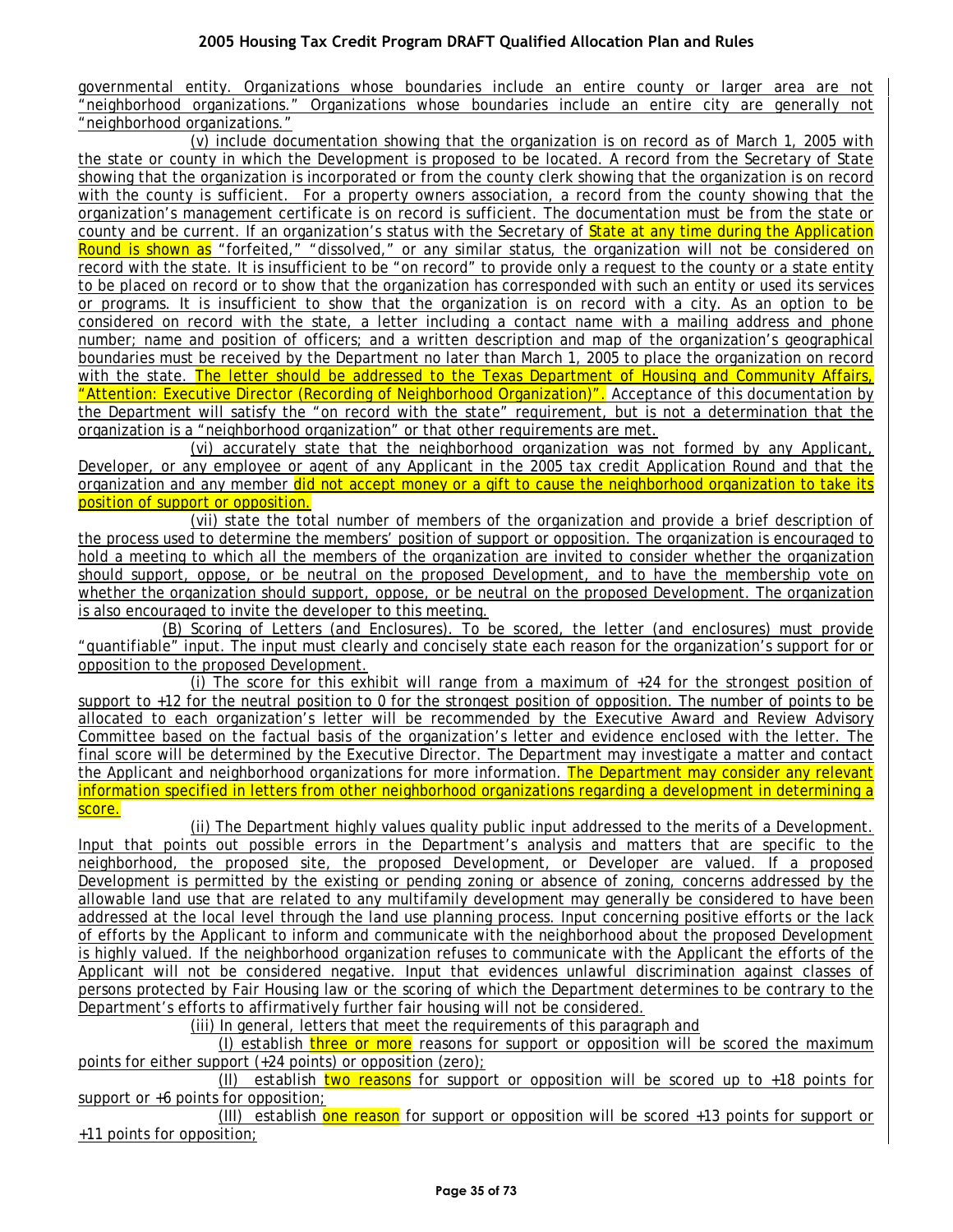(IV) that do not establish a reason for support or opposition or that are unclear will be scored as neutral (+12 points).

(iv) Applications for which no letters from neighborhood organizations are scored will receive a neutral score of +12 points.

(C) Basic Submission Deficiencies. The Department is authorized but not required to request that the neighborhood organization provide additional information or documentation the Department deems relevant to clarify information contained in the organization's letter (and enclosures). If the Department determines to request additional information from an organization, it will do so by e-mail or facsimile to the e-mail address or facsimile number provided with the organization's letter. If the deficiencies are not clarified or corrected in the Department's determination within ten business days from the date the e-mail or facsimile is sent to the organization, the organization's letter will not be considered further for scoring and the organization will be so advised. This potential deficiency process does not extend any deadline required above for the "Quantifiable Community Participation" process. An organization may not submit additional information or documentation after the April 1, 2005 deadline except in response to an e-mail or facsimile from the Department specifically requesting additional information.

(3) **The Income Levels of Tenants of the Development.** Applications may qualify to receive up to 22 points for qualifying under only one of subparagraphs (A) through (C) of this paragraph. To qualify for these points, the tenant incomes must not be higher than permitted by the AMGI level. The Development Owner, upon making selections for this exhibit, will set aside Units at the levels of AMGI and will maintain the percentage of such Units continuously over the compliance and extended use period as specified in the LURA. These income levels require rent levels that do not exceed 30% of the income limitation in accordance with §42(g).  $\frac{1}{2306.6710(b)(1)(C)}$ ; 2306.111(g)(3)(B); 2306.6710(e); 42(m)(1)(B)(ii)(l); 2306.111(g)(3)(E)])

(A) 22 points if at least 80% of the Total Units in the Development are set-aside with incomes at or below 50% of AMGI; or

(B) 22 points if at least 10% of the Total Units in the Development are set-aside with incomes at or below 30% of AMGI; or

(C) 18 points if at least 40% of the Total Units in the Development are set-aside with incomes at or below a combination of 50% and 30% of AMGI in which at least 5% of the Total Units are at or below 30% of AMGI.

(4) **The Size and Quality of the Units (Development Characteristics).** Applications may qualify to receive up to 20 points. Applications may qualify for points under both subparagraphs (A) and (B) of this paragraph.  $\{(2306.6710(b)(1)(D); 2306.6725(b)(1); 42(m)(1)(C)\})\}$ 

(A) Size of the Units. Applications may qualify to receive 6 points. The Development must meet the minimum requirements identified in this subparagraph to qualify for points. Six points for this item will be automatically granted for Applications involving rehabilitation, Developments receiving funding from TX-USDA-RHS, or Developments proposing single room occupancy without meeting these square footage minimums. The square feet of all of the Units in the Development, for each type of Unit, must be at least the minimum noted below.

(i) 500 square feet for an efficiency unit;

(ii) 650 square feet for a non-elderly one bedroom unit; 550 square feet for an elderly one bedroom unit;

(iii) 900 square feet for a non-elderly two bedroom unit; 750 square feet for an elderly two bedroom unit;

(iv) 1,000 square feet for a three bedroom unit; and

(v) 1,200 square feet for a four bedroom unit.

(B) Quality of the Units. Applications may qualify to receive up to 14 points. Applications in which Developments provide specific amenity and quality features in every Unit at no extra charge to the tenant will be awarded points based on the point structure provided in clauses (i) through (xix) of this subparagraph, not to exceed 14 points in total. Applications involving rehabilitation or single room occupancy may double the points listed for each item, not to exceed 14 points in total.

(i) Covered entries (1 point);

(ii) Nine foot ceilings (1 point);

(iii) Microwave ovens (1 point);

(iv) Self-cleaning or continuous cleaning ovens (1 point);

(v) Ceiling fixtures in all rooms (light with ceiling fan in all bedrooms) (1 point);

(vi) Refrigerator with icemaker (1 point);

(vii) Laundry connections (2 points);

(viii) Storage room or closet, of approximately 9 square feet or greater, which does not include bedroom, entryway or linen closets – does not need to be in the Unit but must be on the property site (1 point);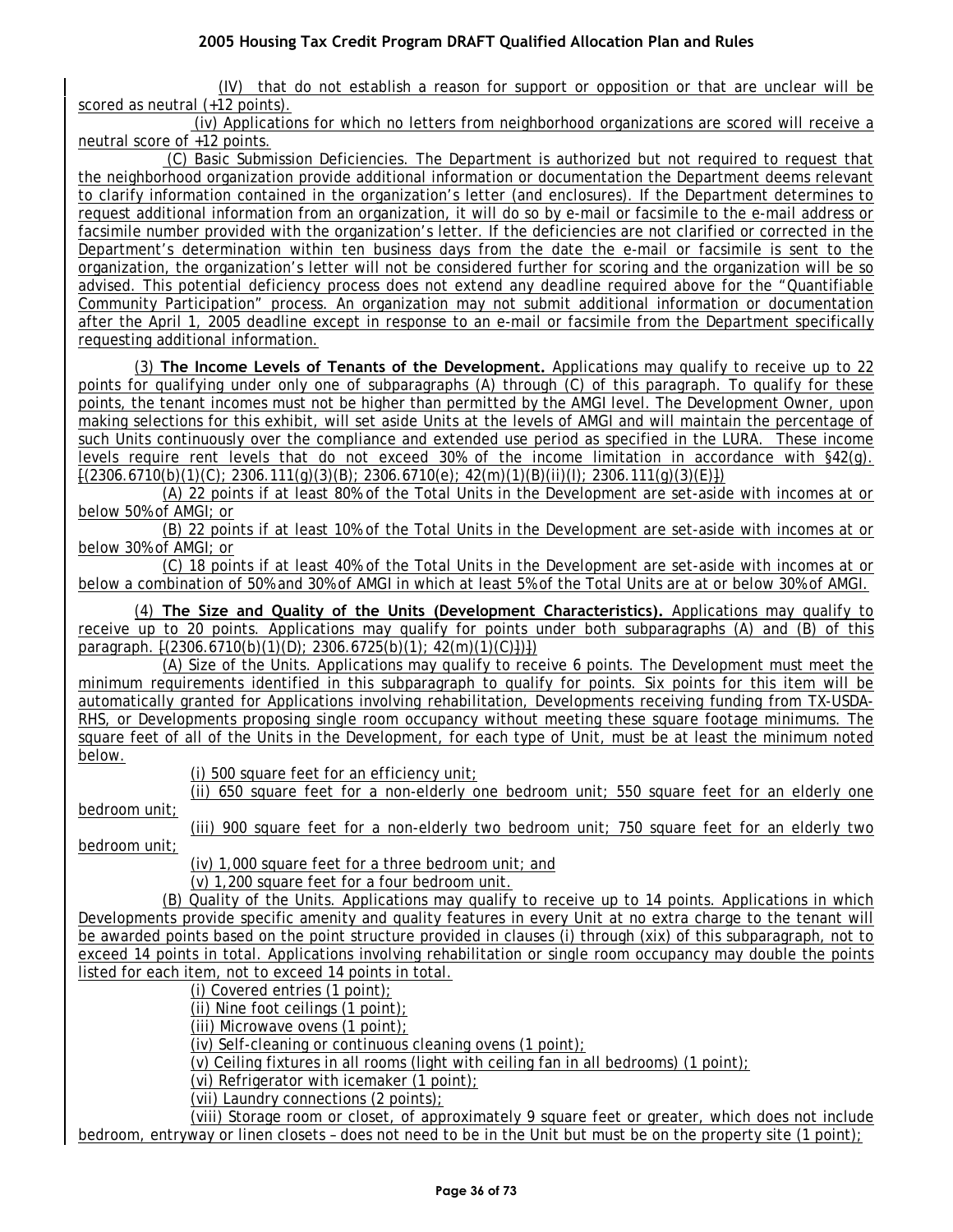(ix) Laundry equipment (washers and dryers) for each individual unit (3 points);

(x) Thirty year architectural shingle roofing (1 point);

(xi) Covered patios or covered balconies (1 point);

(xii) Covered parking (including garages) of at least one covered space per Unit (2 points);

(xiii) 100% masonry on exterior, which can include stucco and cementitious board products, excluding EFIS(3 points);

(xiv) Greater than 75% masonry on exterior, which can include stucco and cementitious board products, excluding EFIS (1 points);

(xv) Use of energy efficient alternative construction materials (structurally insulated panels) with wall insulation at a minimum of R-20 (3 points).

(xvi) R-15 Walls / R-30 Ceilings (rating of wall system) (3 points);

(xvii) 14 SEER HVAC or evaporative coolers in dry climates (3 points);[(WG])

(xviii) Energy Star or equivalently rated kitchen appliances (2 points) ; or

(xix) High Speed Internet service to all Units at no cost to residents (2 points).

(5) **The Commitment of Development Funding by Local Political Subdivisions**. Applications may qualify to receive up to 18 points for qualifying under only one of subparagraphs (A) or (B) of this paragraph.  $\frac{1}{2}(2306.6710(b)(1)(E))$ 

(A) Evidence that the proposed Development has received an allocation of funds for on-site development costs from a local political subdivision. In addition to loans or grants, in-kind contributions such as donation of land or waivers of fees such as building permits, water and sewer tap fees, or similar contributions that benefit the Development will be acceptable to qualify for these points. Points will be determined on a sliding scale based on the amount per Unit. The Development must have already applied for funding from the funding entity. Evidence to be submitted with the Application must include a copy of the commitment of funds or a copy of the application to the funding entity and a letter from the funding entity indicating that the application was received. At the time the executed Commitment Notice is required to be submitted, the Applicant or Development Owner must provide evidence of a commitment for the sufficient local funding to the Department. If the funding commitment from the local political subdivision has not been received by the date the Department's Commitment Notice is to be submitted, the Application will be evaluated to determine if the loss of these points would have resulted in the Department's not committing the tax credits. If the loss of points would have made the Application noncompetitive, the Commitment Notice will be rescinded and the credits reallocated. If the Application would still be competitive even with the loss of points and the loss would not have impacted the recommendation for an award, the Application will be reevaluated for financial feasibility. If the Application is infeasible without the local political subdivision's funds, the Commitment Notice will be rescinded and the credits reallocated. Use normal rounding. No funds from TDHCA's HOME (with the exception of Developments located in non-Participating Jurisdictions) or Housing Trust Fund sources will qualify under this category.

(i) A contribution of \$500 to \$1,000 per Low Income Unit receives 6 points; or

(ii) A contribution of \$1,001 to \$3,500 per Low Income Unit receives 12 points; or

(iii) A contribution of \$3,501 or more per Low Income Unit receives 18 points; or

(B) Evidence that the proposed Development will receive development-based Housing Choice or rental assistance vouchers from a local political subdivision for a minimum of five years. Evidence at the time the Application is submitted must include a copy of the commitment of funds or a copy of the application to the funding entity and a letter from the funding entity indicating that the application was received. At the time the executed Commitment Notice is required to be submitted, the Applicant or Development Owner must provide evidence of a commitment for the vouchers to the Department. If the funding commitment from the local political subdivision has not been received by the date the Department's Commitment Notice is to be submitted, the Application will be evaluated to determine if the loss of these points would have resulted in the Department's not committing the tax credits. If the loss of points would have made the Application noncompetitive, the Commitment Notice will be rescinded and the credits reallocated. If the Application would still be competitive even with the loss of points and the loss would not have impacted the recommendation for an award, the Application will be reevaluated for financial feasibility. If the Application is infeasible without the local political subdivision's funds, the Commitment Notice will be rescinded and the credits reallocated. No funds from the Department's HOME (with the exception of Developments located in non-Participating Jurisdictions) or Housing Trust Fund sources will qualify under this category. Use normal rounding. HUD must approve the vouchers no later than the time the 10% Test Documentation is submitted to the Department or the Commitment will be rescinded.

> (i) Development-Based Vouchers for 3% to 5% of the total Units receives 6 points; or (ii) Development-Based Vouchers for 6% to 8% of the total Units receives 12 points; or (iii) Development-Based Vouchers for 9% or more of the total Units receives 18 points.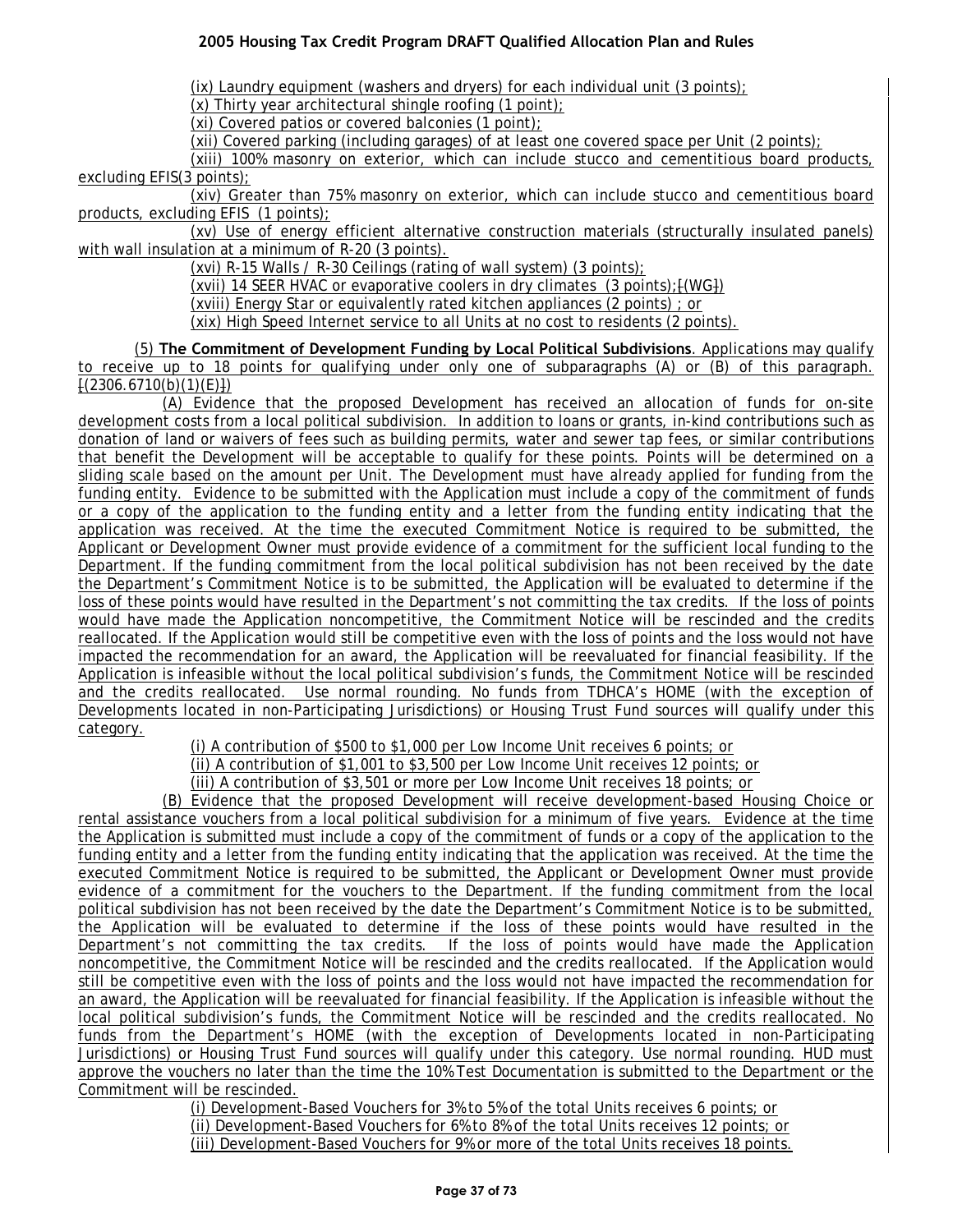(6) **The Level of Community Support from State Elected Officials.** The level of community support for the application, evaluated on the basis of written statements from state elected officials.  $\frac{1}{2}(2306.6710(b)(1)(F))$ ; 2306.6725(a)(2)]) Applications may qualify to receive up to 14 points for this item. Points will be awarded based on the written statements of support or opposition from state elected officials representing constituents in areas that include the location of the Development. Letters of support must identify the specific Development and must clearly state support for or opposition to the specific Development. This documentation will be accepted with the Application or through delivery to the Department from the Applicant or official by April 1, 2005. Officials to be considered are those officials in office at the time the Application is submitted. Letters of support from state officials that do not represent constituents in areas that include the location of the Development will not qualify for points under this Exhibit. Neutral letters, or letters that do not specifically refer to the Development, will receive neither positive nor negative points. Letters from State of Texas Representative or Senator: support letters are 7 points each for a maximum of 14 points; opposition letters are - 7 points each for a maximum of -14 points.

(7) **The Rent Levels of the Units.** Applications may qualify to receive 12 points for qualifying under this exhibit.  $(2306.6710(b)(1)(G))$  Applicants will be eligible for the points by committing to make all low income rents 10% less than the maximum tax credit rents for the income level specified in the Rent Schedule. The calculation for these points will be made based on the figures provided in the Rent Schedule submitted with the Application. All representations made will be included in the LURA. To determine the rent level to be used for any 30% set aside category, the higher of Area Median Gross Income or the statewide Median Gross Income for non-metropolitan areas may be utilized, as long as the statewide Median Gross Income for non-metropolitan areas does not exceed the Applicant's minimum, required set-aside and maximum rent level (for example, if an Applicant selects a minimum set-aside of 20% of the Units at 50% of Area Median Gross Income, the statewide Median Gross Income for the 30% set aside can be used only if it does not exceed 50% of local Area Median Gross Income).

(8) **The Cost of the Development by Square Foot (Development Characteristics).** Applications may qualify to receive 10 points for this item.  $[(2306.6710(b)(1)(H); 42(m)(1)(C)])$  For this exhibit, costs shall be defined as construction costs, including site work, contingency, contractor profit, overhead and general requirements, as represented in the Development Cost Schedule. This calculation does not include indirect construction costs. The calculation will be costs per square foot of net rentable area (NRA). The calculations will be based on the cost listed in the Development Cost Schedule and NRA shown in the Rent Schedule of the Application. Developments qualify for 10 points if their costs do not exceed \$73 per square foot for Qualified Elderly and Transitional Developments and \$64 for all other Developments. (10 points)

(9) **The Services to be Provided to Tenants of the Development.** Applications may qualify to receive up to 8 points. Applications may qualify for points under both subparagraphs (A) and (B) of this paragraph.  $(2306.6710(b)(1)(i); 2306.254; 2306.6725(a)(1);$  Rider 6 of Appropriations.

(A) Applicants will receive points for coordinating their tenant services with those services provided through state workforce development and welfare programs as evidenced by execution of a Tenant Supportive Services Certification (2 points).

(B) The Applicant must certify that the Development will provide a combination of special supportive services appropriate for the proposed tenants. The provision of supportive services will be included in the LURA as selected from the list of services identified in this subparagraph. No fees may be charged to the tenants for any of the services. Services must be provided on-site or transportation to off-site services must be provided (maximum of 6 points).

(i) Applications will be awarded points for selecting services listed in clause (ii) of this subparagraph based on the following scoring range:

(I) Two points will be awarded for providing one of the services; or

(II) Four points will be awarded for providing two of the services; or

(III) Six points will be awarded for providing three of the services.

(ii) Service options include child care; transportation; basic adult education; legal assistance; counseling services; GED preparation; English as a second language classes; vocational training; home buyer education; credit counseling; financial planning assistance or courses; health screening services; health and nutritional courses; organized team sports programs or youth programs; scholastic tutoring; any other programs described under Title IV-A of the Social Security Act (42 U.S.C. §§ 601 et seq.) which enables children to be cared for in their homes or the homes of relatives; ends the dependence of needy families on government benefits by promoting job preparation, work and marriage; prevents and reduces the incidence of out-of wedlock pregnancies; and encourages the formation and maintenance of two-parent families; any services addressed by §2306.254 Texas Government Code; or any other services approved in writing by the Department.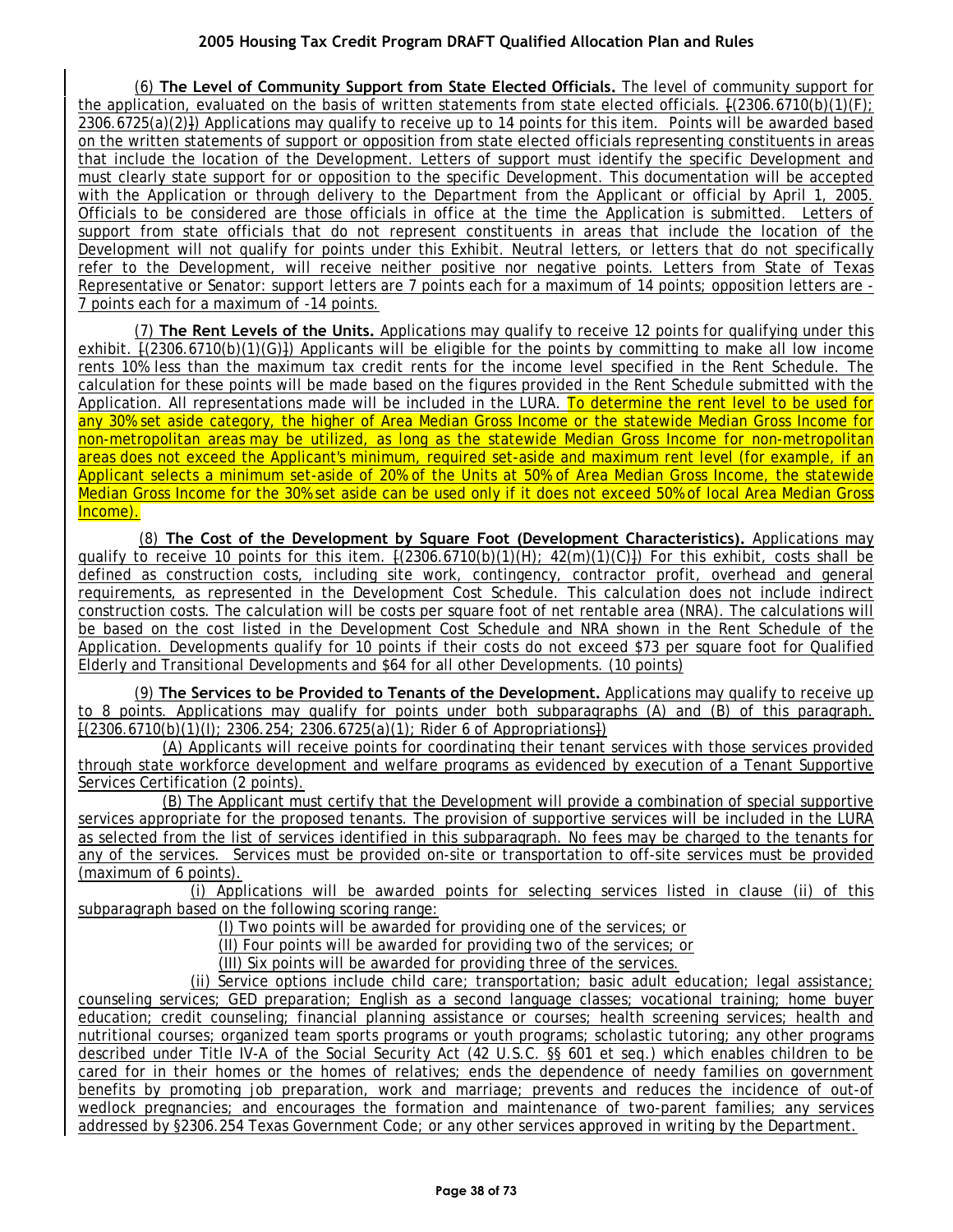(10) **Housing Needs Characteristics.** (42(m)(1)(C)(ii)) Applications may qualify to receive up to 7 points. Each Application, based on the place or county where the Development is located, will receive a score based on the Uniform Housing Needs Scoring Component. If a Development is in a place, the place score will be used. If a Development is not within a place, then the county score will be used. The Uniform Housing Needs Scoring Component scores for each place and county will be published in the Reference Manual.

(11) **Development Includes the Use of Existing Housing as part of a Community Revitalization Plan (Development Characteristics).** Applications may qualify to receive 7 point for this item. (42(m)(1)(C)(iii)) The Development is an existing Residential Development and the proposed rehabilitation is part of a community revitalization plan.

(12) **Pre-Application Participation Incentive Points.** (2306.6704) Applications which submitted a Pre-Application during the Pre-Application Acceptance Period and meet the requirements of this paragraph will qualify to receive 6 points for this item. To be eligible for these points, the Application must:

(A) be for the identical site as the proposed Development in the Pre-Application;

(B) have met the Pre-Application Threshold Criteria;

(C) be serving the same target population (family, elderly, and transitional) as in the Pre-Application;

(D) be serving the same target Set-Asides as indicated in the Pre-Application (Set-Asides can be dropped between Pre-Application and Application, but no Set-Asides can be added); and

(E) be awarded by the Department an Application score that is not more than 5% greater or less than the number of points awarded by the Department at Pre-Application, with the exclusion of points for support and opposition under subsections  $(q)(2)$  and  $(q)(6)$  of this title. An Applicant must choose, at the time of Application either clause (i) or (ii) of this subparagraph:

(i) to request the Pre-Application points and have the Department cap the Application score at no greater than the 5% increase regardless of the total points accumulated in the scoring evaluation. This allows an Applicant to avoid penalty for increasing the point structure outside the 5% range from Pre-Application to Application; or

(ii) to request that the Pre-Application points be forfeited and that the Department evaluate the Application as requested in the self-scoring sheet.

(13) **Development Location.** [(2306.6725(a)(4) and (b)(2); 2306.127; 42(m)(1)(C)(i); 42 U.S.C. 3608(d) and (e)(5)) Applications may qualify to receive 4 points. Evidence, not more than 6 months old from the date of the close of the Application Acceptance Period, that the subject Property is located within one of the geographical areas described in subparagraphs (A) through (H) of this paragraph. Areas qualifying under any one of the subparagraphs (A) through (H) of this paragraph will receive 4 points. An Application may only receive points under one of the subparagraphs (A) through (H) of this paragraph.

(A) A geographical area which is an Economically Distressed Area; a Colonia; or a Difficult Development Area (DDA) as specifically designated by the Secretary of HUD.

(B) a designated state or federal empowerment/enterprise zone, urban enterprise community, or urban enhanced enterprise community. Such Developments must submit a letter and a map from a city/county official verifying that the proposed Development is located within such a designated zone. Letter should be no older than 6 months from the first day of the Application Acceptance Period.

(C) a city or county-sponsored area or zone where a city or county has, through a local government initiative, specifically encouraged or channeled growth, neighborhood preservation, or redevelopment. Such Developments must submit all of the following documentation: a letter from a city/county official verifying that the proposed Development is located within the city or county-sponsored zone or district; a map from the city/county official which clearly delineates the boundaries of the district; and a certified copy of the appropriate resolution or documentation from the mayor, local city council, county judge, or county commissioners court which documents that the designated area was created by the local city council/county commission, and targets a specific geographic area which was not created solely for the benefit of the Applicant.

(D) the Development is located in a census tract which has a median family income (MFI), as published by the United States Bureau of the Census (U.S. Census), that is higher than the median family for the county in which the census tract is located. This comparison shall be made using the most recent data available as of the date the Application Round opens the year preceding the applicable program year. Developments eligible for these points must submit evidence documenting the median income for both the census tract and the county.

(E) the Development is located in a census tract in which there are no other existing developments supported by housing tax credits. Applicant must provide evidence.  $\{(2306.6725(b)(2)\})$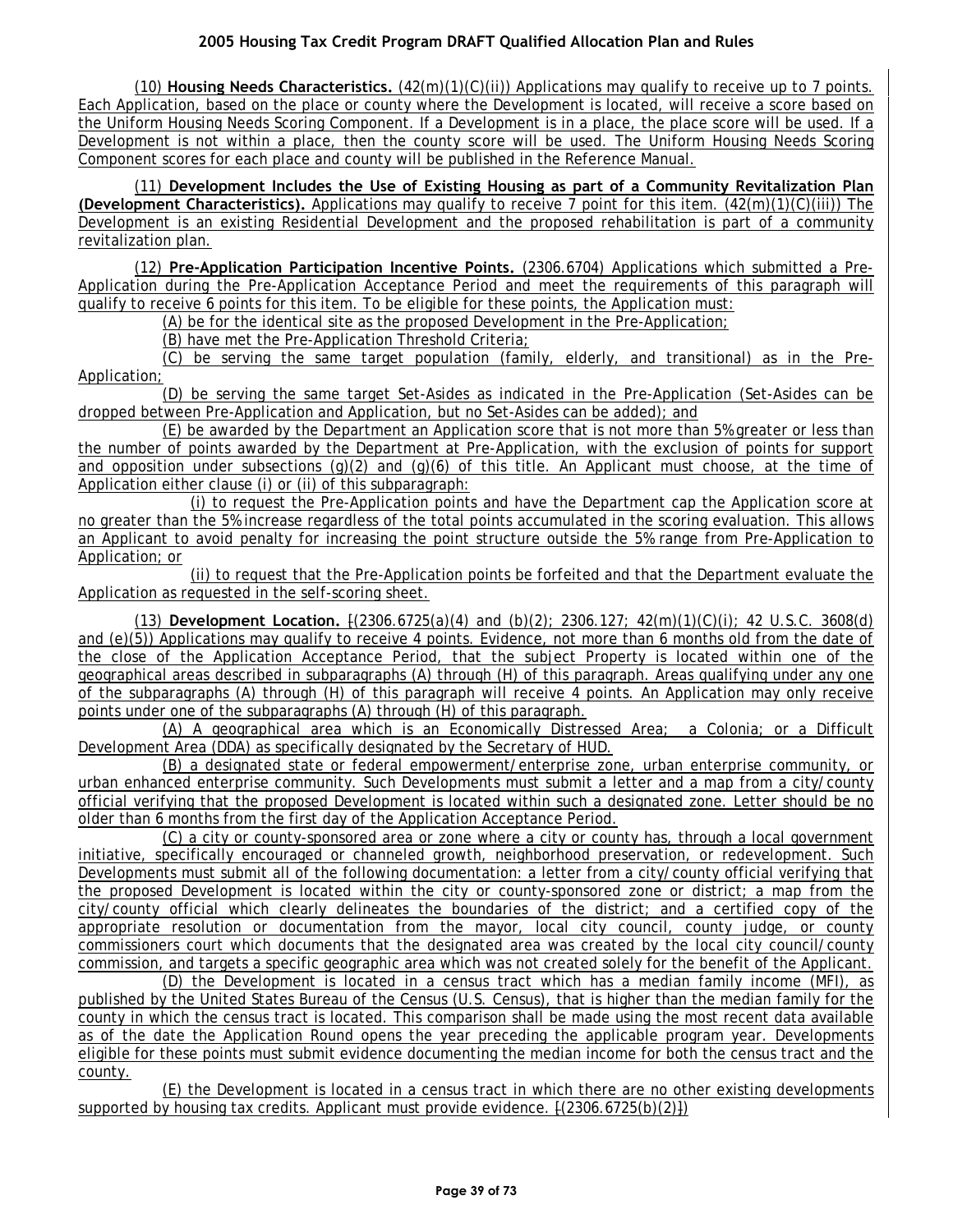(F) the Development is located in a county that has received an award as of November 15, 2004, within the past three years, from the Texas Department of Agriculture's Rural Municipal Finance Program or Real Estate Development and Infrastructure Program. Cities which have received one of these awards are categorized as awards to the county as a whole so Developments located in a different city than the city awarded, but in the same county, will still be eligible for these points.

(G) That the proposed Development will serve families with children (at least 70% of the Units must have two bedrooms or more) and is proposed to be located in an elementary school attendance zone of an elementary school that has an academic rating of "Exemplary" or "Recognized," or comparable rating if the rating system changes. The date for consideration of the attendance zone is that in existence as of the opening date of the Application Round and the academic rating is the most current rating determined by the Texas Education Agency as of that same date.  $(42(m)(1)(C)(vi))$ 

(H) That the proposed Development will expand affordable housing opportunities for low income families with children outside of poverty areas. This must be demonstrated by showing that the Development will serve families with children (at least 70% of the Units must have two bedrooms or more) and that the census tract in which the Development is proposed to be located has no greater than 10% poverty population according to the most recent census data.  $(42(m)(1)(C)(vii))$ 

(14) **Tenant Populations with Special Housing Needs.** Applications may qualify to receive 4 points for this item. [(42(m)(1)(C)(v)]) Evidence that the Development is designated for transitional housing for homeless persons on a non-transient basis, with supportive services designed to assist the homeless tenants in locating and retaining permanent housing. For the purpose of this exhibit, homeless persons are individuals or families that lack a fixed, regular, and adequate nighttime residence as more fully defined in 24 Code of Federal Regulations, §91.5, as may be amended from time to time. All of the items described in subparagraphs (A) through (E) of this paragraph must be submitted. If all Units in the Development are designed solely for transitional housing for homeless persons, 4 points will be awarded.

(A) a detailed narrative describing the type of proposed housing;

(B) a referral agreement, not more than 12 months old from the first day of the Application Acceptance Period, with an established organization which provides services to the homeless;

(C) a marketing plan designed to attract qualified tenants and housing providers;

(D) a list of supportive services; and

(E) adequate additional income source to supplement any anticipated operating and funding gaps.

(15) **Length of Affordability Period.** Applications may qualify to receive up to 4 points. [(2306.6725(a)(5); 2306.111(g)(3)(C); 2306.185(a)(1); 2306.6710(e)(2); 42(m)(1)(B)(ii)(II)]) In accordance with the Code, each Development is required to maintain its affordability for a 15-year compliance period and, subject to certain exceptions, an additional 15-year extended use period. Development Owners that are willing to extend the affordability period for a Development beyond the 30 years required in the Code may receive points as follows:

(A) Add 5 years of affordability after the extended use period for a total affordability period of 35 years (2 points); or

(B) Add 10 years of affordability after the extended use period for a total affordability period of 40 years (4 points)

(16) **Site Characteristics.** Sites will be evaluated based on proximity to amenities, the presence of positive site features and the absence of negative site features. Sites will be rated based on the criteria below.

(A) Proximity of site to amenities. Developments located on sites within a one mile radius (two-mile radius for Developments competing for a Rural Regional Allocation) of at least three services appropriate to the target population will receive four points. A site located within one-quarter mile of public transportation or located within a community that has "on demand" transportation, or specialized elderly transportation for Qualified Elderly Developments, will receive full points regardless of the proximity to amenities, as long as the Applicant provides appropriate evidence of the transportation services used to satisfy this requirement. If a Qualified Elderly Development is providing its own specialized van service, then this will be a requirement of the LURA. Only one service of each type listed below will count towards the points. A map must be included identifying the development site and the location of the services, as well as written directions from the site to each service. The services must be identified by name on the map and in the written directions. If the services are not identified by name, points will not be awarded. All services must exist or, if under construction, must be at least 50% complete by the date the Application is submitted. (4 points)

(i) Full service grocery store or supermarket

(ii) Pharmacy

(iii) Convenience Store/Mini-market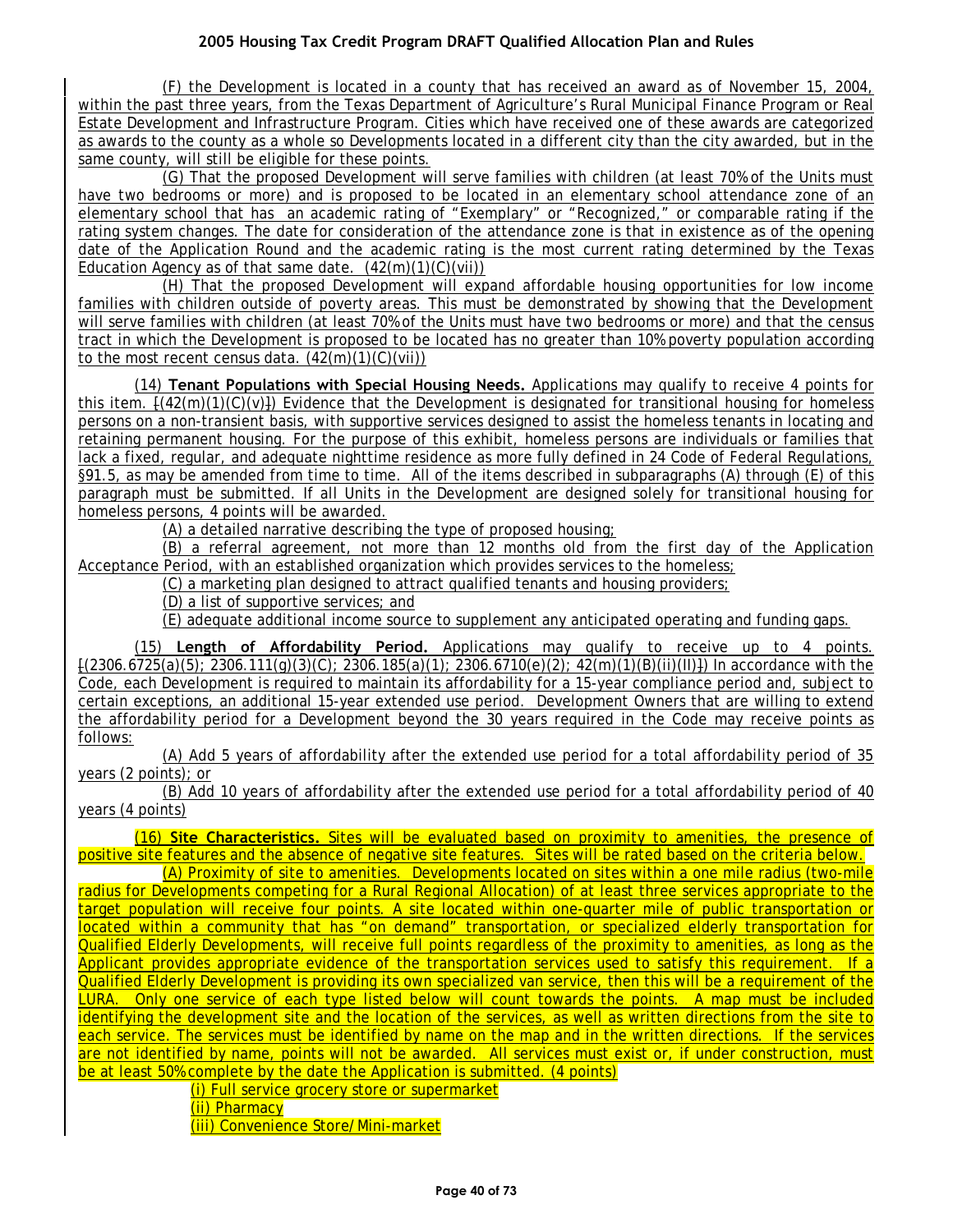| (iv) Department or Retail Merchandise Store                                                         |
|-----------------------------------------------------------------------------------------------------|
| (v) Bank/Credit Union                                                                               |
| (vi) Restaurant (including fast food)                                                               |
| (vii) Indoor public recreation facilities, such as civic centers, community centers, and libraries  |
| (viii) Outdoor public recreation facilities such as parks, golf courses, and swimming pools         |
| (ix) Hospital/medical clinic                                                                        |
|                                                                                                     |
|                                                                                                     |
|                                                                                                     |
|                                                                                                     |
|                                                                                                     |
|                                                                                                     |
|                                                                                                     |
|                                                                                                     |
|                                                                                                     |
| effect. (-6 points)                                                                                 |
| Developments located adjacent to or within 300 feet of junkyards will have 1 point deducted         |
| from their score.                                                                                   |
| (ii) Developments located adjacent to or within 300 feet of active railroad tracks will have 1      |
|                                                                                                     |
|                                                                                                     |
| frontage and service roads will have 1 point deducted from their score.                             |
| (iv) Developments located adjacent to or within 300 feet of heavy industrial uses such as           |
| manufacturing plants will have 1 point deducted from their score.                                   |
| (v) Developments located adjacent to or within 300 feet of a solid waste or sanitary landfills will |
|                                                                                                     |
|                                                                                                     |
|                                                                                                     |

(17) **Qualified Census Tracts with Revitalization.** Applications may qualify to receive 2 points for this item.  $(42(m)(1)(B)(ii)(III))$  Applications will receive the points for this item if the Development is located within a Qualified Census Tract and contributes to a concerted community revitalization plan. Evidence of the community revitalization plan must be provided.

(18) **Sponsor Characteristics.** Applications may qualify to receive 2 points for this item.  $(42(m)(1)(C)(iv))$  Evidence that a HUB, as certified by the Texas Building and Procurement Commission, has at least 51% ownership interest in and materially participates in the Development and operation of the Development throughout the Compliance Period. To qualify for these points, the Applicant must submit a certification from the Texas Building and Procurement Commission that the Person is a HUB at the close of the Application Acceptance Period and has been a HUB for at least five years from the date the Application Cycle opens.

(19) **Projects Intended for Eventual Tenant Ownership – Right of First Refusal.** Applications may qualify to receive 1 point for this item.  $\frac{1}{2306.6725(b)(1)}$   $\frac{1}{42(m)(1)(c)(viii)}$  Evidence that Development Owner agrees to provide a right of first refusal to purchase the Development upon or following the end of the Compliance Period for the minimum purchase price provided in, and in accordance with the requirements of, §42(i)(7) of the Code (the "Minimum Purchase Price"), to a Qualified Nonprofit Organization, the Department, or either an individual tenant with respect to a single family building, or a tenant cooperative, a resident management corporation in the Development or other association of tenants in the Development with respect to multifamily developments (together, in all such cases, including the tenants of a single family building, a "Tenant Organization"). Development Owner may qualify for these points by providing the right of first refusal in the following terms.

(A) Upon the earlier to occur of:

(i) the Development Owner's determination to sell the Development, or

(ii) the Development Owner's request to the Department, pursuant to  $$42(h)(6)(E)(II)$  of the Code, to find a buyer who will purchase the Development pursuant to a "qualified contract" within the meaning of §42(h)(6)(F) of the Code, the Development Owner shall provide a notice of intent to sell the Development ("Notice of Intent") to the Department and to such other parties as the Department may direct at that time. If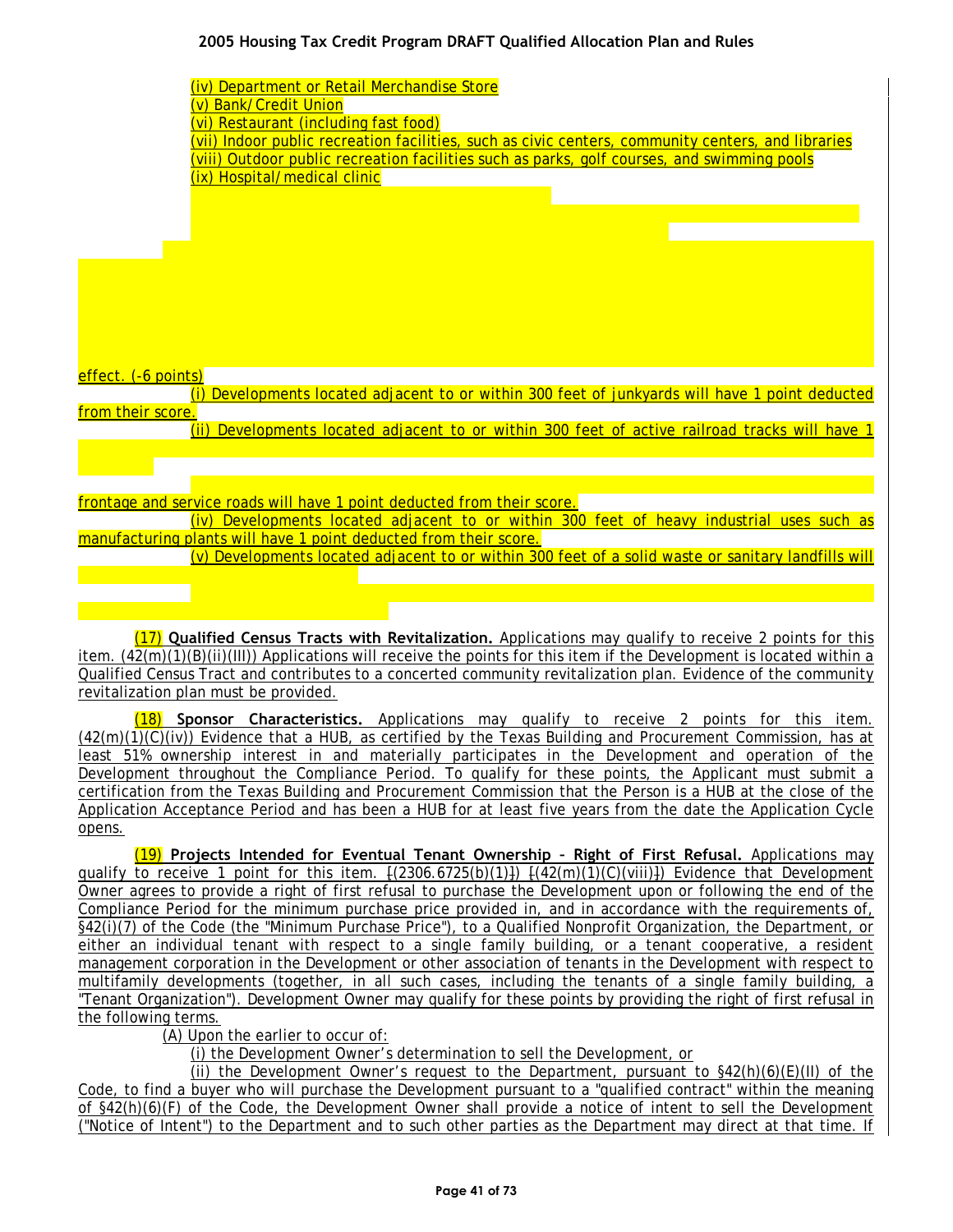the Development Owner determines that it will sell the Development at the end of the Compliance Period, the Notice of Intent shall be given no later than two years prior to expiration of the Compliance Period. If the Development Owner determines that it will sell the Development at some point later than the end of the Compliance Period, the Notice of Intent shall be given no later than two years prior to date upon which the Development Owner intends to sell the Development.

(B) During the two years following the giving of Notice of Intent, the Sponsor may enter into an agreement to sell the Development only in accordance with a right of first refusal for sale at the Minimum Purchase Price with parties in the following order of priority:

(i) during the first six-month period after the Notice of Intent, only with a Qualified Nonprofit Organization that is also a community housing development organization, as defined for purposes of the federal HOME Investment Partnerships Program at 24 C.F.R. § 92.1 (a "CHDO") and is approved by the Department,

(ii) during the second six-month period after the Notice of Intent, only with a Qualified Nonprofit Organization or a Tenant Organization; and

(iii) during the second year after the Notice of Intent, only with the Department or with a Qualified Nonprofit Organization approved by the Department or a Tenant Organization approved by the Department.

(iv) If, during such two-year period, the Development Owner shall receive an offer to purchase the Development at the Minimum Purchase Price from one of the organizations designated in clauses (i) through (iii) of this subparagraph (within the period(s) appropriate to such organization), the Development Owner shall sell the Development at the Minimum Purchase Price to such organization. If, during such period, the Development Owner shall receive more than one offer to purchase the Development at the Minimum Purchase Price from one or more of the organizations designated in clauses (i) through (iii) of this subparagraph (within the period(s) appropriate to such organizations), the Development Owner shall sell the Development at the Minimum Purchase Price to whichever of such organizations it shall choose.

(C) After whichever occurs the later of:

(i) the end of the Compliance Period; or

(ii) two years from delivery of a Notice of Intent,

the Development Owner may sell the Development without regard to any right of first refusal established by the LURA if no offer to purchase the Development at or above the Minimum Purchase Price has been made by a Qualified Nonprofit Organization, a Tenant Organization or the Department, or a period of 120 days has expired from the date of acceptance of all such offers as shall have been received without the sale having occurred, provided that the failure(s) to close within any such 120-day period shall not have been caused by the Development Owner or matters related to the title for the Development.

(D) At any time prior to the giving of the Notice of Intent, the Development Owner may enter into an agreement with one or more specific Qualified Nonprofit Organizations and/or Tenant Organizations to provide a right of first refusal to purchase the Development for the Minimum Purchase Price, but any such agreement shall only permit purchase of the Development by such organization in accordance with and subject to the priorities set forth in subparagraph (B) of this paragraph.

(E) The Department shall, at the request of the Development Owner, identify in the LURA a Qualified Nonprofit Organization or Tenant Organization which shall hold a limited priority in exercising a right of first refusal to purchase the Development at the Minimum Purchase Price, in accordance with and subject to the priorities set forth in subparagraph (B) of this paragraph.

(F) The Department shall have the right to enforce the Development Owner's obligation to sell the Development as herein contemplated by obtaining a power-of-attorney from the Development Owner to execute such a sale or by obtaining an order for specific performance of such obligation or by such other means or remedy as shall be, in the Department's discretion, appropriate.

(20) **Leveraging of Private, State, and Federal Resources.** Applications may qualify to receive 1 point for this item. (2306.6725(a)(3)) Evidence that the proposed Development has received an allocation of private, state or federal resources, including HOPE VI funds, that is equal to or greater than 2% of the Total Development costs reflected in the Application. The Development must have already applied for funding from the funding entity. Evidence to be submitted with the Application must include a copy of the commitment of funds or a copy of the application to the funding entity and a letter from the funding entity indicating that the application was received. At the time the executed Commitment Notice is required to be submitted, the Applicant or Development Owner must provide evidence of a commitment for the sufficient financing to the Department. If the funding commitment from the private, state or federal source has not been received by the date the Department's Commitment Notice is to be submitted, the Application will be evaluated to determine if the loss of these points would have resulted in the Department's not committing the tax credits. If the loss of points would have made the Application noncompetitive, the Commitment Notice will be rescinded and the credits reallocated. If the Application would still be competitive even with the loss of points and the loss would not have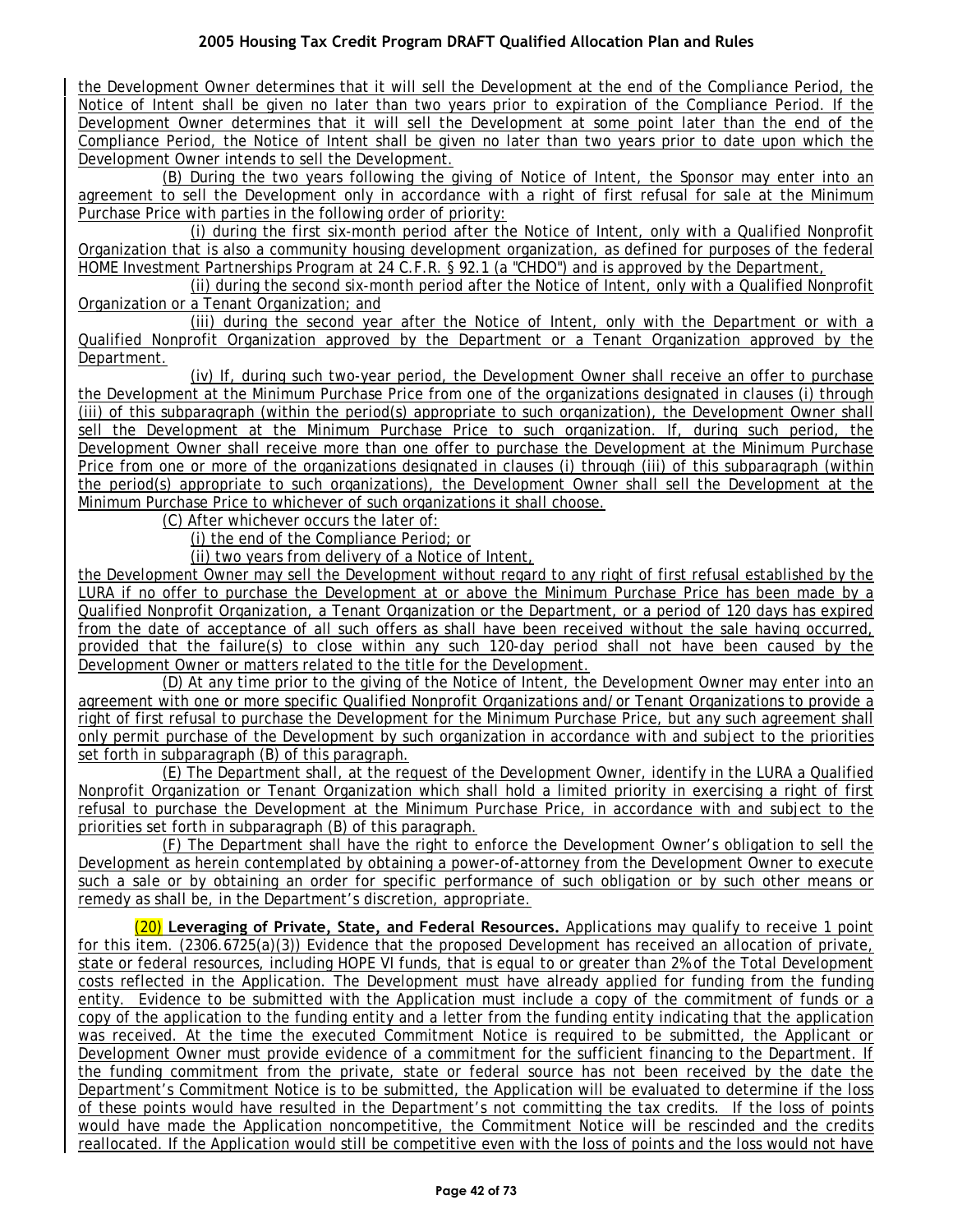impacted the recommendation for an award, the Application will be reevaluated for financial feasibility. If the Application is infeasible without the commitment from the private, state or federal source, the Commitment Notice will be rescinded and the credits reallocated. Use normal rounding. Funds from the Department's HOME and Housing Trust Fund sources will only qualify under this category if there is a NOFA out for available funds and the Applicant is eligible under that NOFA.

(21) **Third-Party Funding Commitment Outside of Qualified Census Tracts.** Applications may qualify to receive 1 point for this item. (2306.6710(e)(1)) Evidence that the proposed Development has documented and committed third-party funding sources and the Development is located outside of a Qualified Census Tract. The commitment of funds must already have been received from the third-party funding source and must be equal to or greater than 2% of the Total Development costs reflected in the Application. Use normal rounding. Funds from the Department's HOME and Housing Trust Fund sources will not qualify under this category.

## (22) **Scoring Criteria Imposing Penalties.** [(2306.6710(b)(2)])

(A) Penalties will be imposed on an Application if the Applicant has requested an extension of a Department deadline, and did not meet the original submission deadline, relating to developments receiving a housing tax credit commitment made in the application round preceding the current round. The extension that will receive a penalty is an extension related to the submission of the carryover. For each extension request made, the Applicant will receive a 5 point deduction for not meeting the Carryover deadline. Subsequent extension requests after the first extension request made for each development from the preceding round will not result in a further point reduction than already described. No penalty points or fees will be deducted for extensions that were requested on Developments that involved rehabilitation when the Department is the primary lender, or for Developments that involve TX-USDA-RHS as a lender if TX-USDA-RHS or the Department is the cause for the Applicant not meeting the deadline.

(B) Penalties will be imposed on an Application if the Developer or Principal of the Applicant has been removed by the lender, equity provider, or limited partners in the past five years for failure to perform its obligations under the loan documents or limited partnership agreement. An affidavit will be provided by the Applicant and the Developer certifying that they have not been removed as described, or requiring that they disclose each instance of removal with a detailed description of the situation. If an Applicant or Developer submits the affidavit, and the Department learns at a later date that a removal did take place as described, then the Application will be terminated and any Allocation made will be rescinded. The Applicant, Developers or Principals of the Applicant that are in court proceedings at the time of Application must disclose this information and the situation will be evaluated on a case-by-case basis. 3 points will be deducted for each instance of removal.

(g) **Selection Criteria.** All Applications will be evaluated and ranking points will be assigned according to the Selection Criteria listed in paragraphs (1) through (18) of this subsection.

(1) Development Financial Feasibility. Applications will receive points based on the supporting financial data provided behind this exhibit in addition to the commitment letter required under subsection (f)(7)(C) of this section. The supporting financial data shall include a thirty year pro forma prepared by the permanent or construction lender specifically identifying each of the first ten years and every fifth year thereafter. The commitment letter must include the anticipated total operating expenses, net operating income and debt service for the first year of stabilized operation as reflected in the pro forma. The pro forma must indicate, and the commitment letter must confirm, that the development pro forma maintains a 1.10 debt coverage ratio throughout the initial thirty years proposed. In addition, the commitment letter must state that the lenders assessment finds that the Development will be feasible for thirty years. Points will be awarded if these criteria are met. No partial points will be awarded. For developments receiving financing from TX-USDA-RHS, the form entitled "Sources and Uses Comprehensive Evaluation for Multi-Family Housing Loans" shall meet the requirements of this section. (28 points). [(2306.6710(b)(1) ])

 $(2)$  Quantifiable Community Participation from Neighborhood Organizations.  $(2306.6710(b)(1))$ 2306.6725(a)(2)]) Points will be awarded based on written statements of support or opposition from neighborhood organizations on record with the state or county in which the Development is to be located and whose boundaries contain the proposed Development site.

(A) Receipt of Input. Letters must be received by the Department no later than April 30, 2004, and only, for scoring purposes, directly from neighborhood organizations or with the Application. Letters must be addressed to the Texas Department of Housing and Community Affairs, "Attention: Director of Multifamily Finance Production Division (Neighborhood Input)". Letters received after April 30, 2004 will be summarized and provided for the Board's information and consideration, but will not affect the score for the Application. Separate from scoring, the Department urges all persons and organizations that wish to provide input to the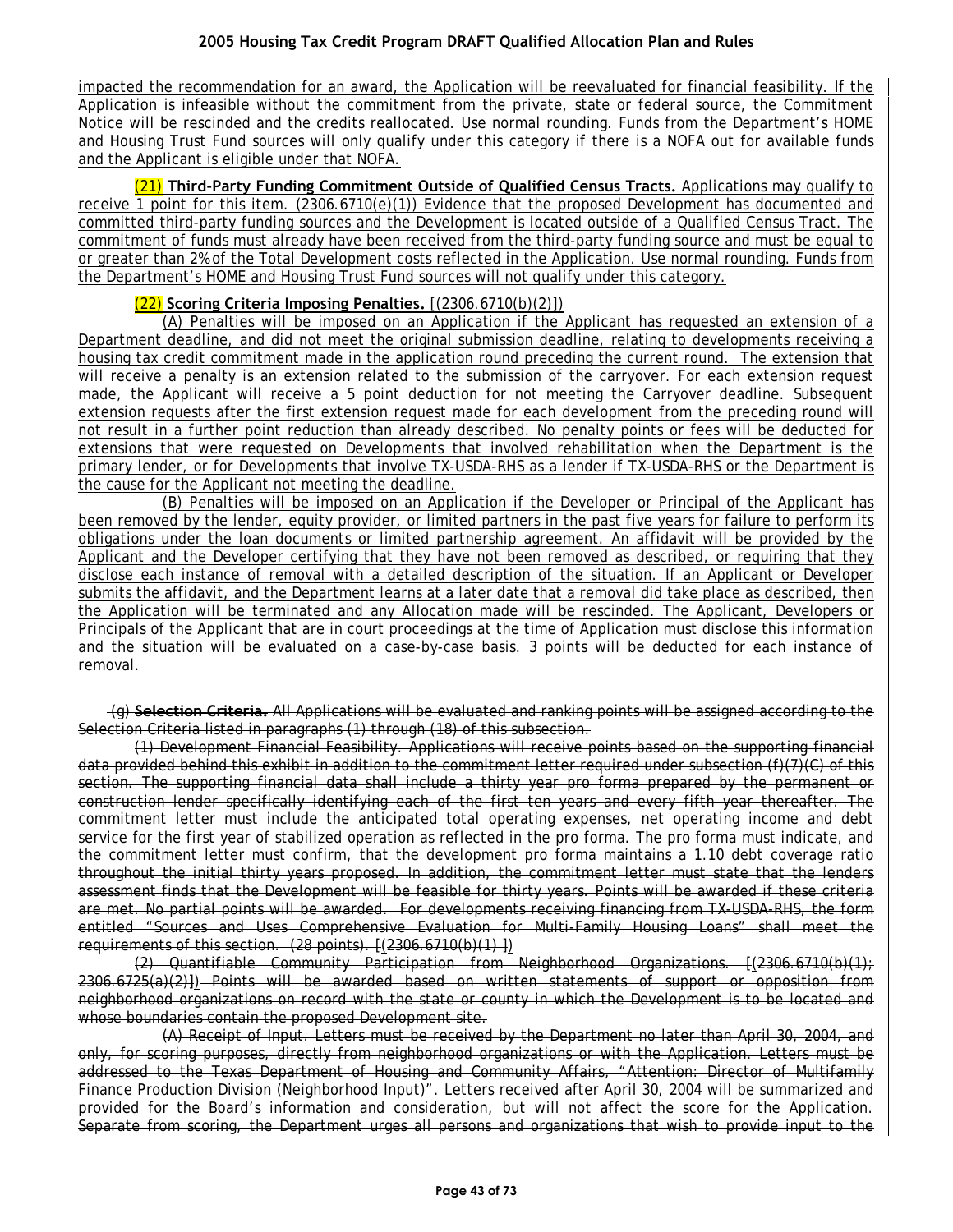Department to do so well before (and, preferably earlier than ten days before) the day of a Board meeting when a final decision must be made so the input may be carefully considered. Board decisions often cannot be delayed and late input is difficult for the Board and Department to fully consider.

(B) Neighborhood Organizations. For the purposes of the scoring of this exhibit, neighborhood organizations are organizations that are on record with the county or state in which the development is proposed to be located as of March 1 of the application year and that have a primary purpose of working to affect matters related to the welfare of the neighborhood that contains the proposed development site, not including governmental entities.

(C) Scoring of Input. For scoring purposes, each neighborhood organization may submit one letter that represents the organization's input. The letter must identify the specific Development and be signed by the chairman of the board, chief executive office or comparable head of the organization and include the signer's address and phone number. The letter must state and provide documentation which shows that it is from a neighborhood organization; that it is on record with the state or county in which the Development is proposed to be located; and that the organization's boundaries contain the proposed Development site. The letter must also provide the total number of members of the organization and a brief description of the process used to determine the members' position. To be accurately scored, the letter must clearly and concisely state each reason for the organization's support for or opposition to the proposed Development and provide specific evidence supporting that input. It is possible for points to be awarded or deducted based on written statements from organizations that were not identified by the city and county clerks under subsection (f)(8)(B)(ii)(I) of this section, if the organization provides evidence that the proposed Development site is within the organization's boundaries and that it is on record with the county or state. It is also possible that neighborhood organizations that were initially identified as appropriate organizations for purposes of the notification requirements will subsequently be determined by the Department not to meet the requirements for scoring.

(i) Applicants that accurately certify that they do not know of any neighborhood organizations that are on record with the state or county in which the Development is to be located and whose boundaries contain the proposed Development, and for which no letters were received, will be awarded the higher of zero points or the average number of points received by all Applications for this exhibit.

(ii) The score for this exhibit will range from a maximum of +12 points to -12 points and the number of points to be allocated to each organization's letter will be determined by the Executive Award and Review Advisory Committee based on the factual basis of the written statements and evidence from the neighborhood organizations. The Department may investigate a matter and contact the Applicant and neighborhood organizations for more information.

(D) Evaluation of Basis of Input. The Department highly values quality public input addressed to the merits of a Development. Input that points out possible errors in the Department's analysis and matters that are specific to the neighborhood, the proposed site, the proposed Development, or Developer are valued. If a proposed Development is permitted by the existing or pending zoning or absence of zoning, concerns addressed by the allowable land use that are related to any multifamily development may generally be considered to have been addressed at the local level through the land use planning process. Input that evidences unlawful discrimination against classes of persons protected by Fair Housing law will not be considered. To protect the integrity of the Department's processes and decisions, evidence of false statements or misrepresentations from applicant representatives, neighborhood representatives, or other persons will be considered for appropriate action, including possible referral to local district and county attorneys. 2306.6725(a)(2)

(3) Development Location Characteristics. [(2306.6725(a)(4)]) Evidence, not more than 6 months old from the date of the close of the Application Acceptance Period, that the subject Property is located within one of the geographical areas described in subparagraphs (A) through (F) of this paragraph. Areas qualifying under any one of the subparagraphs (A) through (F) of this paragraph will receive 5 points. An Application may only receive points under one of the subparagraphs (A) through (F) of this paragraph. An Application may receive an additional ten points pursuant to subparagraph (G) of this paragraph in addition to any points awarded in subparagraphs (A) through (F) of this paragraph.

(A) A geographical area which is:

(i) an Economically Distressed Area; or

(ii) a Colonia, or

(iii) a Difficult Development Area (DDA) as specifically designated by the Secretary of HUD.

(B) a designated state or federal empowerment/enterprise zone, urban enterprise community, or urban enhanced enterprise community. Such Developments must submit a letter and a map from a city/county official verifying that the proposed Development is located within such a designated zone. Letter should be no older than 6 months from the first day of the Application Acceptance Period.

(C) a city-sponsored area or zone where a city or county has, through a local government initiative, specifically encouraged or channeled growth, neighborhood preservation or redevelopment. Such Developments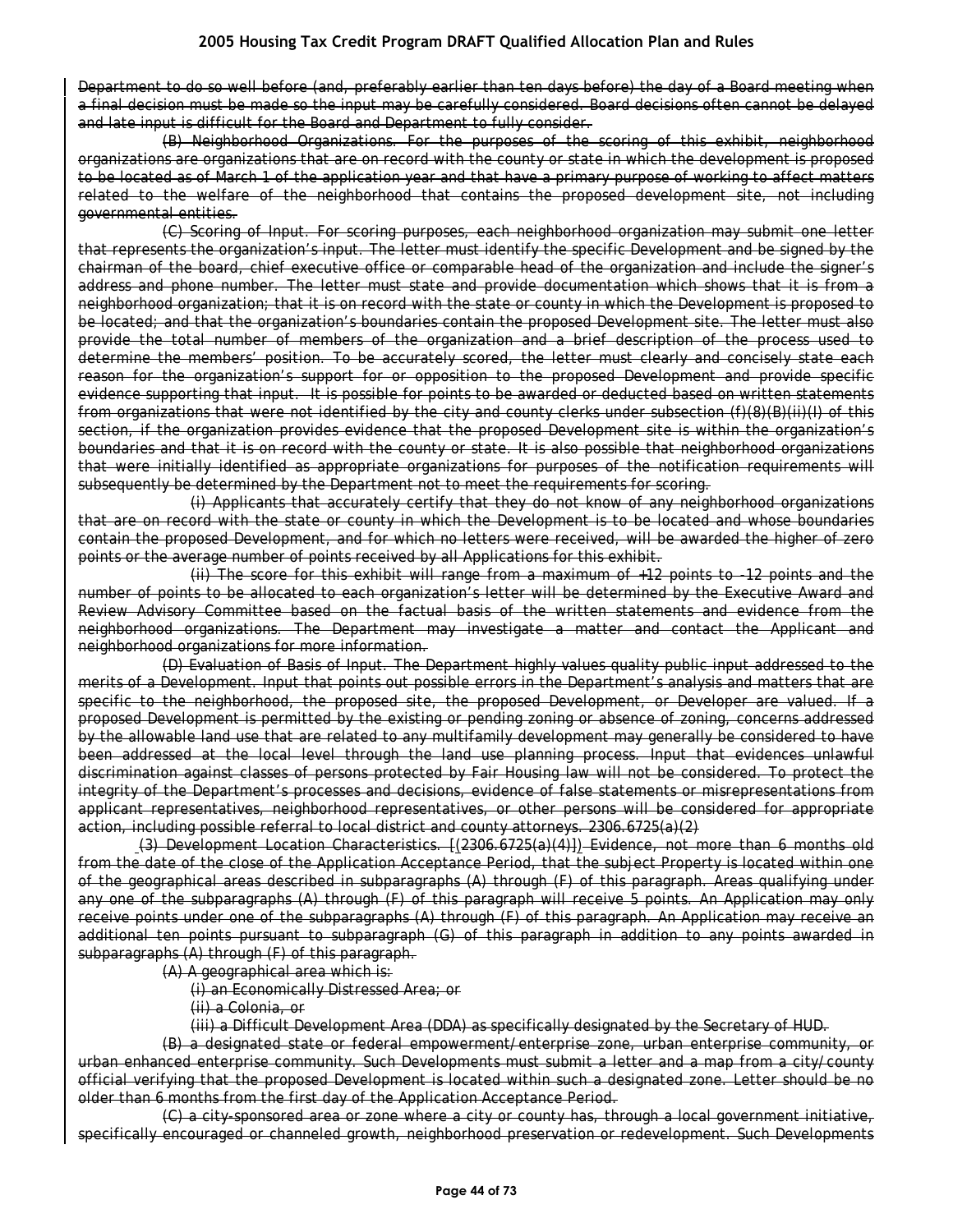must submit all of the following documentation: a letter from a city/county official verifying that the proposed Development is located within the city sponsored zone or district; a map from the city/county official which clearly delineates the boundaries of the district; and a certified copy of the appropriate resolution or documentation from the mayor, local city council, county judge, or county commissioners court which documents that the designated area was:

(i) created by the local city council/county commission, and

(ii) targets a specific geographic area which was not created solely for the benefit of the Applicant.(D) the Development is located in a census tract in which has a median family income (MFI), as published by the United States Bureau of the Census (U.S. Census), that is higher than the MFI for the county in which the census tract is located, as established by HUD. This comparison shall be made using the most recent data available from both sources as of as of October 1 of the year preceding the applicable program year. In those years when the U.S. Census does not publish median family income information at the census tract level, the most recent U.S. Census MFI available for the tract shall be multiplied by the change between HUD's published data for the county MFI as of the year in which the Census MFI was published and the county MFI as of October 1 of the year preceding the applicable program year. Developments eligible for these points must submit evidence documenting the median income for both the census tract and the county.

(E) the Development is located in a census tract in which there are no other existing developments supported by housing tax credits. [(2306.6725])

(F) the Development is located in a county that has received an award as of November 15, 2003, within the past three years, from the Texas Department of Agriculture's Rural Municipal Finance Program or Real Estate Development and Infrastructure Program. Cities which have received one of these awards are categorized as awards to the county as a whole so Developments located in a different city than the city awarded, but in the same county, will still be eligible for these points.

(G) the Development is located in an incorporated city that is not a Rural Area but has a population no greater than 100,000 based on the most current available information published by the United States Bureau of the Census as of October 1 of the year preceding the applicable program year. The Development can not exceed 100 Units to qualify for these points. (7 points)

(4) Site Location Characteristics. Sites will be evaluated based on proximity to amenities, the presence of positive site features and the absence of negative site features. Sites will be rated based on the criteria below.

(A) Proximity of site to amenities. Developments located on sites within a one mile radius (two-mile radius for Developments competing for a Rural Regional Allocation) of at least three services appropriate to the target population will receive five points. A site located within one-quarter mile of public transportation or located within a community that has "on demand" transportation, or specialized elderly transportation for Qualified Elderly Developments, will receive full points regardless of the proximity to amenities, as long as the Applicant provides appropriate evidence of the transportation services used to satisfy this requirement. If a Qualified Elderly Development is providing its own specialized van service, then this will be a requirement of the LURA. Only one service of each type listed below will count towards the points. A map must be included identifying the development site and the location of the services, as well as written directions from the site to each service. The services must be identified by name on the map and in the written directions. If the services are not identified by name, points will not be awarded. All services must exist or, if under construction, must be at least 50% complete by the date the Application is submitted. (5 points)

(i) Full service grocery store or supermarket

(ii) Pharmacy

(iii) Convenience Store/Mini-market

(iv) Department or Retail Merchandise Store

(v) Bank/Credit Union

(vi) Restaurant (including fast food)

(vii) Indoor public recreation facilities, such as civic centers, community centers, and libraries (viii) Outdoor public recreation facilities such as parks, golf courses, and swimming pools

(ix) Hospital/medical clinic

(x) Doctor's offices (medical, dentistry, optometry)

(xi) Public Schools (only eligible for Developments that are not Qualified Elderly Developments) (xii) Senior Center (only eligible for Qualified Elderly Developments)

(B) Negative Site Features. Sites with the following negative characteristics will have points deducted from their score. For purpose of this exhibit, the term 'adjacent' is interpreted as sharing a boundary with the Development site. The distances are to be measured from all boundaries of the Development site. Applicants must indicate on a map the location of any negative site feature, with the exception of slope which must be documented with an engineer's certificate to ensure that points are not deducted. If an Applicant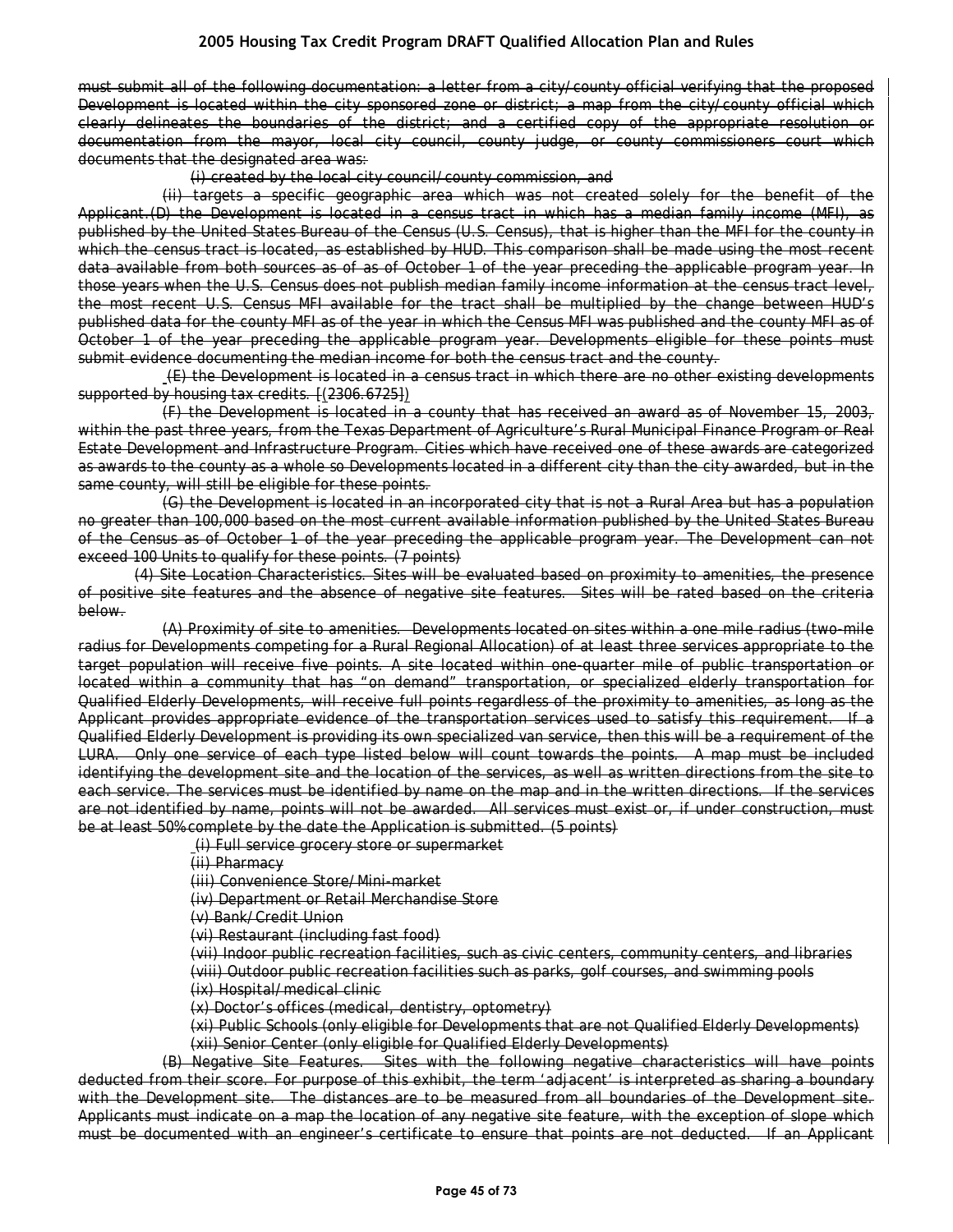negligently fails to note a negative feature, double points will be deducted from the score or the Application may be terminated. If none of these negative features exist, the Applicant must sign a certification to that effect. (-7 points)

(i) Developments located adjacent to or within 300 feet of junkyards will have 1 point deducted from their score.

(ii) Developments located adjacent to or within 300 feet of active railroad tracks will have 1 point deducted from their score. Rural Developments funded through TX-USDA-RHS are exempt from this point deduction.

(iii) Developments located adjacent to or within 300 feet of an Interstate Highway including frontage and service roads will have 1 point deducted from their score.

(iv) Developments located adjacent to or within 300 feet of heavy industrial uses such as manufacturing plants will have 1 point deducted from their score.

(v) Developments located adjacent to or within 300 feet of a solid waste or sanitary landfills will have 1 point deducted from their score.

(vi) Developments located adjacent to or within 100 feet of high voltage transmission power lines will have 1 point deducted from their score.

(5) Housing Needs Characteristics. Each Application, dependent on the city or county where the Development is located, will yield a score based on the Uniform Housing Needs Scoring Component. If a Development is in an incorporated city, the city score will be used. If a Development is outside the boundaries of an incorporated city, then the county score will be used. The Uniform Housing Needs Scoring Component scores for each city and county will be published in the Reference Manual. (7 points maximum). [(2306.6725(a)(4)])

(6) Support and Consistency with Local Planning. All documents must not be older than 6 months from the first day of the Application Acceptance Period. Points may be received under any of subparagraphs (A) through (C) of this paragraph.

(A) Evidence from the local municipal authority stating that the Development fulfills a need for additional affordable rental housing as evidenced in a local consolidated plan, comprehensive plan, or other local planning document; or a letter from the local municipal authority stating that there is no local plan and that the city supports the Development (3 points).

(B) Evidence that the Applicant has hosted a public meeting to which the neighborhood and other interested persons have been invited. Evidence must include copies of the method of notification used and a transcript of the meeting, as well as a list of meeting attendees. (6 points).

(C) Community Support from Elected Officials. Points will be awarded based on the written statements of support or opposition from local and state elected officials representing constituents in areas that include the location of the Development. Letters of support must identify the specific Development and must clearly state support or opposition of the specific Development at the proposed location. This documentation will be accepted with the Application or through delivery to the Department from the Applicant or official no later than May 31, 2004. Letters received after May 31, 2004 will be summarized for the Board in the board summary provided by staff, but will not affect the score of the Application. Officials to be considered are those officials in office at the time the Application is submitted. Letters of support from state officials that do not represent constituents in areas that include the location of the Development will not qualify for points under this Exhibit. Points can be awarded for letters of support or opposition as identified in clauses (i) through (iii) of this subparagraph, not to exceed a total of 9 points. Neutral letters, or letters that do not specifically refer to the Development, will receive neither positive nor negative points. The Governing Board has directed the Department to request an opinion from the Attorney General on whether recent legislation permits scoring for input from officials other than state officials. If the Attorney General renders an opinion that only input from state officials may be scored, then-city and county input will not be scored." [(2306.6710(b)(1); [(2306.6725(a)(2)]) (i) from State of Texas Representative or Senator (support letters are 3 points each, maximum of 6 points; opposition letters are -3 points each, maximum of -6 points); and

(ii) from the Mayor, City Council member for the area, County Judge, County Commissioner for the area, or a resolution from the City Council or County Commission (support letters or resolutions are 3 points each, maximum of 3 points; opposition letters or resolutions are -3 points each, maximum of -3 points).

(7) Development Characteristics. Applications may receive points under as many of the following subparagraphs as are applicable; however to qualify for points under this paragraph, the Development must first meet the minimum requirements identified under subparagraph (A) of this paragraph, unless otherwise provided in the particular subparagraph. This minimum requirement does not apply to Applications involving rehabilitation, Developments receiving funding from TX-USDA-RHS, or Developments proposing single room occupancy.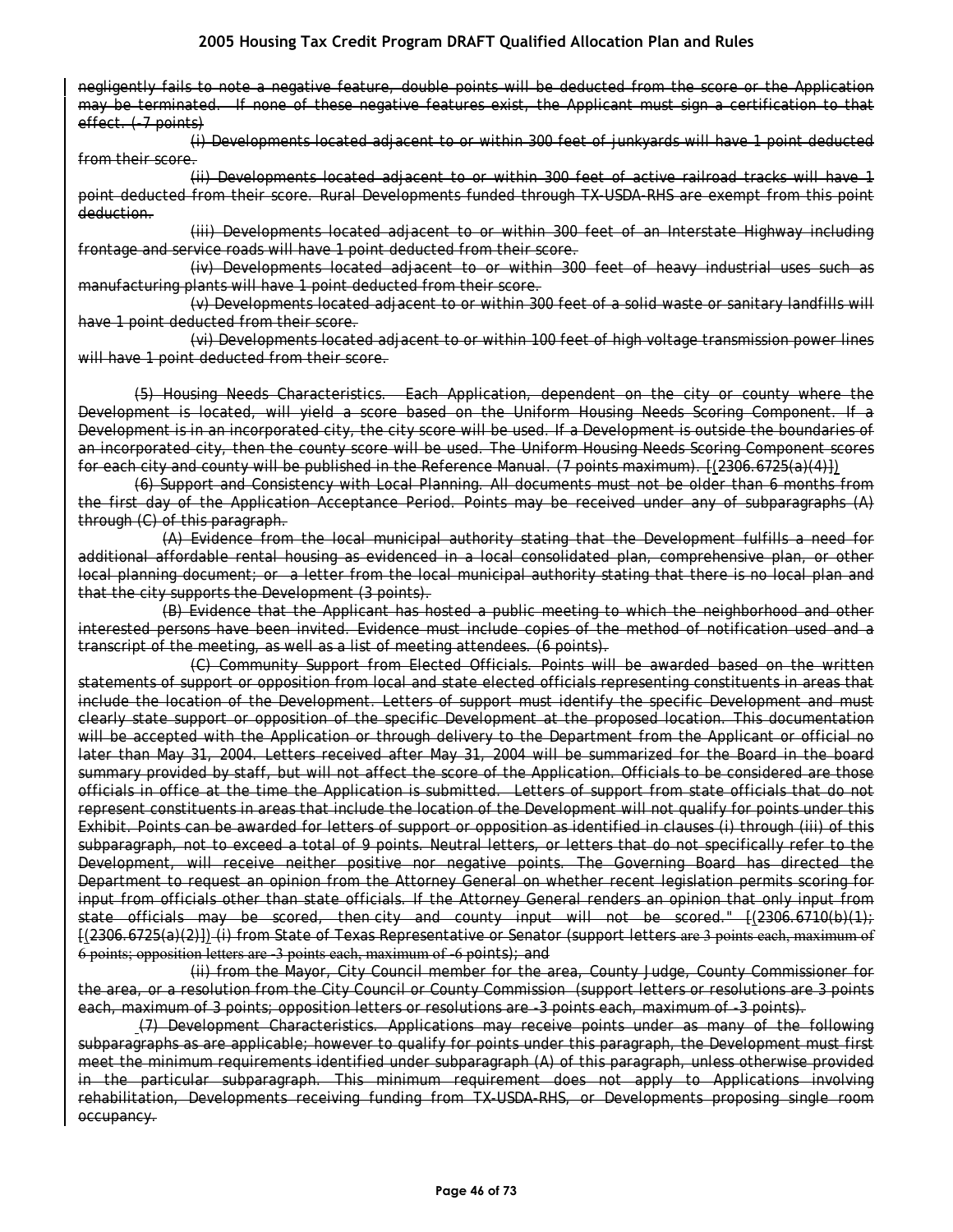(A) Unit Size. [(2306.6710(b)(1)]) The square feet of all of the Units in the Development, for each type of Unit, must be at minimum:

(i) 500 square feet for an efficiency unit;

(ii) 650 square feet for a non-elderly one bedroom unit; 550 square feet for an elderly one bedroom unit;

(iii) 900 square feet for a two bedroom unit; 750 square feet for an elderly two bedroom unit;

and

(iv) 1,000 square feet for a three bedroom unit.

(B) Cost per Square Foot. For this exhibit, costs shall be defined as construction costs, including site work, contingency, contractor profit, overhead and general requirements, as represented in the Development Cost Schedule. This calculation does not include indirect construction costs. The calculation will be costs per square foot of net rentable area (NRA). The calculations will be based on the cost listed in the Development Cost Schedule and NRA shown in the Rent Schedule of the Application. Developments do not exceed \$73 per square foot for Qualified Elderly and Transitional Developments, and \$62 for all other Developments. (9 points).  $(2306.6710(b)(1))$ 

 $(C)$  Unit Amenities and Quality.  $[(2306.111(q)(3)(A)$  and  $2306.6710(b)(1))]$  Applications in which Developments provide specific amenity and quality features in every Unit at no extra charge to the tenant will be awarded points based on the point structure provided in clauses (i) through (xviii) of this subparagraph, not to exceed 12 points in total. Applications involving rehabilitation or proposing single room occupancy will double the points listed for each item, not to exceed 12 points in total.

(i) Covered entries (1 point);

(ii) Nine foot ceilings (1 point);

(iii) Microwave ovens (1 point);

(iv) Self-cleaning or continuous cleaning ovens (1 point);

(v) Ceiling fixtures in all rooms (globe with ceiling fan in all bedrooms) (1 point);

(vi) Refrigerator with icemaker (1 point);

(vii) Laundry connections (1 point);

(viii) Storage room or closet, of approximately 9 square feet or greater, which does not include bedroom, entryway or linen closets (1 point);

 $(ix)$  Laundry equipment (washers and dryers) in units  $(3 \text{ points})$ ;

(x) Thirty year architectural shingle roofing (1 point);

(xi) Covered patios or covered balconies (1 point);

(xii) Covered parking (including garages) of at least one covered space per Unit (2 points);

(xiii) 100% masonry on exterior, which can include stucco and cementious board products, excluding efis (3 points);

(xiv) Greater than 75% masonry on exterior, which can include stucco and cementious board products, excluding efis (1 points);

(xv) Use of energy efficient alternative construction materials (structurally insulated panels) with wall insulation at a minimum of R-20 (3 points).

(xvi) R-15 Walls / R-30 Ceilings (rating of wall system) (3 points);

(xvii) 12 SEER HVAC or evaporative coolers in dry climates (3 points);

(vxiii) Energy Star or equivalently rated Kitchen Appliances (2 points)

(D) Common Amenities. All Developments, must meet at least the minimum threshold of points to satisfy the Threshold requirement under §50.9(f)(4)(A). To receive additional points for this exhibit, Developments must first provide a minimum number of common amenities in relation to the Development size being proposed. The amenities selected must be selected from clause (iii) of this subparagraph and made available for the benefit of all tenants. If fees in addition to rent are charged for amenities, then the amenity may not be included among those provided to complete this exhibit. [(2306.111(g)(3)(A) and 2306.6710(b)(1)])(i) Applications must meet a minimum threshold of points (based on the total number of Units in the Development) prior to accruing actual points for this exhibit, as follows:

(I) Total Units are less than 40, 3 points are required to meet Threshold;

(II Total Units are between 40 and 76, 6 points are required to meet Threshold;

(III Total Units are between 77 and 99, 9 points are required to meet Threshold;

(IV) Total Units are between 100 and 149, 12 points are required to meet Threshold;

(V) Total Units are between 150 and 199, 15 points are required to meet Threshold;

(VI) Total Units are more than 200, 18 points are required to meet Threshold.

(ii) Points for additional amenities. Developments providing additional amenities beyond the threshold identified in clause (i) of this subparagraph will be awarded points based on the point structure below, not to exceed 6 points. The Applicant will total its points for amenities and then subtract the threshold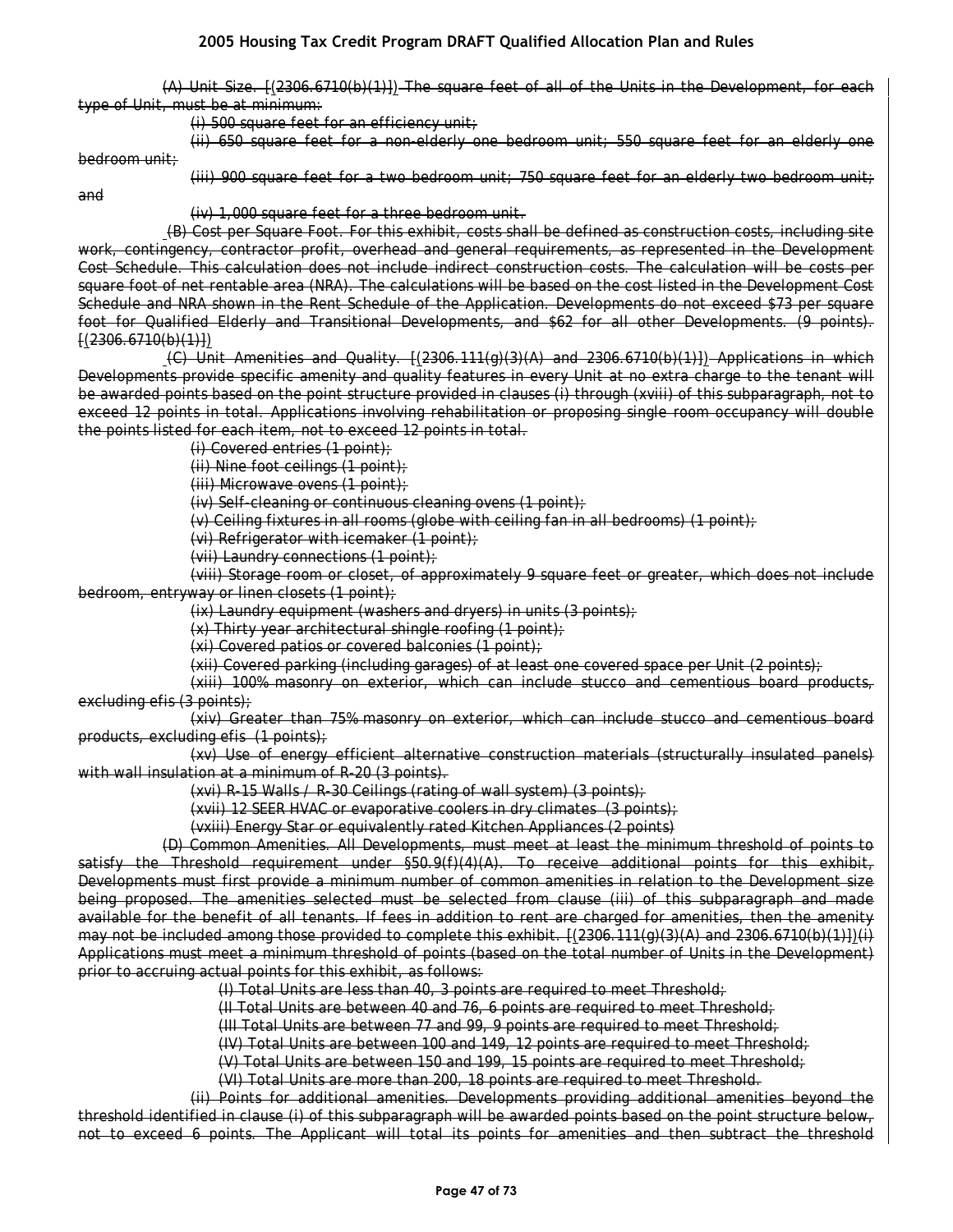requirement in order to come up with the point total. (For example, a 200-unit Development would have to accumulate 24 points in Common Amenities in order to net a score of 6, but a 36-Unit Development would only have to accumulate 9 points in order to net a score of 6.) Developments proposing rehabilitation or proposing Single Room Occupancy will receive double points for each item. Any future changes in these amenities, or substitution of these amenities, must be approved by the Department in accordance with §50.18(c) of this title and may result in a decrease in awarded credits if the substitution or change includes a decrease in cost or in the cancellation of a Commitment Notice or Carryover Allocation if all of the Common Amenities claimed are no longer met.

(iii) Amenities for selection include those items listed in subclauses (I) through (XXIII) of this clause. Both Developments designed for families and Qualified Elderly Developments can earn points for providing each identified amenity unless the item is specifically restricted to one type of Development. All amenities must meet accessibility standards as further described in §50.9(f)(4)(D) of this title. An Application can only count an amenity once, therefore combined functions (a library which is part of a community room) only count under one category. Spaces for activities must be sized appropriately to serve the anticipated population.

(I) Full perimeter fencing with controlled gate access (3 points)

(II) Gazebo w/sitting area (1 point)

(III) Accessible walking path (1 point)

(IV) Community gardens (1 point)

(V) Community laundry room and/or laundry hook-ups in Units (no hook-up fees of any kind may be charged to a tenant for use of the hook-ups (1 point);

(VI) Public telephone(s) available to tenants 24 hours a day (2 points);

(VII) A service coordinator office (1 point);

(VIII) Barbecue grills and picnic tables – at least one for every 50 Units (1 point)

(IX) Covered pavilion w/barbecue grills and tables (2 points)

(X) Swimming pool (3 points)

(XI) Furnished fitness center (2 points)

(XII) Equipped Business Center (computer and fax machine) (2 points)

(XIII) Game/TV/Community room (1 point)

(XIV) Library (separate from the community room) (1 point)

(XV) Enclosed sun porch or covered community porch/patio (2 points)

(XVI) Service coordinator office in addition to leasing offices (1 point)

(XVII) Senior Activity Room (Arts and Crafts, Health Screening, etc.) – Only Qualified Elderly Developments Eligible (2 points)

(XVIII) Secured Entry (elevator buildings only) - (1 point)

(XIX) Horseshoe or Shuffleboard Court – Only Qualified Elderly Developments Eligible (1

point)

(XX) Community Dining Room w/full or warming kitchen - Only Qualified Elderly Developments Eligible (3 points)

(XXI) Two Children's Playgrounds Equipped for 5 to 12 year olds, two Tot Lots, or one of each - Only Family Developments Eligible (2 points)

(XXII) Sport Court (Tennis, Basketball or Volleyball) - Only Family Developments Eligible (2

points)

(XXIII) Furnished and staffed Children's Activity Center - Only Family Developments Eligible

(3 points)

(E) The Development is an existing Residential Development without maximum rent limitations or set-asides for affordable housing and the proposed rehabilitation is part of a community revitalization plan. If maximum rent limitations had existed previously, then the restrictions must have expired at least one year prior to the first day of the Application Acceptance Period (4 points).

(F) The Development is a mixed-income Development comprised of both market rate Units and qualified tax credit Units. Points will be awarded to Developments with a Unit based Applicable Fraction which is no greater than: [(2306.6710(b)(1)(C); 2306.111(g)(3)(E)])

> (i) 80% (7 points); or, (ii) 85% (6 points); or, (iii) 90% (4 points); or (iv) 95% (2 points).

(G) The Development consists of not more than 36 Units and is not a part of, or contiguous to, a larger Development (5 points).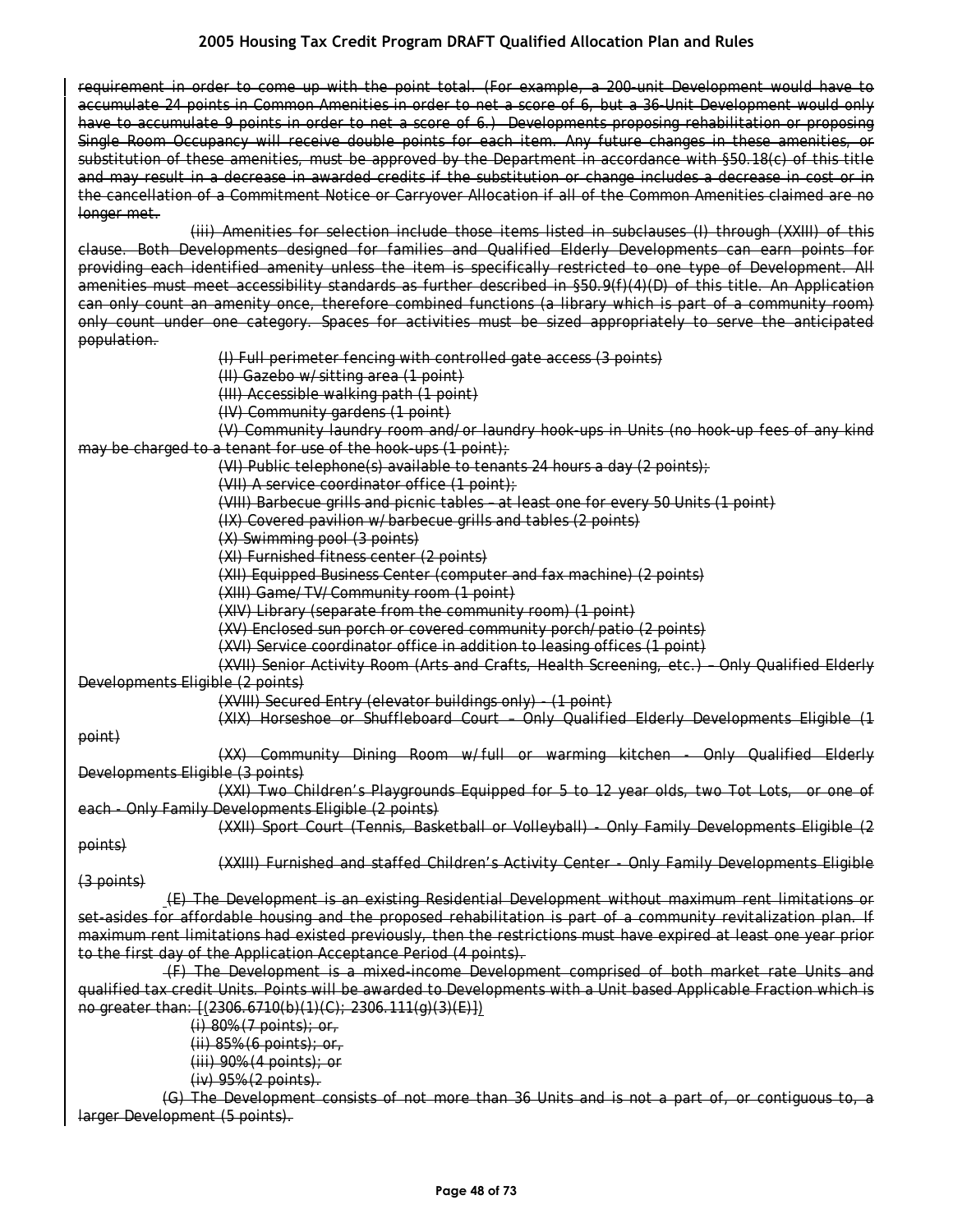(8) Sponsor Characteristics. Evidence that a HUB, as certified by the Texas Building and Procurement Commission, has an ownership interest in and materially participates in the development and operation of the Development throughout the Compliance Period. To qualify for these points, the Applicant must submit a certification from the Texas Building and Procurement Commission that the Person is a HUB at the close of the Application Acceptance Period. Evidence will need to be supplemented, either at the time the Application is submitted or at the time a HUB certification renewal is received by the Applicant, confirming that the certification is valid through July 31, 2004 and renewable after that date. (3 points)

(9) Developments Targeting Tenant Populations of Individuals with Children. The Rent Schedule of the Application must show that 30% or more of the Units in the Development have more than 2 bedrooms (1 point).

(10) Development Provides Supportive Services to Tenants. Points may be received under both subparagraphs (A) and (B) of this paragraph. [(2306.254 and 2306.6725(a)(1) and 2306.6710(b)(1) and Rider 6 of Appropriations])

(A) Applicants will receive points for coordinating their tenant services with those services provided through state workforce development and welfare programs as evidenced by execution of a Tenant Supportive Services Certification (2 points).

(B) The Applicant must certify that the Development will provide a combination of special supportive services appropriate for the proposed tenants. The provision of supportive services will be included in the LURA as selected from the list of services identified in this subparagraph. No fees may be charged to the tenants for any of the services. Services must be provided on-site or transportation to off-site services must be provided (maximum of 6 points).

(i) Applications will be awarded points for selecting services listed in clause (ii) of this subparagraph based on the following scoring range:

(I) Two points will be awarded for providing one of the services; or

(II) Four points will be awarded for providing two of the services; or

(III) Six points will be awarded for providing three of the services.

(ii) Service options include child care; transportation; basic adult education; legal assistance; counseling services; GED preparation; English as a second language classes; vocational training; home buyer education; credit counseling; financial planning assistance or courses; health screening services; health and nutritional courses; organized team sports programs, youth programs; scholastic tutoring; social events and activities; senior meal program; home-delivered meal program; community gardens or computer facilities; any other programs described under Title IV-A of the Social Security Act (42 U.S.C. §§ 601 et seq.) which enables children to be cared for in their homes or the homes of relatives; ends the dependence of needy families on government benefits by promoting job preparation, work and marriage; prevents and reduces the incidence of out-of wedlock pregnancies; and encourages the formation and maintenance of two-parent families; or any other services approved in writing by the Department.

(11) Tenant Characteristics – Populations with Special Needs. Evidence that the Development is designed for transitional housing for homeless persons on a non-transient basis, with supportive services designed to assist the homeless tenants in locating and retaining permanent housing. For the purpose of this exhibit, homeless persons are individuals or families that lack a fixed, regular, and adequate nighttime residence as more fully defined in 24 Code of Federal Regulations, §91.5, as may be amended from time to time. All of the items described in subparagraphs (A) through (E) of this paragraph must be submitted. Points will be awarded consistent with subparagraph (F) of this paragraph:

(A) a detailed narrative describing the type of proposed housing;

(B) a referral agreement, not more than 12 months old from the first day of the Application Acceptance Period, with an established organization which provides services to the homeless;

(C) a marketing plan designed to attract qualified tenants and housing providers;

(D) a list of supportive services; and

(E) adequate additional income source to supplement any anticipated operating and funding gaps

(F) Points will be awarded as follows:

(i) If all Units in the Development are designed solely for transitional housing for homeless persons, 7 points will be awarded; or

(ii) If at least 25% of the Units in the Development are designed for transitional housing for homeless persons, 5 points will be awarded.

(12) Low Income Targeting Points for Serving Residents at 40% and 50% of AMGI (up to 8 points). An Application may qualify for points under subparagraph (C) of this paragraph. To qualify for these points, the rents for the rent-restricted Units must not be higher than the allowable tax credit rents at the rent-restricted AMGI level. For Section 8 residents, or other rental assistance tenants, the tenant paid rent plus the utility allowance is compared to the rent limit to determine compliance. The Development Owner, upon making selections for this exhibit will set aside Units at the rent-restricted levels of AMGI and will maintain the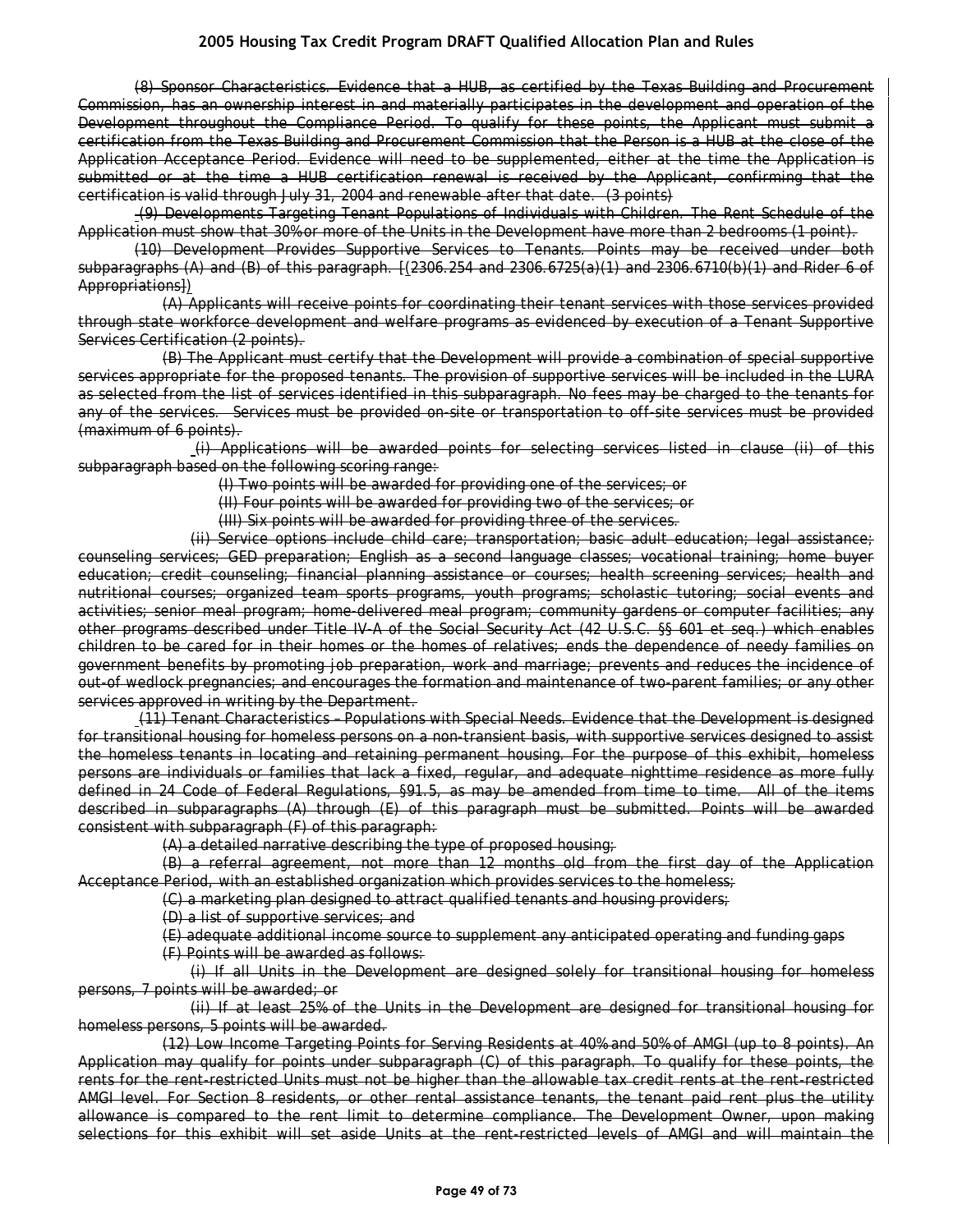percentage of such Units continuously over the compliance and extended use period as specified in the LURA. [(2306.6725(a)(3); 2306.111(g)(2)and (3)(B); 2306.6710(b)(1)(C) and (G); 2306.6710(e)])(A) No more than 40% of the total number of low income units (including Units at 60% and 30% of AMGI) will be counted as designated for tenants at or below 50% of the AMGI for purposes of determining the points in the 50% and 40% AMGI categories. No more than 15% of the total number of low income targeted units will be counted as designated for tenants at 40% of the AMGI for purposes of determining the points in the 40% AMGI categories. For purposes of calculating "Total Low Income Targeted Units" for this exhibit, Units at 30% and 60% of AMGI are also included.

(B) In the table below no Unit may be counted twice in determining point eligibility. Use normal rounding to the hundredth to calculate the percentages, points and "Total Points" for 40% and 50% Units. In calculating the percentages, the denominator includes every low income Unit in the Development, not just the 40% and 50% Units. Normal rounding disregards all digits that are more than one decimal place past the digit rounded; therefore, the thousandths place must not be rounded prior to rounding to the hundredth, e.g. 35.0449% equals 35.04%, not 35.05%. To calculate "Rounded Total Points" disregard the hundredth place in "Total Points" and round normally, eg. 7.50 equals 8 and 7.49 equals 7. The final total points requested must be a whole number consistent with this rounding methodology.

(C) Developments should be scored based on the structure in the table below. Only Developments located in counties whose AMGI is below the statewide AMGI, may use Weight Factor B. All other Applicants are required to use Weight Factor A.

|                                | # of Rent<br><b>Restricted Units</b> | <b>Percentage of Rent</b>     |   |          | Q |                      |               |  |
|--------------------------------|--------------------------------------|-------------------------------|---|----------|---|----------------------|---------------|--|
| % of AMGI                      | $\left( a\right)$                    | <b>Restricted Units (a/b)</b> |   | Weight A | R | Weight B             | <b>Points</b> |  |
| 50%                            | $\left( a\right)$                    |                               | Х | 40       |   | $\overline{15}$      |               |  |
| 40%                            | $\left( a\right)$                    |                               | X | 20       |   | 30                   |               |  |
|                                |                                      |                               |   |          |   |                      |               |  |
|                                |                                      |                               |   |          |   | <b>TOTAL POINTS=</b> |               |  |
| TOTAL LI                       |                                      |                               |   |          |   |                      |               |  |
| <b>TARGETED</b>                |                                      |                               |   |          |   | ROUNDED TOTAL        |               |  |
| UNITS*                         | $\left(\theta\right)$                |                               |   |          |   | POINTS =             |               |  |
| *Includes all Low Income Units |                                      |                               |   |          |   |                      |               |  |

(D) Rent Levels of the Units. Applications will receive up to maximum of 10 additional points for restricting the rent levels of the Units under paragraphs (12) and (13) of this subsection. The total points available for paragraphs (12)(A) through (C) and (13) are 20 points. The percentage of points awarded under those sections will be calculated and that percentage applied to a maximum of 10 additional points to determine the number of points to be awarded. All calculations will be rounded using basic mathematical principles. (Example: If an application receives 16 of the 20 points for items (12)(A) through (C) and (13), which is 80% of the possible points, then the application will receive 8 additional points under this subparagraph (D), which is 80% of the possible points. A half point will be rounded up to the nearest whole number).

(13) Low Income Targeting Points for Serving Residents at 30% of AMGI (up to 12 points). Applications that propose Units with rents set at 30% AMGI and reserved for occupancy by extremely low-income (those earning annual gross incomes of 30% or less of the AGMI) will be awarded up to 12 points. Developments must have a source of financing for the 30% units. Applicant must submit evidence that the proposed Development has either received development -based rental assistance from a governmental or non-governmental entity, which does not have an identity of interest with the Applicant (with the exception of Applications involving Public Housing Authorities); or received an allocation of funds for on-site Development costs from a local unit of government or a nonprofit organization, which is not related to the Applicant. Such funds can include Community Development Block Grant funds, HOPE VI, local HOME (not funded from the Department), a local housing trust, Affordable Housing Program from the Federal Home Loan Bank or Tax Increment Financing, HUD Section 202, HUD Section 811 and HUD Section 8, and must be in the form of a grant or a forgivable loan (with the exception of Applications involving Public Housing Authorities). Points will be determined on a sliding scale based on the percentage of 30% units. The Development must have already applied for funding from the funding entity. Evidence at the application stage shall include a copy of the application to the funding entity and a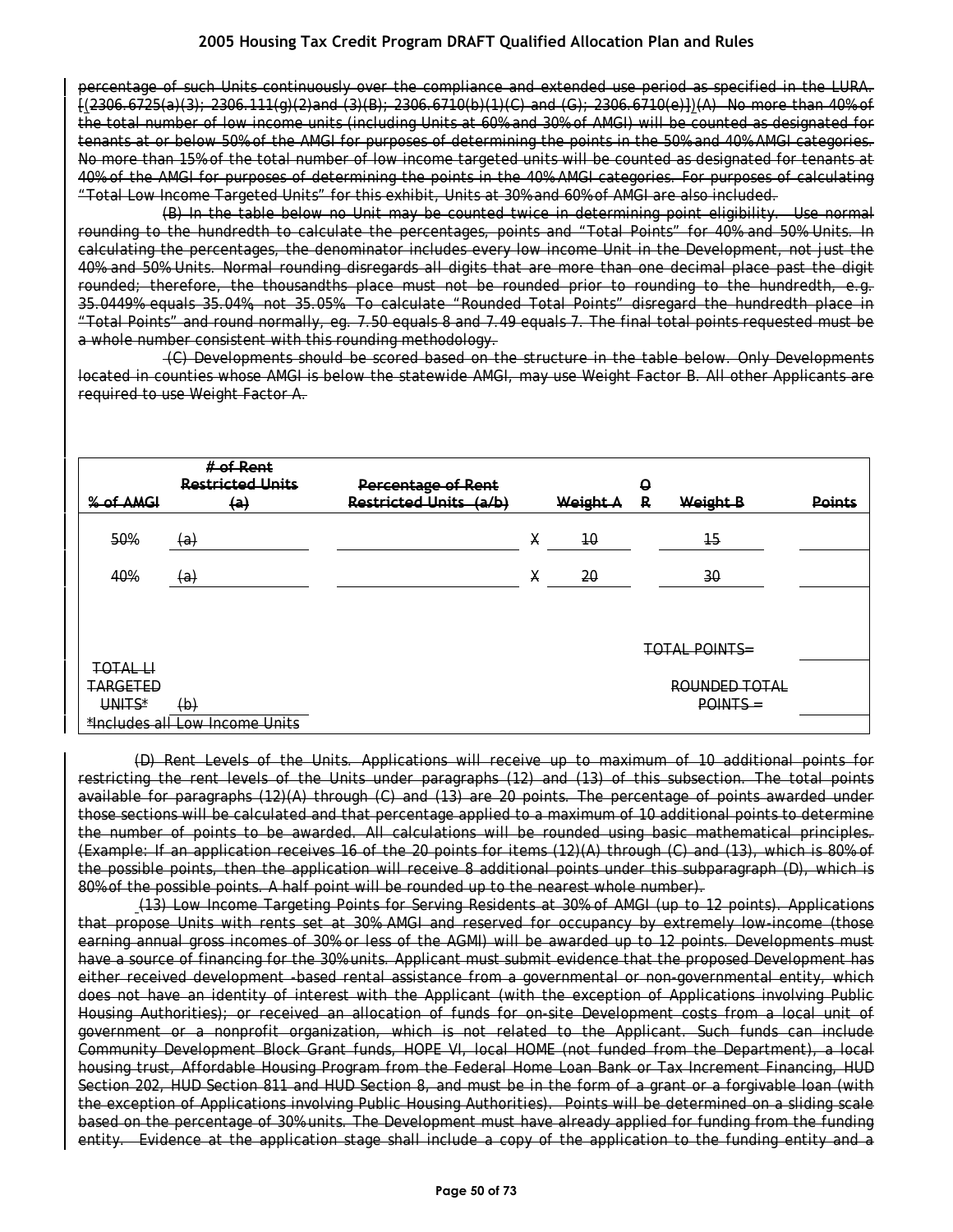letter from the funding entity indicating that the application was received. No later than 14 days before the date of the Board meeting at which staff will make their initial recommendations for credit allocation to the Board, the Applicant or Development Owner must either provide evidence of a commitment for the required financing to the Department or notify the Department that no commitment was received. If the required financing commitment has not been received by that date, the Application will have the points for this item deducted from its final score and will be reevaluated for financial feasibility. No funds from TDHCA's HOME (with the exception of non-Participating Jurisdictions) or Housing Trust Fund sources will qualify under this category. In order to qualify for these points, the Applicant must provide a 5 year rental assistance contract for development-based vouchers for each 30% Unit or grant funds of \$12,500 per 30% Unit. Use normal rounding.

(A) 3% to 5% of total Development Units at 30% AMGI receives 8 points; or

(B) 6% to 8% of total Development Units at 30% AMGI receives 10 points; or

(C) 9% to 10% of total Development Units at 30% AMGI receives 12 points

 $-\frac{1}{2306.6725(a)(3)}$ ; 2306.111(g)(2) and (3)(B)/(D); 2306.6710(b)(1) (C) and (G); 2306.6710(e)])

(14) Leveraging from local and private resources. An Application may qualify for points under only one of subparagraphs (A) or (B) of this paragraph. However, if an Applicant has requested points under paragraph (13) of this section, the Application is not eligible to receive points under this paragraph. (maximum of 14 points) [(2306.6710(b)(1)(E)])

(A) Evidence that the proposed Development has received an allocation of funds for on-site development costs from a local unit of government or a nonprofit organization, which is not related to the Applicant. Such funds can include Community Development Block Grant funds, HOPE VI, local HOME (not funded from the Department), a local housing trust, Affordable Housing Program from the Federal Home Loan Bank or Tax Increment Financing, HUD Section 202 , HUD Section 811 and HUD Section 8 and must be in the form of a grant or a forgivable loan. In-kind contributions such as donation of land or waivers of fees such as building permits, water and sewer tap fees, or similar contributions that benefit the Development will be acceptable to qualify for these points. Points will be determined on a sliding scale based on the amount per Unit from outside sources. The Development must have already applied for funding from the funding entity. Evidence to be submitted with the Application must include a copy of the commitment of funds or a copy of the application to the funding entity and a letter from the funding entity indicating that the application was received. No later than 14 days before the date of the Board meeting at which staff will make their initial recommendations for credit allocation to the Board, the Applicant or Development Owner must either provide evidence of a commitment for the required financing to the Department or notify the Department that no commitment was received. If the required financing commitment has not been received by that date, the Application will have the points for this item deducted from its final score and will be reevaluated for financial feasibility. No funds from the Department's HOME or Housing Trust Fund sources will qualify under this category. Use normal rounding. No funds from TDHCA's HOME (with the exception of non-Participating Jurisdictions) or Housing Trust Fund sources will qualify under this category. (up to 14 points).

(i) A contribution of \$500 to \$1,000 per Low Income Unit receives 4 points; or

(ii) A contribution of \$1,001 to \$3,500 per Low Income Unit receives 8 points; or

(iii) A contribution of \$3,501 to \$6,000 per Low Income Unit receives 14 points; or

(B) Evidence that the proposed Development is partially funded by development-based Housing Choice or rental assistance vouchers from a governmental or non-governmental entity for a minimum of five years. Such entity cannot have an identity of interest with the Applicant with the exception of Applications involving Public Housing Authorities. Evidence at the time the Application is submitted must include a copy of the commitment of funds or a copy of the application to the funding entity and a letter from the funding entity indicating that the application was received. No later than 14 days before the date of the Board meeting at which staff will make their initial recommendations for credit allocation to the Board, the Applicant or Development Owner must either provide evidence of a commitment for the required financing to the Department or notify the Department that no commitment was received. If the required financing commitment has not been received by that date, the Application will have the points for this item deducted from its final score and will be reevaluated for financial feasibility. No funds from the Department's HOME or Housing Trust Fund sources will qualify under this category. Use normal rounding. (up to 14 points).

(i) Development-Based Vouchers for 3% to 5% of the total Units receives 4 points; or

(ii) Development-Based Vouchers for 6% to 8% of the total Units receives 8 points; or

(iii) Development-Based Vouchers for 9% to 10% of the total Units receives 14 points.

 $(15)$  Length of Affordability Period.  $[(2306.6725(a)(5); 2306.111(g)(3)(C); 2306.185(a)(1);$  and § 22 of 2306.6710(e)]) In accordance with the Code, each Development is required to maintain its affordability for a 15 year compliance period and, subject to certain exceptions, an additional 15-year extended use period. Development Owners that are willing to extend the affordability period for a Development beyond the 30 years required in the Code may receive points as follows: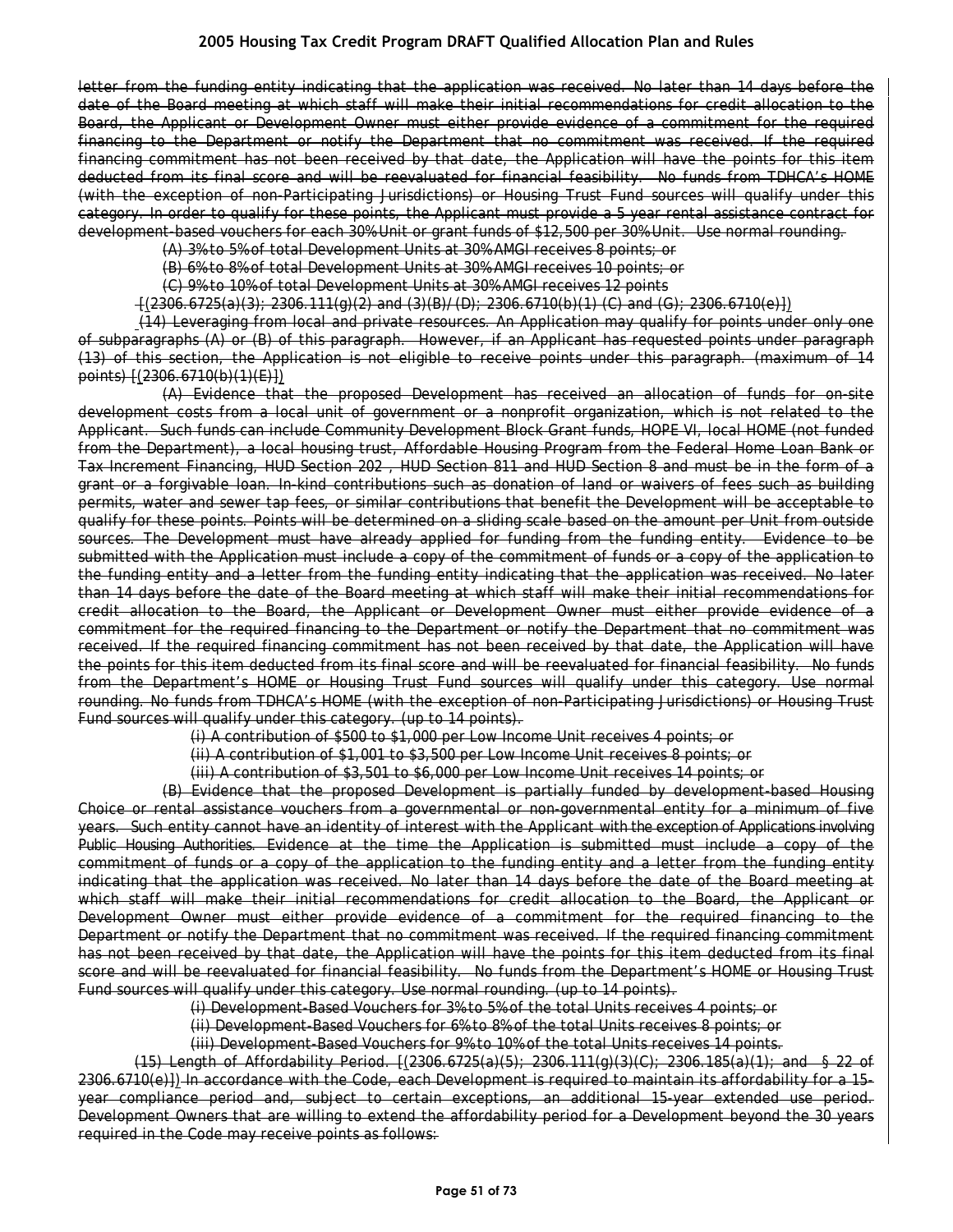(A) Add 5 years of affordability after the extended use period for a total affordability period of 35 years (3 points); or

(B) Add 10 years of affordability after the extended use period for a total affordability period of 40 years (6 points)

(16) Evidence that Development Owner agrees to provide a right of first refusal to purchase the Development upon or following the end of the Compliance Period for the minimum purchase price provided in, and in accordance with the requirements of, §42(i)(7) of the Code (the "Minimum Purchase Price"), to a Qualified Nonprofit Organization, the Department, or either an individual tenant with respect to a single family building, or a tenant cooperative, a resident management corporation in the Development or other association of tenants in the Development with respect to multifamily developments (together, in all such cases, including the tenants of a single family building, a "Tenant Organization"). Development Owner may qualify for these points by providing the right of first refusal in the following terms (5 points). [(2306.6725(b)])

(A) Upon the earlier to occur of:

(i) the Development Owner's determination to sell the Development, or

(ii) the Development Owner's request to the Department, pursuant to §42(h)(6)(E)(II) of the Code, to find a buyer who will purchase the Development pursuant to a "qualified contract" within the meaning of §42(h)(6)(F) of the Code, the Development Owner shall provide a notice of intent to sell the Development ("Notice of Intent") to the Department and to such other parties as the Department may direct at that time. If the Development Owner determines that it will sell the Development at the end of the Compliance Period, the Notice of Intent shall be given no later than two years prior to expiration of the Compliance Period. If the Development Owner determines that it will sell the Development at some point later than the end of the Compliance Period, the Notice of Intent shall be given no later than two years prior to date upon which the Development Owner intends to sell the Development.

(B) During the two years following the giving of Notice of Intent, the Sponsor may enter into an agreement to sell the Development only in accordance with a right of first refusal for sale at the Minimum Purchase Price with parties in the following order of priority:

(i) during the first six-month period after the Notice of Intent, only with a Qualified Nonprofit Organization that is also a community housing development organization, as defined for purposes of the federal HOME Investment Partnerships Program at 24 C.F.R. § 92.1 (a "CHDO") and is approved by the Department,

(ii) during the second six-month period after the Notice of Intent, only with a Qualified Nonprofit Organization or a Tenant Organization; and

(iii) during the second year after the Notice of Intent, only with the Department or with a Qualified Nonprofit Organization approved by the Department or a Tenant Organization approved by the Department.

(iv) If, during such two-year period, the Development Owner shall receive an offer to purchase the Development at the Minimum Purchase Price from one of the organizations designated in clauses (i) through (iii) of this subparagraph (within the period(s) appropriate to such organization), the Development Owner shall sell the Development at the Minimum Purchase Price to such organization. If, during such period, the Development Owner shall receive more than one offer to purchase the Development at the Minimum Purchase Price from one or more of the organizations designated in clauses (i) through (iii) of this subparagraph (within the period(s) appropriate to such organizations), the Development Owner shall sell the Development at the Minimum Purchase Price to whichever of such organizations it shall choose.

(C) After whichever occurs the later of:

(i) the end of the Compliance Period; or

(ii) two years from delivery of a Notice of Intent,

the Development Owner may sell the Development without regard to any right of first refusal established by the LURA if no offer to purchase the Development at or above the Minimum Purchase Price has been made by a Qualified Nonprofit Organization, a Tenant Organization or the Department, or a period of 120 days has expired from the date of acceptance of all such offers as shall have been received without the sale having occurred, provided that the failure(s) to close within any such 120-day period shall not have been caused by the Development Owner or matters related to the title for the Development.

(D) At any time prior to the giving of the Notice of Intent, the Development Owner may enter into an agreement with one or more specific Qualified Nonprofit Organizations and/or Tenant Organizations to provide a right of first refusal to purchase the Development for the Minimum Purchase Price, but any such agreement shall only permit purchase of the Development by such organization in accordance with and subject to the priorities set forth in subparagraph (B) of this paragraph.

(E) The Department shall, at the request of the Development Owner, identify in the LURA a Qualified Nonprofit Organization or Tenant Organization which shall hold a limited priority in exercising a right of first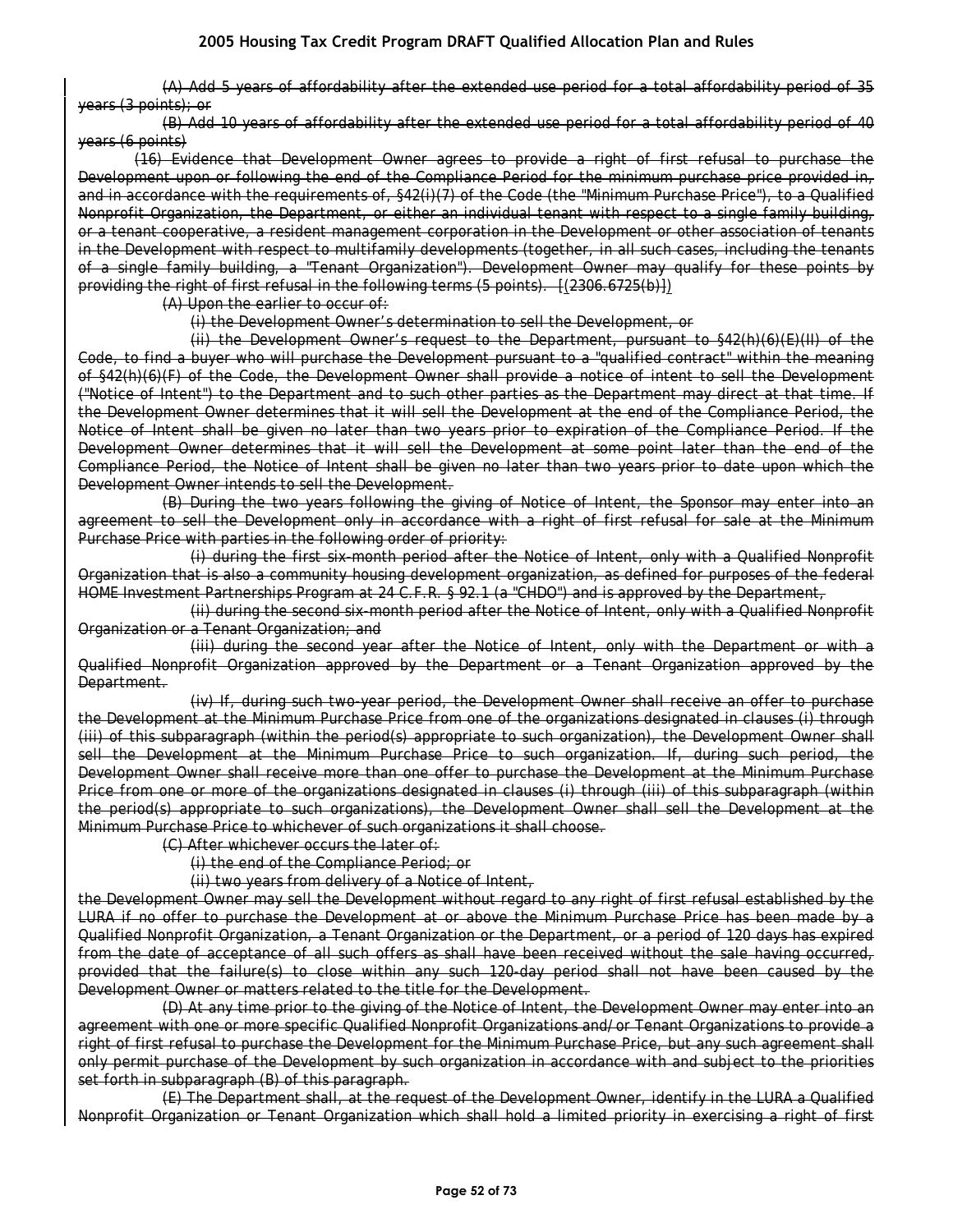refusal to purchase the Development at the Minimum Purchase Price, in accordance with and subject to the priorities set forth in subparagraph (B) of this paragraph.

(F) The Department shall have the right to enforce the Development Owner's obligation to sell the Development as herein contemplated by obtaining a power-of-attorney from the Development Owner to execute such a sale or by obtaining an order for specific performance of such obligation or by such other means or remedy as shall be, in the Department's discretion, appropriate.

(17) Pre-Application Points. [(2306.6704]) Applications which submitted a Pre-Application during the Pre-Application Acceptance Period and meet the requirements of this paragraph shall receive 7 points. To be eligible for these points, the Application must:

(A) be for the identical site as the proposed Development in the Pre-Application;

(B) have met the Pre-Application Threshold Criteria;

(C) be serving the same target population (family or elderly) as in the Pre-Application in the same Set-Asides; and

(D) be awarded by the Department an Application score that is not more than 5% greater or less than the number of points awarded by the Department at Pre-Application, with the exclusion of points for support and opposition under subsections (g)(2) and (g)(6)(C) of this title. An Applicant must choose, at the time of Application either clause (i) or (ii) of this subparagraph:

(i) to request the Pre-Application points and have the Department cap the Application score at no greater than the 5% increase regardless of the total points accumulated in the scoring evaluation. This allows an Applicant to avoid penalty for changing the point structure outside the 5% range from Pre-Application to Application; or

(ii) to request that the Pre-Application points be forfeited and that the Department evaluate the Application as requested in the self-scoring sheet.

(18) Point Reductions.

(A) [(2306.6710(b)(2)]) Penalties will be imposed on an Application if the Applicant has requested extensions of Department deadlines, and did not meet the original submission deadlines, relating to developments receiving a housing tax credit commitment made in the application round preceding the current round. Extensions that will receive penalties are those extensions related to the submission of the carryover and the closing of the construction loan as identified in §50.21 of this title. For each extension request made, the Applicant will be required to pay a \$2,500 extension fee as provided in §50.21(k) of this title and will receive a 2 point deduction for not meeting the Carryover deadline and a 5 point deduction for not meeting the closing of the construction loan deadline. Subsequent extension requests after the first extension request made for each development from the preceding round for these two deadlines will not result in a further point reduction than already described. No penalty points will be deducted for extensions that were requested on developments that involved rehabilitation or in which the Department is the primary lender.

(B) Penalties will be imposed on an Application if the Developer or Principal of the Applicant has been removed by the lender, equity provider, or limited partners in the past five years for its failure to perform its obligations under the loan documents or limited partnership agreement. An affidavit will be provided by the Applicant and the Developer certifying that they have not been removed as described, or requiring that they disclose each instance of removal with a detailed description of the situation. If an Applicant or Developer submits the affidavit, and the Department learns at a later date that a removal did take place as described, then the Application will be terminated and any Allocation made will be rescinded. The Applicant, Developers or Principals of the Applicant that are in court proceedings at the time of Application, must disclose this information and the situation will be evaluated on a case-by-case basis. 3 points will be deducted for each instance of removal.

#### (h) **Tie Breaker Factors.** [(2306.185(a)(1) and (b)])

(1) In the event that two or more Applications receive the same number of points in any given Set-Aside category, Rural Regional Allocation or Urban/Exurban Regional Allocation, or Uniform State Service Region, and are both practicable and economically feasible, the Department will utilize the factors in this paragraph<sub>1</sub>s  $(1)$ through (5) of this subsection, in the order they are presented, to determine which Development will receive a preference in consideration for a tax credit commitment.

(A) The number of points awarded for amenities under subsection  $(q)(7)(C)$  of this section;

(B) The number of points awarded for amenities under subsection  $(g)(7)(D)$  of this section;

(A) An Application will have preference if the Development Owner certifies that it will cooperate with the local public housing authority in accepting tenants from their waiting lists.

(BC) The amount of requested tax credits number of per net rentable square foot requested eet per credit amount requested (the lower credits per square foot has preference); and

(D) The length of time the Development will be kept affordable.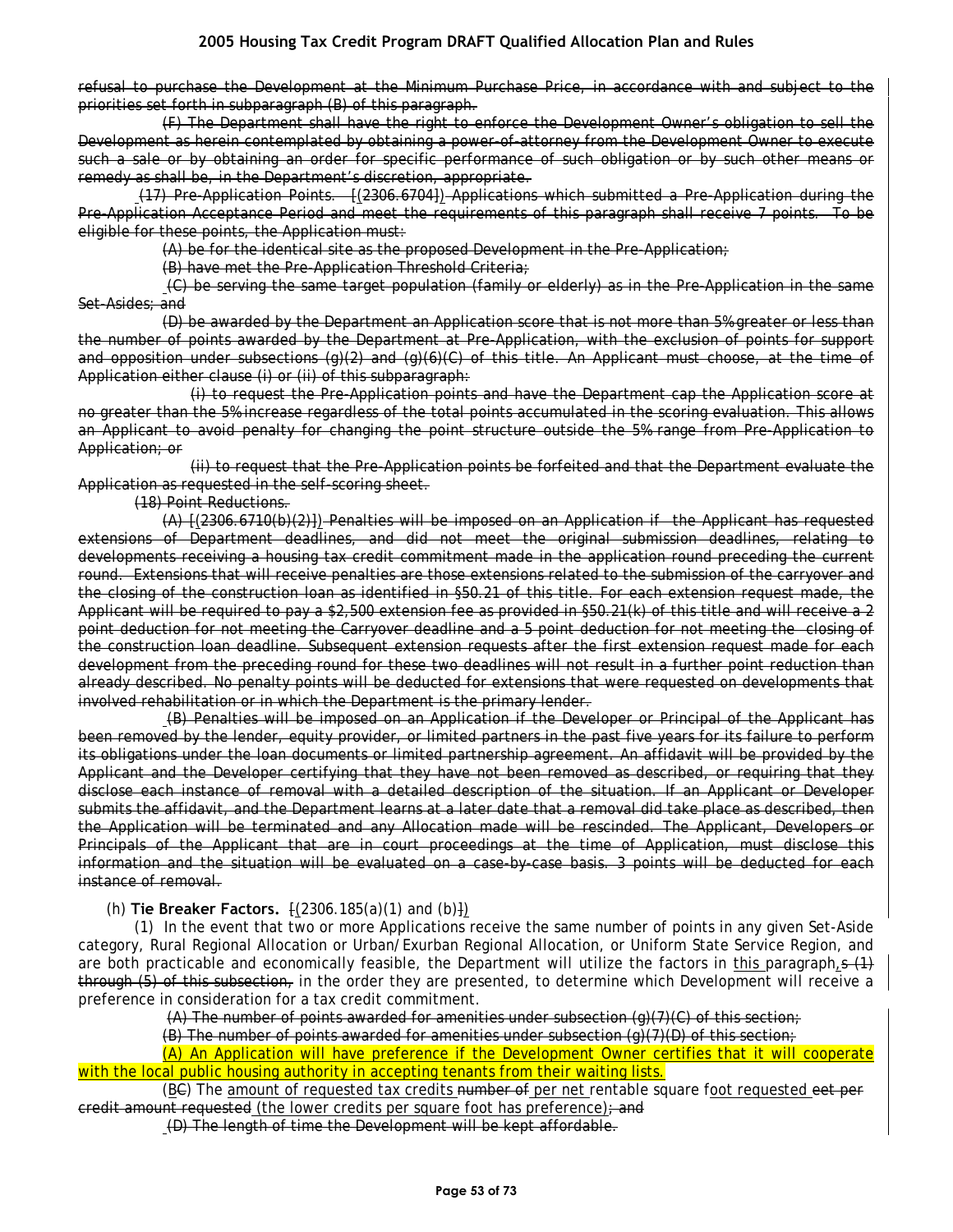(E) to give preference to a Development which is located in a QCT as specifically designated by the Secretary of HUD, and which also contributes to a concerted community revitalization plan; and

(2) This clause identifies how ties will be handled when dealing with the restrictions on location identified in  $\S50.49.5(a)(8)$ , and  $\S50.6(f)$ , and in dealing with any issues relating to capture rate calculation. When two Tax Exempt Bond Developments would violate one of these restrictions, and only one Development can be selected, the Department will utilize the lot number issued during the Bond Review Board lottery in making its determination. When two competitive Housing Tax Credits Applications in the Application Round would violate one of these restrictions, and only one Development can be selected, the Department will utilize the tie breakers identified in (h)(1) of this subsection. When a Tax Exempt Bond Development and a competitive Housing Tax Credit Application in the Application Round would both violate one of these a restrictions, the following determination will be used:

(A) Tax Exempt Bond Developments that have received their reservation from the Bond Review Board prior to April 30, 2004 2005 will take precedence over the Housing Tax Credit Applications in the 2004 2005 Application Round; and

(B) Housing Tax Credit Applications approved by the Board for tax credits in July 2005in the 2004 Application Round will take precedence over the Tax Exempt Bond Developments that have-received their reservation from the Bond Review Board on or between May 1, 2004 2005 and July 31, 20052004; and

(C) After July 31, 2004, a Tax Exempt Bond Development with a reservation from the Bond Review Board will take precedence over any Housing Tax Credit Application from the 2004–2005 Application Round on the Waiting List. However, if no reservation has been issued by the date the Board approves an allocation to a Development from the Waiting List of Applications in the 2005 Application Round or a forward commitment, then the Waiting List Application or forward commitment will be eligible for its allocation. First.

(i) **Staff Recommendations**. [(2306.1112 and 2306.6731]) After eligible Applications have been evaluated, ranked and underwritten in accordance with the QAP and the Rules, the Department staff shall make its recommendations to the Executive Award and Review Advisory Committee. The Committee will develop funding priorities and shall make commitment recommendations to the Board. Such recommendations and supporting documentation shall be made in advance of the meeting at which the issuance of Commitment Notices or Determination Notices shall be discussed. The Committee will provide written, documented recommendations to the Board which will address at a minimum the financial or programmatic viability of each Application and a list of all submitted Applications which enumerates the reason(s) for the Development's proposed selection or denial, including all evaluation factors provided in subsection (g) of this section that were used in making this determination.

# **§50.49.10 Board Decisions; Waiting List; Forward Commitments**

(a) **Board Decisions.** The Board's decisions shall be based upon the Department's and the Board's evaluation of the proposed Developments' consistency with the criteria and requirements set forth in this QAP and Rules.

(1) On awarding tax credits, the Board shall document the reasons for each Application's selection, including any discretionary factors used in making its determination, and the reasons for any decision that conflicts with the recommendations made by Department staff. The Board may not make, without good cause, a commitment decision that conflicts with the recommendations of Department staff. Good cause includes the Board's decision to apply discretionary factors.  $[(2306.6725(c); 42(m)(1)(A)(iv);$  and 2306.6731})

(2) In making a determination to allocate tax credits, the Board shall be authorized to not rely solely on the number of points scored by an Application. It shall in addition, be entitled to take into account, as it deems appropriate, the discretionary factors listed in this paragraph. The Board may also apply these discretionary factors to its consideration of Tax Exempt Bond Developments. If the Board disapproves or fails to act upon an Application, the Department shall issue to the Applicant a written notice stating the reason(s) for the Board's disapproval or failure to act. In making tax credit decisions (including those related to Tax Exempt Bond Developments), the Board, in its discretion, may evaluate, consider and apply any one or more of the following discretionary factors: [(2306.111(g)(3)])

(A) the developer market study;

- (B) the proposed location; of the Development, including supporting broad geographic dispersion;
- (C) the compliance history of the Applicant and/or Developer;
- (D) the Applicant and/or Developer's efforts to engage the neighborhood;
- (E) the financial feasibility; of the Development;

(F) the appropriateness of the Development's proposed size and configuration in relation to the housing needs of the community in which the Development is located;

(G) the housing needs of the community in which the Development will be located and the needs of the community, area, region and state;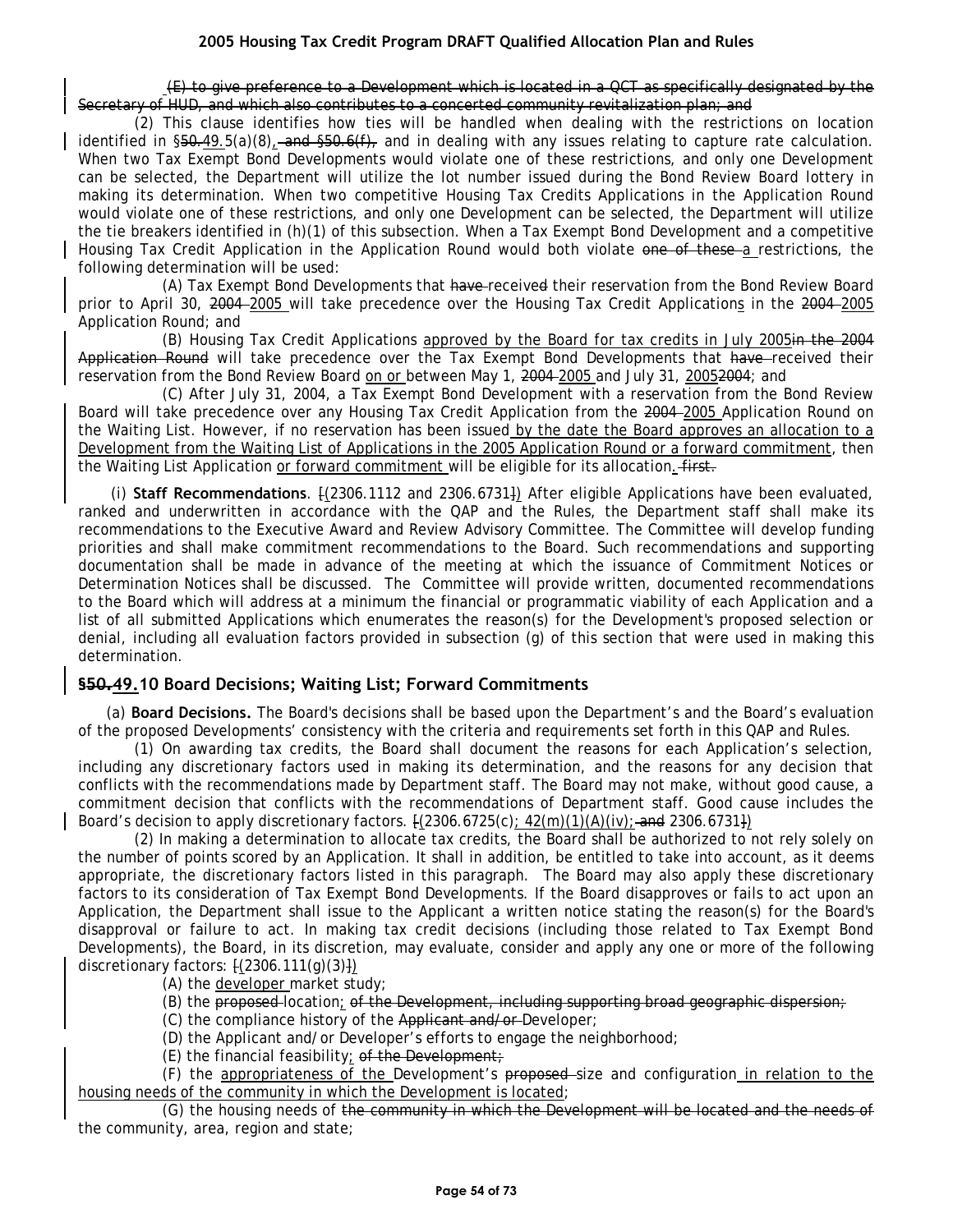(H) the Development's proximity to other low incomerent restricted housing developments; including avoiding overconcentration

(I) the availability of adequate public and private facilities and services;

(J) the anticipated impact on local school districts;  $\frac{1}{2}$  giving due consideration to the authorized land

use;

#### (K) zoning and other land use considerations;

(LK) laws relating to fair housing including affirmatively furthering fair housing;

- (ML) the efficient use of the tax credits;
- (NM) consistency with local needs, including consideration of revitalization or preservation needs;
- (ON) the allocation of credits among many different entities without diminishing the quality of the

housing;

(PO) meeting a compelling housing need;

(QP) providing integrated, affordable housing for individuals and families with different levels of income;

(RS) the inclusive capture rate as described under  $\S1.32(q)(2)$ ;

(SQ) any matter considered by the Board to be relevant to the approval decision and in furtherance of the Department's purposes and the policies of Chapter 2306, Texas Government Code; or

(TR) other good cause as determined by the Board.

(32) Before the Board approves any Application, the Department shall assess the compliance history of the Applicant with respect to all applicable requirements; and the compliance issues associated with the proposed Development, including compliance information provided by the Texas State Affordable Housing Corporation. The Committee shall provide to the Board a written report regarding the results of the assessments. The written report will be included in the appropriate Development file for Board and Department review. The Board shall fully document and disclose any instances in which the Board approves a Development Application despite any noncompliance associated with the Development or Applicant. [(2306.057])

(b) **Waiting List.** [(2306.6711(c) and (d)]) If the entire State Housing Credit Ceiling for the applicable calendar year has been committed or allocated in accordance with this chapter, the Board shall generate, concurrently with the issuance of commitments, a waiting list of additional Applications ranked by score in descending order of priority based on Set-Aside categories and regional allocation goals. The Board may also apply discretionary factors in determining the Waiting List. If at any time prior to the end of the Application Round, one or more Commitment Notices expire and a sufficient amount of the State Housing Credit Ceiling becomes available, the Board shall issue a Commitment Notice to Applications on the waiting list subject to the amount of returned credits, the regional allocation goals and the Set-Aside categories, including the 10% Nonprofit Set-Aside allocation required under the Code, §42(h)(5). At the end of each calendar year, all Applications which have not received a Commitment Notice shall be deemed terminated. The Applicant may reapply to the Department during the next Application Acceptance Period.

(c) **Forward Commitments.** The Board may determine to issue commitments of tax credit authority with respect to Developments from the State Housing Credit Ceiling for the calendar year following the year of issuance (each a "forward commitment"). The Board will utilize its discretion in determining the amount of credits to be allocated as forward commitments and the reasons for those commitments considering score and discretionary factors. The Board may utilize the forward commitment authority to allocate credits to TX-USDA-RHS Developments which are experiencing foreclosure or loan acceleration at any time during the 2004–2005 calendar year. Applications that are submitted under the 2005 QAP and granted a Forward Commitment of 2006 Housing Tax Credits are considered by the Board to comply with the 2006 QAP by having satisfied the requirements of this 2005 QAP, except for statutorily required QAP changes.

(1) Unless otherwise provided in the Commitment Notice with respect to a Development selected to receive a forward commitment, actions which are required to be performed under this chapter by a particular date within a calendar year shall be performed by such date in the calendar year of the Credit Ceiling from which the credits are allocated. anticipated commitment rather than in the calendar year of the forward commitment.

(2) Any forward commitment made pursuant to this section shall be made subject to the availability of State Housing Credit Ceiling in the calendar year with respect to which the forward commitment is made. If a forward commitment shall be made with respect to a Development placed in service in the year of such commitment, the forward commitment shall be a "binding commitment" to allocate the applicable credit dollar amount within the meaning of the Code, §42(h)(1)(C).

(3) If tax credit authority shall become available to the Department in a calendar year in which forward commitments have been awarded, the Department may allocate such tax credit authority to any eligible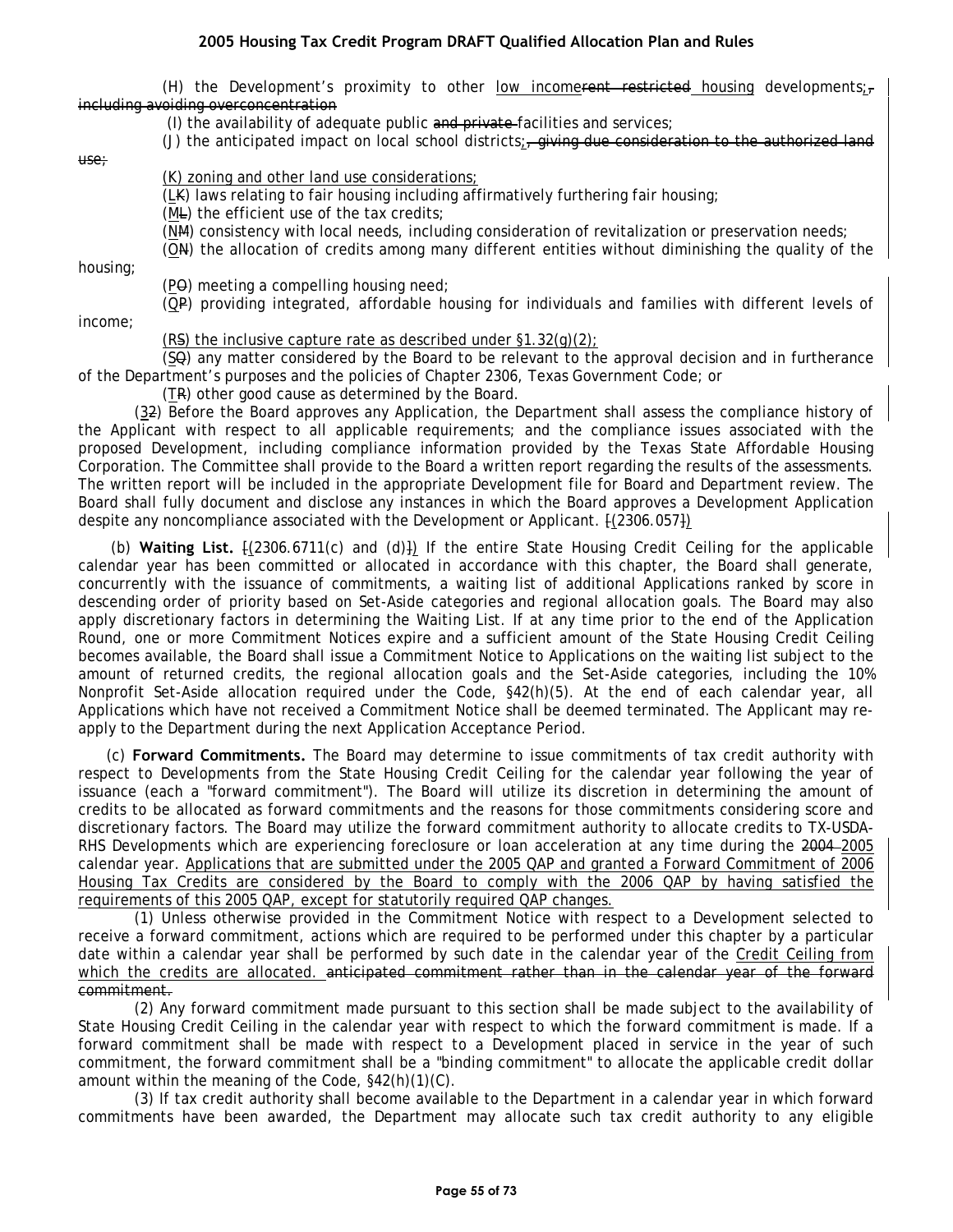Development which received a forward commitment, in which event the forward commitment shall be canceled with respect to such Development.

## **§50.49.11. Required Application Notifications, Receipt of Public Comment, and Meetings with Applicants; Viewing of Pre-Applications and Applications; Confidential Information.**

### (a) **Required Application Notifications, Receipt of Public Comment, and Meetings with Applicants.**

(1) Within approximately seven business days after the close of the Pre-Application Acceptance Period, the Department shall publish a Pre-Application Submission Log on its web site. Such log shall contain the Development name, address, Set-Aside, number of units, requested credits, owner contact name and phone number.  $\{(2306.6717(a)(1))\}$ 

(2) Approximately 30 days before the close of the Application Acceptance Period, the Department will release the evaluation and assessment of the Pre-Applications on its web site.

(3) Not later than 14 days after the close of the Pre-Application Acceptance Period, or Application Acceptance Period for Applications for which no Pre-Application was submitted, the Department shall: [(2306.1114])

(A) publish an Application submission log on its web site.

(B) give notice of a proposed Development in writing that provides the information required under clause (i) of this subparagraph to all of the individuals and entities described in clauses (ii) through (viii) of this subparagraph.  $[(2306.6718(a)$  through  $(c)]$ 

(i) The following information will be provided in these notifications:

(I) The relevant dates affecting the Application including the date on which the Application was filed, the date or dates on which any hearings on the Application will be held and the date by which a decision on the Application will be made;

(II) A summary of relevant facts associated with the Development;

(III) A summary of any public benefits provided as a result of the Development, including rent subsidies and tenant services; and

(IV) The name and contact information of the employee of the Department designated by the director to act as the information officer and liaison with the public regarding the Application.

(ii) Presiding officer of the governing body of the political subdivision containing the Development (mayor or county judge) to advise such individual that the Development, or a part thereof, will be located in his/her jurisdiction and request any comments which such individual may have concerning such Development. If the presiding officer of the governing body expresses opposition to the Development, the Department will give consideration to the objections raised and will visit the proposed site or Development within 30 days of notification to conduct a physical inspection of the Development site and consult with the presiding officer of the governing body before the Application is scored, if opposition is received prior to scoring being completed. The Department will obtain reimbursement from the Applicant for the necessary travel and expenses at rates consistent with the state authorized rate  $\frac{1}{2}$  (Rider 4 of Appropriations Bill))  $\frac{1}{2}$  (§42(m)(1));

(iii) Any member of the governing body of a political subdivision who represents the area containing the Development. If the governing body has single-member districts, then only that member of the governing body for that district will be notified, however if the governing body has at-large districts, then all members of the governing body will be notified;

(iv) state representative and state senator who represent the community where the Development is proposed to be located. If the state representative or senator hold a community meeting, the Department shall provide appropriate representation.

(v) United States representative who represents the community containing the Development;

(vi) Superintendent of the school district containing the Development;

(vii) Presiding officer of the board of trustees of the school district containing the Development;

(viii) Any Neighborhood Organizations on record with the city or county in which the Development is to be located and whose boundaries contain the proposed Development site, based on the letters obtained by the Applicant from the city and county clerks under §50.49.9(f) of this title or otherwise known to the Applicant or Department and on record with the state or county; $\frac{1}{x}$  and

(ix) Advocacy organizations, social service agencies, civil rights organizations, tenant organizations, or others who may have an interest in securing the development of affordable housing that are registered on the Department's email list service.

(C) The elected officials identified in subparagraph (B) of this paragraph will be provided an opportunity to comment on the Application during the Application evaluation process.  $\frac{F(S42(m)(1))}{F(S62)}$ 

(4) The Department shall hold at least three public hearings in different Uniform State Service Regions of the state to receive comment on the submitted Applications and on other issues relating to the Housing Tax Credit Program. [(2306.6717(c)])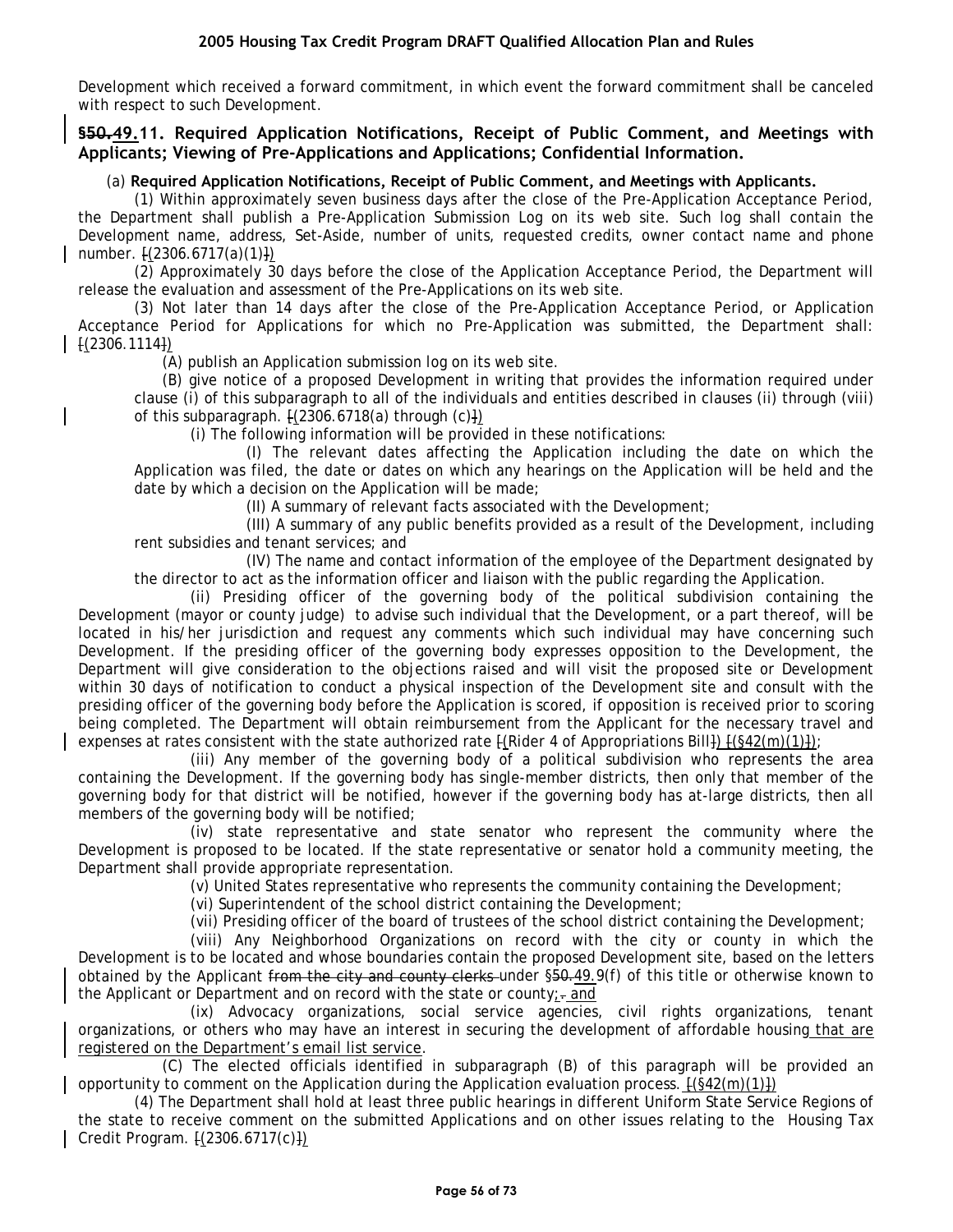(5) The Department shall make available on the Department's website information regarding the Housing Tax Credit Program including notice of public hearings, meetings, Application Round opening and closing dates, submitted Applications, and Applications approved for underwriting and recommended to the Board, and shall provide that information to locally affected community groups, local and state elected officials, local housing departments, any appropriate newspapers of general or limited circulation that serve the community in which a proposed Development is to be located, nonprofit and for-profit organizations, on-site property managers of occupied Developments that are the subject of Applications for posting in prominent locations at those Developments, and any other interested persons including community groups, who request the information.  $[(2306.6717(b); 2306.6732])$ 

(6) Approximately forty days prior to the date of the July Board meeting at which the issuance of Commitment Notices shall be discussed, the Department will notify each Applicant of the receipt of any opposition received by the Department relating to his or her Development at that time.

(7) Not later than the third working day after the date of completion of each stage of the Application process, including the results of the Application scoring and underwriting phases and the commitment phase, the results will be posted to the Department's web site.  $\frac{1}{2}$  (2306.6717(a)(3) $\frac{1}{2}$ )

(8) At least thirty days prior to the date of the July Board meeting at which the issuance of Commitment Notices or Determination Notices shall be discussed, the Department will:

(A) provide the Application scores to the Board;

(B) if feasible, post to the Department's web site the entire Application, including all supporting documents and exhibits, the Application Log as further described in §50.49.1920(b) of this title, a scoring sheet providing details of the Application score, and any other documents relating to the processing of the Application.  $(2306.6711(a)$  and  $2306.6717(a)(2)$ }

(9) A summary of comments received by the Department on specific Applications shall be part of the documents required to be reviewed by the Board under this subsection if it is received 30 business days prior to the date of the Board Meeting at which the issuance of Commitment Notices or Determination Notices shall be discussed. Comments received after this deadline will not be part of the documentation submitted to the Board. However, a public comment period will be available prior to the Board's decision, at the Board meeting where tax credit commitment decisions will be made.

(10) Not later than the  $120<sup>th</sup>$  day after the date of the initial issuance of Commitment Notices for housing tax credits, the Department shall provide an Applicant who did not receive a commitment for housing tax credits with an opportunity to meet and discuss with the Department the Application's deficiencies, scoring and underwriting. [(2306.6711(e)])

(b) **Viewing of Pre-Applications and Applications.** Pre-Applications and Applications for tax credits are public information and are available upon request after the Pre-Application and Application Acceptance Periods close, respectively. All Pre-Applications and Applications, including all exhibits and other supporting materials, except Personal Financial Statements and Social Security numbers, will be made available for public disclosure after the Pre-Application and Application periods close, respectively. The content of Personal Financial Statements may still be made available for public disclosure upon request if the Attorney General's office deems it is not protected from disclosure by the Texas Public Information Act*.* 

(c) **Confidential Information.** The Department may treat the financial statements of any Applicant as confidential and may elect not to disclose those statements to the public. A request for such information shall be processed in accordance with §552.305 of the Government Code. [(2306.6717(d)])

### **§50.49.12. Tax Exempt Bond Developments: Filing of Applications, Applicability of Rules, Supportive Services, Financial Feasibility Evaluation, Satisfaction of Requirements.**

(a) **Filing of Applications for Tax Exempt Bond Developments.** Applications for a Tax Exempt Bond Development may be submitted to the Department as described in paragraphs (1) and (2) of this subsection:

(1) Applicants which receive advance notice of a Program Year 2004 2005 reservation as a result of the Texas Bond Review Board's (TBRB) lottery for the private activity volume cap must file a complete Application not later than 5:00 p.m. on December 30, 2004.not later than 60 days after the date of the TBRB lottery. Such filing must be accompanied by the Application fee described in §50.49.2021 of this title.

(2) Applicants which receive advance notice of a Program Year 2004 2005 reservation after being placed on the waiting list as a result of the TBRB lottery for private activity volume cap must submit Volume 1 and Volume 2 of the Application and the Application fee described in §50.49.2021 of this title prior to the Applicant's bond reservation date as assigned by the TBRB. Any outstanding documentation required under this section must be submitted to the Department at least 60 days prior to the Board meeting at which the decision to issue a Determination Notice would be made.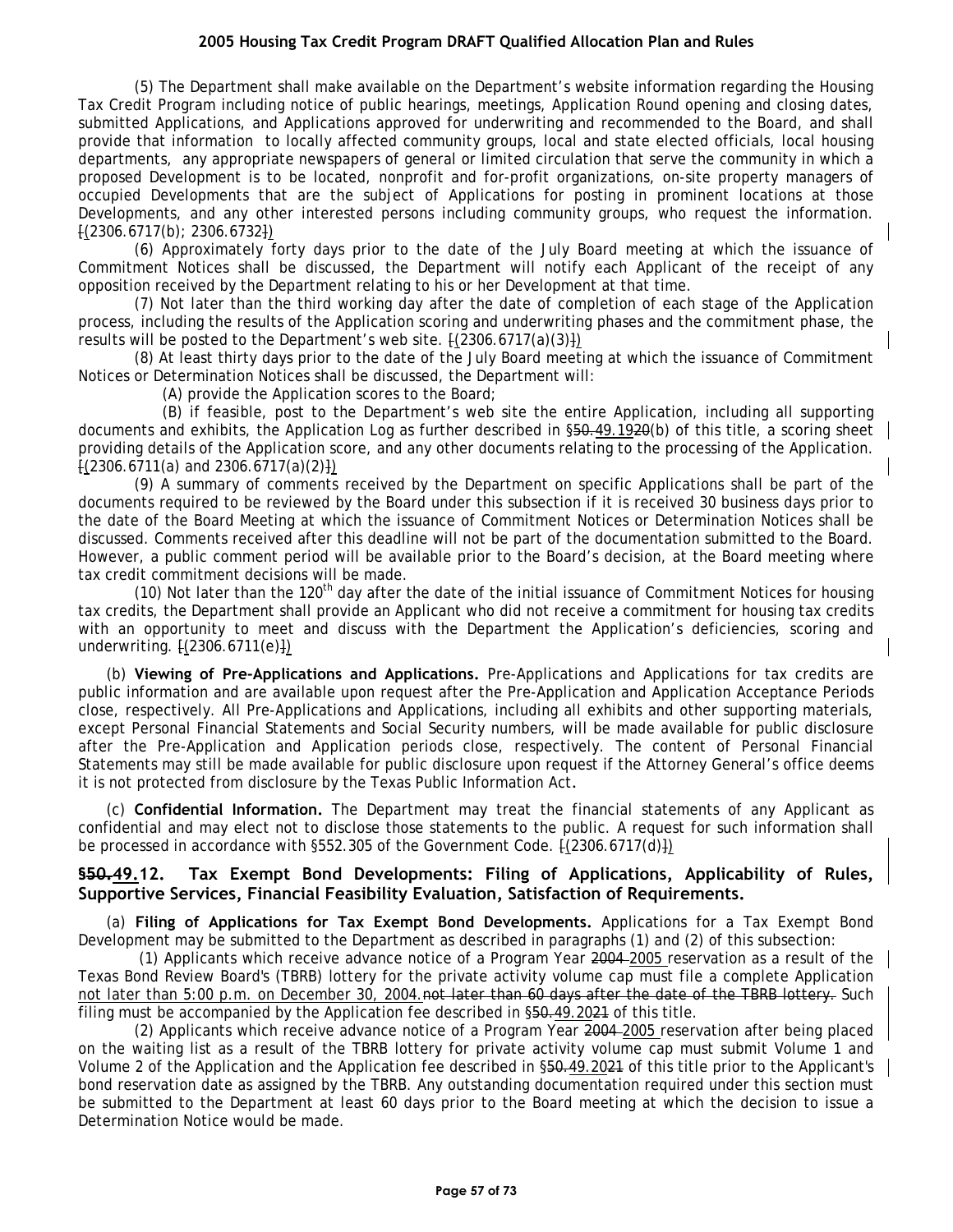(b) Applicability of Rules for Tax Exempt Bond Developments. Tax Exempt Bond Development Applications are subject to all rules in this title, with the only exceptions being the following sections: §50.49.4 of this title (regarding State Housing Credit Ceiling), §50.49.7 of this title (regarding Regional Allocation and Set-Asides), §50.49.8 of this title (regarding Pre-Application), §50.49.9(d)(2) and (4) of this title (regarding Selection Criteria Review and Prioritization), §50.49.9(g) of this title (regarding Selection Criteria), §50.49.10(b) and (c) of this title (regarding Waiting List and Forward Commitments), and §50.49.14(a) and (b) of this title (regarding Carryover and 10% Test). Such Developments requesting a Determination Notice in the current calendar year must meet all Threshold Criteria requirements stipulated in §50.49.9(f) of this title. Such Developments which received a Determination Notice in a prior calendar year must meet all Threshold Criteria requirements stipulated in the QAP and Rules in effect for the calendar year in which the Determination Notice was issued; provided, however, that such Developments shall comply with all procedural requirements for obtaining Department action in the current QAP and Rules; and such other requirements of the QAP and Rules as the Department determines applicable. At the time of Application, Developments must demonstrate the Development's consistency with the bond issuer's consolidated plan or other similar planning document. Consistency with the local municipality's consolidated plan or similar planning document must be demonstrated in those instances where the city or county has a consolidated plan. Applicants will be required to meet all conditions of the Determination Notice by the time the construction loan is closed unless otherwise specified in the Determination Notice. Applicants must meet the requirements identified in §50.49.15(a) of this title. Applications that receive a reservation from the Bond Review Board on or before December 31, 2004 will be required to satisfy the requirements of the 2004 QAP; Applications that receive a reservation from the Bond Review Board on or after January 1, 2005 will be required to satisfy the requirements of the 2005 QAP.

(c) **Supportive Services for Tax Exempt Bond Developments.** [(2306.254]) Tax Exempt Bond Development Applications must provide an executed agreement with a qualified service provider for the provision of special supportive services that would otherwise not be available for the tenants. The provision of these services will be included in the LURA. Acceptable services as described in paragraphs (1) through (3) of this subsection include:

(1) the services must be in at least one of the following categories: child care, transportation, basic adult education, legal assistance, counseling services, GED preparation, English as a second language classes, vocational training, home buyer education, credit counseling, financial planning assistance or courses, health screening services, health and nutritional courses, organized team sports programs, youth programs, scholastic tutoring, social events and activities, community gardens or computer facilities; or

(2) any other program described under Title IV-A of the Social Security Act (42 U.S.C. §§ 601 et seq.) which enables children to be cared for in their homes or the homes of relatives; ends the dependence of needy families on government benefits by promoting job preparation, work and marriage; prevents and reduces the incidence of out-of wedlock pregnancies; and encourages the formation and maintenance of two-parent families, or

(3) any other services approved in writing by the Issuer. The plan for tenant supportive services submitted for review and approval of the Issuer must contain a plan for coordination of services with state workforce development and welfare programs. The coordinated effort will vary depending upon the needs of the tenant profile at any given time as outlined in the plan.

(d) **Financial Feasibility Evaluation for Tax Exempt Bond Developments.** Code §42(m)(2)(D) requires the bond issuer (if other than the Department) to ensure that a Tax Exempt Bond Development does not receive more tax credits than the amount needed for the financial feasibility and viability of a Development throughout the Compliance Period. Treasury Regulations prescribe the occasions upon which this determination must be made. In light of the requirement, issuers may either elect to underwrite the Development for this purpose in accordance with the QAP and the Underwriting Rules and Guidelines, §1.32 of this title or request that the Department perform the function. If the issuer underwrites the Development, the Department will, nonetheless, review the underwriting report and may make such changes in the amount of credits which the Development may be allowed as are appropriate under the Department's guidelines. The Determination Notice issued by the Department and any subsequent IRS Form(s) 8609 will reflect the amount of tax credits for which the Development is determined to be eligible in accordance with this subsection, and the amount of tax credits reflected in the IRS Form 8609 may be greater or less than the amount set forth in the Determination Notice, based upon the Department's and the bond issuer's determination as of each building's placement in service. Any increase of tax credits, from the amount specified in the Determination Notice, at the time of each building's placement in service will only be permitted if it is determined by the Department, as required by Code §42(m)(2)(D), that the Tax Exempt Bond Development does not receive more tax credits than the amount needed for the financial feasibility and viability of a Development throughout the Compliance Period., and Increases to the amount of tax credits that exceed 110% of the amount of credits reflected in the Determination Notice are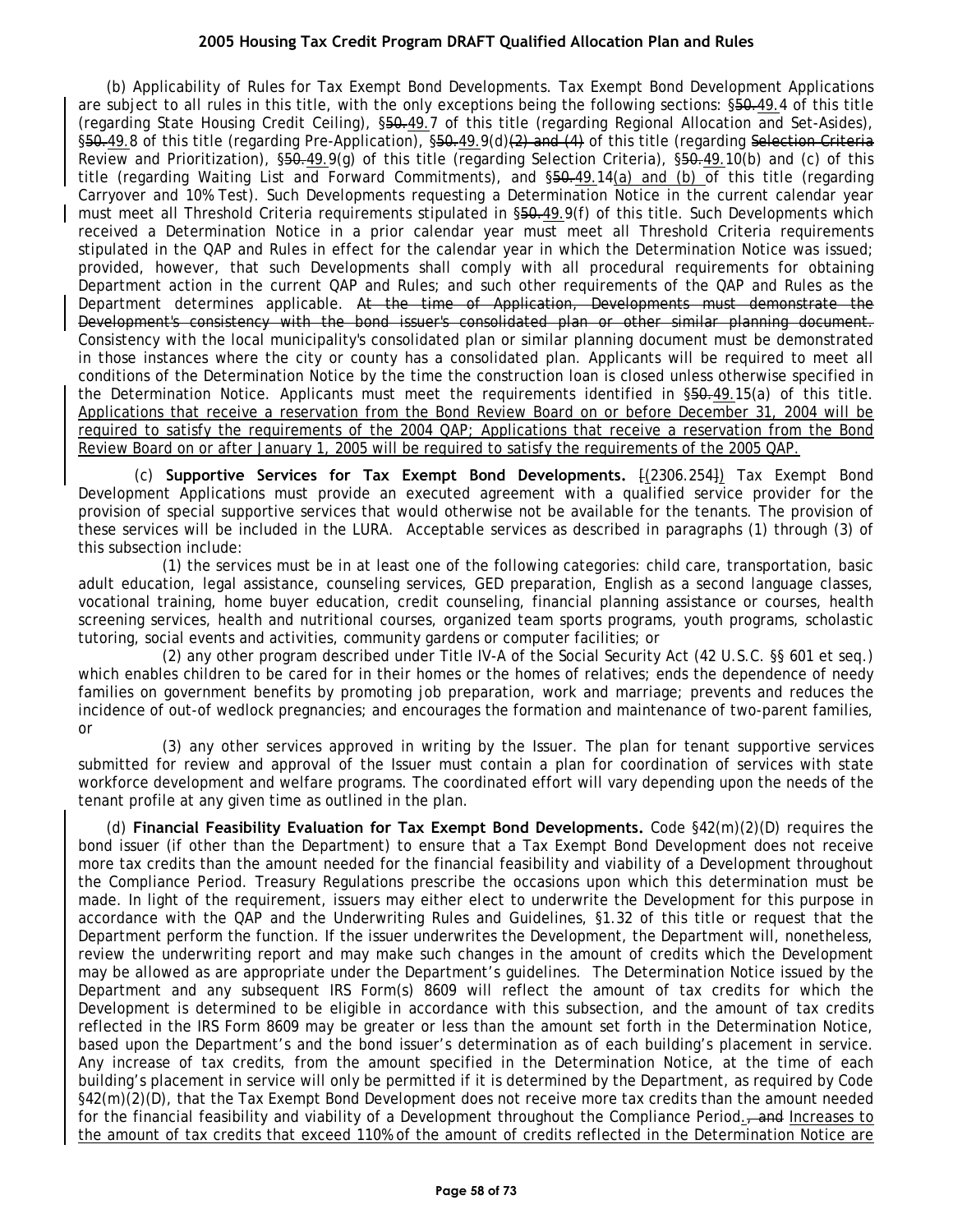contingent upon approval by the Board. Increases to the amount of tax credits that do not exceed 110% of the amount of credits reflected in the Determination Notice may be approved administratively by the Executive Director.

(e) **Satisfaction of Requirements for Tax Exempt Bond Developments.** If the Department staff determines that all requirements of this QAP and Rules have been met, the Department will recommend that the Board authorize the issuance of a Determination Notice. The Board, however, may utilize the discretionary factors identified in §50.49.10(a) of this title in determining if they will authorize the Department to issue a Determination Notice to the Development Owner. The Determination Notice, if authorized by the Board, will confirm that the Development satisfies the requirements of the QAP and Rules in accordance with the Code,  $§42(m)(1)(D)$ .

## **§50.49.13 Commitment and Determination Notices; Agreement and Election Statement.**

(a) **Commitment and Determination Notices.** If the Board approves an Application, the Department will:

(1) if the Application is for a commitment from the State Housing Credit Ceiling, issue a Commitment Notice to the Development Owner which shall:

(A) confirm that the Board has approved the Application; and

(B) state the Department's commitment to make a Housing Credit Allocation to the Development Owner in a specified amount, subject to the feasibility determination described at §50.49.1617 of this title, and compliance by the Development Owner with the remaining requirements of this chapter and any other terms and conditions set forth therein by the Department. This commitment shall expire on the date specified therein unless the Development Owner indicates acceptance of the commitment by executing the Commitment Notice or Determination Notice, pays the required fee specified in  $$50,49.2021$  of this title, and satisfies any other conditions set forth therein by the Department. A Development Owner may request an extension of the Commitment Notice expiration date by submitting an extension request and associated extension fee as described in §50.49.2021 of this title. In no event shall the expiration date of a Commitment Notice be extended beyond the last business day of the applicable calendar year.

(2) if the Application regards a Tax Exempt Bond Development, issue a Determination Notice to the Development Owner which shall:

(A) confirm the Board's determination that the Development satisfies the requirements of this QAP; and

(B) state the Department's commitment to issue IRS Form(s) 8609 to the Development Owner in a specified amount, subject to the requirements set forth at  $\S50.49.12$  of this title and compliance by the Development Owner with all applicable requirements of this title and any other terms and conditions set forth therein by the Department. The Determination Notice shall expire on the date specified therein unless the Development Owner indicates acceptance by executing the Determination Notice and paying the required fee specified in §50.49.2024 of this title. The Determination Notice shall also expire unless the Development Owner satisfies any conditions set forth therein by the Department within the applicable time period.

(3) notify, in writing, the mayor or other equivalent chief executive officer of the municipality in which the Property is located informing him/her of the Board's issuance of a Commitment Notice or Determination Notice, as applicable.

(4) A Commitment or Determination Notice shall not be issued with respect to any Development for an unnecessary amount or where the cost for the total development, acquisition, construction or rehabilitation exceeds the limitations established from time to time by the Department and the Board, unless the Department staff make a recommendation to the Board based on the need to fulfill the goals of the Housing Tax Credit Program as expressed in this QAP and Rules, and the Board accepts the recommendation. The Department's recommendation to the Board shall be clearly documented.

(5) A Commitment or Determination Notice shall not be issued with respect to any Development in violation of the calculation relating to the inclusive capture rate as restricted under  $\S1.32(q)(2)$  of this title, unless The Committee makes a recommendation to the Board based on the need to fulfill the goals of the Housing Tax Credit Program as expressed in this QAP and Rules, and the Board accepts the recommendation. The Department's recommendation to the Board shall be clearly documented.

(56) A Commitment or Determination Notice shall not be issued with respect to the Applicant, the Development Owner, the General Contractor, or any Affiliate of the General Contractor that is active in the ownership or Control of one or more other low income rental housing properties in the state of Texas funded by administered by the Department, or outside the state of Texas, that is in Material Non-Compliance with the LURA (or any other document containing an Extended Low Income Housing Commitment) or the program rules in effect for such property, as described in Section 60.1 of this title. as of June 30 of each year(or for Tax Exempt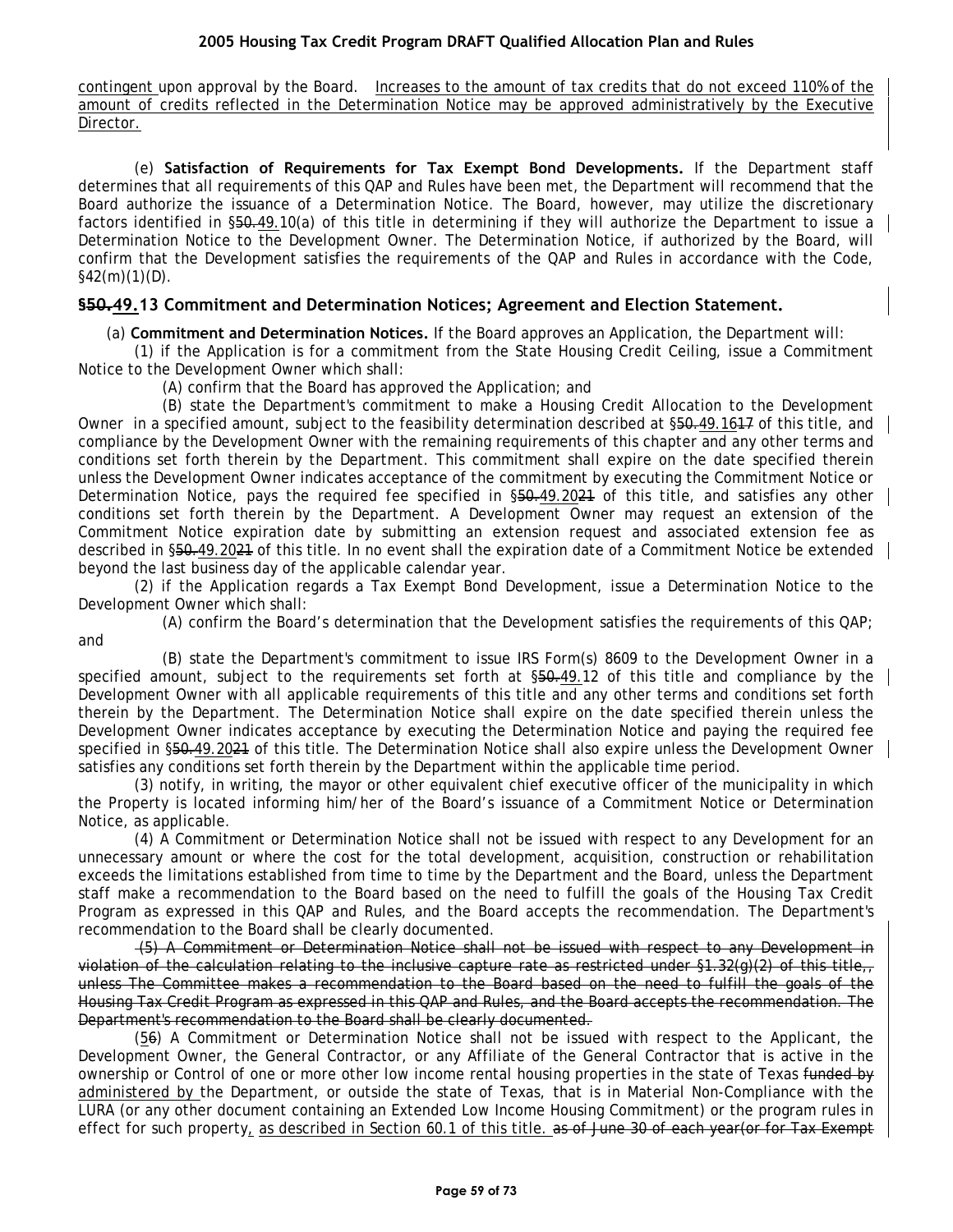Bond Developments as of 10 business days prior to the Board's vote to allocate credits. Any corrective action documentation affecting the Material Non-Compliance status score for Applicants must be received by the Department no later than May 15 of each year (or for Tax Exempt Bond Developments no later than 20 business days prior to the Board's vote to allocate credits).

(b) **Agreement and Election Statement.** Together with the Development Owner's acceptance of the Carryover Allocation, the Development Owner may execute an Agreement and Election Statement, in the form prescribed by the Department, for the purpose of fixing the Applicable Percentage for the Development as that for the month in which the Carryover Allocation was accepted (or the month the bonds were issued for Tax Exempt Bond Developments), as provided in the Code, §42(b)(2). Current Treasury Regulations, §1.42-8(a)(1)(v), suggest that in order to permit a Development Owner to make an effective election to fix the Applicable Percentage for a Development, the Carryover Allocation Document must be executed by the Department and the Development Owner within the same month. The Department staff will cooperate with a Development Owner, as possible or reasonable, to assure that the Carryover Allocation Document can be so executed.

(c) **Documentation Submission Requirements at Commitment of Funds.** No later than the date the Commitment Notice or Determination Notice is executed by the Applicant and returned to the Department with the appropriate Commitment Fee as further described in §49.20(f) of this title, the following documents must also be provided to the Department. Failure to provide these documents may cause the Commitment to be rescinded. Organizational Documents. For each Applicant all of the following must be provided:

(1) Evidence that the entity has the authority to do business in Texas;

(2) A Certificate of Account Status from the Texas Comptroller of Public Accounts or, if such a Certificate is not available because the entity is newly formed, a statement to such effect; and a Certificate of Organization from the Secretary of State;

(3) Copies of the entity's governing documents, including, but not limited to, its Articles of Incorporation, Articles of Organization, Certificate of Limited Partnership, Bylaws, Regulations and/or Partnership Agreement; and

(4) Evidence that the signer(s) of the Application have the authority to sign on behalf of the Applicant in the form of a corporate resolution or by-laws which indicate same from the sub-entity in Control and that those Persons signing the Application constitute all Persons required to sign or submit such documents.

# **§50.49.14. Carryover, 10% Test, Commencement of Substantial Construction.**

(a) **Carryover.** All Developments which received a Commitment Notice, and will not be placed in service and receive IRS Form 8609 in the year the Commitment Notice was issued, must submit the Carryover documentation to the Department no later than November 1 of the year in which the Commitment Notice is issued. Developments involving acquisition/rehabilitation must submit the Carryover documentation to the Department no later than December 1 of the year in which the Commitment Notice is issued, however they will be ineligible for extensions beyond that date. Commitments for credits will be terminated if the Carryover documentation, or an approved extension, has not been received by this deadline. In the event that a Development Owner intends to submit the Carryover documentation in any month preceding November of the year in which the Commitment Notice is issued, in order to fix the Applicable Percentage for the Development in that month, it must be submitted no later than the first Friday in the preceding month. If the financing structure, syndication rate, amount of debt or syndication proceeds are revised at the time of Carryover from what was proposed in the original Application, applicable documentation of such changes must be provided and the Development may be reevaluated by the Department. The Carryover Allocation format must be properly completed and delivered to the Department as prescribed by the Carryover Allocation Procedures Manual. All Carryover Allocations will be contingent upon the following, in addition to all other conditions placed upon the Application in the Commitment Notice:

(1) The Development Owner must have purchased the property for the Development.

(2) A current original plat or survey of the land, prepared by a duly licensed Texas Registered Professional Land Surveyor. Such survey shall conform to standards prescribed in the Manual of Practice for Land Surveying in Texas as promulgated and amended from time to time by the Texas Surveyors Association as more fully described in the Carryover Procedures Manual.

(3) A review of information provided by the IRS as permitted pursuant to IRS Form 8821, Tax Information Authorization, for the release of tax information relating to non-disclosure or recapture issues. Each Development Owner, General Partner and Principal must execute and provide to the Department Form 8821 within ten business days of the issuance of a Commitment Notice or Determination Notice. Any information provided by the IRS will be evaluated by the Department 50and may be utilized by the Board to determine if a Carryover Allocation will be made.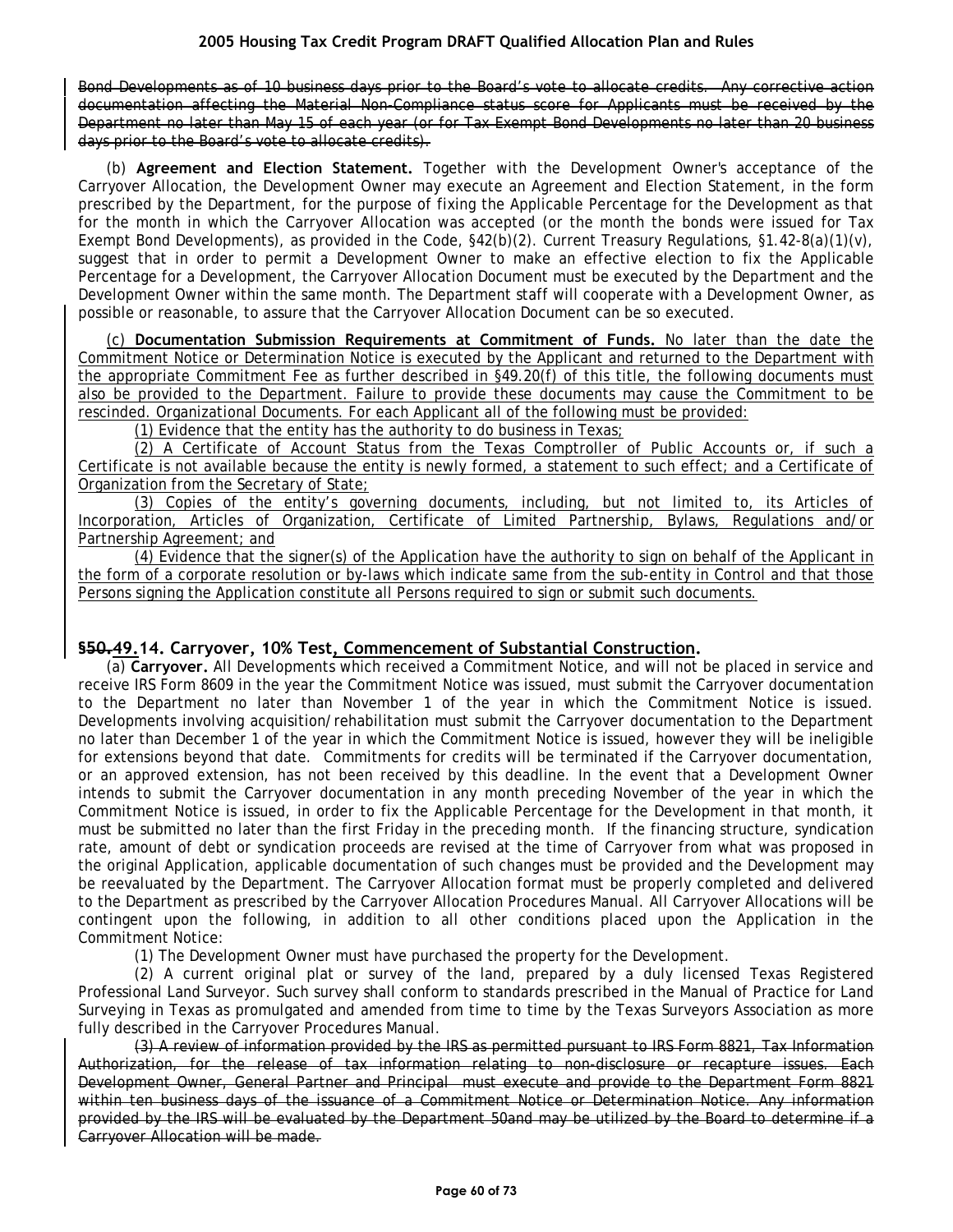(34) Attendance of the Development Owner and Development architect at eight hours of Departmentapproved Fair Housing training on or before the time the 10% Test Documentation is submitted closing of the construction loan.

(45) For all Developments involving new construction, evidence of the availability of all necessary utilities/services to the Development site must be provided. Necessary utilities include natural gas (if applicable), electric, trash, water, and sewer. Such evidence must be a letter or a monthly utility bill from the appropriate municipal/local service provider. If utilities are not already accessible, then the letter must clearly state: an estimated time frame for provision of the utilities, an estimate of the infrastructure cost, and an estimate of any portion of that cost that will be borne by the Development Owner. Letters must be from an authorized individual representing the organization which actually provides the services. Such documentation should clearly indicate the Development property. If utilities are not already accessible (undeveloped areas), then the letter should not be older than three months from the first day of the Application Acceptance Period.

(56) Development Owners must provide evidence to the Department that they have notified the District office of the Texas Department of Transportation of their proposed property consistent with the template provided in the Carryover Allocation Procedures Manual.

(b) **10% Test.** No later than six months from the effective date of the Carryover Allocation Document, which will be defined in the Carryover Allocation Document as December 31 of the year of the Housing Credit Allocation, is executed by the Department and the Development Owner, more than 10% of the Development Owner's reasonably expected basis must have been incurred pursuant to  $\frac{642(h)(1)(E)}{i}$  and (ii) of the Internal Revenue Code and Treasury Regulations, §1.42-6. The evidence to support the satisfaction of this requirement must be submitted to the Department no later than June 30 of the year following the execution of the Carryover Allocation Document in a format prescribed by the Department.

(c) **Commencement of Substantial Construction.** The Development Owner must submit evidence of having commenced and continued substantial construction activities. The evidence must be submitted not later than December 1 of the year after the execution of the Carryover Allocation Document with the possibility of an extension as described in §49.20 of this title. The minimum activity necessary to meet the requirement of the substantial construction for new Developments will be defined as having expended 10% of the construction contract amount for the Development, adjusted for any change orders, and as documented by both the most recent construction contract application for payment and the inspecting architect. The minimum activity necessary to meet the requirement of substantial construction for rehabilitation Development will be defined as having expended 10% of the construction budget as documented by the inspecting architect. Evidence of such activity shall be provided in a format prescribed by the Department.

### **§50.15. Closing of the Construction Loan, Commencement of Substantial Construction.**

(a) **Closing of the Construction Loan.** The Development Owner must submit evidence of having closed the construction loan. The evidence must be submitted no later than June 1 of the year after the execution of the Carryover Allocation Document, and no later than 14 days after the closing of the construction loan for Tax Exempt Bond Developments, with the possibility of an extension as described in §50.21 of this title. At the time of submission of the documentation, the Development Owner must also submit a Management Plan and an Affirmative Marketing Plan as further described in the Carryover Allocation Procedures Manual. The Carryover Allocation will automatically be terminated if the Development Owner fails to meet the aforementioned closing deadline (taking into account any extensions), and has not had an extension approved, and all credits previously allocated to that Development will be recovered and become a part of the State Housing Credit Ceiling for the applicable year. Owners of Tax Exempt Bond Developments will be fined \$2,500 if this requirement is not fulfilled.

(b) **Commencement of Substantial Construction**. The Development Owner must submit evidence of having commenced and continued substantial construction activities. The evidence must be submitted not later than December 1 of the year after the execution of the Carryover Allocation Document with the possibility of an extension as described in §50.21 of this title. The minimum activity necessary to meet the requirement of substantial construction for new Developments will be defined as having expended 10% of the construction contract amount for the Development, adjusted for any change orders, and as documented by both the most recent construction contract application for payment and the inspecting architect. The minimum activity necessary to meet the requirement of substantial construction for rehabilitation Developments will be defined as having expended 10% of the construction budget as documented by the inspecting architect. Evidence of such activity shall be provided in a format prescribed by the Department.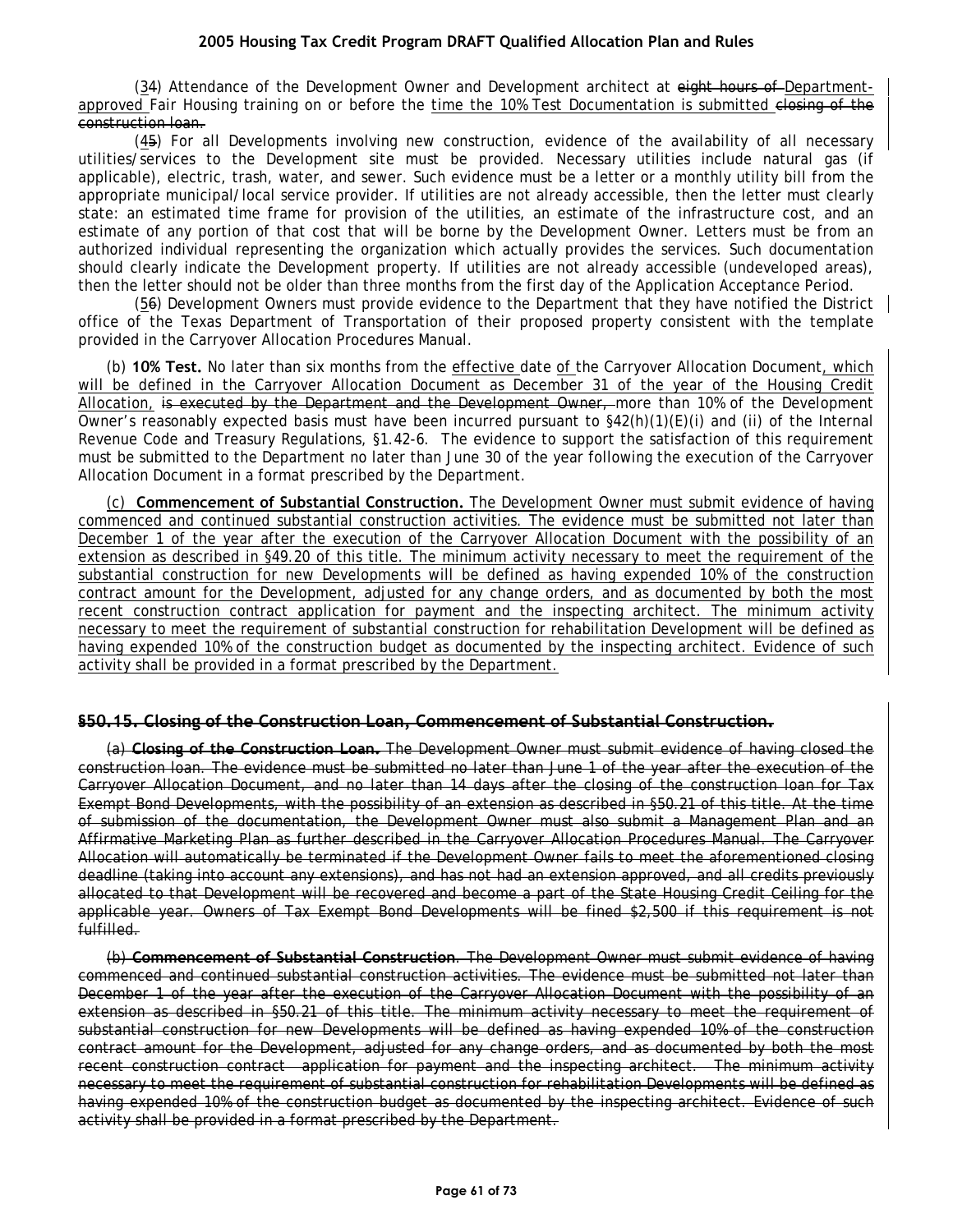# **§50.49.1516. Cost Certification, LURA.**

(a) Cost Certification. If a Carryover Allocation was not requested and received, Developments must be placed in service by December 31 of the year the Commitment Notice was issued. Developments receiving a Carryover Allocation must be placed in service by December 31 of the second year following the year the Carryover Allocation Agreement was executed. Developments requesting IRS Forms 8609 must submit the required Cost Certification documentation no later than April 1 of the year following the date the buildings were placed in service. Any Developments issued a Commitment Notice or Determination Notice that fails to submit its Cost Certification documentation by this time will be reported to the IRS. and the Owner will be required to submit a request for extension consistent with §49.20(l) of this title. The Department will perform an initial evaluation of the Cost Certification documentation within 45 days from the date of receipt of the Cost Certification documentation and notify the Owner in a deficiency letter of all additional required documentation. Once the Department has determined that all required documents have been received, the Department will issue IRS Forms 8609 no later than 90 days from the date of receipt of those final documents. Any deficiency letters issued to the Owner pertaining to the Cost Certification documentation will also be copied to the syndicator. At the time the Cost Certification documentation is provided, a title policy or 'nothing further certificate' must be provided dated on or after the date of substantial completion.

(b) **Land Use Restriction Agreement (LURA).** The Development Owner must request a LURA from the Department no later than the date specified in §60.1(p)(6), the Department's Compliance Monitoring Policies and Procedures. September 1 of the first year in which credits will be claimed. The Development Owner must date, sign and acknowledge before a notary public the LURA and send the original to the Department for execution by December 1 of the first year in which credits will be claimed. The initial compliance and monitoring fee must be accompanied by a statement, signed by the Owner, indicating the start of the Development's Credit Period and the earliest placed in service date for the Development buildings. In addition, the initial compliance and monitoring fee must also be submitted to the Department by December 1 of that same year. After receipt of the signed LURA from the Department, the Development Owner shall then record thesaid LURA, along with any and all exhibits attached thereto, in the real property records of the county where the Development is located and return the original document, duly certified as to recordation by the appropriate county official, to the Department no later than the date that the Cost Certification Documentation is submitted to the Department. If any liens (other than mechanics' or materialmen's liens) shall have been recorded against the Development and/or the Property prior to the recording of the LURA, the Development Owner shall obtain the subordination of the rights of any such lienholder, or other effective consent, to the survival of certain obligations contained in the LURA, which are required by §42(h)(6)(E)(ii) of the Code to remain in effect following the foreclosure of any such lien. Receipt of such certified recorded original LURA by the Department is required prior to issuance of IRS Form 8609. A representative of the Department, or assigns, shall physically inspect the Development for compliance with the Application and the representationsves, warranties, covenants, agreements and undertakings contained therein. Such inspection will be conducted before the IRS Form 8609 is issued for a building, but it shall be conducted in no event later than the end of the second calendar year following the year the last building in the Development is placed in service. The Development Owner for Tax Exempt Bond Developments shall obtain a subordination agreement wherein the lien of the mortgage is subordinated to the LURA.

### **§50.49.1617. Housing Credit Allocations.**

(a) In making a commitment of a Housing Credit Allocation under this chapter, the Department shall rely upon information contained in the Application to determine whether a building is eligible for the credit under the Code, §42. The Development Owner shall bear full responsibility for claiming the credit and assuring that the Development complies with the requirements of the Code, §42. The Department shall have no responsibility for ensuring that a Development Owner who receives a Housing Credit Allocation from the Department will qualify for the housing credit.

(b) The Housing Credit Allocation Amount shall not exceed the dollar amount the Department determines is necessary for the financial feasibility and the long term viability of the Development throughout the affordability period. [(2306.6711(b)]) Such determination shall be made by the Department at the time of issuance of the Commitment Notice or Determination Notice; at the time the Department makes a Housing Credit Allocation; and as of the date each building in a Development is placed in service. Any Housing Credit Allocation Amount specified in a Commitment Notice, Determination Notice or Carryover Allocation Document is subject to change by the Department based upon such determination. Such a determination shall be made by the Department based on its evaluation and procedures, considering the items specified in the Code, §42(m)(2)(B), and the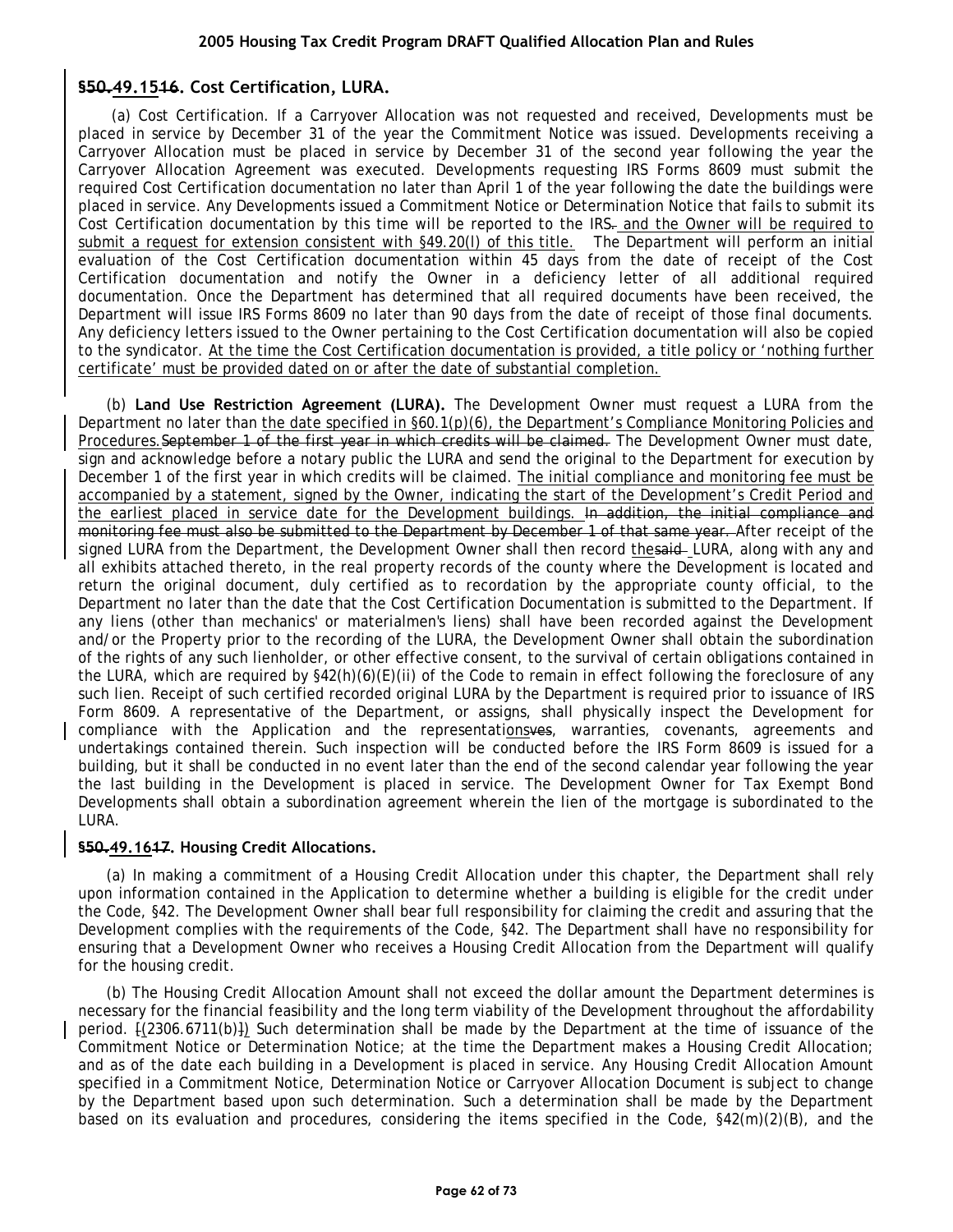department in no way or manner represents or warrants to any Applicant, sponsor, investor, lender or other entity that the Development is, in fact, feasible or viable.

(c) The General Contractor hired by the Development Owner must meet specific criteria as defined by the Seventy-fifth Legislature. A General Contractor hired by a Development Owner or a Development Owner, if the Development Owner serves as General Contractor must demonstrate a history of constructing similar types of housing without the use of federal tax credits. Evidence must be submitted to the Department, in accordance with §50.49.9(f)(4)(H) of this title, which sufficiently documents that the General Contractor has constructed some housing without the use of Housing Tax Credits. This documentation will be required as a condition of the commitment notice or carryover agreement, and must be complied with prior to commencement of construction and at cost certification and final allocation of credits.

(d) An allocation will be made in the name of the Development Owner identified in the related Commitment Notice or Determination Notice. If an allocation is made to a member or Affiliate of the ownership entity proposed at the time of Application, the Department will transfer the allocation to the ownership entity as consistent with the intention of the Board when the Development was selected for an award of tax credits.. Any other transfer of an allocation will be subject to review and approval by the Department consistent with §50.49.1748(c) of this title. The approval of any such transfer does not constitute a representation to the effect that such transfer is permissible under §42 of the Code or without adverse consequences thereunder, and the Department may condition its approval upon receipt and approval of complete current documentation regarding the owner including documentation to show consistency with all the criteria for scoring, evaluation and underwriting, among others, which were applicable to the original Applicant.

(e) The Department shall make a Housing Credit Allocation, either in the form of IRS Form 8609, with respect to current year allocations for buildings placed in service, or in the Carryover Allocation Document, for buildings not yet placed in service, to any Development Owner who holds a Commitment Notice which has not expired, and for which all fees as specified in \$50.49.2021 of this title have been received by the Department and with respect to which all applicable requirements, terms and conditions have been met. For Tax Exempt Bond Developments, the Housing Credit Allocation shall be made in the form of a Determination Notice. For an IRS Form 8609 to be issued with respect to a building in a Development with a Housing Credit Allocation, satisfactory evidence must be received by the Department that such building is completed and has been placed in service in accordance with the provisions of the Department's Cost Certification Procedures Manual. The Cost Certification documentation requirements will include a certification and inspection report prepared by a Third-Party accredited accessibility inspector to certify that the Development meets all required accessibility standards. IRS Form 8609 will not be issued until the certifications are received by the Department. The Department shall mail or deliver IRS Form 8609 (or any successor form adopted by the Internal Revenue Service) to the Development Owner, with Part I thereof completed in all respects and signed by an authorized official of the Department. The delivery of the IRS Form 8609 will occur only after the Development Owner has complied with all procedures and requirements listed within the Cost Certification Procedures Manual. Regardless of the year of Application to the Department for Housing Tax Credits, the current year's Cost Certification Procedures Manual must be utilized when filing all cost certification materials. A separate Housing Credit Allocation shall be made with respect to each building within a Development which is eligible for a housing credit; provided, however, that where an allocation is made pursuant to a Carryover Allocation Document on a Development basis in accordance with the Code, §42(h)(1)(F), a housing credit dollar amount shall not be assigned to particular buildings in the Development until the issuance of IRS Form 8609s with respect to such buildings. The Department may delay the issuance of IRS Form 8609 if any Development violates the representations of the Application.

(f) In making a Housing Credit Allocation, the Department shall specify a maximum Applicable Percentage, not to exceed the Applicable Percentage for the building permitted by the Code, §42(b), and a maximum Qualified Basis amount. In specifying the maximum Applicable Percentage and the maximum Qualified Basis amount, the Department shall disregard the first-year conventions described in the Code, §42(f)(2)(A) and §42(f)(3)(B). The Housing Credit Allocation made by the Department shall not exceed the amount necessary to support the extended low income housing commitment as required by the Code,  $§42(h)(6)(C)(i)$ .

(g) Development inspections shall be required to show that the Development is built or rehabilitated according to required plans and specifications. At a minimum, all Development inspections must include an inspection for quality during the construction process while defects can reasonably be corrected and a final inspection at the time the Development is placed in service. All such Development inspections shall be performed by the Department or by an independent Third Party inspector acceptable to the Department. The Development Owner shall pay all fees and costs of said inspections as described in §50.49.2024 of this title. For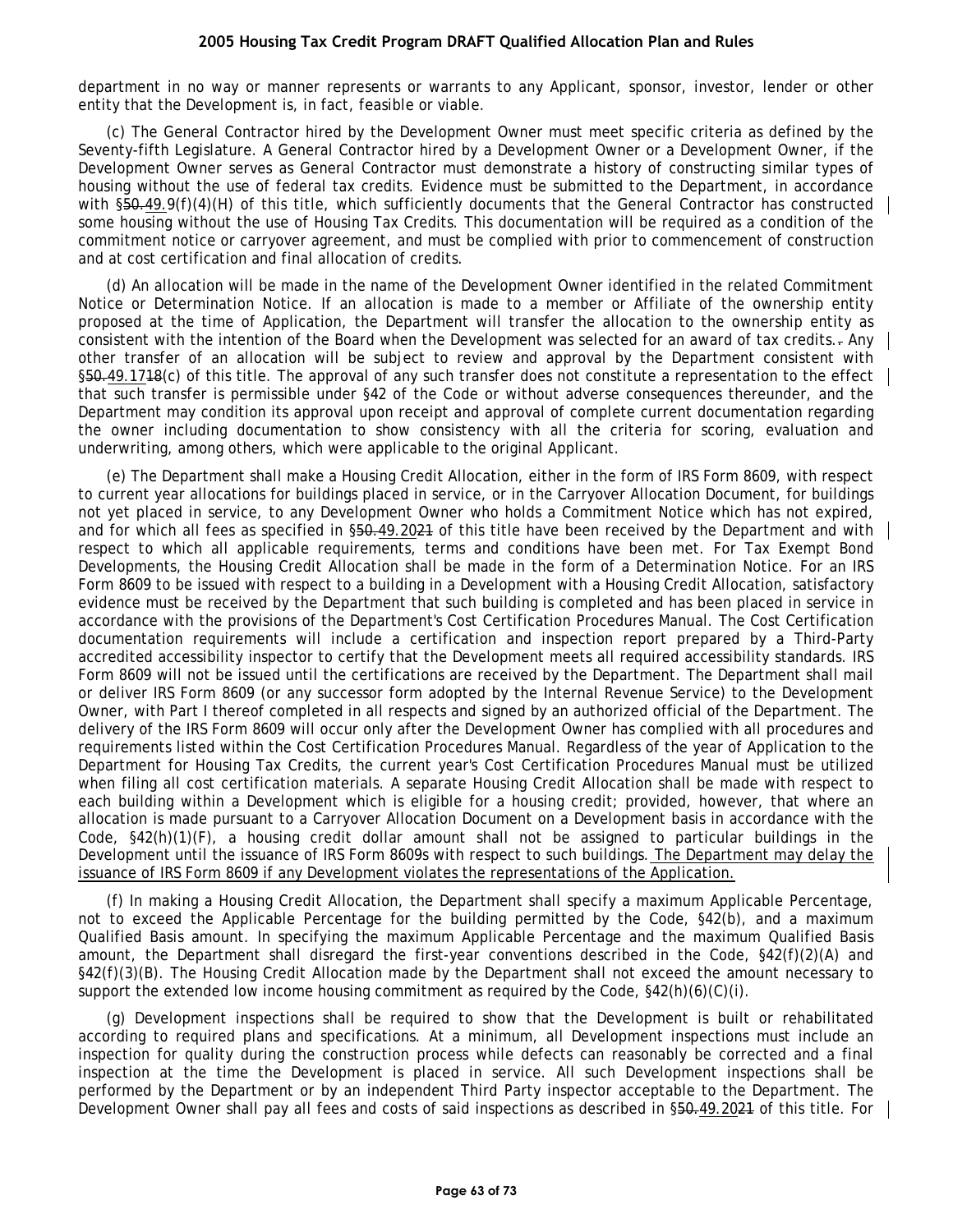properties receiving financing through TX-USDA-RHS, the Department shall accept the inspections performed by TX-USDA-RHS in lieu of having other Third party Inspections. [(2306.081])

(h) After the entire Development is placed in service, which must occur prior to the deadline specified in the Carryover Allocation Document and as further outlined in §50.49.1516 of this title, the Development Owner shall be responsible for furnishing the Department with documentation which satisfies the requirements set forth in the Cost Certification Procedures Manual. For purposes of this title, and consistent with IRS Notice 88-116, the placed in service date for a new or existing building used as residential rental property is the date on which the building is ready and available for its specifically assigned function and more specifically when the first Unit in the building is certified as being suitable for occupancy in accordance with state and local law and as certified by the appropriate local authority or registered architect as ready for occupancy. The Cost Certification must be submitted for the entire Development; therefore partial Cost Certifications are not allowed. The Department may require copies of invoices and receipts and statements for materials and labor utilized for the new construction or rehabilitation and, if applicable, a closing statement for the acquisition of the Development as well as for the closing of all interim and permanent financing for the Development. If the Development Owner does not fulfill all representations and commitments made in the Application, the Department may make reasonable reductions to the tax credit amount allocated via the IRS Form 8609, may withhold issuance of the IRS Form 8609s until these representations and commitments are met, and/or may terminate the allocation, if appropriate corrective action is not taken by the Development Owner.

(i) The Board at its sole discretion may allocate credits to a Development Owner in addition to those awarded at the time of the initial Carryover Allocation in instances where there is bona fide substantiation of cost overruns and the Department has made a determination that the allocation is needed to maintain the Development's financial viability.

(j) The Department may, at any time and without additional administrative process, determine to award credits to Developments previously evaluated and awarded credits if it determines that such previously awarded credits are or may be invalid and the owner was not responsible for such invalidity. The Department may also consider an amendment to a Commitment Notice or Carryover Allocation or other requirement with respect to a Development if the revisions:

(1) are consistent with the Code and the Housing Tax Credit Program;

(2) do not occur while the Development is under consideration for tax credits;

(3) do not involve a change in the number of points scored (unless the Development's ranking is adjusted because of such change);

(4) do not involve a change in the Development's site; or

(5) do not involve a change in the set-aside election.

### **§50.49.1718 Board Reevaluation, Appeals; Amendments, Housing Tax Credit and Ownership Transfers, Sale of Tax Credit Properties, Withdrawals, Cancellations.**

(a) **Board Reevaluation.**  $[(2306.6731(b))]$  Regardless of development stage, the Board shall reevaluate a Development that undergoes a substantial change between the time of initial Board approval of the Development and the time of issuance of a Commitment Notice or Determination Notice for the Development. For the purposes of this subsection, substantial change shall be those items identified in subsection (c)(3) of this section. The Board may revoke any Commitment Notice or Determination Notice issued for a Development that has been unfavorably reevaluated by the Board.

(b) **Appeals Process.** [(2306.6715]) An Applicant may appeal decisions made by the Department as follows.

(1) The decisions that may be appealed are identified in subparagraphs (A) through (C) of this paragraph.

(A) a determination regarding the Application's satisfaction of:

- (i) Eligibility Requirements;
- (ii) Disqualification or debarment criteria;
- (iii) Pre-Application or Application Threshold Criteria;
- (iv) Underwriting Criteria;
- (B) the scoring of the Application under the Application Selection Criteria; and
- (C) a recommendation as to the amount of housing tax credits to be allocated to the Application.
- (D) Any Department decision that results in termination of an Application.
- (2) An Applicant may not appeal a decision made regarding an Application filed by another Applicant.

(3) An Applicant must file its appeal in writing with the Department not later than the seventh day after the date the Department publishes the results of any stage of the Application evaluation process identified in §50.49.9 of this title. In the appeal, the Applicant must specifically identify the Applicant's grounds for appeal, based on the original Application and additional documentation filed with the original Application. If the appeal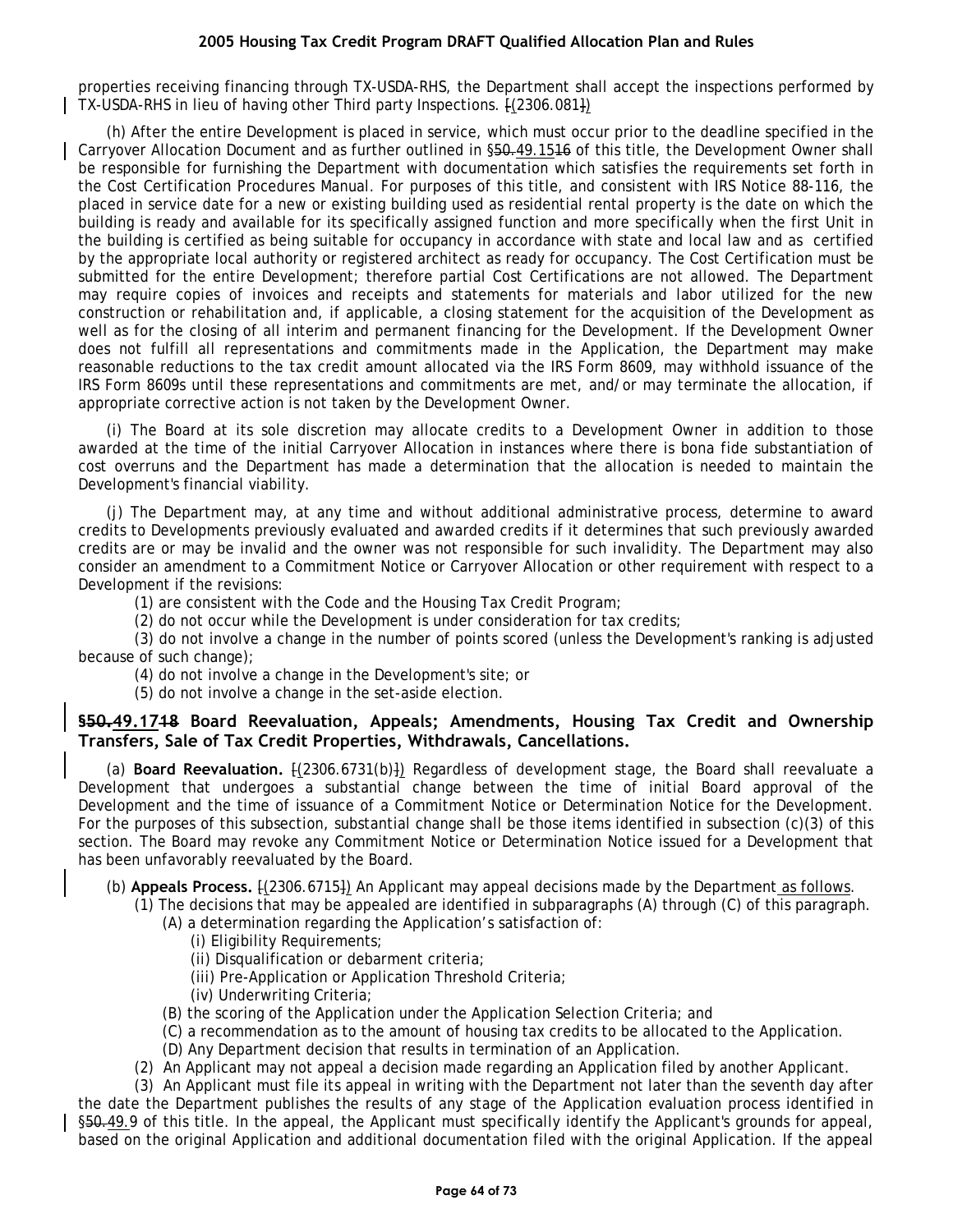relates to the amount of housing tax credits recommended to be allocated, the Department will provide the Applicant with the underwriting report upon request.

(4) The Executive Director of the Department shall respond in writing to the appeal not later than the 14th day after the date of receipt of the appeal. If the Applicant is not satisfied with the Executive Director's response to the appeal, the Applicant may appeal directly in writing to the Board, provided that an appeal filed with the Board under this subsection must be received by the Board before:

(A) the seventh day preceding the date of the Board meeting at which the relevant commitment decision is expected to be made; or

(B) the third day preceding the date of the Board meeting described by subparagraph (A) of this paragraph, if the Executive Director does not respond to the appeal before the date described by subparagraph (A) of this paragraph.

(5) Board review of an appeal under paragraph (4) of this subsection is based on the original Application and additional documentation filed with the original Application. The Board may not review any information not contained in or filed with the original Application. The decision of the Board regarding the appeal is final.

(6) The Department will post to its web site an appeal filed with the Department or Board and any other document relating to the processing of the appeal.  $[(2306.67174(a)(54)])$ 

### (c) **Amendment of Application Subsequent to Allocation by Board.** [(2306.6712 and 2306.6717(a)(4)])

(1) If a proposed modification would materially alter a Development approved for an allocation of a housing tax credit, or if the Applicant has altered any selection criteria item for which it received points, the Department shall require the Applicant to file a formal, written request for an amendment to the Application.

(2) The Executive Director of the Department shall require the Department staff assigned to underwrite Applications to evaluate the amendment and provide an analysis and written recommendation to the Board. The appropriate party monitoring compliance during construction in accordance with §50.49.1819 of this title shall also provide to the Board an analysis and written recommendation regarding the amendment.

(3) For Applications approved by the Board prior to September 1, 2001, the Executive Director will approve or deny the amendment request. For Applications approved by the Board after September 1, 2001, the Board must vote on whether to approve the amendment. The Board by vote may reject an amendment and, if appropriate, rescind a Commitment Notice or terminate the allocation of housing tax credits and reallocate the credits to other Applicants on the Waiting List if the Board determines that the modification proposed in the amendment:

(A) would materially alter the Development in a negative manner; or

- (B) would have adversely affected the selection of the Application in the Application Round.
- (4) Material alteration of a Development includes, but is not limited to:
	- (A) a significant modification of the site plan;
	- (B) a modification of the number of units or bedroom mix of units;
	- (C) a substantive modification of the scope of tenant services;
	- (D) a reduction of three percent or more in the square footage of the units or common areas;
	- (E) a significant modification of the architectural design of the Development;

(F) a modification of the residential density of the Development of at least five percent; (G) an increase or decrease in the site acreage of greater than 10% from the original site under control and proposed in the Application; and

(H) any other modification considered significant by the Board.

(5) In evaluating the amendment under this subsection, the Department staff shall consider whether the need for the modification proposed in the amendment was:

(A) reasonably foreseeable by the Applicant at the time the Application was submitted; or

- (B) preventable by the Applicant.
- (6) This section shall be administered in a manner that is consistent with the Code, §42.

(7) Before the 15<sup>th</sup> day preceding the date of Board action on the amendment, notice of an amendment and the recommendation of the Executive Director and monitor regarding the amendment will be posted to the Department's web site.

(8) In the event that an Applicant or Developer seeks to be released from the commitment to serve the income level of tenants targeted in the original Application, the following procedure will apply. For amendments that involve a reduction in the total number of low income Units being served, or a reduction in the number of low income Units at any level of AMGI represented at the time of Application, evidence must be presented to the Department that includes written confirmation from the lender and syndicator that the Development is infeasible without the adjustment in Units. The Board may or may not approve the amendment request, however, any affirmative recommendation to the Board is contingent upon concurrence from the Real Estate Analysis Division that the Unit adjustment (or an alternative Unit adjustment) is necessary for the continued feasibility of the Development. Additionally, if it is determined by the Department that the allocation of credits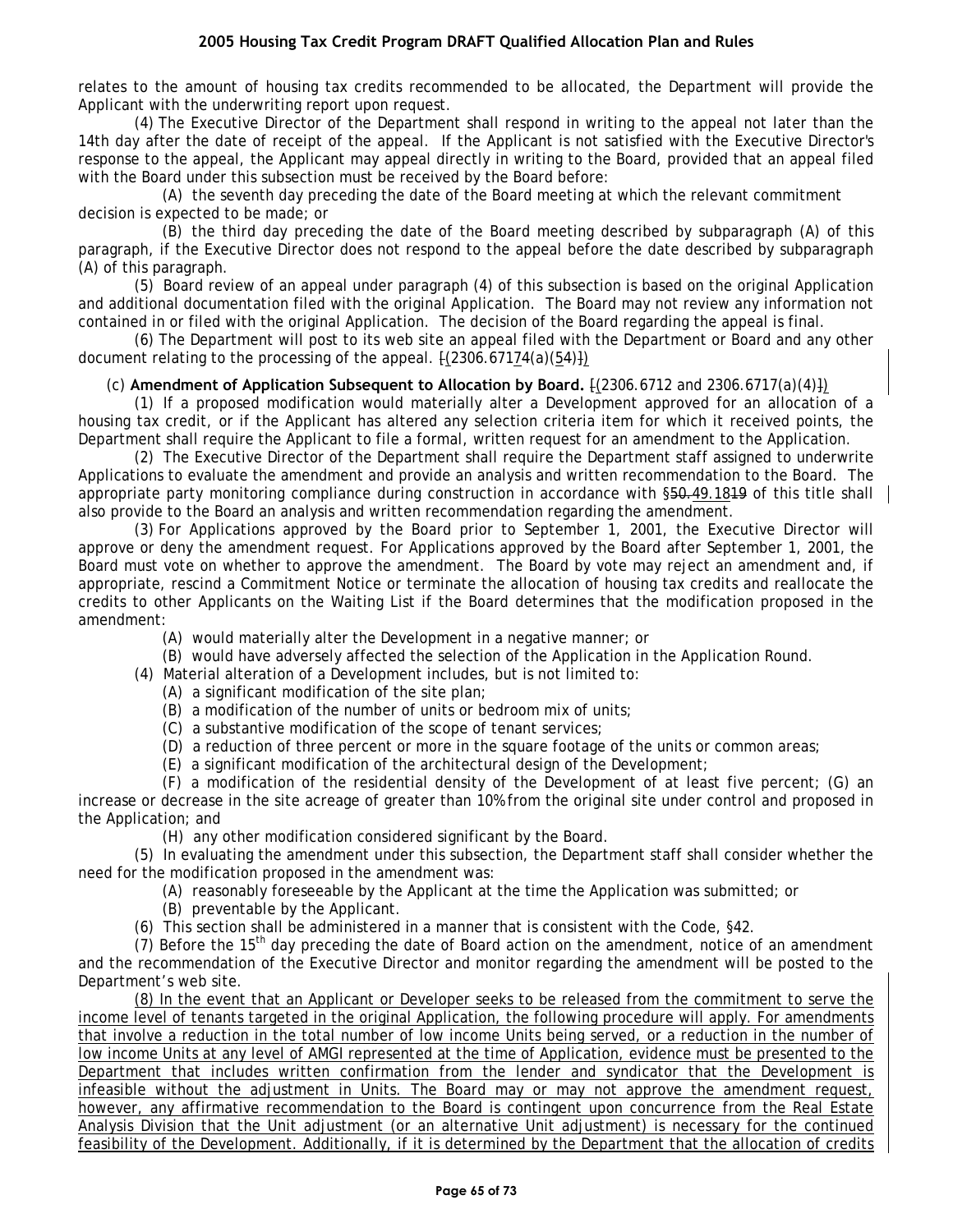would not have been made in the year of allocation because the loss of low income targeting points would have resulted in the Application not receiving an allocation, and the amendment is approved by the Board, the approved amendment will carry a penalty that prohibits the Applicant and all persons or entities with any ownership interest in the Application (excluding any tax credit purchaser/syndicator), from participation in the Housing Tax Credit Program (4% or 9%) for 24 months from the time that the amendment is approved.

(d) **Housing Tax Credit and Ownership Transfers.** [(2306.6713]) A Development Owner may not transfer an allocation of housing tax credits or ownership of a Development supported with an allocation of housing tax credits to any Person other than an Affiliate of the Development Owner unless the Development Owner obtains the Executive Director's prior, written approval of the transfer. The Executive Director may not unreasonably withhold approval of the transfer.

(1) Transfers will not be approved prior to the issuance of IRS Forms 8609 unless the Development Owner can provide evidence that a hardship is creating the need for the transfer (potential bankruptcy, removal by a partner, etc.). A Development Owner seeking Executive Director approval of a transfer and the proposed transferee must provide to the Department a copy of any applicable agreement between the parties to the transfer, including any third-party agreement with the Department.

(2) A Development Owner seeking Executive Director approval of a transfer must provide the Department with documentation requested by the Department, including but not limited to, a list of the names of transferees and Related Parties; and detailed information describing the experience and financial capacity of transferees and related parties. All transfer requests must disclose the reason for the request. and specifically disclose if the transfer is requested because a Person active in the Development is being, or has been, removed by the lender, equity provider, or limited partners for its failure to perform its obligations under the loan documents or limited partnership agreement. The Development Owner shall certify to the Executive Director that the tenants in the Development have been notified in writing of the transfer before the 30th day preceding the date of submission of the transfer request to the Department. Not later than the fifth working day after the date the Department receives all necessary information under this section, the Department shall conduct a qualifications review of a transferee to determine the transferee's past compliance with all aspects of the Housing Tax Credit Program, LURAs; and the sufficiency of the transferee's experience with Developments supported with Housing Credit Allocations. If the viable operation of the Development is deemed to be in jeopardy by the Department, the Department may authorize changes that were not contemplated in the Application.

(3) As it relates to the Credit Cap further described in §49.6(d) of this section, the credit cap will not be applied in the following circumstances:

(A) in cases of transfers in which the syndicator, investor or limited partner is taking over ownership of the Development and not merely replacing the general partner; or

(B) in cases where the general partner is being replaced if the award of credits was made at least five years prior to the transfer request date.

(e) **Sale of Certain Tax Credit Properties**. Consistent with 2306.6726, Texas Government Code, not later than two years before the expiration of the Compliance Period, a Development Owner who agreed to provide a right of first refusal under 2306.6725, Texas Government Code and who intends to sell the property shall notify the Department of its intent to sell.

(1) The Development Owner shall notify Qualified Nonprofit Organizations and tenant organizations of the opportunity to purchase the Development. The Development Owner may:

(A) during the first six-month period after notifying the Department, negotiate or enter into a purchase agreement only with a Qualified Nonprofit Organization that is also a community housing development organization as defined by the federal home investment partnership program;

(B) during the second six-month period after notifying the Department, negotiate or enter into a purchase agreement with any Qualified Nonprofit Organization or tenant organization; and

(C) during the year before the expiration of the compliance period, negotiate or enter into a purchase agreement with the Department or any Qualified Nonprofit Organization or tenant organization approved by the Department.

(2) Notwithstanding items for which points were received consistent with  $$50-49.9$ (g) of this title, a Development Owner may sell the Development to any purchaser after the expiration of the compliance period if a Qualified Nonprofit Organization or tenant organization does not offer to purchase the Development at the minimum price provided by §42(i)(7), Internal Revenue Code of 1986 (26 U.S.C. Section 42(i)(7)), and the Department declines to purchase the Development.

(f) **Withdrawals.** An Applicant may withdraw an Application prior to receiving a Commitment Notice, Determination Notice, Carryover Allocation Document or Housing Credit Allocation, or may cancel a Commitment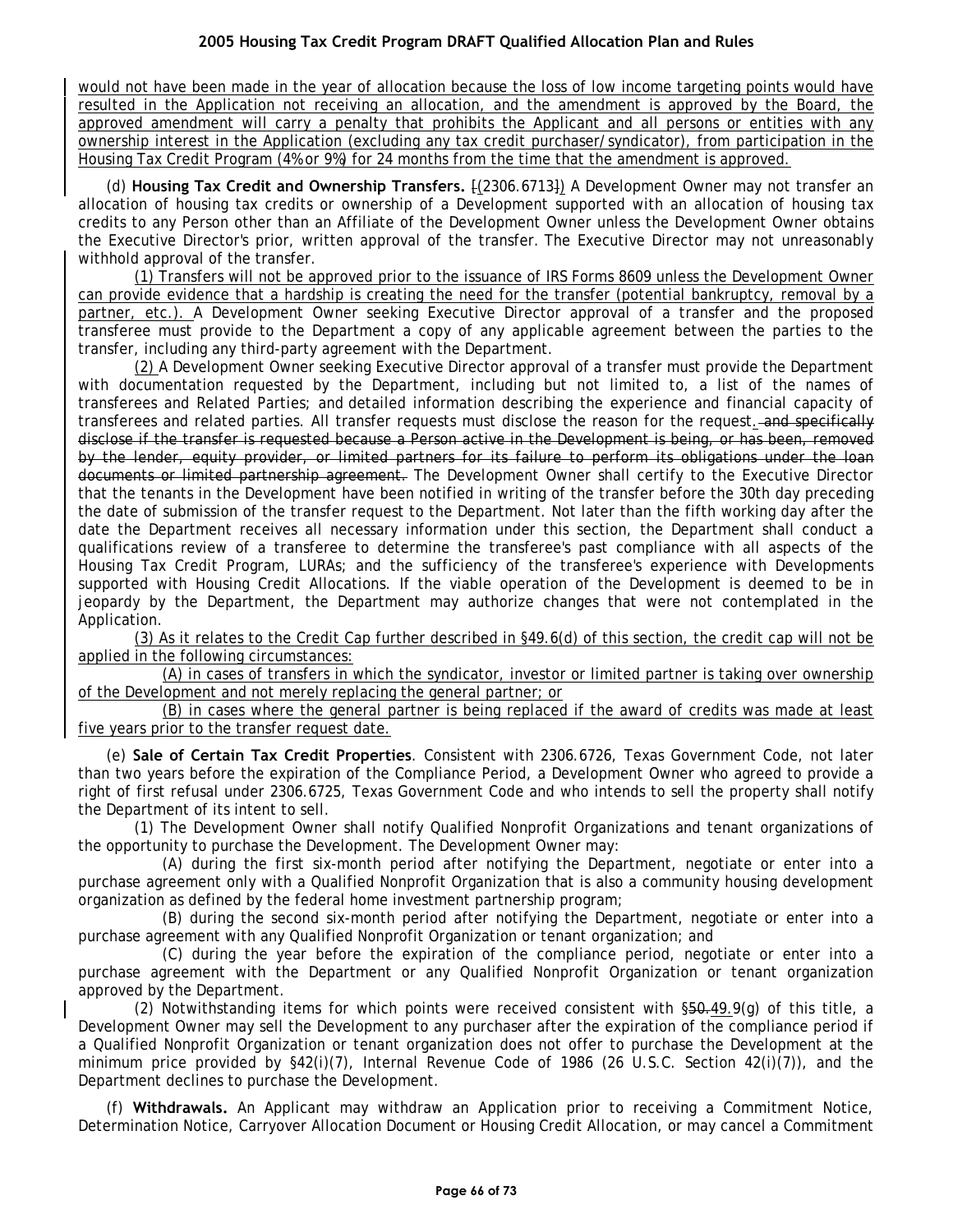Notice or Determination Notice by submitting to the Department a notice, as applicable, of withdrawal or cancellation, and making any required statements as to the return of any tax credits allocated to the Development at issue.

(g) **Cancellations.** The Department may cancel a Commitment Notice, Determination Notice or Carryover Allocation prior to the issuance of IRS Form 8609 with respect to a Development if:

(1) The Applicant or the Development Owner, or the Development, as applicable, fails to meet any of the conditions of such Commitment Notice or Carryover Allocation or any of the undertakings and commitments made by the Development Owner in the Applications process for the Development;

(2) any statement or representation made by the Development Owner or made with respect to the Development Owner or the Development is untrue or misleading;

(3) an event occurs with respect to the Applicant or the Development Owner which would have made the Development's Application ineligible for funding pursuant to §50.49.5 of this title if such event had occurred prior to issuance of the Commitment Notice or Carryover Allocation; or

(4) The Applicant or the Development Owner or the Development, as applicable, fails to comply with these Rules or the procedures or requirements of the Department.

(h) **Alternative Dispute Resolution Policy.** In accordance with Section 2306.082, Texas Government Code, it is the Department's policy to encourage the use of appropriate alternative dispute resolution procedures ("ADR") under the Governmental Dispute Resolution Act, Chapter 2009, Texas Government Code, to assist in resolving disputes under the Department's jurisdiction. As described in Chapter 154, Civil Practices and Remedies Code, ADR procedures include mediation. and nonbinding arbitration. Except as prohibited by the Department's ex parte communications policy, the Department encourages informal communications between Department staff and aApplicants, and other interested persons, to exchange information and informally resolve disputes. The Department also has administrative appeals processes to fairly and expeditiously resolve disputes. If at anytime an aApplicant or other person would like to engage the Department in an ADR procedure process, the person may send a proposal to the Department's General Counsel and Dispute Resolution Coordinator (fax: 512-475-3978). For additional information on the Department's ADR Policy, see the Department's General Administrative Rule on ADR at 10 Texas Administrative Code §1.17.The proposal should describe the dispute and the details of the process proposed (including proposed participants, third party, when, where, procedure, and cost). The Department will evaluate whether the proposed process would fairly, expeditiously, and efficiently assist in resolving the dispute and promptly respond to the proposal.

### **§50.49.1819. Compliance Monitoring and Material Non-Compliance.**

(a) The Code, §42(m)(1)(B)(iii), requires the Department as the housing credit agency to include in its QAP a procedure that the Department will follow in monitoring Developments for compliance with the provisions of the Code, §42 and in notifying the IRS of any noncompliance of which the Department becomes aware. Detailed compliance rules and procedures for monitoring are set forth in Department Rule §60.1 of this title., to be proposed and in the Owner's Compliance Manual prepared by the Department's Compliance Division, as amended from time to time. Such procedure only addresses forms and records that may be required by the Department to enable the Department to monitor a Development for violations of the Code and the LURA and to notify the IRS of any such non-compliance. This procedure does not address forms and other records that may be required of Development Owners by the IRS more generally, whether for purposes of filing annual returns or supporting Development Owner tax positions during an IRS audit.

(b) The Department, through the division with responsibility for compliance matters, shall monitor for compliance with all applicable requirements the entire construction or rehabilitation phase associated with any Development under this title. The Department will monitor under this requirement by requiring a copy of reports from all construction inspections performed for the lender and/or syndicator for the Development. Those reports must indicate that the Department may rely on those reports. The Department may provide those inspectors for the lender and/or syndicator with required documentation to be completed that will confirm satisfaction of the requirements of this rule. If necessary, the Department may obtain a Third Party inspection report for purposes of monitoring. The Development Owner must provide the Department with copies of all inspections made throughout the construction of the Development within fifteen days of the date the inspection occurred. The Department, or any Third Party inspector hired by the Department, shall be provided, upon request, any construction documents, plans or specifications for the Development to perform these inspections. If reports are not submitted to the Department or can not be relied upon, the Applicant will be responsible for payment of any necessary inspections. The monitoring level for each Development must be based on the amount of risk associated with the Development. The Department shall use the division responsible for credit underwriting matters and the division responsible for compliance matters to determine the amount of risk associated with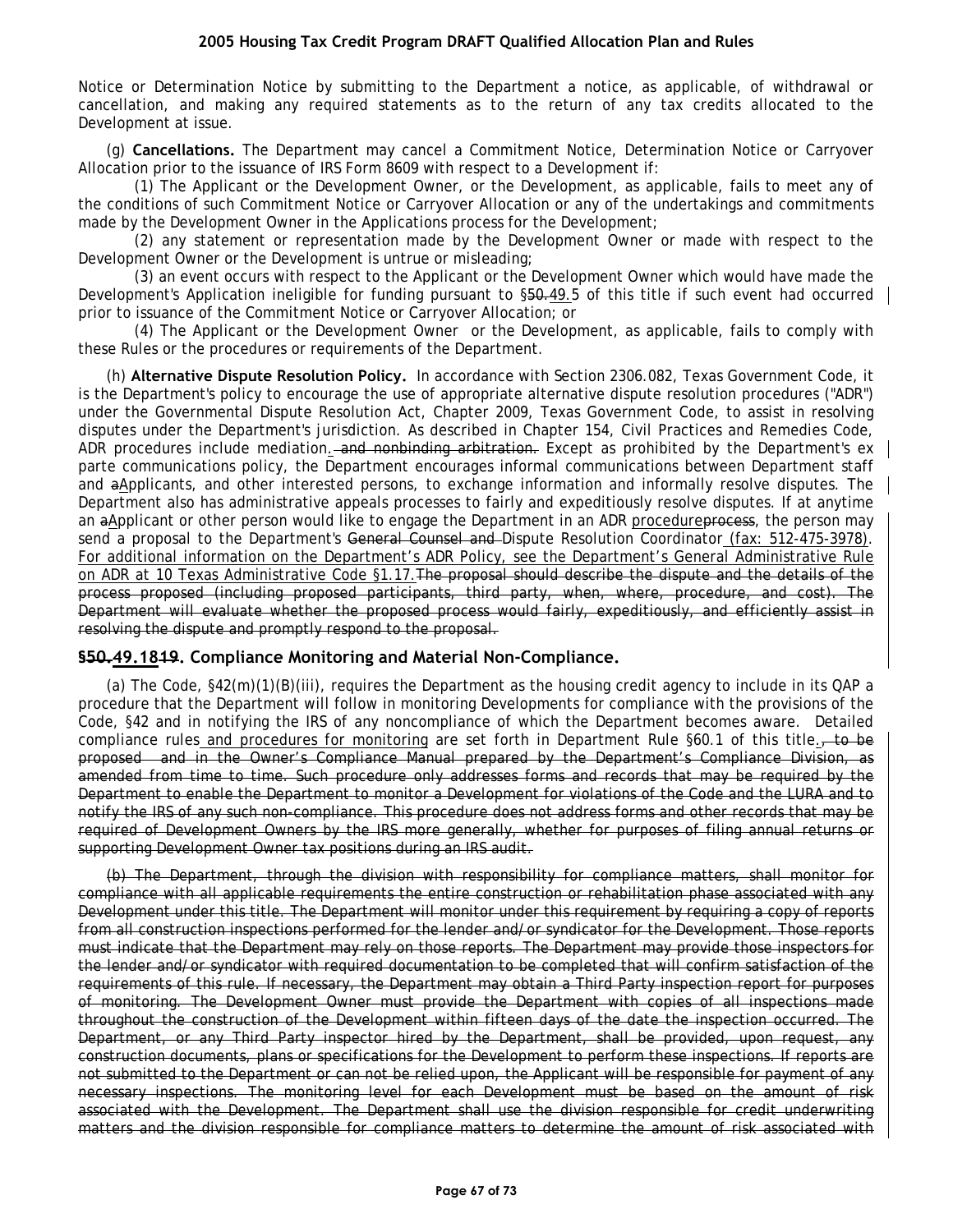each Development. After completion of a Development's construction phase, the Department shall periodically review the performance of the Development to confirm the accuracy of the Department's initial compliance evaluation during the construction phase. Developments having financing from TX-USDA-RHS will be exempt from these inspections, provided that the Development Owner provides the Department with copies of all inspections made by TX-USDA-RHS throughout the construction of the Development within fifteen days of the date the inspection occurred. [(2306.081(a) to (c); 2306.6719])

(c) The Department will monitor compliance with all representations made by the Development Owner in the Application and in the LURA, whether required by the Code, Treasury Regulations or other rulings of the IRS, or undertaken by the Development Owner in response to Department requirements or criteria.

(d) The Development Owner must collect information and retain records for each qualified low income building in the Development, on a monthly basis (with respect to the first year of a building's Credit Period and on an annual basis, thereafter in accordance with IRS Regulation 1.42-5(b)(1) and (2)).

(e) The Development Owner will deliver to the Department no later than the last day in April each year, the current audited financial statements, in form and content satisfactory to the Department, itemizing the income and expenses of the Development for the prior year.

(f) Specifically, to evidence compliance with the requirements of the Code, §42(h)(6)(B)(iv) which requires that the LURA prohibit Development Owners of all tax credit Developments placed in service after August 10, 1993 from refusing to lease to persons holding Section 8 vouchers or certificates because of their status as holders of such Section 8 voucher or certificate. Development Owners must comply with Department rules under 10 TAC §1.14 of this title. [(2306.6728 and 2306.269(b)(1) and (2)])

#### (g) Certification and Review.

(1) On or before February 1st of each year, the Department will send each Development Owner of a completed Development the Fair Housing Sponsor Report (form provided by the Department) to be completed by the Development Owner and returned to the Department on or before the first day of March of each year in the Compliance Period. Any Development for which the certification is not received by the Department, is received past due, or is incomplete, improperly completed or not signed by the Development Owner, will be considered not in compliance with the provisions of §42 of the Code and reported to the IRS on Form 8823, Low Income Housing Credit Agencies Report of Non Compliance. The Fair Housing Sponsor Report, Part A "Owner's Certification of Program Compliance" shall cover the preceding calendar year and shall at a minimum cover the requirements under IRS Regulation 1.42-5(c) and §60.1 of this title, to be proposed.

#### (2) Review.

(A) The Department staff will review the Fair Housing Sponsor Report for compliance with the requirements of the Code, §42.

(B) The Department will monitor the Development for compliance under Section 42 and §60.1 of this title, to be proposed.

(C) The Department will perform on-site inspections of all buildings in each low income Development by the end of the second calendar year following the year the last building in the Development is placed in service and, for at least 20% of the low income Units in each Development, inspect the Units and review the low income certifications, the documentation the Development Owner has received to support the certifications, the rent records for each low income tenant in those Units, and any additional information that the Department deems necessary.

(D) At least once every three years, the Department will conduct on-site inspections of all buildings in the Development, and for at least 20% of the Development's low income Units, inspect the Units and review the low income certifications, the documentation supporting the certifications, and the rent records for the tenants in those Units.

(3) Exception. The Department may, at its discretion, enter into a Memorandum of Understanding with the TX-USDA-RHS, whereby the TX-USDA-RHS agrees to provide to the Department information concerning the income and rent of the tenants in buildings financed by the TX-USDA-RHS under its §515 program. Owners of such buildings may be excepted from the review procedures of subparagraph (B) or (C) of paragraph (2) of this subsection or both; however, if the information provided by TX-USDA-RHS is not sufficient for the Department to make a determination that the income limitation and rent restrictions of the Code, §42(g)(1) and (2), are met, the Development Owner must provide the Department with additional information. TX-USDA-RHS Developments satisfy the definition of Qualified Elderly Development if they meet the definition for elderly used by TX-USDA-RHS , which includes persons with disabilities.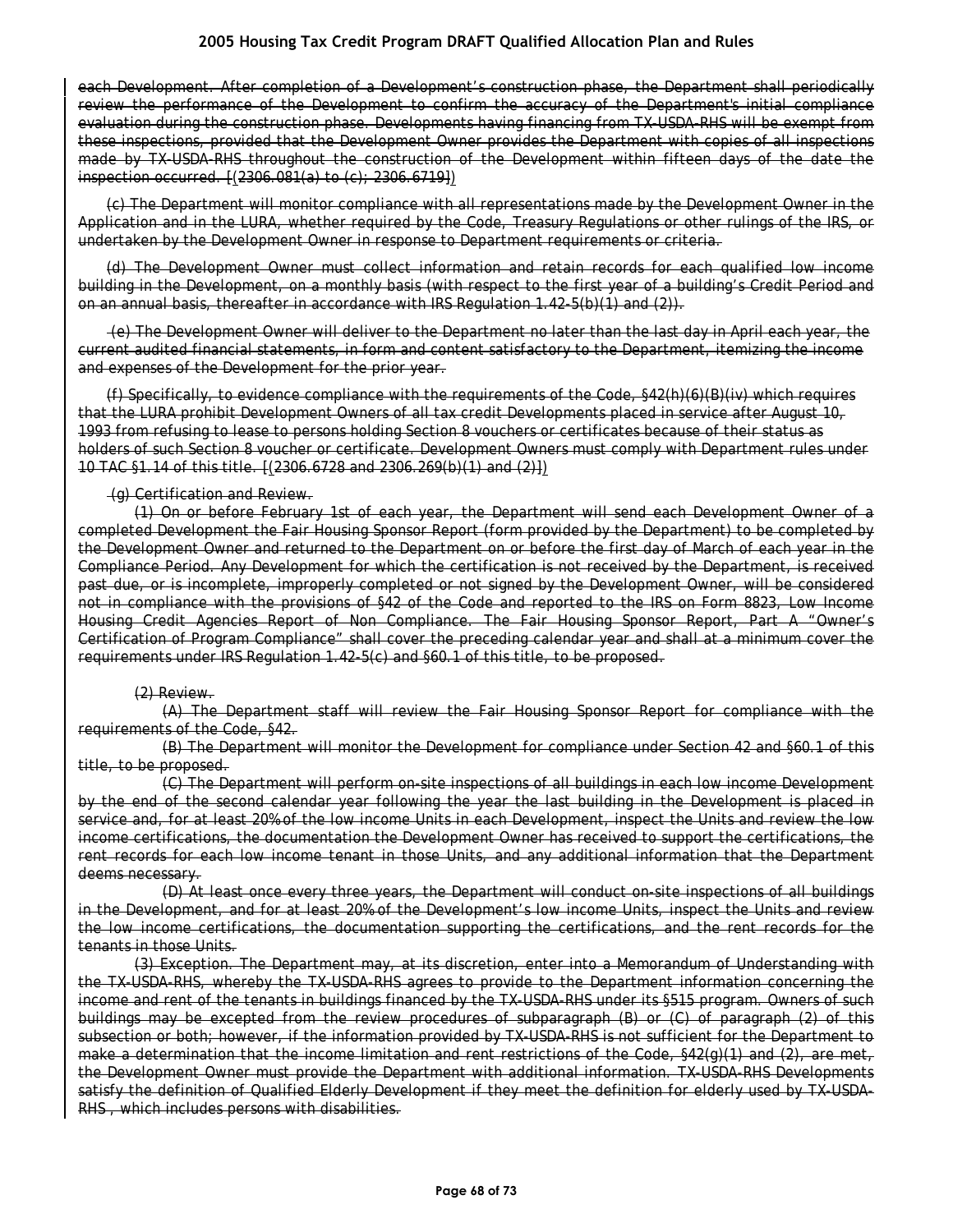(h) Inspection provision. The Department retains the right to perform an on site inspection of any low income Development including all books and records pertaining thereto through either the end of the Compliance Period or the end of the period covered by any Extended Low Income Housing Commitment, whichever is later. An inspection under this subsection may be in addition to any review under subsection  $(q)(2)(C)$  of this section.

(i) Inspection Standard. For the on-site inspections of buildings and low income Units, the Department shall review any local health, safety, or building code violations reported to, or notices of such violations provided by the Development Owner, and determine whether the Units satisfy local health, safety, and building codes or the uniform physical condition standards for public housing established by HUD (24 CFR 5.703). The HUD physical condition standards do not supersede or preempt local health, safety and building codes. Developments must continue to satisfy these codes and if the Department becomes aware of any violation of these codes, the violations must be reported to the IRS.

(j) The Department retains the right to require the Owner to submit tenant data in the electronic format as developed by the Department. The Department will provide general instruction regarding the electronic transfer of data.

(k) Notices to Owner. The Department will provide prompt written notice to the Development Owner if the Department does not receive the certification described in subsection (g)(1) of this section or discovers through audit, inspection, review or any other manner, that the Development is not in compliance with the provisions of the Code, §42 or the LURA. The notice will specify a correction period which will not exceed 90 days from the date of notice to the Development Owner, during which the Development Owner may respond to the Department's findings, bring the Development into compliance, or supply any missing certifications. The Department may extend the correction period for up to six months from the date of notice to the Development Owner if it determines there is good cause for granting an extension. If any communication to the Development Owner under this section is returned to the Department as unclaimed or undeliverable, the Development may be considered not in compliance without further notice to the Development Owner.

#### (l) Notice to the IRS.

(1) Regardless of whether the noncompliance is corrected, the Department is required to file IRS Form 8823 with the IRS. IRS Form 8823 will be filed not later than 45 days after the end of the correction period specified in the Notice to Owner (including any extensions permitted by the Department), but will not be filed before the end of the correction period. The Department will explain on IRS Form 8823 the nature of the noncompliance and will indicate whether the Development Owner has corrected the non-compliance or failure to certify.

(2) If a particular instance of non-compliance is not corrected within three years after the end of the permitted correction period, the Department is not required to report any subsequent correction to the IRS.

(3) The Department will retain records of noncompliance or failure to certify for six years beyond the Department's filing of the respective IRS Form 8823. In all other cases, the Department will retain the certification and records described in this section for three years from the end of the calendar year the Department receives the certifications and records.

(m) Notices to the Department. A Development Owner must comply with §50.18(d) of this title for the event listed in paragraph (1) of this subsection and must notify the division responsible for compliance within the Department in writing of the events listed in paragraphs (2) and (3) of this subsection.

(1) prior to any sale, transfer, exchange, or renaming of the Development or any portion of the Development. For Rural Developments that are federally assisted or purchased from HUD, the Department shall not authorize the sale of any portion of the Development;

(2) any change of address to which subsequent notices or communications shall be sent; or

(3) within thirty days of the placement in service of each building, the Department must be provided the in service date of each building.

(n) Liability. Compliance with the requirements of the Code, §42 is the sole responsibility of the Development Owner of the building for which the credit is allowable. By monitoring for compliance, the Department in no way assumes any liability whatsoever for any action or failure to act by the Development Owner including the Development Owner's noncompliance with the Code, §42.

(o) These provisions apply to all buildings for which a housing tax credit is, or has been, allowable at any time. The Department is not required to monitor whether a building or Development was in compliance with the requirements of the Code, §42, prior to January 1, 1992. However, if the Department becomes aware of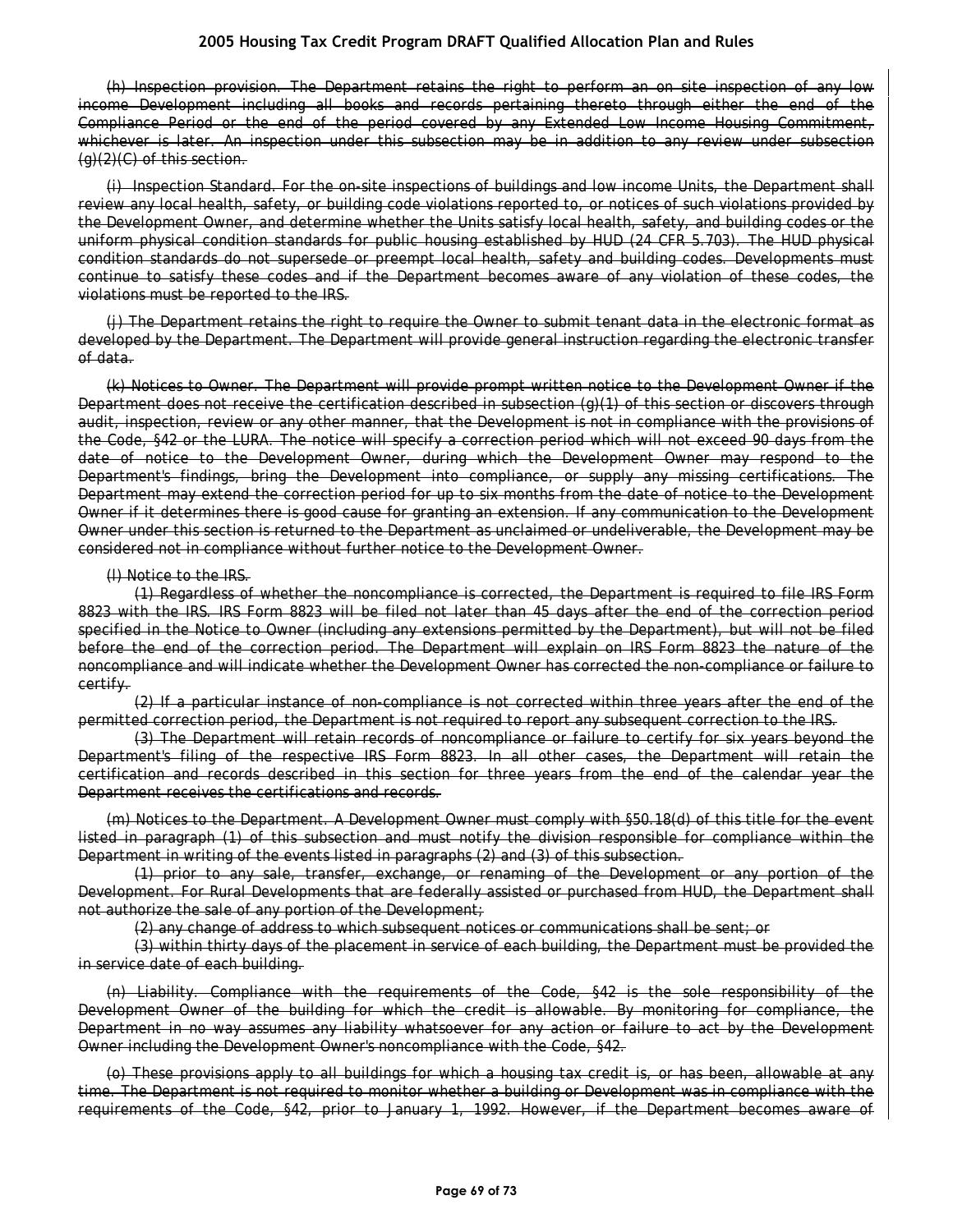noncompliance that occurred prior to January 1, 1992, the Department is required to notify the IRS in a manner consistent with subsection (j) of this section.

(p) Material Non-Compliance. [(2306.185(a)]) In accordance with §50.5(b)(3) and (4) of this title, the Department will disqualify an Application for funding if the Applicant, the Development Owner, or the General Contractor, or any Affiliate of the General Contractor that is active in the ownership or Control of one or more other low income rental housing properties located in or outside the State of Texas is determined by the Department to be in Material Non-Compliance on the date the Application Round closes. The Department will classify a property as being in Material Non-Compliance when such property has a Non-Compliance score that is equal to or exceeds 30 points in accordance with the methodology and point system set forth in this subsection, or if in accordance with §50.5(b)(4) of this title, the Department makes a determination that the non-compliance reported would equal or exceed a non-compliance score of 30 points if measured in accordance with the methodology and point system set forth in §60.1 of this title, to be proposed.

(q) Utility Allowances utilized during affordability period. The Department will monitor to determine whether rents comply with the published tax credit rent limits using the utility allowances established by the local housing authority. If there is more than one entity (Section 8 administrator, public housing authority) responsible for setting the utility allowance(s) in the area of the Development location, then the Utility Allowance selected must be the one which most closely reflects the actual utility costs in that Development area. In this case, documentation from the local utility provider supporting the selection must be provided.

# **§50.49.1920. Department Records, Application Log, IRS Filings.**

(a) **Department Records.** At all times during each calendar year the Department shall maintain a record of the following:

(1) the cumulative amount of the State Housing Credit Ceiling that has been committed pursuant to Commitment Notices during such calendar year;

(2) the cumulative amount of the State Housing Credit Ceiling that has been committed pursuant to Carryover Allocation Documents during such calendar year;

(3) the cumulative amount of Housing Credit Allocations made during such calendar year; and

(4) the remaining unused portion of the State Housing Credit Ceiling for such calendar year.

(b) **Application Log.** [(2306.6702(a)(3) and 2306.6709]) The Department shall maintain for each Application an Application Log that tracks the Application from the date of its submission. The Application Log will contain, at a minimum, the information identified in paragraphs (1) through (9) of this subsection.

(1) the names of the Applicant and all General Partners of the Development Owner, the owner contact name and phone number, and full contact information for all members of the Development Team;

(2) the name, physical location, and address of the Development, including the relevant Uniform State Service Region of the state;

(3) the number of Units and the amount of housing tax credits requested for allocation by the Department to the Applicant;

(4) any Set-Aside category under which the Application is filed;

(5) the requested and awarded score of the Application in each scoring category adopted by the Department under the Qualified Allocation Plan;

(6) any decision made by the Department or Board regarding the Application, including the Department's decision regarding whether to underwrite the Application and the Board's decision regarding whether to allocate housing tax credits to the Development;

(7) the names of individuals making the decisions described by paragraph (6) of this subsection, including the names of Department staff scoring and underwriting the Application, to be recorded next to the description of the applicable decision;

(8) the amount of housing tax credits allocated to the Development; and

(9) a dated record and summary of any contact between the Department staff, the Board, and the Applicant or any Related Parties.

(c) **IRS Filings.** The Department shall mail to the Internal Revenue Service, not later than the 28th day of the second calendar month after the close of each calendar year during which the Department makes Housing Credit Allocations, the original of each completed (as to Part I) IRS Form 8609, a copy of which was mailed or delivered by the Department to a Development Owner during such calendar year, along with a single completed IRS Form 8610, Annual Low Income Housing Credit Agencies Report. When a Carryover Allocation is made by the Department, a copy of the Carryover Allocation Agreement will be mailed or delivered to the Development Owner by the Department in the year in which the building(s) is placed in service, and thereafter the original will be mailed to the Internal Revenue Service in the time sequence in this subsection. The original of the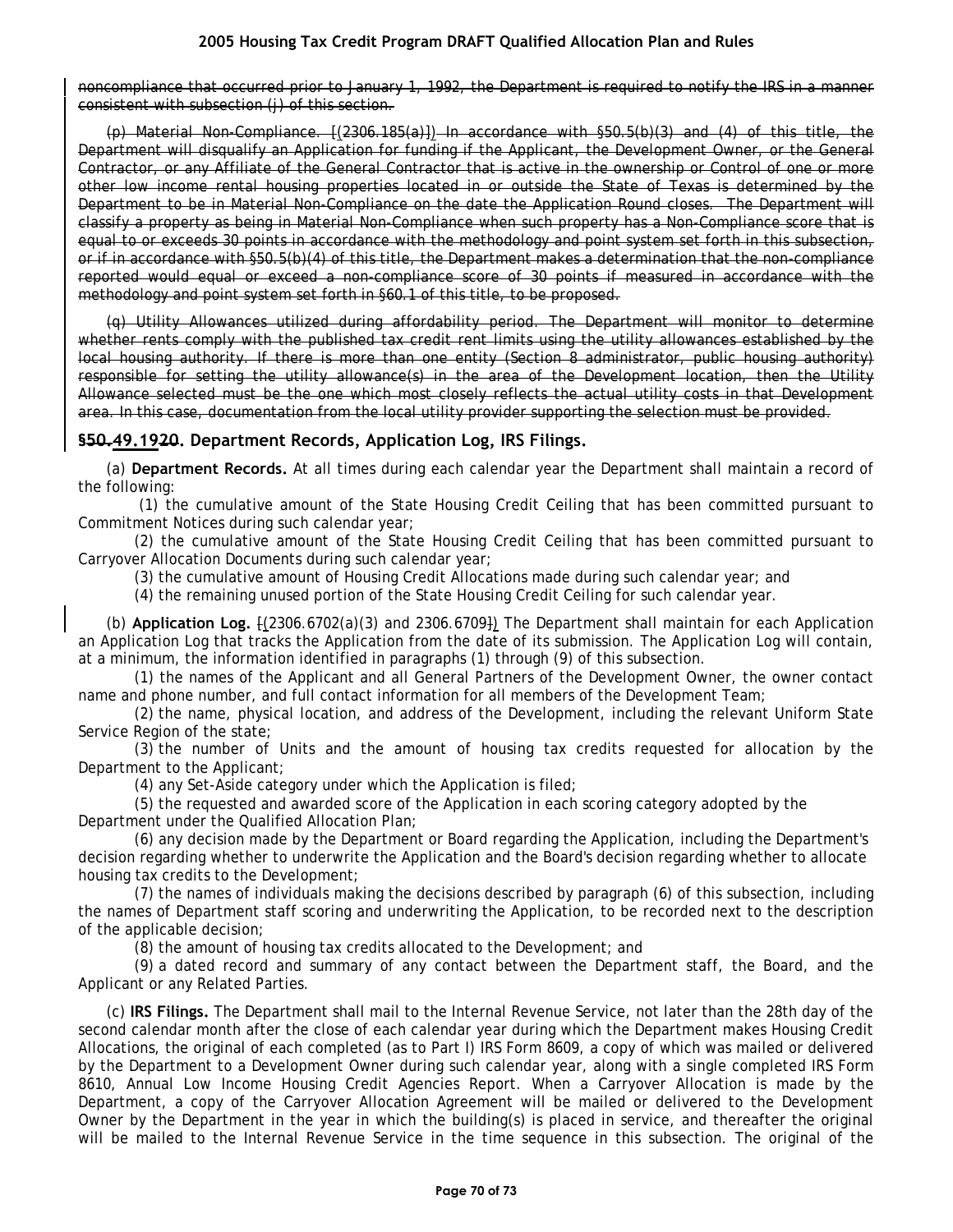Carryover Allocation Document will be filed by the Department with IRS Form 8610 for the year in which the allocation is made. The original of all executed Agreement and Election Statements shall be filed by the Department with the Department's IRS Form 8610 for the year a Housing Credit Allocation is made as provided in this section. The Department shall be authorized to vary from the requirements of this section to the extent required to adapt to changes in IRS requirements.

### **§50.49.2021. Program Fees, Refunds, Public Information Requests, Amendments of Fees and Notification of Fees, Extensions.**

(a) **Timely Payment of Fees.** All fees must be paid as stated in this section. Any fees, as further described in this section, that are not timely paid will cause an Applicant to be ineligible to apply for tax credits and additional tax credits and ineligible to submit extension requests, ownership changes and Application amendments. Payments made by check, for which insufficient funds are available, may cause the Application, commitment or allocation to be terminated.

(b) **Pre-Application Fee.** Each Applicant that submits a Pre-Application shall submit to the Department, along with such Pre-Application, a non refundable Pre-Application fee, in the amount of \$105 per Unit. Units for the calculation of the Pre-Application Fee include all Units within the Development, including tax credit, market rate and owner-occupied Units. Pre-Applications without the specified Pre-Application Fee in the form of a check will not be accepted. Pre-Applications in which a CHDO or Qualified Nonprofit Organization intends to serve as the managing General Partner of the Development Owner, or Control the managing General Partner of the Development Owner, will receive a discount of 10% off the calculated Pre-Application fee.

(c) **Application Fee.** Each Applicant that submits an Application shall submit to the Department, along with such Application, an Application fee. For Applicants having submitted a Pre-Application which met Pre-Application Threshold and for which a Pre-Application fee was paid, the Application fee will be \$2015 per Unit. For Applicants not having submitted a Pre-Application, the Application fee will be \$3020 per Unit. Units for the calculation of the Application Fee include all Units within the Development, including tax credit, market rate and owner-occupied Units. Applications without the specified Application Fee in the form of a check will not be accepted. Applications in which a CHDO or Qualified Nonprofit Organization intends to serve as the managing General Partner of the Development Owner, or Control the managing General Partner of the Development Owner, will receive a discount of 10% off the calculated Application fee.  $\{2306.6716(d)\}\$ 

(d) **Refunds of Pre-Application or Application Fees.** [(2306.6716(c)]) The Department shall refund the balance of any fees collected for a Pre-Application or Application that is withdrawn by the Applicant or that is not fully processed by the Department. The amount of refund on Applications not fully processed by the Department will be commensurate with the level of review completed. Intake and data entry will constitute 30% of the review, the site visit will constitute 45% of the review, and Threshold and Selection review will constitute 25% of the review. The Department must provide the refund to the Applicant not later than the 30<sup>th</sup> day after the date the last official action is taken with respect to the Application.

(e) **Third Party Underwriting Fee.** Applicants will be notified in writing prior to the evaluation of a Development by an independent external underwriter in accordance with §50.49.9(d)(6)(4) of this title if such a review is required. The fee must be received by the Department prior to the engagement of the underwriter. The fees paid by the Development Owner to the Department for the external underwriting will be credited against the commitment fee established in subsection (f) of this section, in the event that a Commitment Notice or Determination Notice is issued by the Department to the Development Owner.

(f) **Commitment or Determination Notice Fee**. Each Development Owner that receives a Commitment Notice or Determination Notice shall submit to the Department, not later than the expiration date on the commitment notice, a non-refundable commitment fee equal to  $5\frac{44}{5}$  of the annual Housing Credit Allocation amount. The commitment fee shall be paid by check.

(g) **Compliance Monitoring Fee**. Upon receipt of the cost certification, the Department will invoice the Development Owner for compliance monitoring fees. The amount due will equal \$40 per tax credit unit. The fee will be collected, retroactively if applicable, beginning with the first year of the credit period. The invoice must be paid prior to the issuance of from 8609. Subsequent anniversary dates on which the compliance monitoring fee payments are due shall be determined by the beginning month of the compliance period. Upon the Development being placed in service, the Development Owner will pay a compliance monitoring fee in the form of a check equal to \$25 per tax credit Unit per year or \$100, whichever is greater. Payment of the first year's compliance monitoring fee must be received by the Department prior to the release of the IRS Form 8609 on the Development. Subsequent anniversary dates on which compliance monitoring fee payments are due shall be determined by the date the Development was placed in service.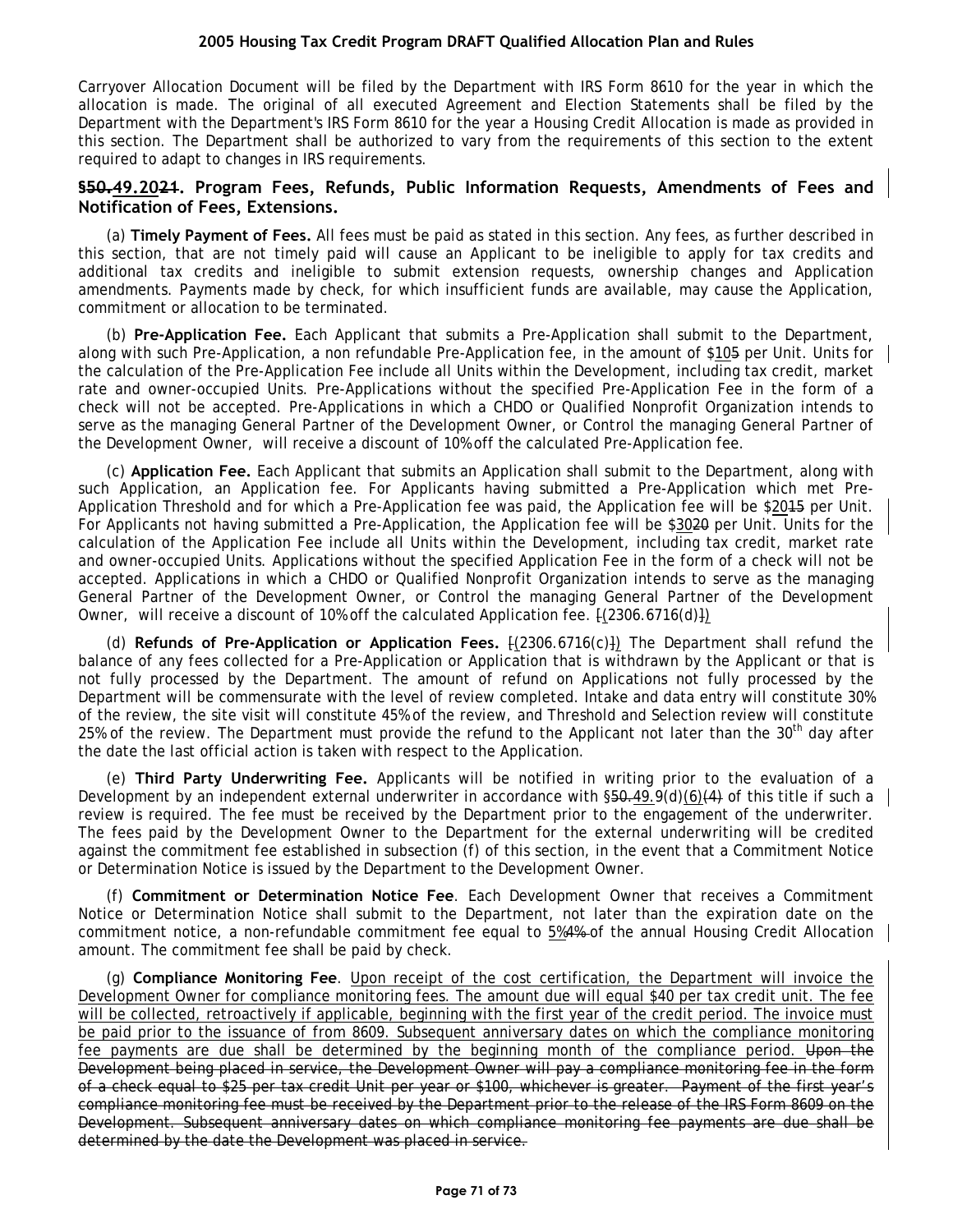(h) **Building Inspection Fee**. The Building Inspection Fee must be paid at the time the Commitment Fee is paid. The Building Inspection Fee for all Developments is \$750. Inspection fees in excess of \$750 may be charged to the Development Owner not to exceed an additional \$250 per Development. Developments receiving financing through TX-USDA-RHS that will not have construction inspections performed through the Department will be exempt from the payment of an inspection fee.

(i) **Tax Exempt Bond Credit Increase Request Fee.** As further described in Section 49.12(d) of this section, requests for increases to the credit amounts to be issued on IRS Forms 8609 for Tax Exempt Bond Developments must be submitted with a request fee equal to one percent of the first year's credit amount.

(ij) **Public Information Requests**. Public information requests are processed by the Department in accordance with the provisions of the Government Code, Chapter 552. The Texas Building and Procurement Commission (formerly General Services Commission) determines the cost of copying, and other costs of production.

(kj) **Periodic Adjustment of Fees by the Department and Notification of Fees**. [(2306.6716(b)]) All fees charged by the Department in the administration of the tax credit program will be revised by the Department from time to time as necessary to ensure that such fees compensate the Department for its administrative costs and expenses. The Department shall publish each year an updated schedule of Application fees that specifies the amount to be charged at each stage of the Application process. Unless otherwise determined by the Department, all revised fees shall apply to all Applications in process and all Developments in operation at the time of such revisions.

(lk) **Extension Requests**. All extension requests relating to the Commitment Notice, Carryover, Closing of Construction Loan, Substantial Construction Commencement, Placed in Service or Cost Certification requirements shall be submitted to the Department in writing and be accompanied by a non-refundable extension fee in the form of a check in the amount of \$2,500. Such requests must be submitted to the Department no later thanat least 20 days prior to the date for which an extension is being requested and will not be accepted any later than this deadline date. The extension request shall specify a requested extension date and the reason why such an extension is required. Carryover extension requests shall not request an extended deadline later than December 1st of the year the Commitment Notice was issued. The Department, in its sole discretion, may consider and grant such extension requests for all items. If an extension is required at Cost Certification, the fee of \$2,500 must be received by the Department to qualify for issuance of Forms 8609. except for the Closing of Construction Loan and Substantial Construction Commencement. The Board may grant extensions, for the Closing of Construction Loan and Substantial Construction Commencement. The Board may waive related fees for good cause.

### **§50.49.2122. Manner and Place of Filing All Required Documentation.**

(a) All Applications, letters, documents, or other papers filed with the Department mustwill be received only between the hours of 8:00 a.m. and 5:00 p.m. on any day which is not a Saturday, Sunday or a holiday established by law for state employees.

(b) All notices, information, correspondence and other communications under this title shall be deemed to be duly given if delivered or sent and effective in accordance with this subsection. Such correspondence must reference that the subject matter is pursuant to the Tax Credit Program and must be addressed to the Housing Tax Credit Program, Texas Department of Housing and Community Affairs, P.O. Box 13941, Austin, TX 78711- 3941 or for hand delivery or courier to 507 Sabine, Suite 400, Austin, Texas 78701. Every such correspondence required or contemplated by this title to be given, delivered or sent by any party may be delivered in person or may be sent by courier, telecopy, express mail, telex, telegraph or postage prepaid certified or registered air mail (or its equivalent under the laws of the country where mailed), addressed to the party for whom it is intended, at the address specified in this subsection. Regardless of method of delivery, documents must be received by the Department no later than 5:00 p.m. for the given deadline date. Notice by courier, express mail, certified mail, or registered mail will be considered received on the date it is officially recorded as delivered by return receipt or equivalent. Notice by telex or telegraph will be deemed given at the time it is recorded by the carrier in the ordinary course of business as having been delivered, but in any event not later than one business day after dispatch. Notice not given in writing will be effective only if acknowledged in writing by a duly authorized officer of the Department.

(c) If required by the Department, Development Owners must comply with all requirements to use the Department's web site to provide necessary data to the Department.

# **§50.49.2223. Waiver and Amendment of Rules.**